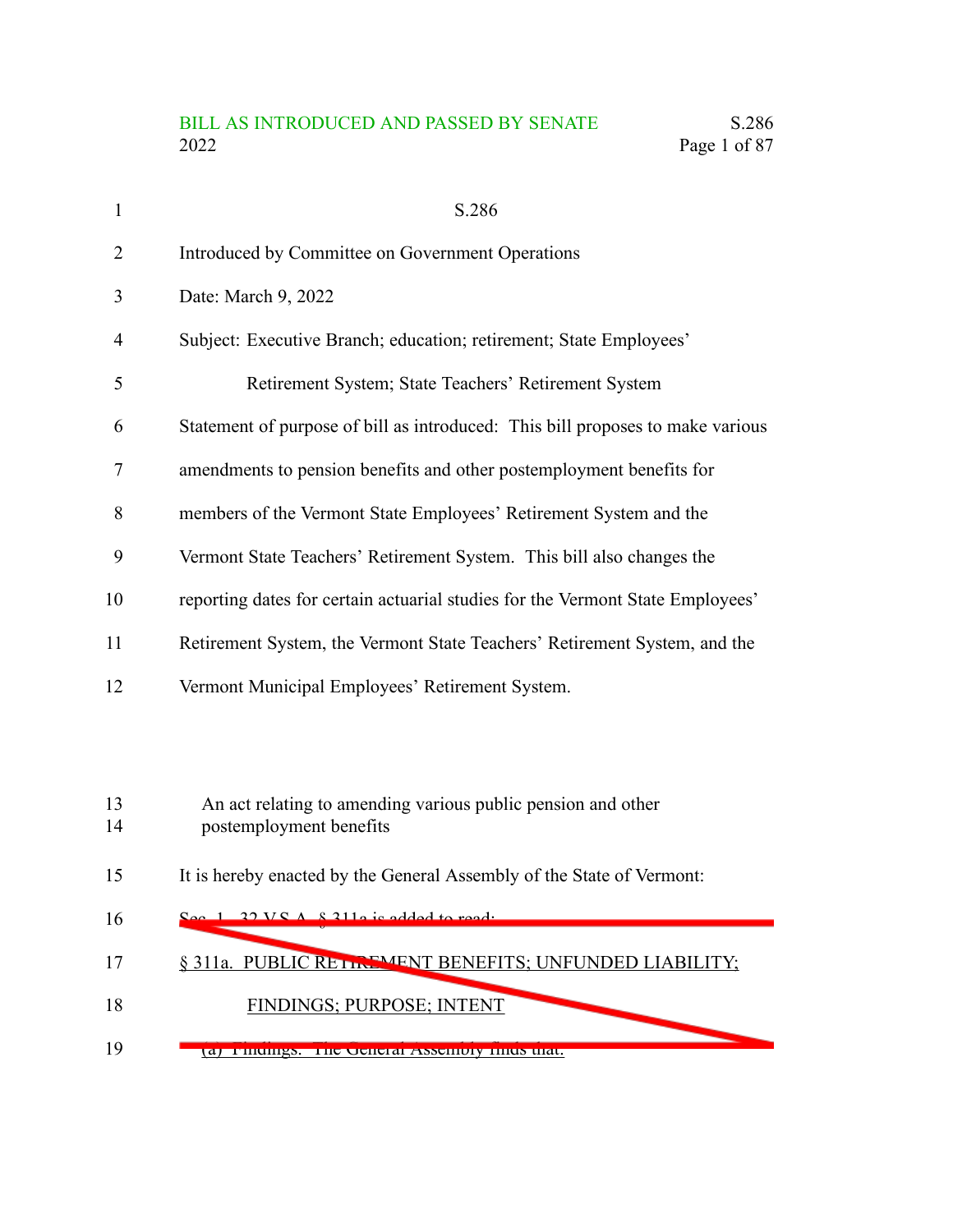| 1              | (1) The actuarially determined employer contribution (ADEC) for the                |
|----------------|------------------------------------------------------------------------------------|
| $\overline{2}$ | Vernont State Employees' Retirement System (VSERS) has increased by an             |
| 3              | annual, rowth rate of 12.1 percent between FY 2009 and FY 2023, and the            |
| 4              | funded ratio of the VSERS has declined from 94.1 percent from FY 2008 to           |
| 5              | 67.6 percent by year-end FY 2021.                                                  |
| 6              | (2) The ADEC for the Vermont State Teachers' Retirement System                     |
| 7              | (VSTRS) has increased by an annual growth rate of 13 percent between               |
| 8              | FY 2009 and FY 2023, and the funded ratio of the VSTRS has declined from           |
| 9              | 80.9 percent from FY 2008 to 32.9 percent by year-end FY 2021.                     |
| 10             | (3) The General Assembly he's appropriated sufficient funds to fully pay           |
| 11             | the ADEC for both VSERS and VSTRN at the recommended amounts since                 |
| 12             | FY 2007 and throughout the current amorth ation period.                            |
| 13             | (4) Since FY 2009, the accrued liabilities of VSERS and VSTRS have                 |
| 14             | grown faster than the assets of each plan, resulting <b>the asset of the grown</b> |
| 15             | expected payout of future benefits and the assets VSERS and VSTRS have to          |
| 16             | pay out those benefits to retired State employees and teachers. This gap is also   |
| 17             | known as the unfunded liabilities for VSERS and VSTRS.                             |
| 18             | (5) In FY 2015, the General Assembly created the Retired Teachers'                 |
| 19             | Health and Medical Benefits Fund, and health care premiums are paid by             |
| 20             | through a trust of the Fund on a pay-as-you go basis rather than from the          |
| 21             | VUHIIOIR IUAUHUIS RUHIUHUIN PUHU.                                                  |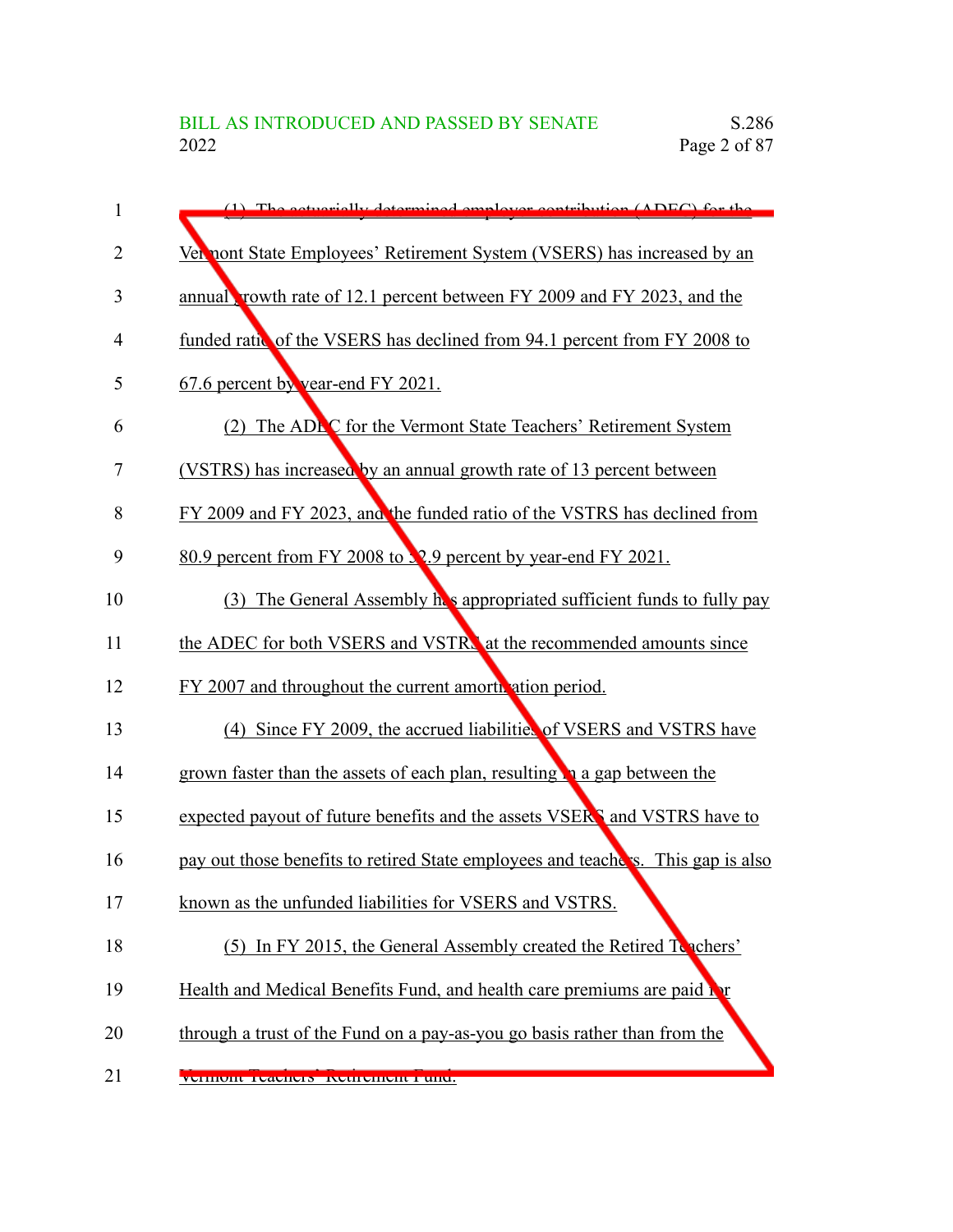| 1              | (6) The EV 2022 State budget expanse for retires health care benefits            |
|----------------|----------------------------------------------------------------------------------|
| $\overline{2}$ | kno yn as other postemployment benefits (OPEB), for State employees was          |
| 3              | approximately \$37.2 million and \$35.1 million for teachers.                    |
| 4              | (7) As of the beginning of FY 2022, the State's unfunded liabilities for         |
| 5              | health care benefits for retired State employees and teachers is \$2.75 billion. |
| 6              | (b) Purpose. The purpose of this section is to provide economic stability        |
| 7              | for retired State employees and teachers by maintaining the financial health of  |
| 8              | VSERS and VSTRS, while also addressing the unfunded liabilities in the           |
| 9              | State's pension and OPEB plans and the decline in the funded ratios of those     |
| 10             | retirement systems.                                                              |
| 11             | (c) Intent.                                                                      |
| 12             | (1) It is the intent of the General Assembly to address the unfunded             |
| 13             | liabilities and decline in funded ratios of VSERS and VSTRS by implementing      |
| 14             | several measures, including:                                                     |
| 15             | (A) continuing the General Assembly's policy since FY 2007 to fully              |
| 16             | fund the actuarially determined employer contributions rate for the VSERS        |
| 17             | and VSTRS at the amounts recommended to the General Assenbly each year;          |
| 18             | and                                                                              |
| 19             | (B) beginning in FY 2024 and ending in FY 2026, annually funding                 |
| 20             | an additional payment to the actuarially recommended unfunded liability          |
| 21             | amoruzation payments for visitive and for visitive that will increase to not     |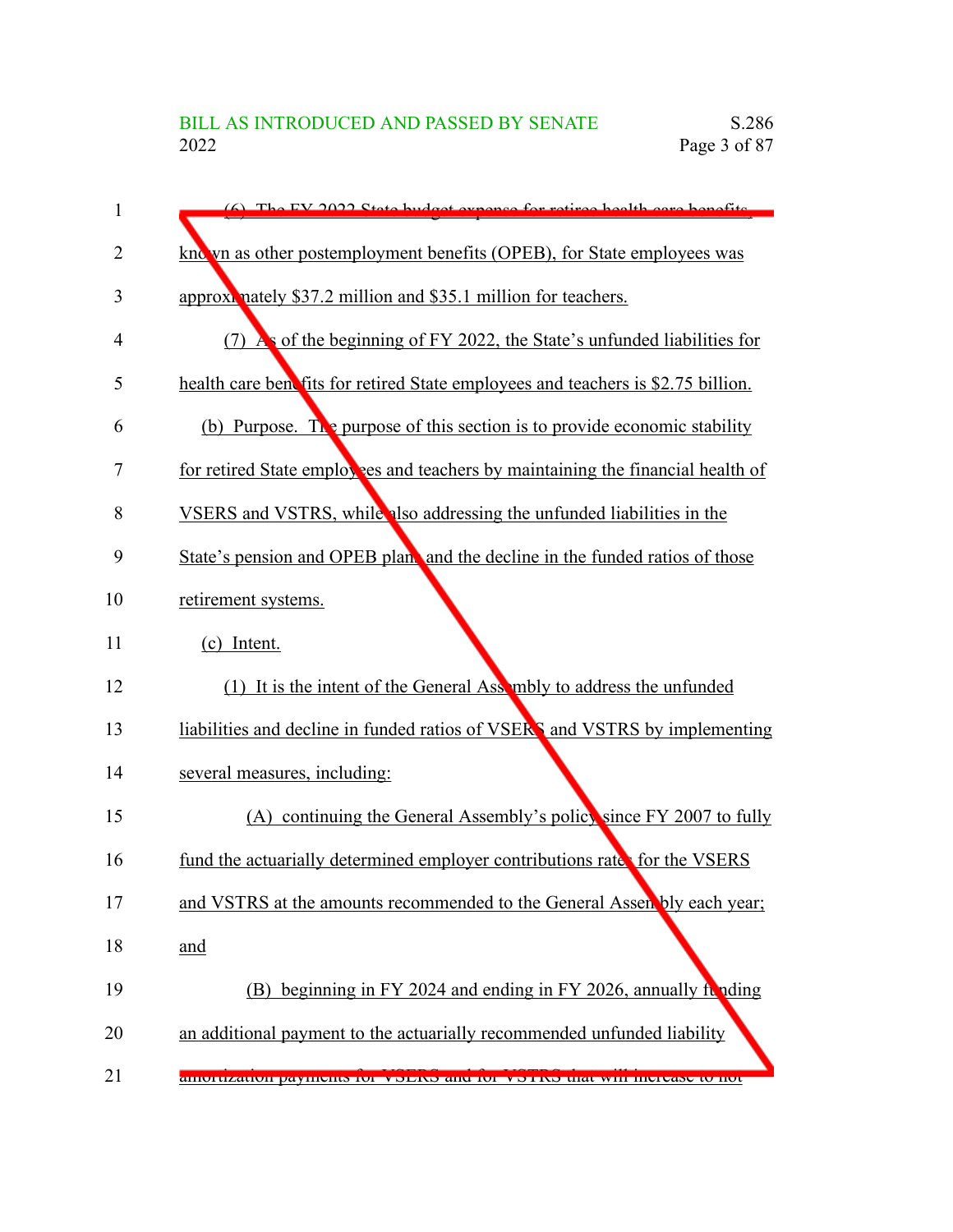| 1  | are than \$15,000,000,00 each year to each retirement system and beginning               |
|----|------------------------------------------------------------------------------------------|
| 2  | in NY 2027 and thereafter, continuing this additional payment until the VSERS            |
| 3  | plan and the VSTRS plan respectively reach a 90 percent funded status.                   |
| 4  | (2) $\Gamma$ is also the intent of the General Assembly to prefund other                 |
| 5  | postemploymen <sup>t</sup> benefits to create more security and predictability in health |
| 6  | care benefits for red red State employees and teachers.                                  |
| 7  | *** Vermont State Employees' Retirement System ***                                       |
| 8  | * * Pension Benefits * * *<br>ж.                                                         |
| 9  | Sec. 2. $3$ V.S.A. $\S$ 455 is amended to read:                                          |
| 10 | § 455. DEFINITIONS                                                                       |
| 11 | (a) As used in this subchapter:                                                          |
| 12 | * * *                                                                                    |
| 13 | (4) "Average final compensation" shall $\mathbf{h}$ ean:                                 |
| 14 | * * *                                                                                    |
| 15 | (F) For a Group D member:                                                                |
| 16 | (i) Who, on or before June 30, 2022, has five $\chi$ ars or more of                      |
| 17 | service and has attained 57 years of age or older, or has 15 years or more of            |
| 18 | creditable service, the member's final salary.                                           |
| 19 | (ii) Who retires on or after July 1, 2022 and who does not help                          |
| 20 | the requirements set forth in subdivision (i) of this subdivision (F), the average       |
| 21 | annuar carnavic compensation or a memocr utimig the two consecutive insear               |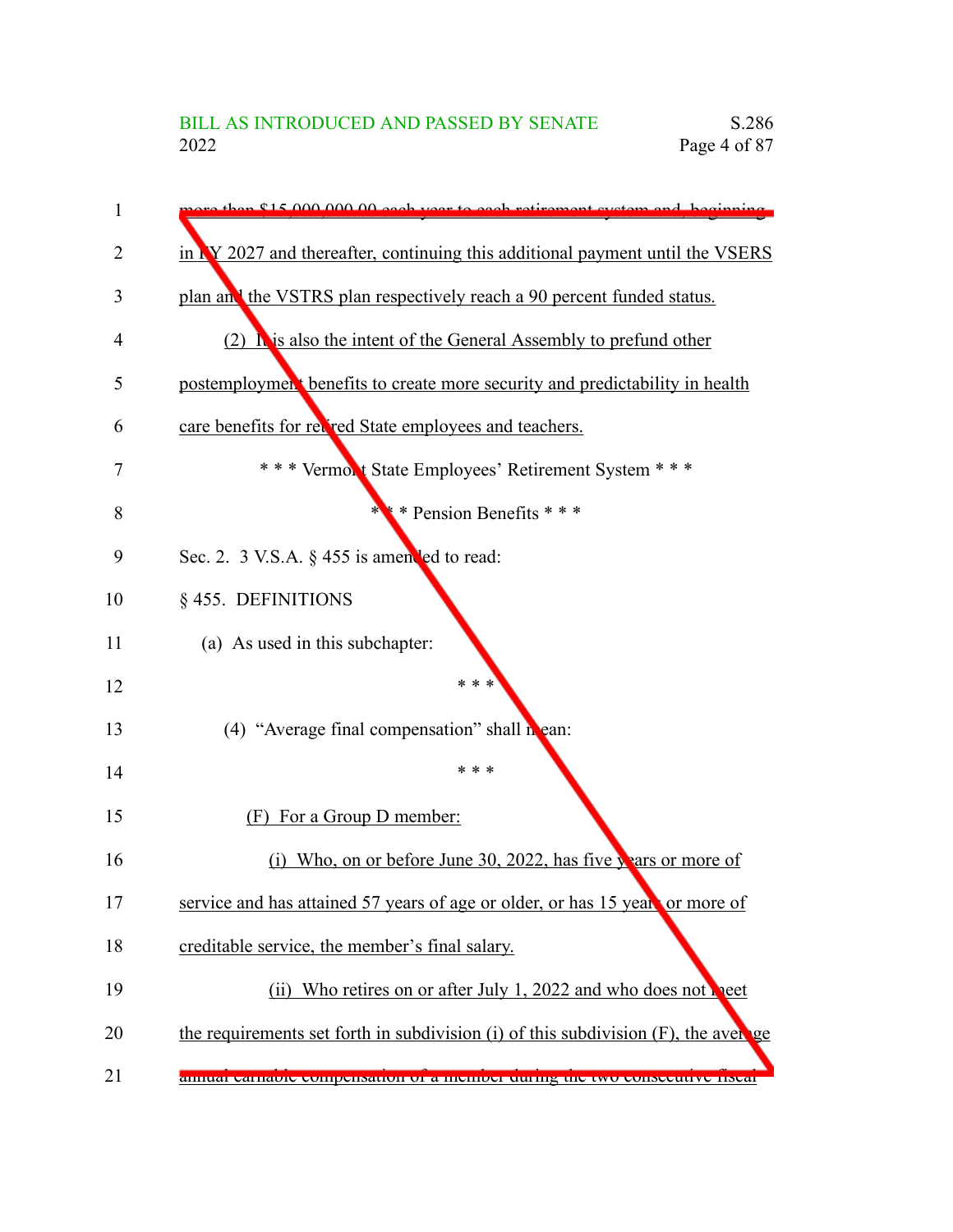| 1  | re beginning on July 1 and ending on June 20 of creditable convice               |
|----|----------------------------------------------------------------------------------|
| 2  | affe ding the highest such average, or during all of the years in the member's   |
| 3  | creditable service if fewer than two years. If the member separates prior to the |
| 4  | end of a fiscal year, average final compensation shall be determined by adding:  |
| 5  | (I) the actual earnable compensation earned in the fiscal year of                |
| 6  | separation through the date of separation and the service credit to correspond   |
| 7  | with the last pay date; and                                                      |
| 8  | (II) the earnable compensation and service credit earned in the                  |
| 9  | preceding fiscal year.                                                           |
| 10 | $* *$                                                                            |
| 11 | (13) "Normal retirement date" shall mean:                                        |
| 12 | (A) with respect to a Group A member, the first day of the calendar              |
| 13 | month next following (i) attainment of age 65, and following completion of       |
| 14 | five years of creditable service for those members hired on or after July 1,     |
| 15 | 2004, or (ii) attainment of age 62 and completion of 20 years of creditable      |
| 16 | service, whichever is earlier;                                                   |
| 17 | (B) with respect to a Group C member, the first day of the calendar              |
| 18 | month next following attainment of age 55 years of age, and following            |
| 19 | completion of five years of creditable service for those members hired on o      |
| 20 | anci July 1, 2004, of completion of 50 years of service, whichever is earner,    |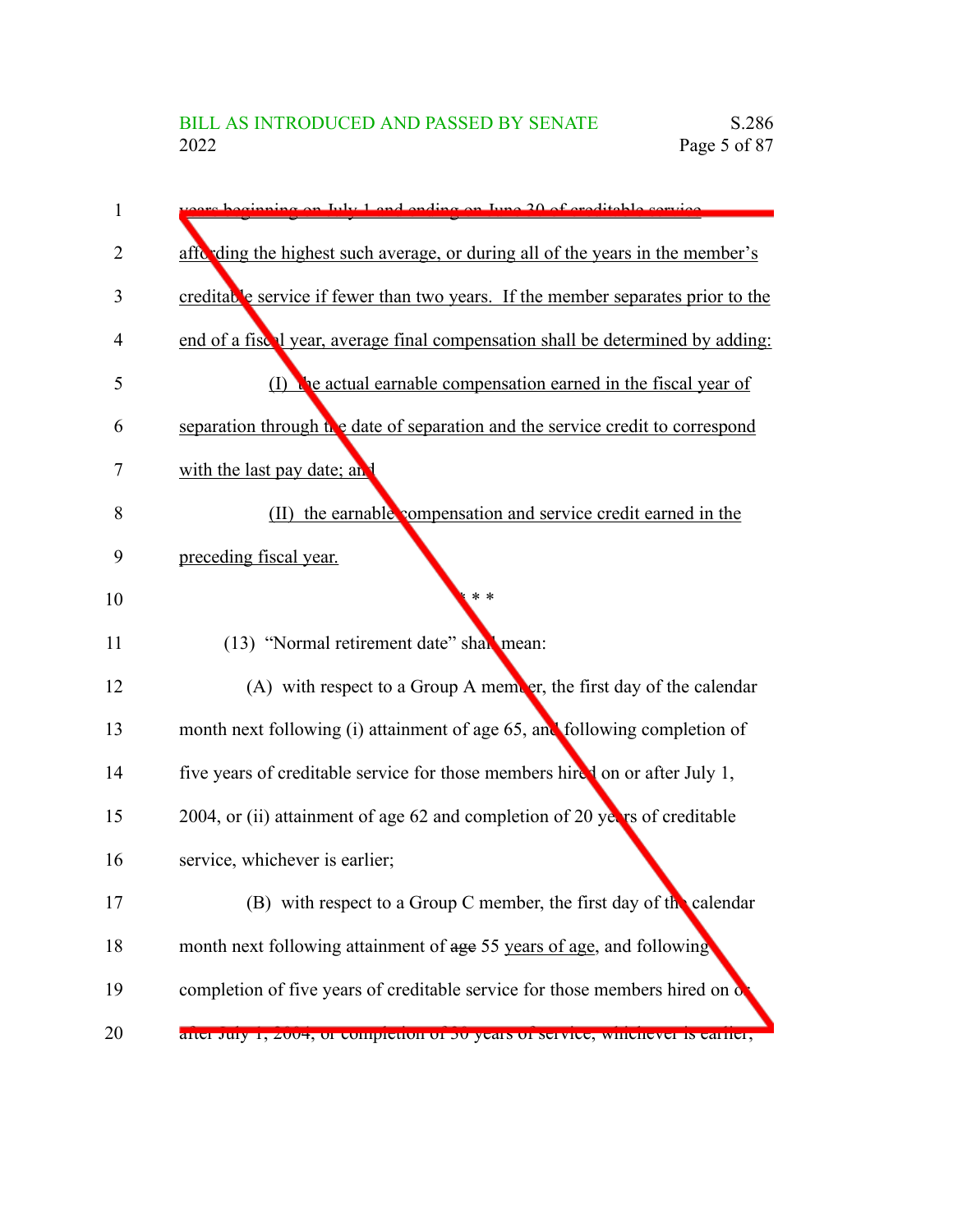| 1  | with regnect to a Group D member                                                               |
|----|------------------------------------------------------------------------------------------------|
| 2  | (i) for those members hired on or before June 30, 2022, the first                              |
| 3  | day of the calendar month next following attainment of age 62 years of age                     |
| 4  | and completion of five years of creditable service; or                                         |
| 5  | (ii) for those members hired on or after July 1, 2022, the first day                           |
| 6  | of the calendar month next following attainment of 65 years of age and                         |
| 7  | completion of five years of creditable service; and                                            |
| 8  | * * *                                                                                          |
| 9  | Sec. 3. 3 V.S.A. § 459 is amen led to read:                                                    |
| 10 | § 459. NORMAL AND EARLY RETIREMENT                                                             |
| 11 | (a) Normal retirement.                                                                         |
| 12 | * * *                                                                                          |
| 13 | (2) Group C members. Any group Group C member who is an officer                                |
| 14 | or employee of the Department of Public Safety assigned to police and law                      |
| 15 | enforcement duties, including the Commissioner of Public Safety appointed                      |
| 16 | before July 1, 2000, and who has reached his or her normal retirement date                     |
| 17 | may retire on a normal retirement allowance, on the first day on any month                     |
| 18 | after he or she may have separated from service, by filing an application in the               |
| 19 | manner outlined in subdivision $(3)$ of this subsection. Any group Group                       |
| 20 | member in service shall be retired on a normal retirement allowance on the                     |
| 21 | <u>mst day of the calendar month next fonowing attainment of <del>age 33</del> 27 years of</u> |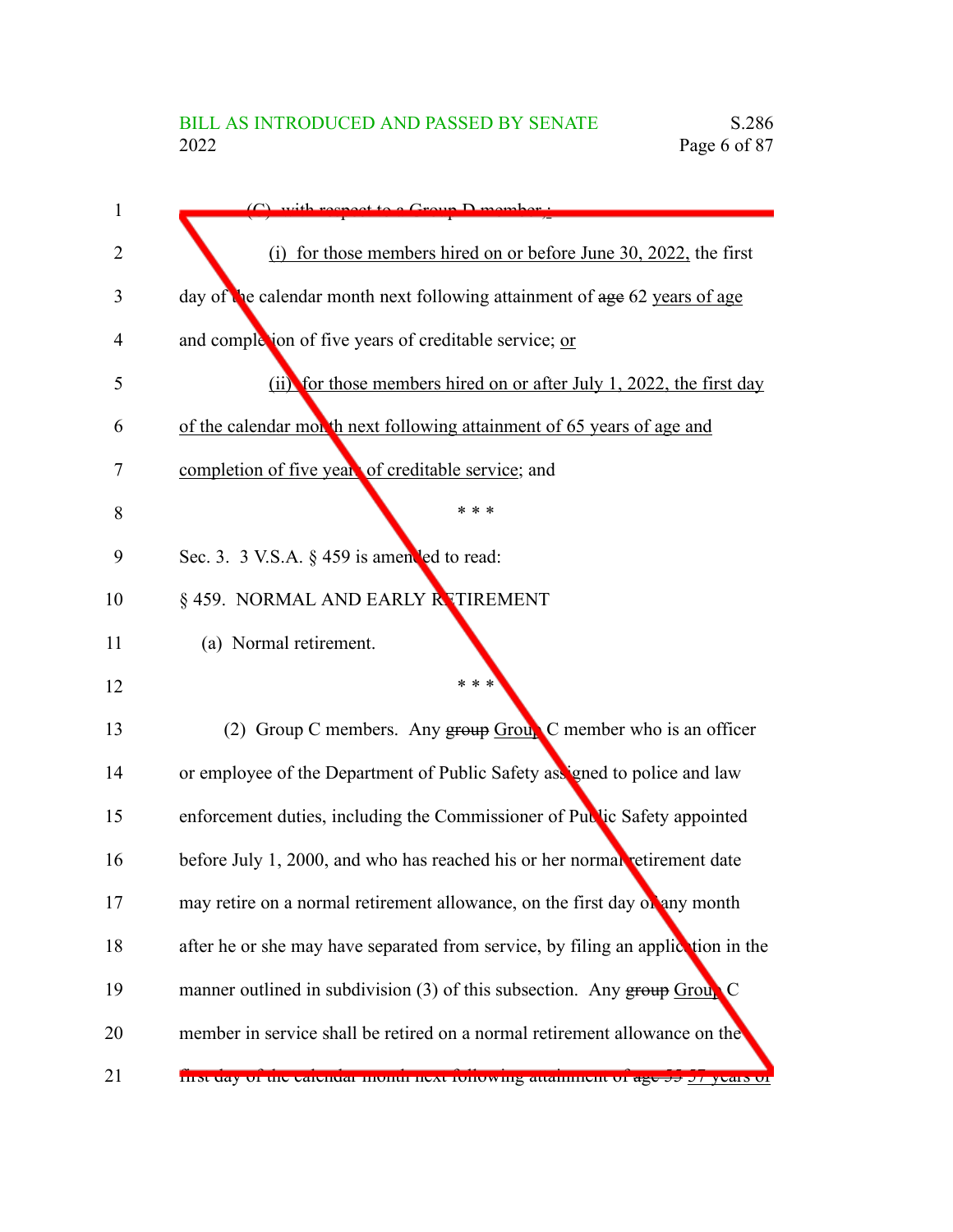| 1  | Notwithstanding it is provided that any such member who is an official            |
|----|-----------------------------------------------------------------------------------|
| 2  | appointed for a term of years may remain in service until the end of his or her   |
| 3  | the men ber's term of office or any extension thereto, resulting from             |
| 4  | reappointment.                                                                    |
| 5  | * * *                                                                             |
| 6  | (b) Normal retirement allowance.                                                  |
| 7  | (1) Upon normal <b>Retirement</b> , a group $Group A$ member shall receive a      |
| 8  | normal retirement allowance which shall be equal to 50 percent of his or her      |
| 9  | the member's average final compensation; provided, however, that if the           |
| 10 | member has not completed 30 years of creditable service at retirement, or, if     |
| 11 | earlier, the date of attainment of such age as may be applicable under the        |
| 12 | provisions of subdivision (a)(4) of this section his or her allowance shall be    |
| 13 | multiplied by the ratio that the number of his or her years of creditable service |
| 14 | at retirement, or such earlier date, bears to 30.                                 |
| 15 | $(2)(A)$ Upon normal retirement, a group Group C member shall receive             |
| 16 | a normal retirement allowance which shall be equal to 50 percent of his or her    |
| 17 | the member's average final compensation; provided, however, that if the           |
| 18 | member has not completed 20 years of creditable service at retirement, or, if     |
| 19 | earlier, the date of attainment of such age as may be applicable under the        |
| 20 | provisions or subdivision (a)(+) or this section, the inemper s anowance shall    |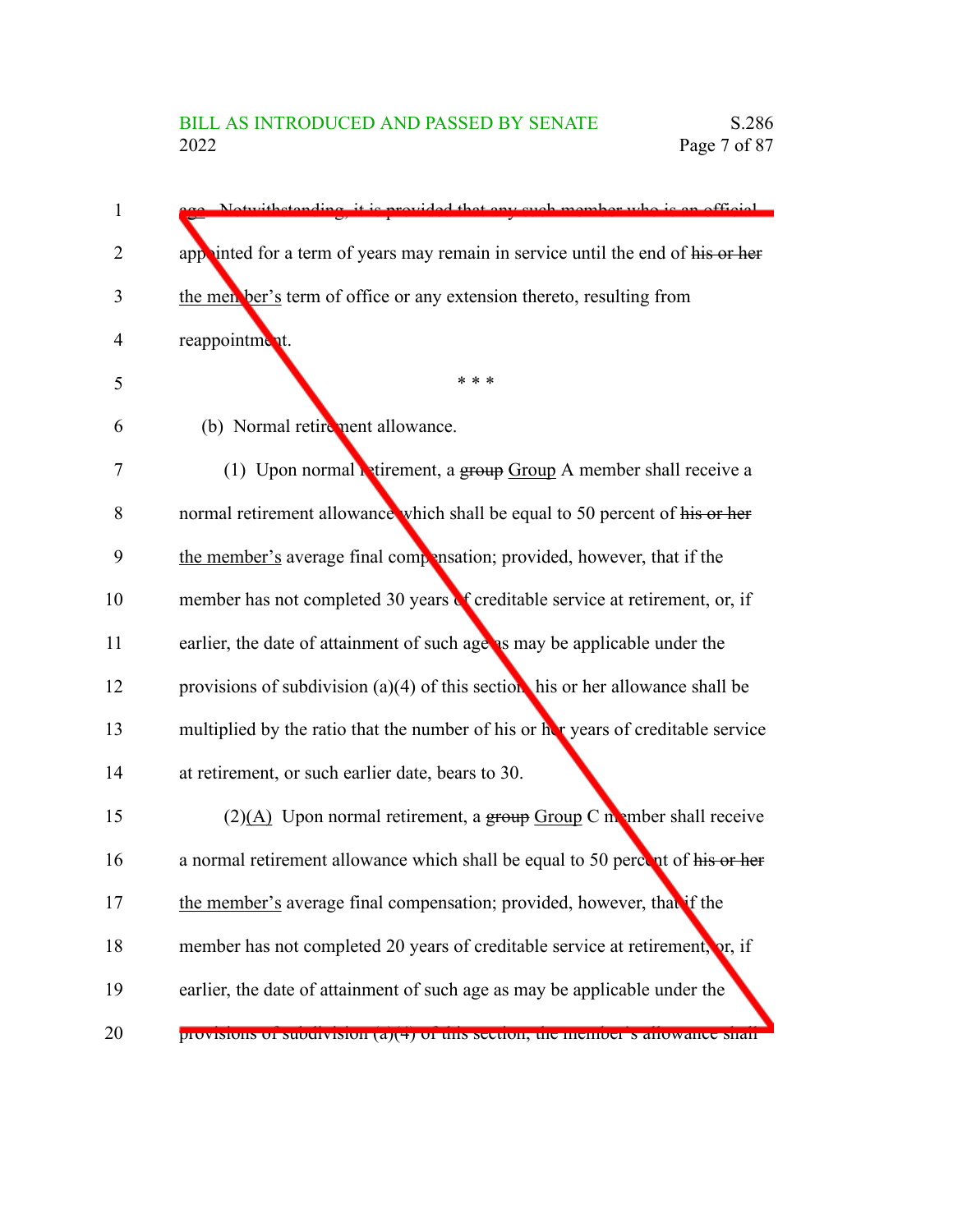| 1              | be multiplied by the ratio that the number of his or her the member's years of    |
|----------------|-----------------------------------------------------------------------------------|
| $\overline{2}$ | crecitable service at retirement, or such earlier date, bears to 20.              |
| 3              | (B) Commencing on July 1, 2022, for a Group C member, for each                    |
| 4              | year of service that is completed after attaining the later of 50 years of age or |
| 5              | completing 20 years of service, a member's maximum normal retirement              |
| 6              | allowance shall increase by an amount equal to not more than one and one-half     |
| 7              | percent of the member's verage final compensation.                                |
| 8              | (3)(A) Group D members who are Justices of the Supreme Court,                     |
| 9              | Superior judges, Environmental Judges, and District judges; additional            |
| 10             | retirement allowance. Justices of the Supreme Court, Superior judges,             |
| 11             | Environmental judges, and District judges upon retirement under this section,     |
| 12             | shall receive an additional retirement allowance according to years of service    |
| 13             | as a Supreme Court Justice, a Superior judge, an Environmental judge, or a        |
| 14             | District judge or any combination thereof as follows:                             |
| 15             | (i) After 12 years of service, an additional retrement allowance of               |
| 16             | an amount which that, together with service retirement allowal ce, will make      |
| 17             | the total equal to two-fifths of their salary at retirement.                      |
| 18             | (ii) For each year of service in excess of 12 years, an amount                    |
| 19             | equal to 3 1/3 percent of their salary at retirement shall be added to the        |
| 20             | reurement anowance as computed in subsection (a) or this section.                 |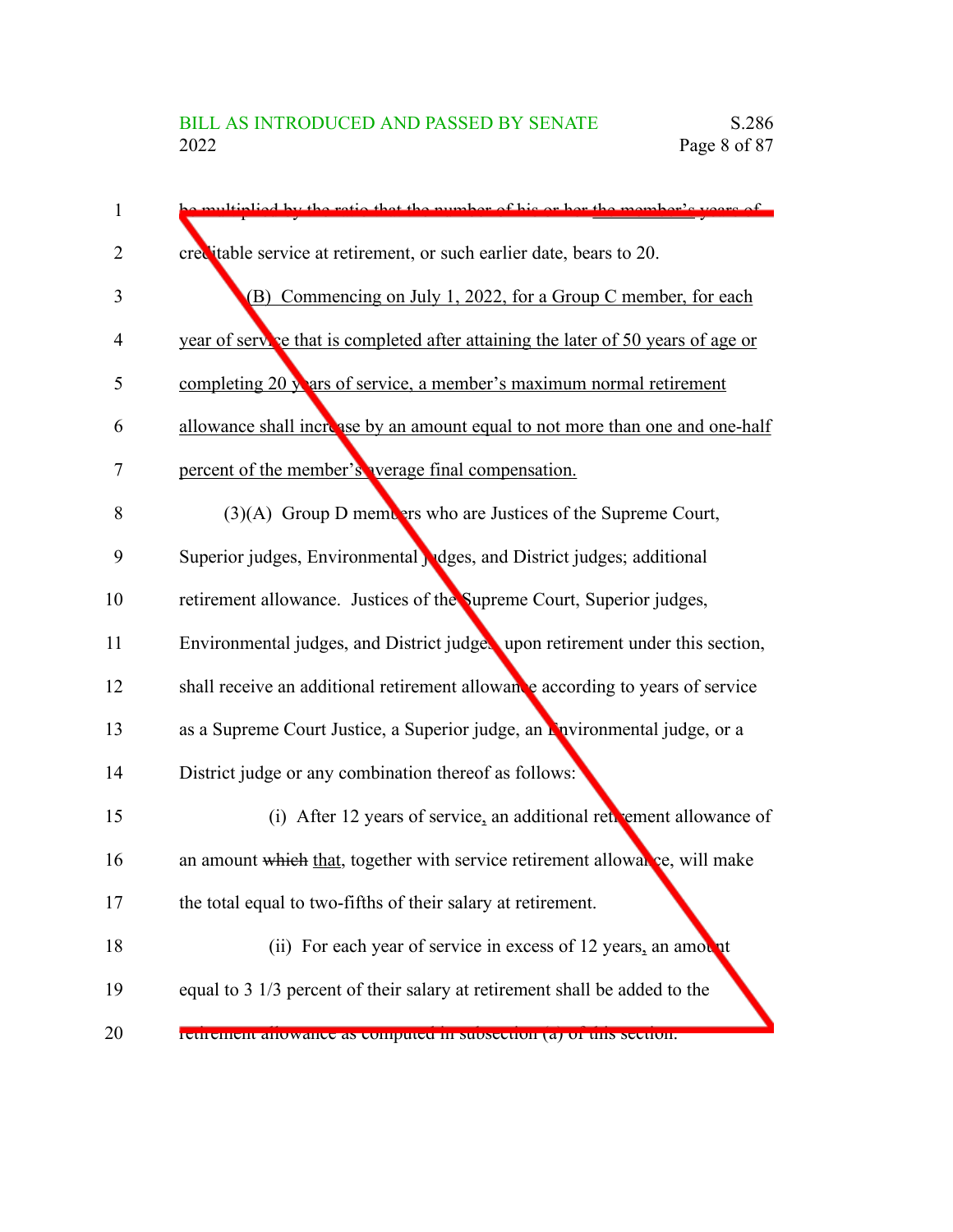| $\mathbf{1}$   | (iii) However at no time shall the The total retirement allowance                  |
|----------------|------------------------------------------------------------------------------------|
| $\overline{2}$ | for Group D members under this subdivision shall not exceed 80 percent of          |
| 3              | their salary average final compensation at retirement; provided, however, that     |
| 4              | for a Group D member hired on or before June 30, 2022 who has five years or        |
| 5              | more of service and has attained 57 years of age or older, or has 15 years or      |
| 6              | more of creditable vervice, the total retirement allowance shall not exceed their  |
| 7              | salary at retirement. Such additional retirement allowance shall be treated as     |
| 8              | the normal retirement allowance for all purposes of the retirement act.            |
| 9              | (B) In order to qualify for the benefits provided by this title, each              |
| 10             | Justice or judge shall have the maximum employee contribution in accordance        |
| 11             | with the requirements of the State Employees' Retirement System. These             |
| 12             | provisions shall apply to surviving Justices and judges retired before its         |
| 13             | enactment, but only from the effective date of is enactment, and not               |
| 14             | retroactively.                                                                     |
| 15             | (C) For the purposes of this section, years of $\frac{1}{2}$ arvice as a municipal |
| 16             | judge are to be counted as years of service in determining the additional          |
| 17             | retirement allowance, insofar as they represent years of membership service.       |
| 18             | (4) Group D members who are Probate judges; additional retirement                  |
| 19             | allowance. Probate judges, having retired under this section, shall be extitled    |
| 20             | to an additional retirement allowance according to their years in service as       |
| 21             | <b>IUIIUWS.</b>                                                                    |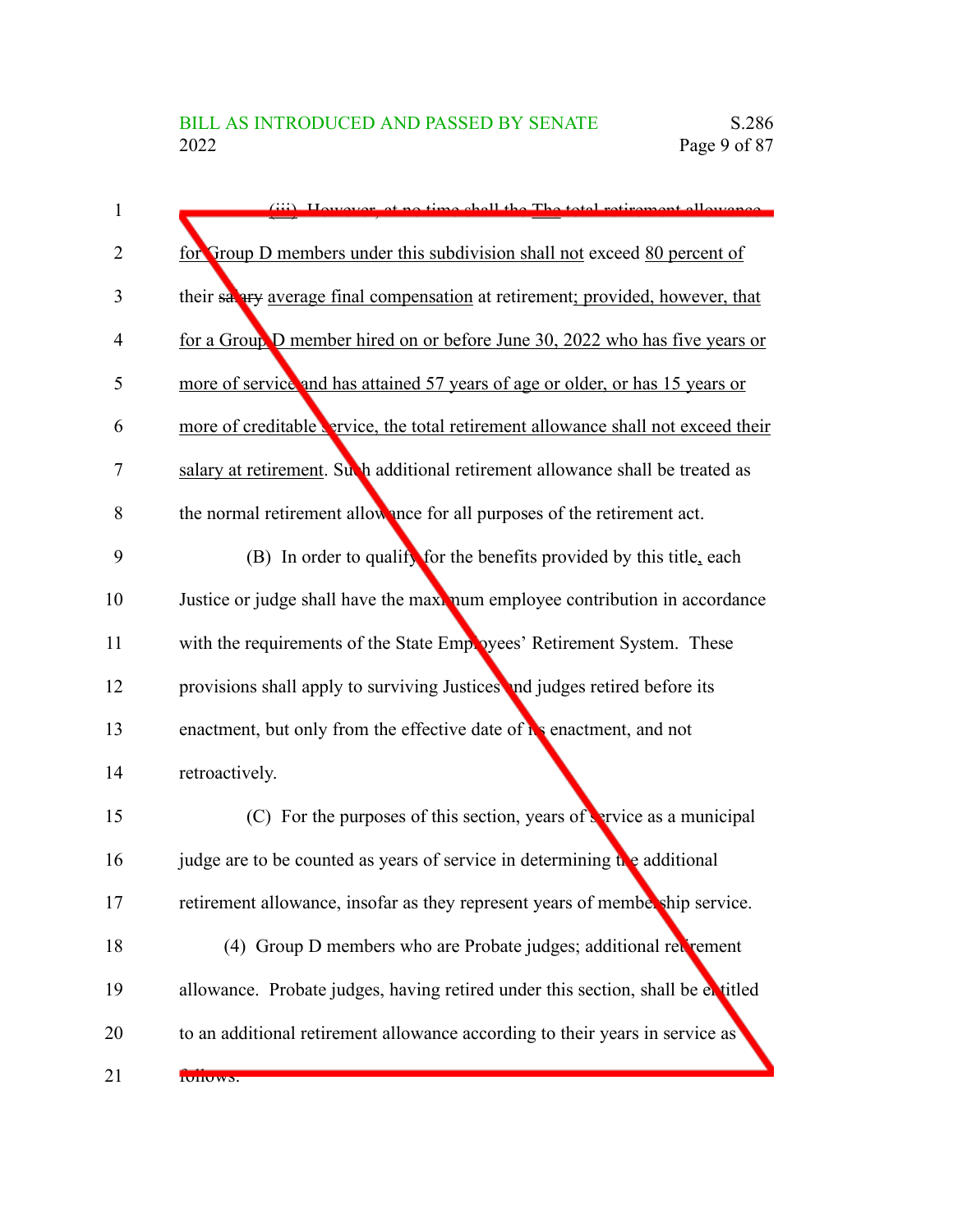| 1              | $(A)$ Upon completion of 12 years of service, an amount which that                                 |
|----------------|----------------------------------------------------------------------------------------------------|
| $\overline{2}$ | with service retirement allowance will equal two-fifths of the salary at                           |
| 3              | retirem nt.                                                                                        |
| 4              | ( $\bf{B}$ ) For each additional year of service, an amount equal to 3 1/3                         |
| 5              | percent of the salary at retirement shall be added to the retirement allowance as                  |
| 6              | computed in subsection (a) of this section. Such additional retirement                             |
| 7              | allowance shall be treated as the normal retirement allowance for all purposes                     |
| 8              | of the retirement act.                                                                             |
| 9              | * * *                                                                                              |
| 10             | Sec. 4. 3 V.S.A. $\S$ 470 is amended to read:                                                      |
| 11             | § 470. POSTRETIREMENT ADJUST MENTS TO RETIREMENT                                                   |
| 12             | <b>ALLOWANCES</b>                                                                                  |
| 13             | (a)(1) Group A, Group C, and Group D members. For Group A, Group C,                                |
| 14             | and Group D members, as of June $30th \frac{30}{10}$ in each $\frac{1}{20}$ ar, commencing on June |
| 15             | 30, 1972, a determination shall be made of any increase or decrease, to the                        |
| 16             | nearest one-tenth of a percent, in the ratio of the average of the Consumer                        |
| 17             | Price Index for the month ending on that date to the average of aid index for                      |
| 18             | the month ending on June 30, 1971, or the month ending on June $3\cdot$ th 30 of                   |
| 19             | the most recent year subsequent thereto.                                                           |
| 20             | (A) In the event of an increase, and provided that the net increase                                |
| 21             | ronowing the application of any offset as provided in this subsection equals of                    |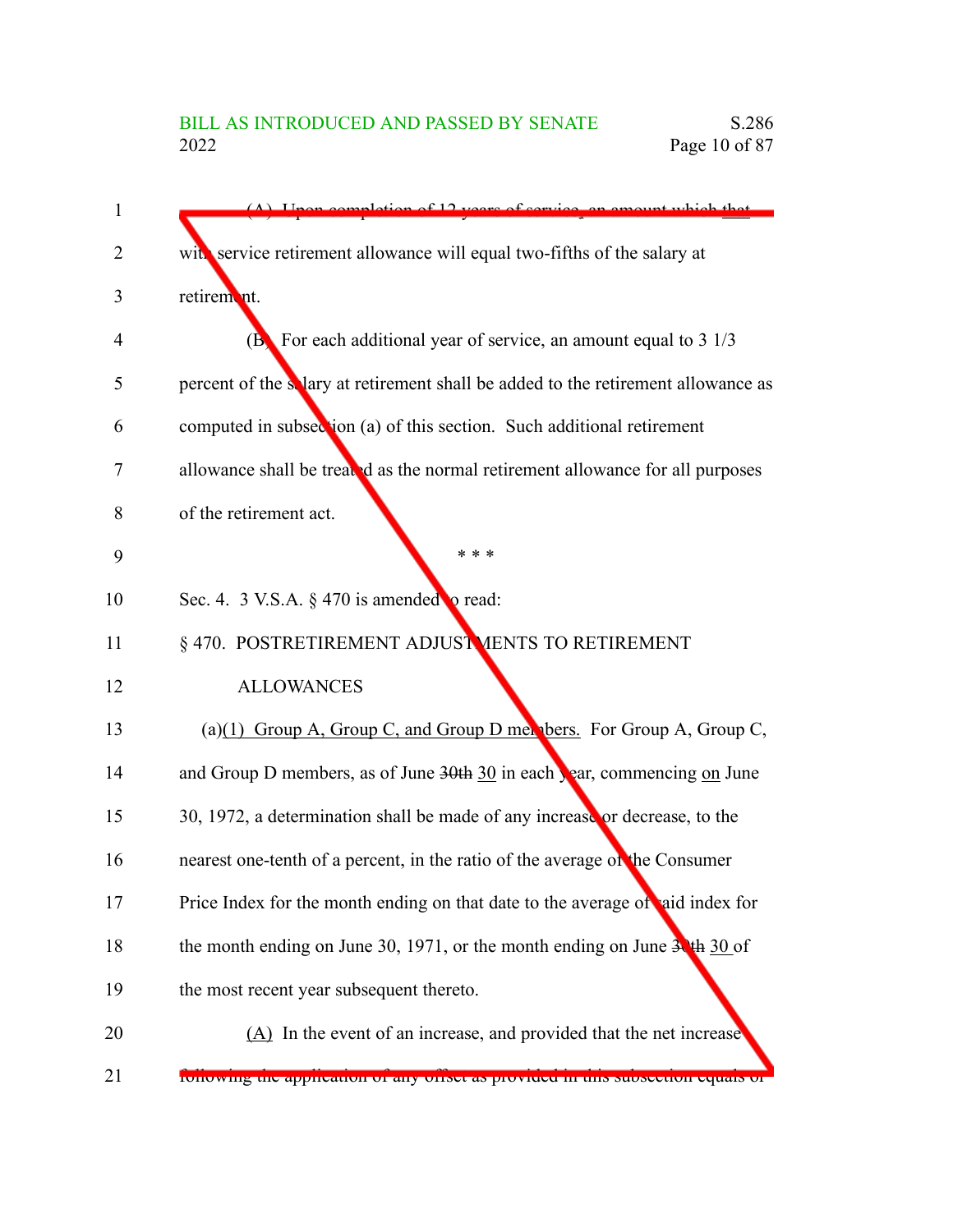| 1              | de ang norgant, the retirement allowance of each honoficiary in regaint.                            |
|----------------|-----------------------------------------------------------------------------------------------------|
| $\overline{2}$ | an allowance for at least one year on the next following December 31st 31                           |
| 3              | shall be increased by an equal percentage. Such increase shall commence on                          |
| 4              | the January <b>Ist immediately following such December 31st 31</b> . Such                           |
| 5              | percentage increase shall also be made in the retirement allowance payable to a                     |
| 6              | beneficiary in receipt of an allowance under an optional election, provided the                     |
| 7              | member on whose account the allowance is payable and such other person                              |
| 8              | shall have received a total of at least 12 monthly payments by such December                        |
| 9              | 31st 31.                                                                                            |
| 10             | (B) In the event of a decrease of the Consumer Price Index as of June                               |
| 11             | 30th 30 for the preceding year, the retirement allowance of a beneficiary shall                     |
| 12             | not be subject to any adjustment on the next $\frac{1}{2}$ lowing January $\frac{1}{2}$ ; provided, |
| 13             | however, that:                                                                                      |
| 14             | $(1)(i)$ such decrease shall be applied as an offset against the first                              |
| 15             | subsequent year's increase of the Consumer Price Index with en such increase                        |
| 16             | equals or exceeds one percent, up to the full amount of such in rease; and                          |
| 17             | $\frac{2}{i}$ to the extent that such decrease is greater than such subsequent                      |
| 18             | year's increase, such decrease shall be offset in the same manner againt two                        |
| 19             | or more years of such increases, for up to but not exceeding five subsequent                        |
| 20             | years or such mereases, unui runy oriset.                                                           |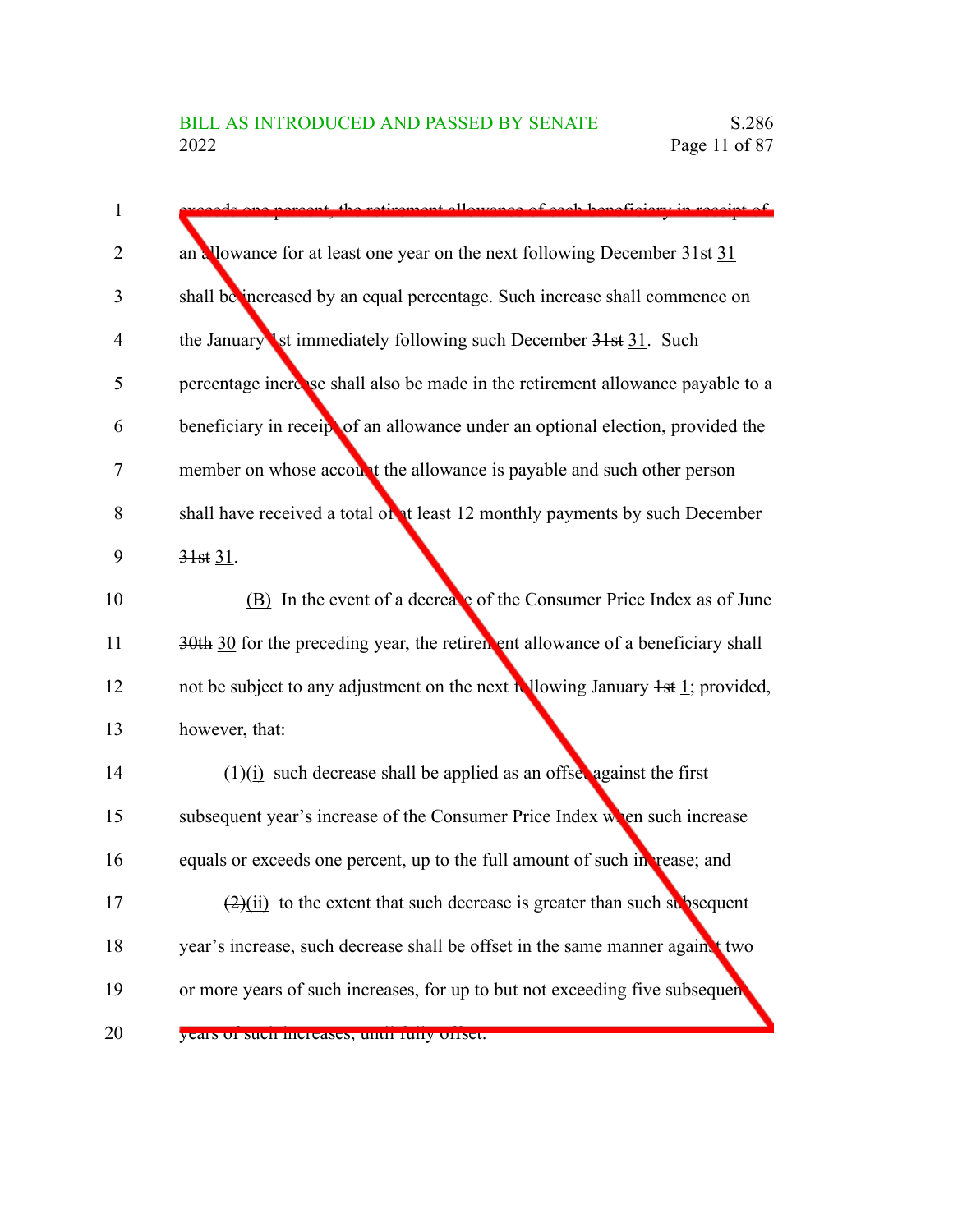| 1              | (2) For Group C members who are eligible for normal retirement or                 |
|----------------|-----------------------------------------------------------------------------------|
| $\overline{2}$ | univaluded retirement on or after July 1, 2022, in the event of an increase as    |
| 3              | described in subdivision (a)(1)(A) of this subsection, and provided that there    |
| $\overline{4}$ | exists a net increase following the application of any offset as provided in this |
| 5              | subsection, the etirement allowance of each beneficiary in receipt of an          |
| 6              | allowance for at least 24 months on the next following December 31 shall be       |
| 7              | increased by an amount equal to one-half of the net percentage increase.          |
| 8              | For Group D mer bers hired or appointed on or after July 1, 2022, in<br>(3)       |
| 9              | the event of an increase as described in subdivision $(1)(A)$ of this subsection, |
| 10             | and provided that there exists a net nerease following the application of any     |
| 11             | offset as provided in this subsection, the retirement allowance of each           |
| 12             | beneficiary in receipt of an allowance for a least 24 months on the next          |
| 13             | following December 31 shall be increased by an amount equal to one-half of        |
| 14             | the net percentage increase.                                                      |
| 15             | (b) Group F members. For Group F members, as on June 30th 30 in each              |
| 16             | year, commencing January 1, 1991, a determination shall be made of any            |
| 17             | increase or decrease, to the nearest one-tenth of a percent of the Consumer       |
| 18             | Price Index for the preceding fiscal year.                                        |
| 19             | $(1)$ In the event of an increase, and provided that there exists a ne            |
| 20             | increase following the application of any offset as provided in this subsection,  |
| 21             | uie reurement anowance or each ocherticiary in receipt or an anowance for at      |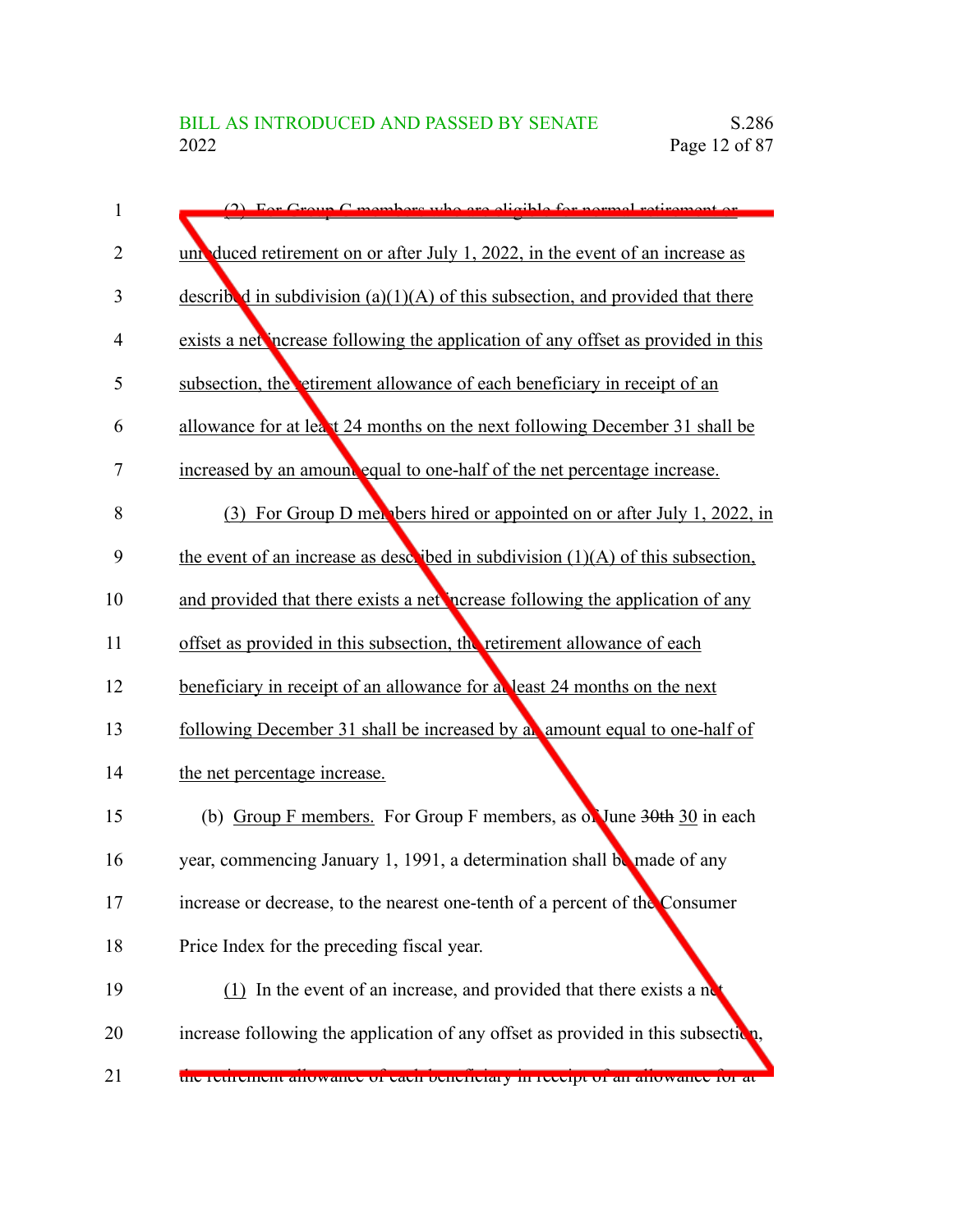| 1              | next following December 21 at 21 shall be increased by an                                      |
|----------------|------------------------------------------------------------------------------------------------|
| $\overline{2}$ | amount equal to one-half of the net percentage increase. Commencing                            |
| 3              | January 1, 2014, the retirement allowance of each beneficiary who was an                       |
| $\overline{4}$ | active contributing member of the Group F plan on or after June 30, 2008, and                  |
| 5              | who retires on $\alpha$ after July 1, 2008, shall be increased by an amount equal to           |
| 6              | the net percentage in grease. The increase shall commence on the January $1st$ 1               |
| 7              | immediately following soch December 31st 31. The increase shall apply to                       |
| 8              | Group F members receiving in early retirement allowance only in the year                       |
| 9              | following attainment of normal retirement age, provided the member has                         |
| 10             | received benefits for at least 12 months as of December 31st 31 of the year                    |
| 11             | preceding any January adjustment.                                                              |
| 12             | (2) In the event of a decrease of the Consumer Price Index as of June                          |
| 13             | $30th$ 30 for the preceding year, the retirement allowance of a beneficiary shall              |
| 14             | not be subject to any adjustment on the next following January $4st \underline{1}$ ; provided, |
| 15             | however, that:                                                                                 |
| 16             | $\left(\frac{1}{A}\right)$ such decrease shall be applied as an offset agains, the first       |
| 17             | subsequent year's increase of the Consumer Price Index, up to the full amount                  |
| 18             | of such increase; and                                                                          |
| 19             | $\left(\frac{2}{B}\right)$ to the extent that such decrease is greater than such subsequent    |
| 20             | year s morease, such uccrease shan oc onset in the same manner against two                     |

20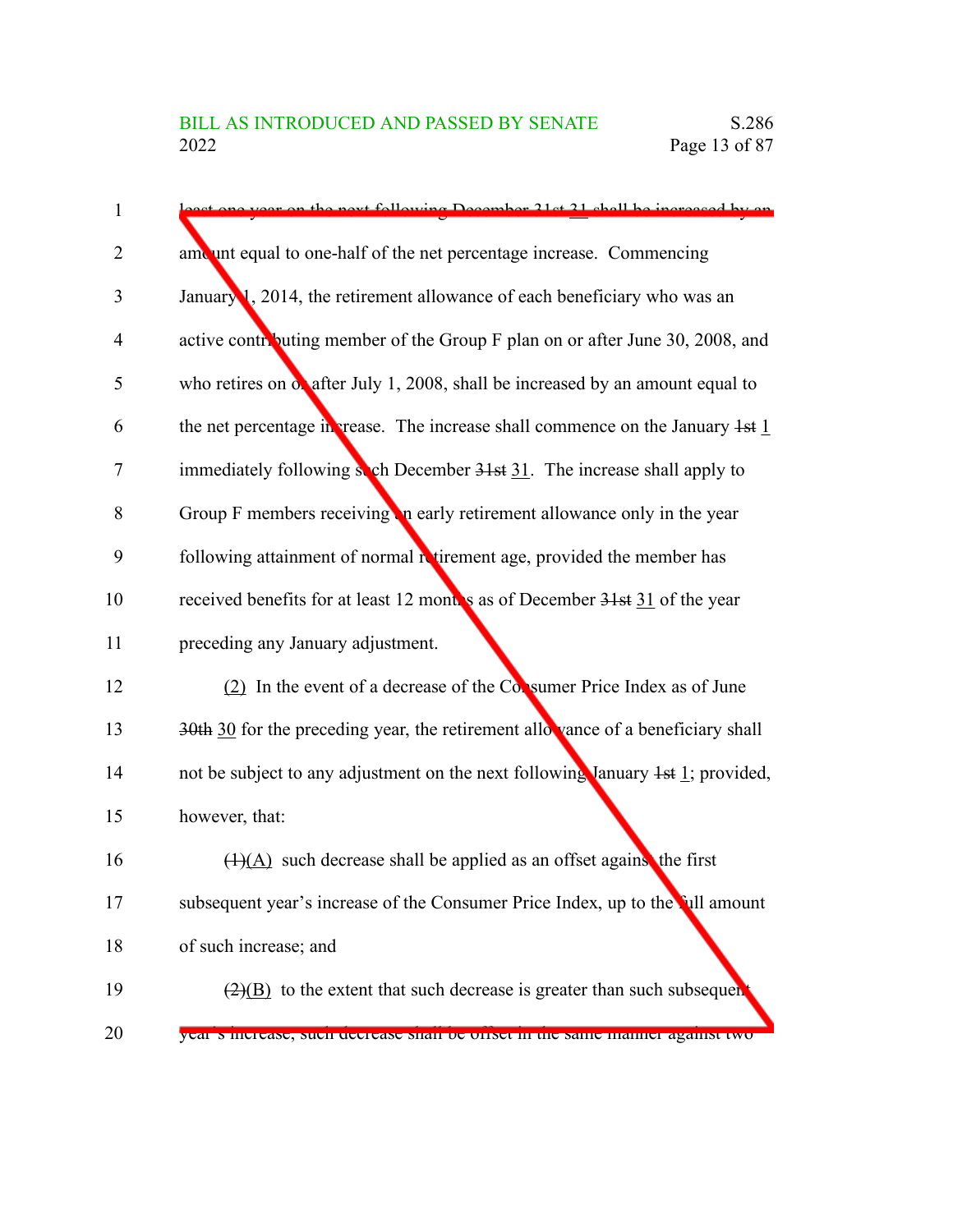| $\mathbf{1}$ | vegre of each increases for up to but not exceeding five expection                 |
|--------------|------------------------------------------------------------------------------------|
| 2            | year's of such increases, until fully offset.                                      |
| 3            | <b>S</b> For Group F members who are eligible for normal retirement or             |
| 4            | unreduced $\Lambda$ tirement as of July 1, 2022, in the event of an increase as    |
| 5            | described in sublivision (1) of this subsection, and provided that there exists a  |
| 6            | net increase following the application of any offset as provided in this           |
| 7            | subsection, the retirement allowance of each beneficiary in receipt of an          |
| 8            | allowance for at least 24 months on the next following December 31 shall be        |
| 9            | increased by an amount equal to the-half of the net percentage increase.           |
| 10           | (c) Net percentage calculation.                                                    |
| 11           | (1) For purposes of subsection (a) $\bullet$ this section.                         |
| 12           | $(A)(i)$ for Group A members, Group C members, and Group D                         |
| 13           | members who are eligible for normal retirement on or before June 30, 2022,         |
| 14           | have five years or more of services and have attained V years of age or older,     |
| 15           | or have 15 years or more of creditable service, the maximum amount of any          |
| 16           | increase or decrease utilized to determine the net percentage in rease shall be    |
| 17           | five percent.;                                                                     |
| 18           | (ii) for Group C members who are eligible for normal reth ment                     |
| 19           | or unreduced retirement on or after July 1, 2022, the maximum amount of any        |
| 20           | <u>INCREASE OF CECTEASE CUITZECHO CECENINIE DIE IEN DERENIAZE INCREASE SHAN OC</u> |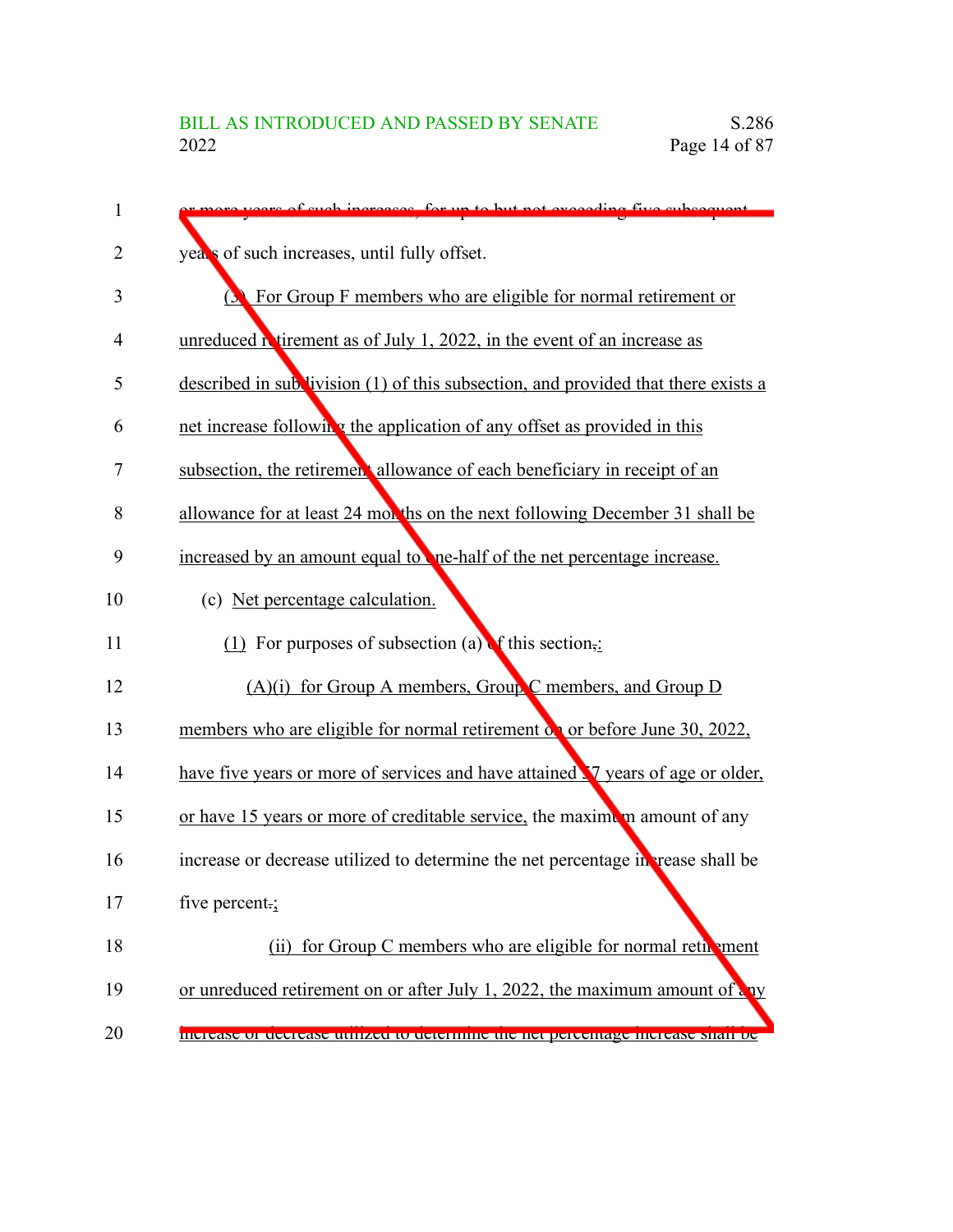| 1  | percent and any increase or decrease of loss than zero percent shall be          |
|----|----------------------------------------------------------------------------------|
| 2  | assigned a value of zero percent.                                                |
| 3  | (B) For Group D members hired on or after July 1, 2022, the                      |
| 4  | maximum a nount of any increases or decreases used to determine the net          |
| 5  | percentage increase shall be five percent. The post-retirement adjustment to     |
| 6  | amounts equal to or ess than \$75,000.00 of benefit paid shall be in an amount   |
| 7  | equal to the net percenta, e increase, and any increase or decrease of less than |
| 8  | zero percent shall be assigned a value of zero percent. The post-retirement      |
| 9  | adjustment to amounts \$75,000.01 or greater of benefit paid shall be in an      |
| 10 | amount equal to 50 percent of the net percentage change in the Consumer          |
| 11 | Price Index.                                                                     |
| 12 | (2) For purposes of subsection (b) of this section,:                             |
| 13 | (A) For Group F members who are eligible for normal retirement or                |
| 14 | unreduced early retirement on or before June 30, 2022 the maximum amount         |
| 15 | of any increase or decrease utilized to determine the net percentage increase    |
| 16 | shall be five percent, and any increase or decrease of less than one percent     |
| 17 | shall be assigned a value of one percent.                                        |
| 18 | (B) For Group F members who are eligible for normal or unreduced                 |
| 19 | early retirement on or after July 1, 2022, the maximum amount of any increase    |
| 20 | or decrease unifized to determine the net percentage increase shari oc rout      |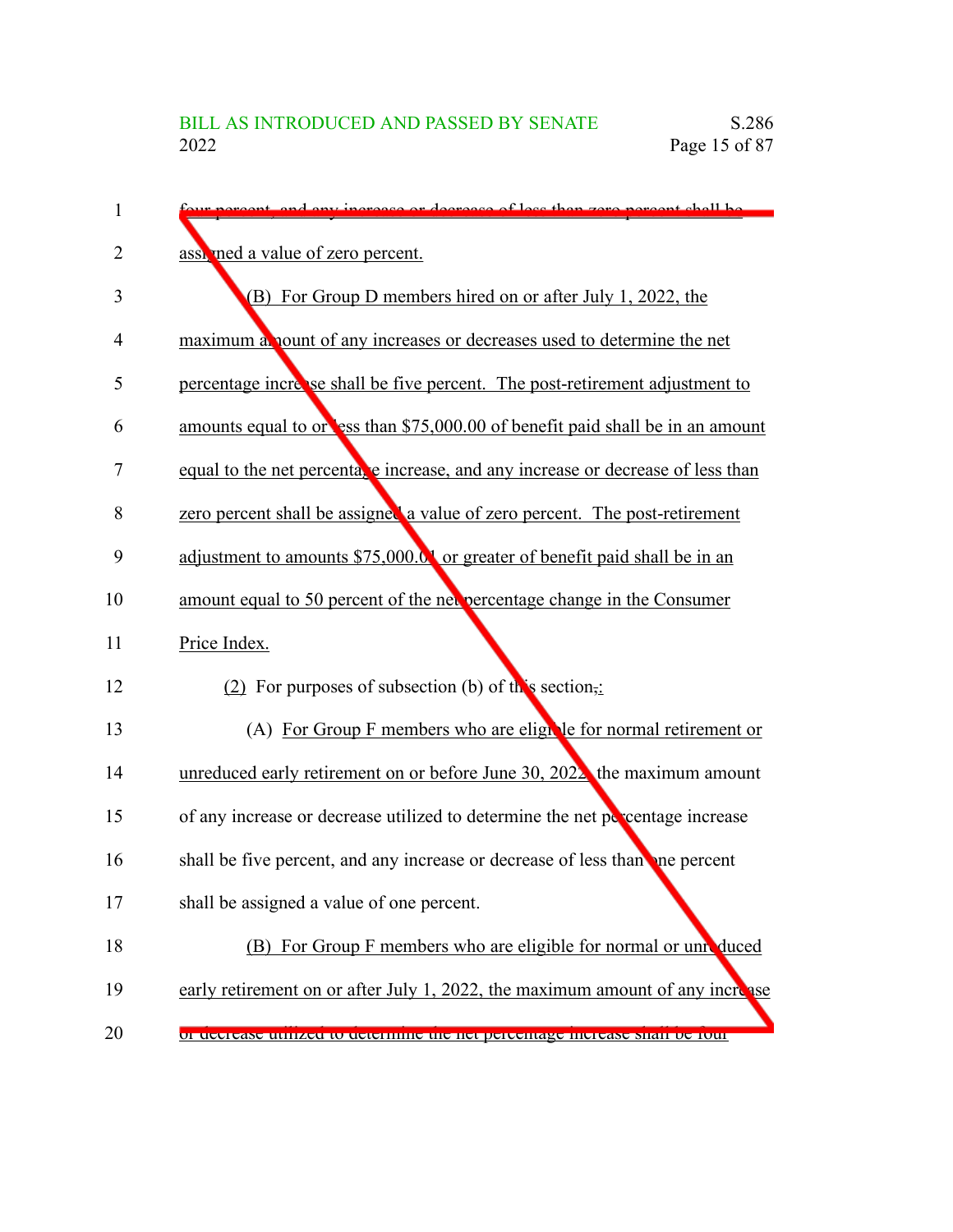| 1  | decrease of loss than zero neroent shall be                                       |
|----|-----------------------------------------------------------------------------------|
| 2  | assigned a value of zero percent.                                                 |
| 3  | (d) <b>Definition.</b> For purposes of this section, "Consumer Price Index" shall |
| 4  | mean mean the Northeast Region Consumer Price Index for all urban                 |
| 5  | consumers, designated as "CPI-U," in the northeast region, as published by the    |
| 6  | U.S. Department on Labor, Bureau of Labor Statistics.                             |
| 7  | (e) Deferred vested llowance. No increase shall be made pursuant to this          |
| 8  | section in a deferred vested allowance payable pursuant to subsection 465(a) of   |
| 9  | this title prior to its commencer ent.                                            |
| 10 | Sec. 5. 3 V.S.A. $\S$ 473 is amended $\circ$ read:                                |
| 11 | § 473. FUNDS                                                                      |
| 12 | (a) Assets. All of the assets of the Retirement System shall be credited to       |
| 13 | the Vermont State Retirement Fund.                                                |
| 14 | (b) Member contributions.                                                         |
| 15 | $(1)$ (A) Allocations. Contributions deducted from the compensation of            |
| 16 | members together with any member contributions transferred thereto from the       |
| 17 | predecessor systems shall be accumulated in the Fund and separately recorded      |
| 18 | for each member. The amounts so transferred on account of Group                   |
| 19 | members shall be allocated between regular and additional contribution<br>The     |
| 20 | amounts so allocated as regular contributions shall be determined as if the rate  |
| 21 | or contribution of four percent has been continuously in effect in the            |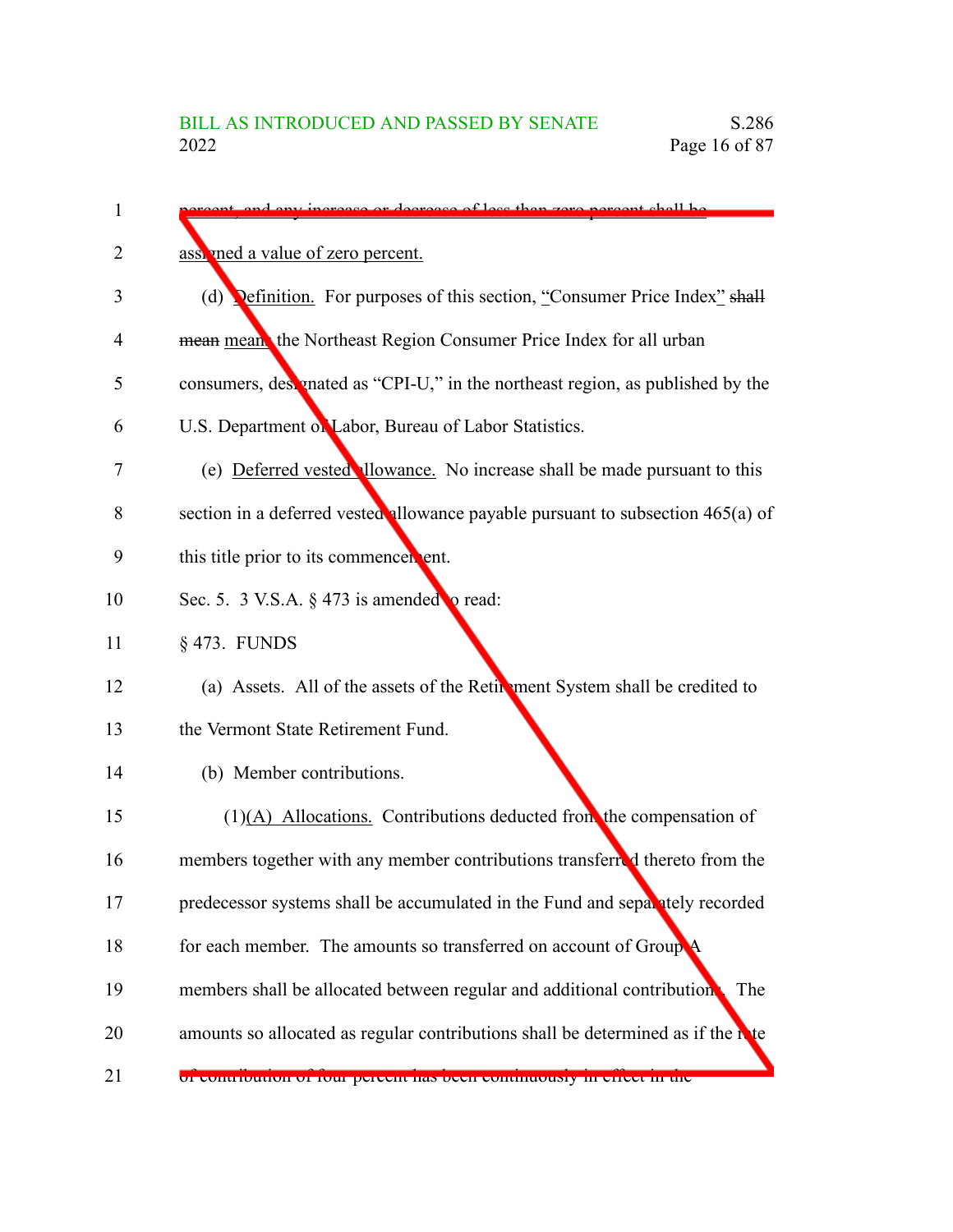| 1              | stem from which such emounts were transferred and the helence                   |
|----------------|---------------------------------------------------------------------------------|
| 2              | of any amount so transferred on account of any Group A member shall be          |
| 3              | deemed additional contributions. In the case of Group C members who were        |
| $\overline{4}$ | members as of the date of establishment and Group D members, all                |
| 5              | contributions transferred from predecessor systems shall be deemed regular      |
| 6              | contributions. Those members who, prior to the date of establishment of this    |
| 7              | system, had been contributing at a rate less than four percent shall have any   |
| 8              | benefit otherwise payable on their behalf actuarially reduced to reflect such   |
| 9              | prior contribution rate of less than four percent. Upon a member's retirement   |
| 10             | or other withdrawal from service on the basis of which a retirement allowance   |
| 11             | is payable, the member's additional contributions, with interest thereon, shall |
| 12             | be paid as an additional allowance equal to in annuity which is the actuarial   |
| 13             | equivalent of such amount, in the same manner as the benefit otherwise          |
| 14             | payable under the System.                                                       |
| 15             | (B) Periodic review. When the State Employes' Retirement System                 |
| 16             | has been determined by the actuary to have assets at least equal to its accrued |
| 17             | liability, contribution rates will be reevaluated by the actuary with a         |
| 18             | subsequent recommendation to the General Assembly. In determining the           |
| 19             | amount earnable by a member in a payroll period, the Retirement Board may       |
| 20             | consider the annual or other periodic rate of earnable compensation payable to  |
| 21             | such memoer on the mist day or the payron period as community unoughout         |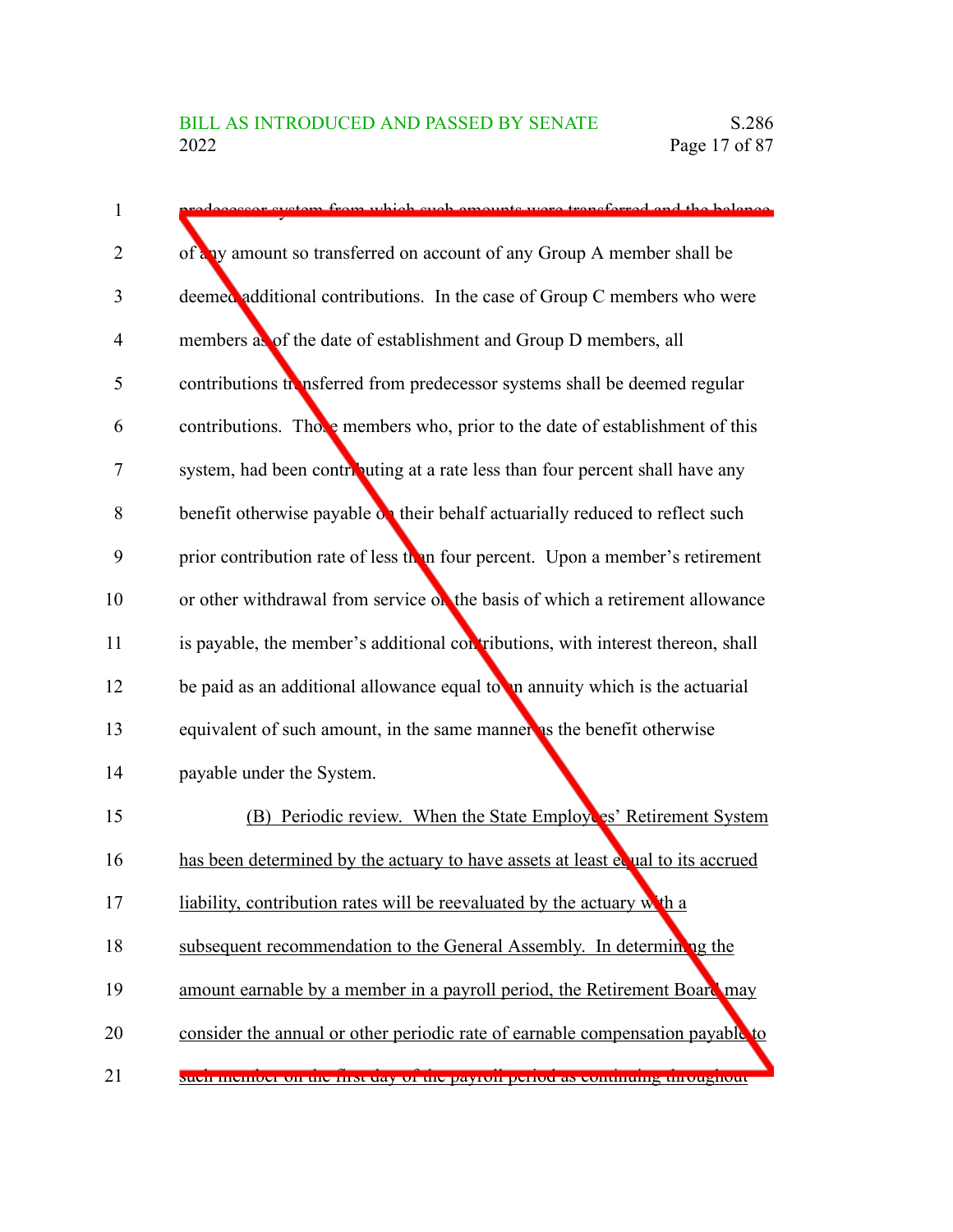| 1              | ush payrall period, and it may omit deduction from compensation for any               |
|----------------|---------------------------------------------------------------------------------------|
| $\overline{2}$ | per od less than a full payroll period if an employee was not a member on the         |
| 3              | first day of the payroll period, and to facilitate the making of deductions it may    |
| 4              | modify the deduction required of any member by such an amount as, on an               |
| 5              | annual basis, shall not exceed one-tenth of one percent of the annual earnable        |
| 6              | compensation upon the basis of which such deduction is to be made. Each of            |
| 7              | the amounts shall be de jucted until the member retires or otherwise withdraws        |
| 8              | from service, and when ded acted shall be paid into the Annuity Savings Fund,         |
| 9              | and shall be credited to the individual account of the member from whose              |
| 10             | compensation the deduction was mode.                                                  |
| 11             | (2)(A) Group A members. Commencing on July 1, 2016, contributions                     |
| 12             | shall be 6.55 percent of compensation for $C$ oup $A, D$ , and $F$ members and        |
| 13             | 8.43 percent of compensation for Group C men bers. When the State                     |
| 14             | Employees' Retirement System has been determined by the actuary to have               |
| 15             | assets at least equal to its accrued liability, contribution rates will be            |
| 16             | reevaluated by the actuary with a subsequent recommendation to the General            |
| 17             | Assembly. In determining the amount earnable by a member in a payroll                 |
| 18             | period, the Retirement Board may consider the annual or other periodic rate of        |
| 19             | earnable compensation payable to such member on the first day of the payroll          |
| 20             | period as continuing throughout such payroll period, and it may omit                  |
| 21             | <del>deduction nom compensation for any period less than a fun payron period in</del> |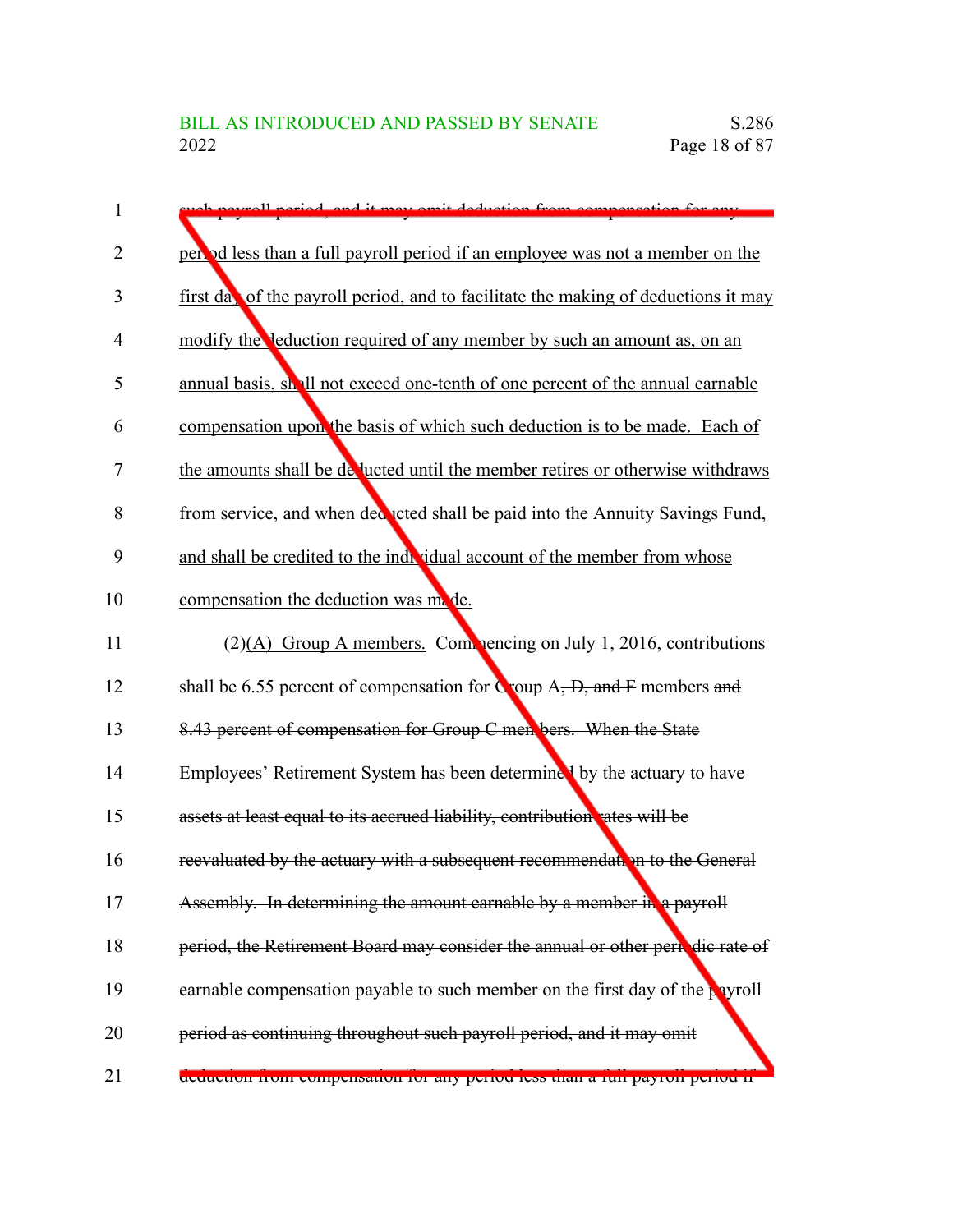| 1              | employee wes not a member on the first day of the neurall period, and to        |
|----------------|---------------------------------------------------------------------------------|
| $\overline{2}$ | fact itate the making of deductions it may modify the deduction required of     |
| 3              | any met ber by such an amount as, on an annual basis, shall not exceed one-     |
| 4              | tenth of one percent of the annual earnable compensation upon the basis of      |
| 5              | which such deduction is to be made. Each of the amounts shall be deducted       |
| 6              | until the member retires or otherwise withdraws from service, and when          |
| 7              | deducted shall be paid in to the Annuity Savings Fund, and shall be credited to |
| 8              | the individual account of the nember from whose compensation the deduction      |
| 9              | was made.                                                                       |
| 10             | (B) Group C members.                                                            |
| 11             | (i) Commencing the first full pay period in fiscal year 2023, the               |
| 12             | contribution rate for Group C members shall be 9.03 percent of compensation;    |
| 13             | (ii) Commencing the first full pay perjod in fiscal year 2024, the              |
| 14             | contribution rate for Group C members shall be 9.53 percent of compensation.    |
| 15             | (iii) Commencing the first full pay period in <b>K</b> scal year 2025 and       |
| 16             | annually thereafter, the contribution rate for Group C members shall be 10.03   |
| 17             | percent of compensation.                                                        |
| 18             | (C) Group D members. Commencing on July 1, 2022, the                            |
| 19             | contribution rate for Group D members shall be based on the quartile in which   |
| 20             | a memoer's nounty fait of pay fails, which share or determined annually by the  |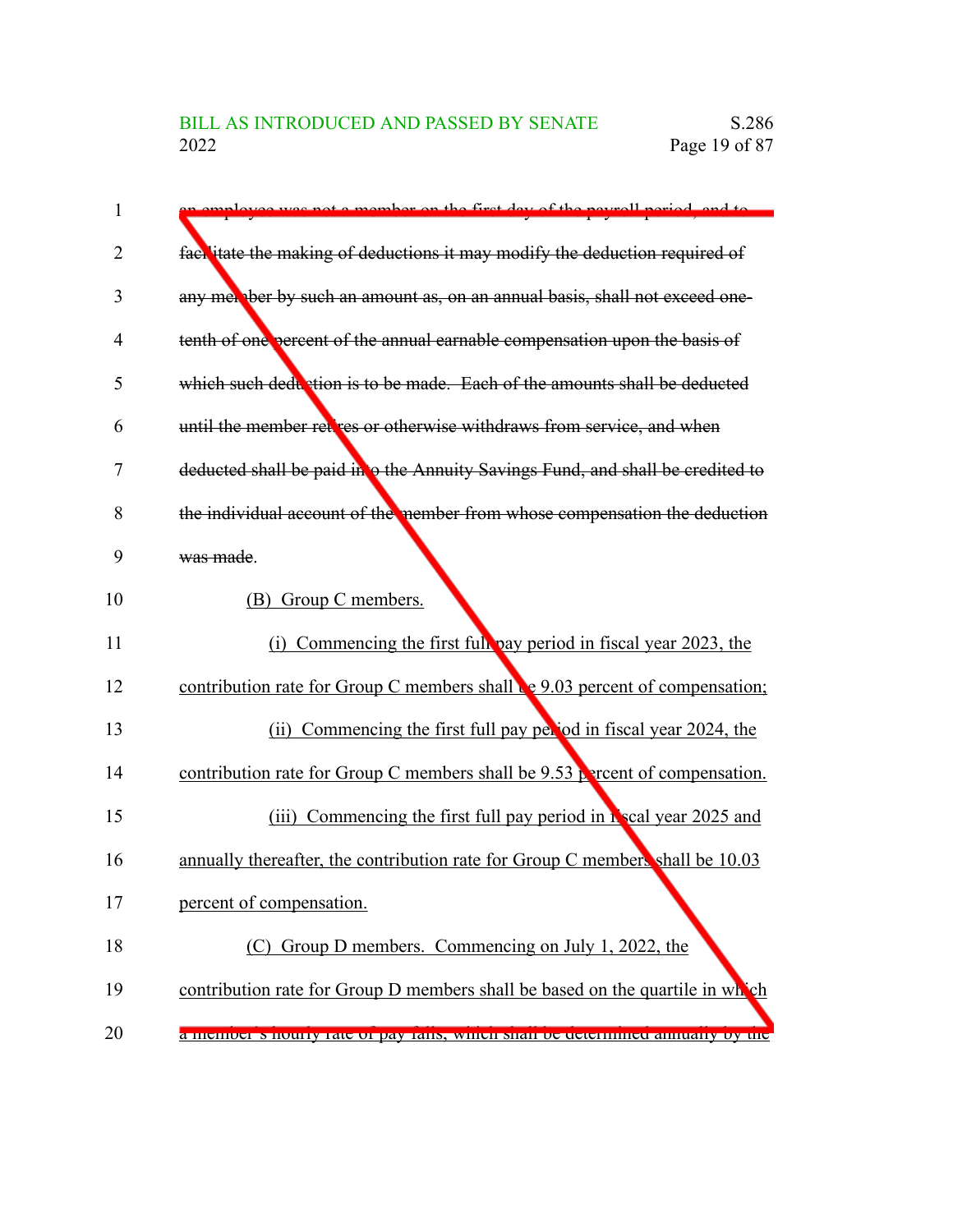| 1              | ortmont of Humon Docourage based on the hourly rate of new by all Group           |
|----------------|-----------------------------------------------------------------------------------|
| $\overline{2}$ | D <sub>n</sub> embers. The rates shall be based on the schedule set forth below:  |
| 3              | (i) For members who have an hourly rate of pay below the 25th                     |
| 4              | percentile of Group D member hourly rates of pay, based on the distribution of    |
| 5              | active salaries as of June 30 each year, the contribution rate shall be 6.65      |
| 6              | percent of compensation, effective the first full pay period in that fiscal year. |
| 7              | (ii) For men bers who have an hourly rate of pay at the 25th                      |
| 8              | percentile and below the 50th percentile of Group D member hourly rates of        |
| 9              | pay, based on the distribution of ctive salaries as of June 30 each year, the     |
| 10             | contribution rate shall be as follows. Ifective the first full pay period in that |
| 11             | fiscal year:                                                                      |
| 12             | commencing in fiscal year 2023, 7.15 percent of<br>$\Box$                         |
| 13             | compensation;                                                                     |
| 14             | commencing in fiscal year 2024, $\lambda$ 65 percent of<br>(II)                   |
| 15             | compensation in fiscal year 2024; and                                             |
| 16             | commencing in fiscal year 2025 and annually thereafter,<br>(III)                  |
| 17             | 8.15 percent of compensation.                                                     |
| 18             | (iii) For members who have an hourly rate of pay at the 50 <sup>th</sup>          |
| 19             | percentile and below the 75th percentile of Group D member hourly rates of        |
| 20             | pay, based on the distribution of active saraties as of Julie by each year, the   |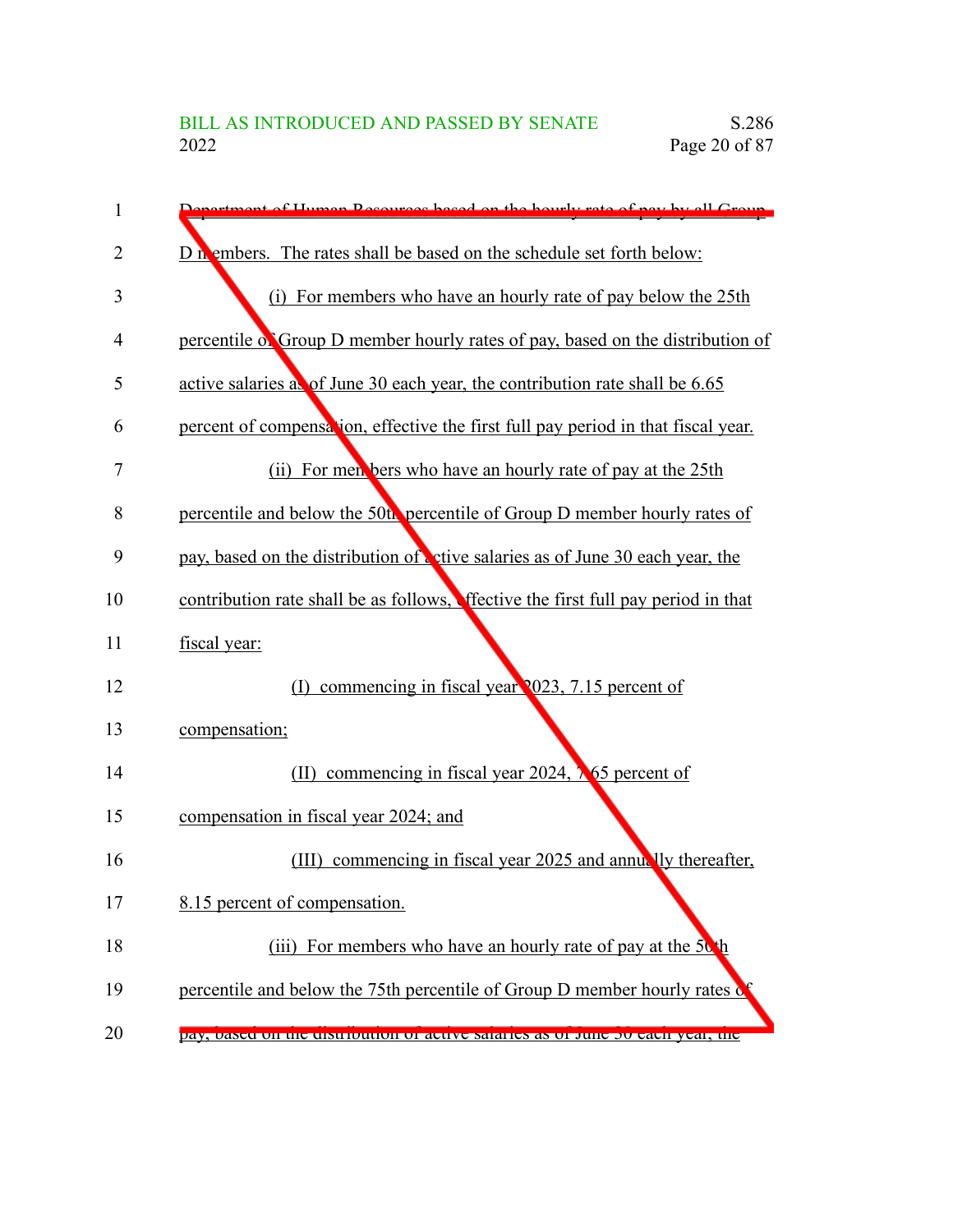| 1  | ibution rate shall be as follows, effective the first full new period in that        |
|----|--------------------------------------------------------------------------------------|
| 2  | fiscal year:                                                                         |
| 3  | commencing in fiscal year 2023, 7.15 percent of<br>(1)                               |
| 4  | compensation;                                                                        |
| 5  | <b>(N)</b> commencing in fiscal year 2024, 7.65 percent of                           |
| 6  | compensation in fiscal year 2024;                                                    |
| 7  | (III) commencing in fiscal year 2025, 8.15 percent of                                |
| 8  | compensation; and                                                                    |
| 9  | commencing in fiscal year 2026 and annually thereafter,<br>(IV)                      |
| 10 | 8.65 percent of compensation.                                                        |
| 11 | (iv) For members who have a hourly rate of pay at or above 75th                      |
| 12 | percentile of Group D member hourly rates of pay, based on the distribution of       |
| 13 | active salaries as of June 30 each year, effective the first full pay period in that |
| 14 | fiscal year:                                                                         |
| 15 | (I) commencing in fiscal year 2023, 7.15 $\beta$ reent of                            |
| 16 | compensation;                                                                        |
| 17 | commencing in fiscal year 2024, 7.65 percent of<br>(II)                              |
| 18 | compensation in fiscal year 2024;                                                    |
| 19 | commencing in fiscal year 2025, 8.15 percent of<br>(III)                             |
| 20 | compensation,                                                                        |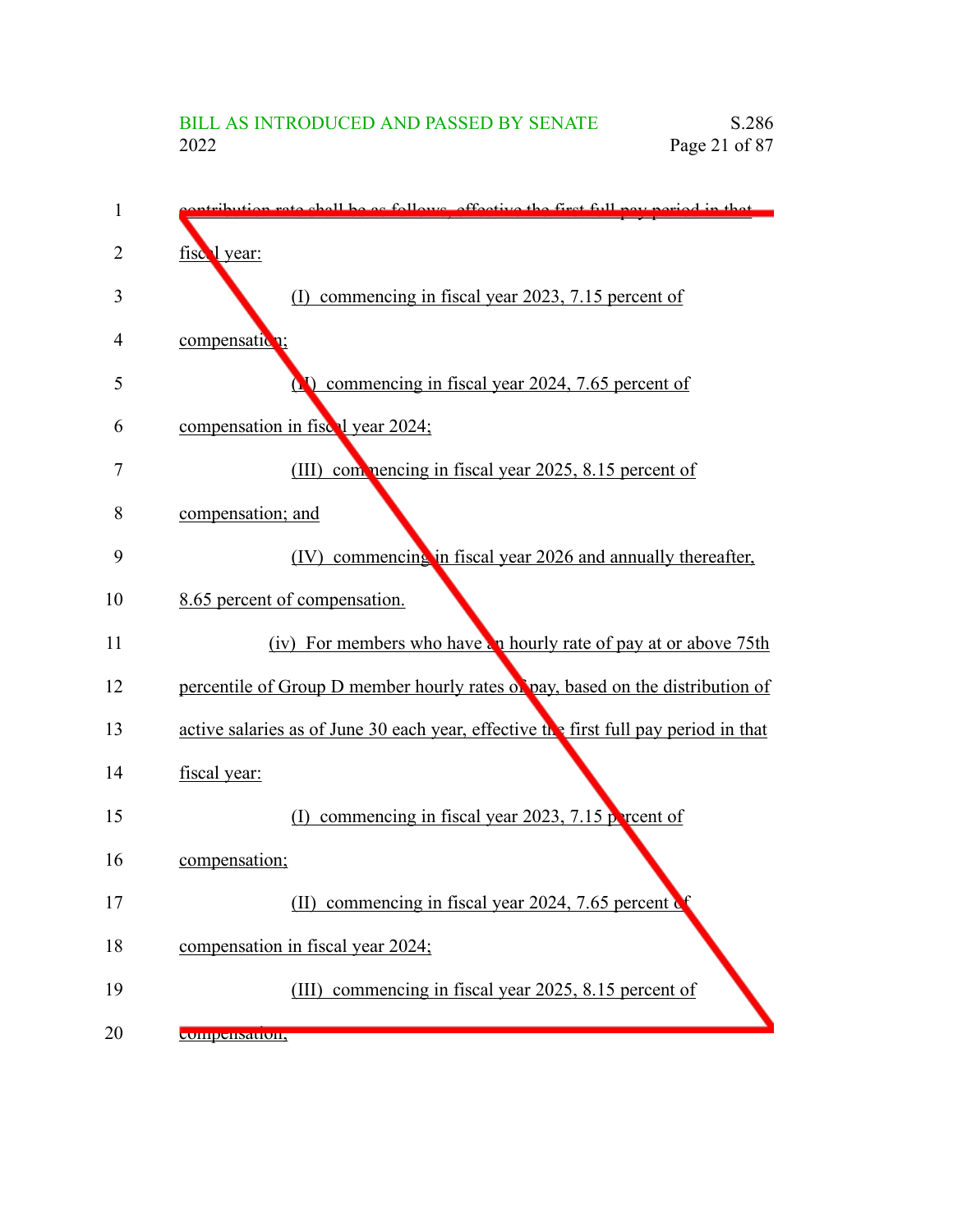| 1  | $(IV)$ commencing in figural year $2026.865$ percent of                            |
|----|------------------------------------------------------------------------------------|
| 2  | con pensation; and                                                                 |
| 3  | commencing in fiscal year 2027 and annually thereafter,<br>(V)                     |
| 4  | 9.15 percent of compensation.                                                      |
| 5  | (D) Group F members. Commencing on July 1, 2022, the                               |
| 6  | contribution rate for Group F members shall be based on the quartile in which      |
| 7  | a member's hourly rate of pay falls, which shall be determined annually by the     |
| 8  | Department of Human Resources based on the hourly rate of pay by all Group         |
| 9  | F members. The rates shall be based on the schedule set forth below:               |
| 10 | (i) For members who have an hourly rate of pay below the 25th                      |
| 11 | percentile of Group F member hourly rate of pay, based on the distribution of      |
| 12 | active salaries as of June 30 each year, the contribution rate shall be 6.65       |
| 13 | percent of compensation, effective the first full pax period in that fiscal year.  |
| 14 | (ii) For members who have an hourly rate of pay at the 25th                        |
| 15 | percentile and below the 50th percentile of Group F member hourly rates of         |
| 16 | pay, based on the distribution of active salaries as of June 30 e. ch year, the    |
| 17 | contribution rate shall be as follows, effective the first full pay period in that |
| 18 | fiscal year::                                                                      |
| 19 | commencing in fiscal year 2023, 7.15 percent of<br>(1)                             |
| 20 | сопірсиманон,                                                                      |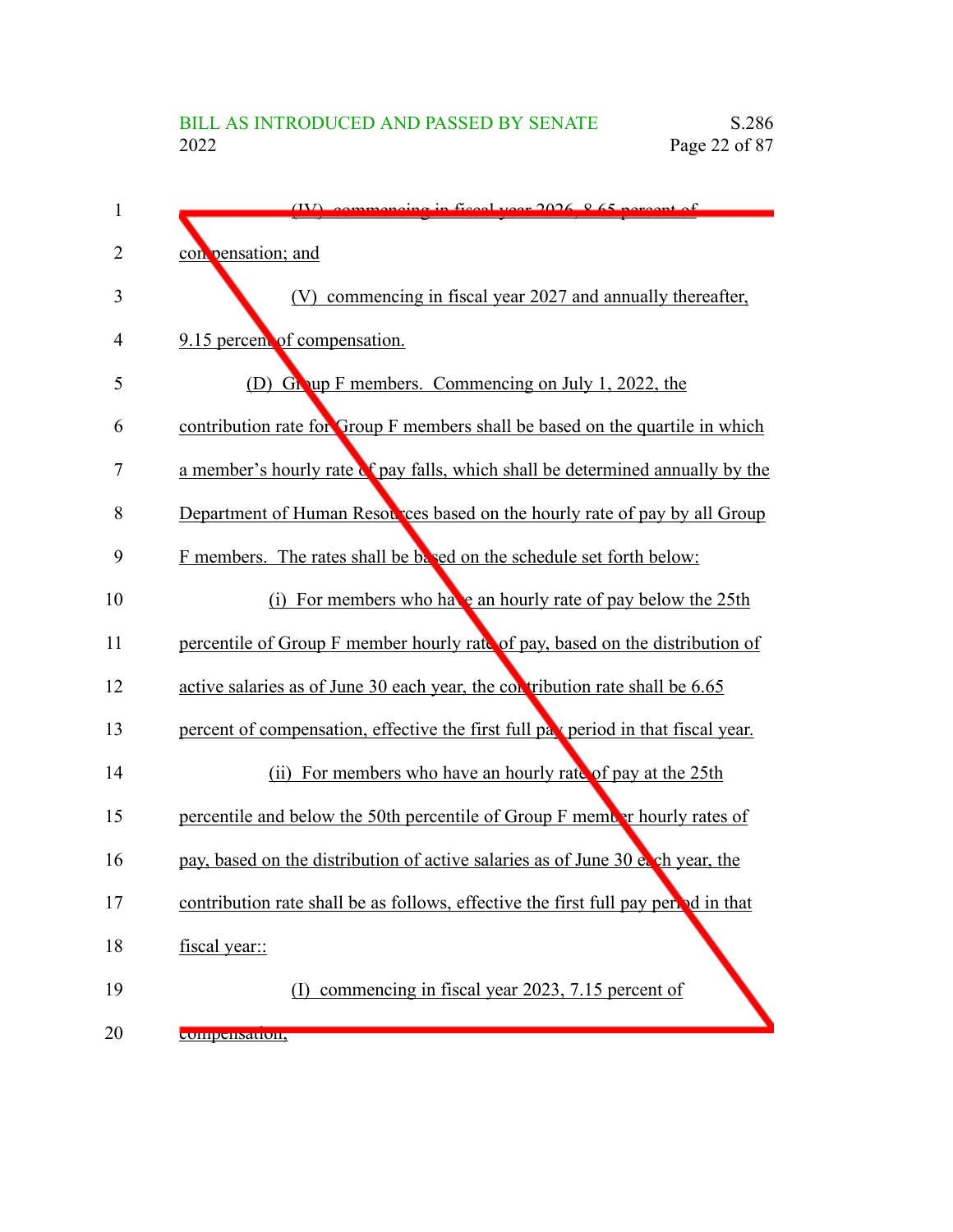| 1  | $(II)$ commencing in fiscal year $2024$ , $7.65$ percent of                         |
|----|-------------------------------------------------------------------------------------|
| 2  | con pensation in fiscal year 2024; and                                              |
| 3  | commencing in fiscal year 2025 and annually thereafter,<br>(III)                    |
| 4  | 8.15 percent of compensation.                                                       |
| 5  | (iii) For members who have an hourly rate of pay at the 50th                        |
| 6  | percentile and below the 75th percentile of Group F member hourly rates of          |
| 7  | pay, based on the districution of active salaries as of June 30 each year, the      |
| 8  | contribution rate shall be as follows, effective the first full pay period in that  |
| 9  | fiscal year:                                                                        |
| 10 | commencing in <b>N</b> scal year 2023, 7.15 percent of<br>$(\Gamma)$                |
| 11 | compensation;                                                                       |
| 12 | (II) commencing in fiscal year 2024, 7.65 percent of                                |
| 13 | compensation;                                                                       |
| 14 | commencing in fiscal year 202, 8.15 percent of<br>(III)                             |
| 15 | compensation; and                                                                   |
| 16 | commencing in fiscal year 2026 and an nually thereafter,<br>(IV)                    |
| 17 | 8.65 percent of compensation.                                                       |
| 18 | (iv) For members who have an hourly rate of pay at or above 75th                    |
| 19 | percentile of Group F member hourly rates of pay, based on the distribution of      |
| 20 | active salaries as of June 30 each year, the contribution rate shall be as follows, |
| 21 | <u>eneeuve uie mst iun pay penou in tuat nsear year.</u>                            |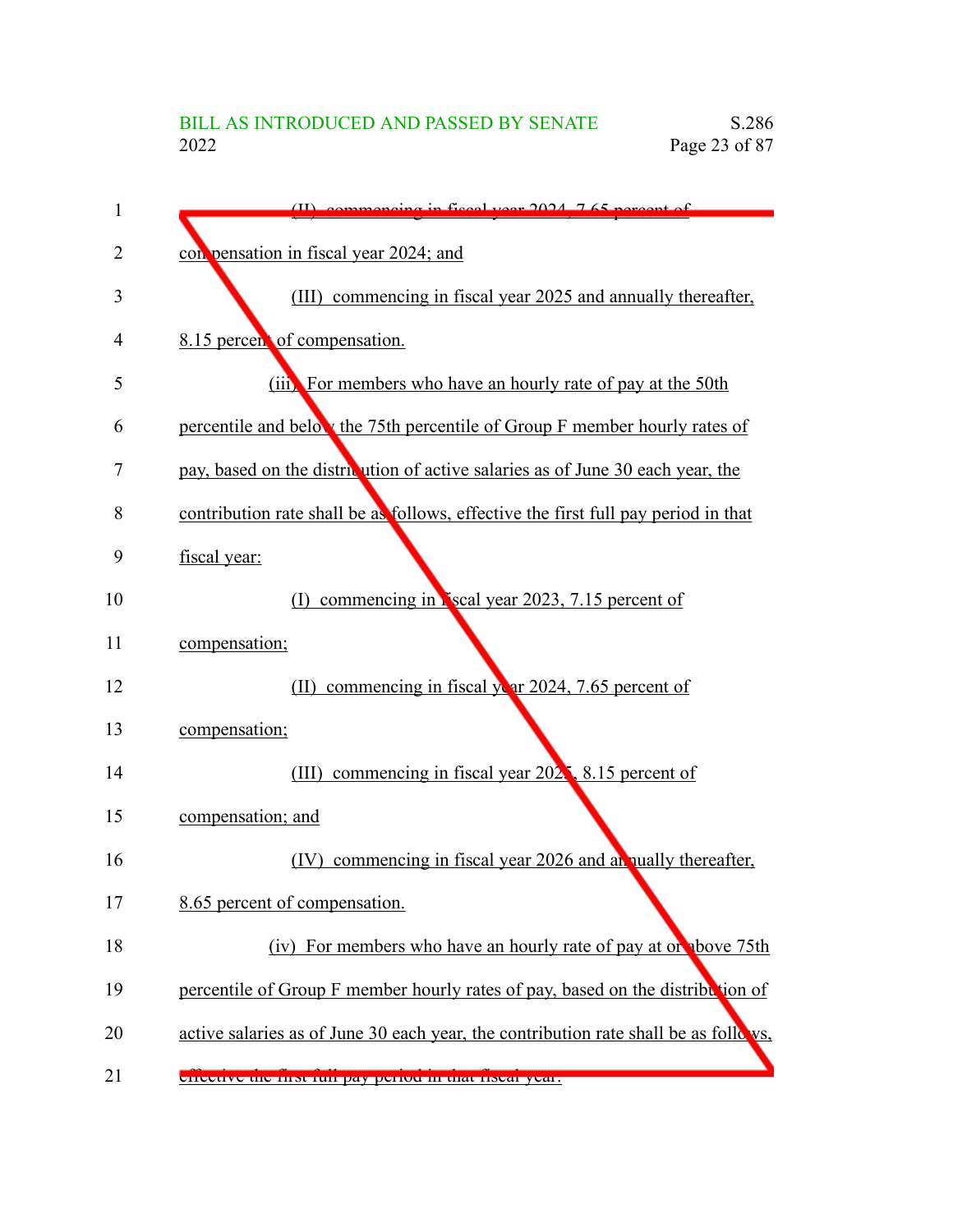| 1  | commencing in fiscal year 2022 715 neroont of                                    |
|----|----------------------------------------------------------------------------------|
| 2  | con pensation;                                                                   |
| 3  | (II) commencing in fiscal year 2024, 7.65 percent of                             |
| 4  | compensation;                                                                    |
| 5  | III) commencing in fiscal year 2025, 8.15 percent of                             |
| 6  | compensation;                                                                    |
| 7  | (IV) commencing in fiscal year 2026, 8.65 percent of                             |
| 8  | compensation; and                                                                |
| 9  | (V) commencing in fiscal year 2027 and annually thereafter,                      |
| 10 | 9.15 percent of compensation.                                                    |
| 11 | (3) Deductions. The deductions provided for herein shall be made                 |
| 12 | notwithstanding that the minimum compentation provided for by law for any        |
| 13 | member shall be reduced thereby. Every member shall be deemed to consent         |
| 14 | and agree to the deductions made and provided here in and shall receipt for full |
| 15 | compensation, and payment of compensation less such leduction shall be a         |
| 16 | full and complete discharge and acquittance of all claims and demands            |
| 17 | whatsoever for the services rendered by such person during the period covered    |
| 18 | by such payment, except as to the benefits provided under this subchapter.       |
| 19 | (4) Additional contributions. Subject to the approval of the Retherment          |
| 20 | Board, in addition to the contributions deducted from compensation as            |
| 21 | neremocrore provided, any memocr may redeposit in the rund by a single-          |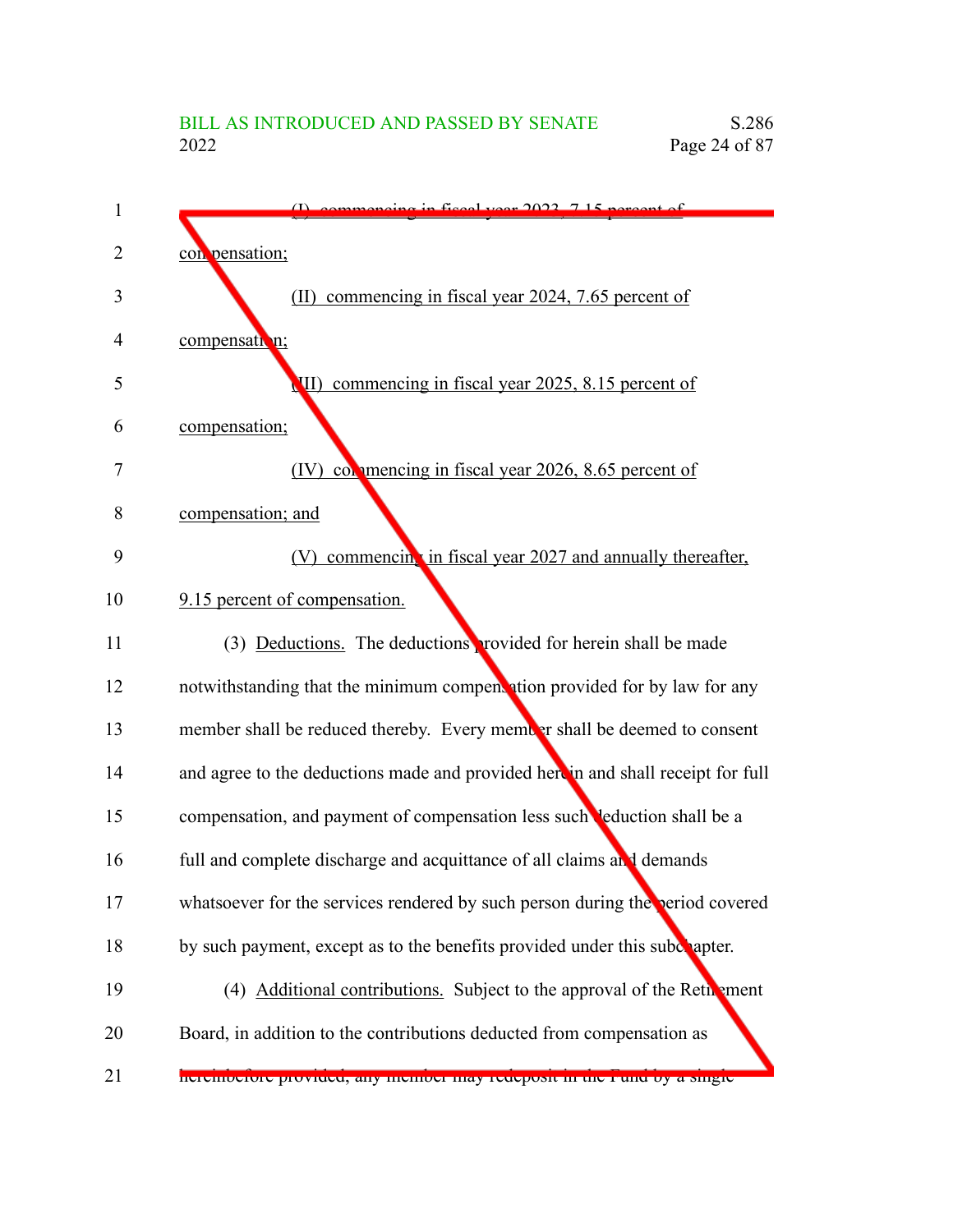| 1  | eased rate of contribution an amount equal to the total                         |
|----|---------------------------------------------------------------------------------|
| 2  | amount which the member previously withdrew from this System or one of the      |
| 3  | predecessor systems; or any member may deposit therein by a single payment      |
| 4  | or by an increased rate of contribution an amount computed to be sufficient to  |
| 5  | purchase an additional annuity which that, together with prospective retirement |
| 6  | allowance, will provide for the member a total retirement allowance not in      |
| 7  | excess of one-half of average final compensation at normal retirement date,     |
| 8  | with the exception of Group D members for whom creditable service shall be      |
| 9  | restored upon redeposits of amounts previously withdrawn from the System, or    |
| 10 | for whom creditable service shall be granted upon deposit of amounts equal to   |
| 11 | what would have been paid if payment ad been made during any period of          |
| 12 | service during which such a member did not contribute. Such additional          |
| 13 | amounts so deposited shall become a part of the member's accumulated            |
| 14 | contributions as additional contributions.                                      |
| 15 | (5) Beneficiaries. The contributions of a member and such interest as           |
| 16 | may be allowed thereon which that are withdrawn by the momber or paid to        |
| 17 | the member estate or to a designated beneficiary in event of the member's       |
| 18 | death, shall be paid from the Fund.                                             |
| 19 | (6) Scope. Contributions required under this subsection shall be limited        |
| 20 | to contributions from Group A, Group C, Group D, and Group F members.           |
| 21 | $(7)$ [Nepeareu, $[$                                                            |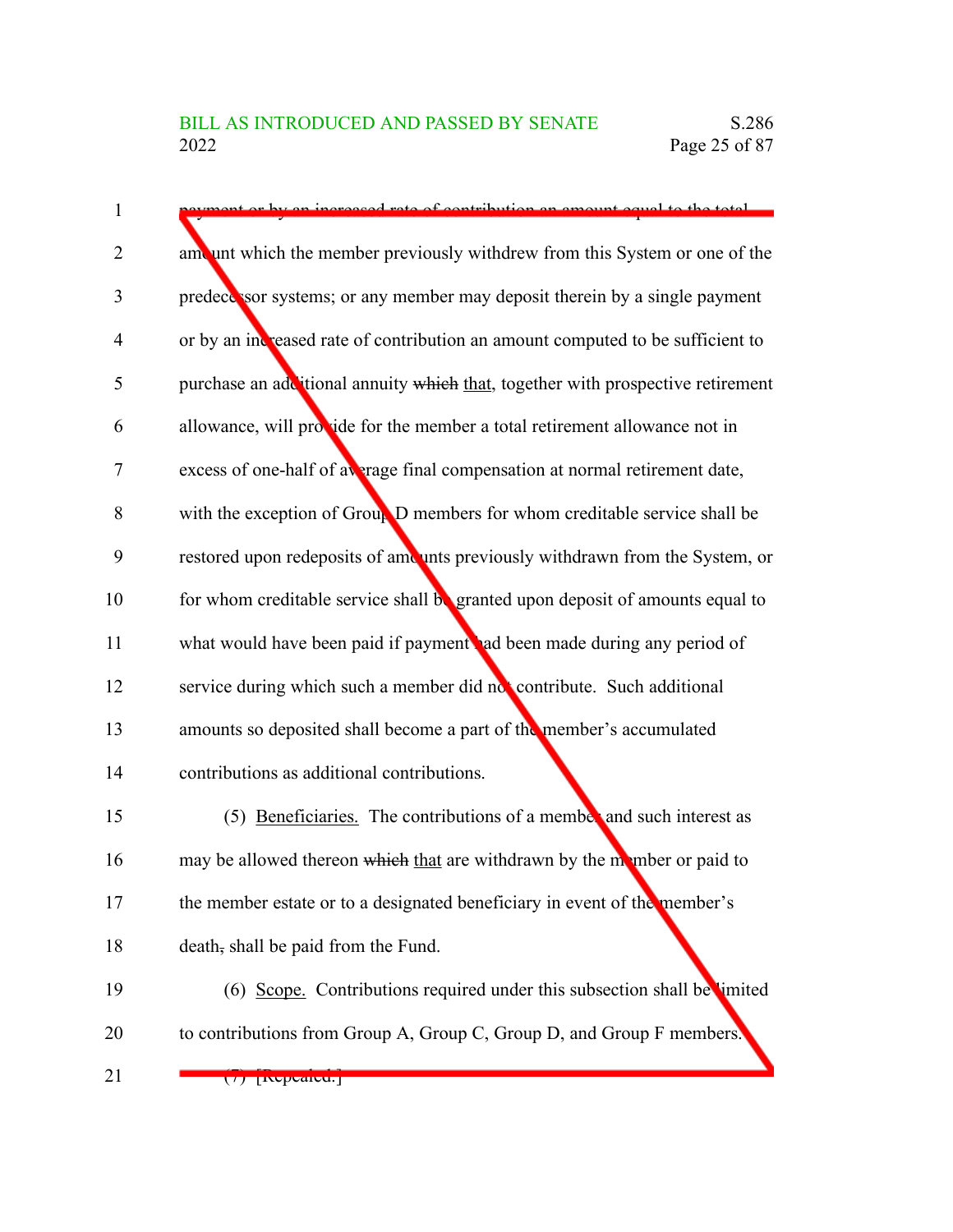| 1  | * * *                                                                           |
|----|---------------------------------------------------------------------------------|
| 2  | Contributions of State.                                                         |
| 3  | As provided by law, the Retirement Board shall certify to the<br>О.             |
| 4  | Governor of Governor-Elect and the General Assembly a statement of the          |
| 5  | percentage of the payroll of all members sufficient to pay for all operating    |
| 6  | expenses of the Verniont State Retirement System and all contributions of the   |
| 7  | State that will become due and payable during the next biennium, including      |
| 8  | amounts to:                                                                     |
| 9  | (A) pay the annual acturated vially determined employer contribution, as        |
| 10 | calculated in subsection (c) of this section;                                   |
| 11 | (B) fund the amounts in addition to the payment set forth in                    |
| 12 | subdivision $(1)(A)$ of this subsection (d) to require the unfunded accrued     |
| 13 | liability as follows:                                                           |
| 14 | (i) in fiscal year 2024, the amount of $$9,000,000.00;$                         |
| 15 | (ii) in fiscal year 2025, the amount of $$12,000,000.00$ ; and                  |
| 16 | (iii) in fiscal year 2026 and annually thereafter un'il the Fund is             |
| 17 | calculated to have attained a funded ratio at 90 percent or more, the amount of |
| 18 | \$15,000,000.00.                                                                |
| 19 | (2) The contributions of the State set forth in subdivision (1) of this         |
| 20 | subsection shall be enarged to the departmental appropriation from which        |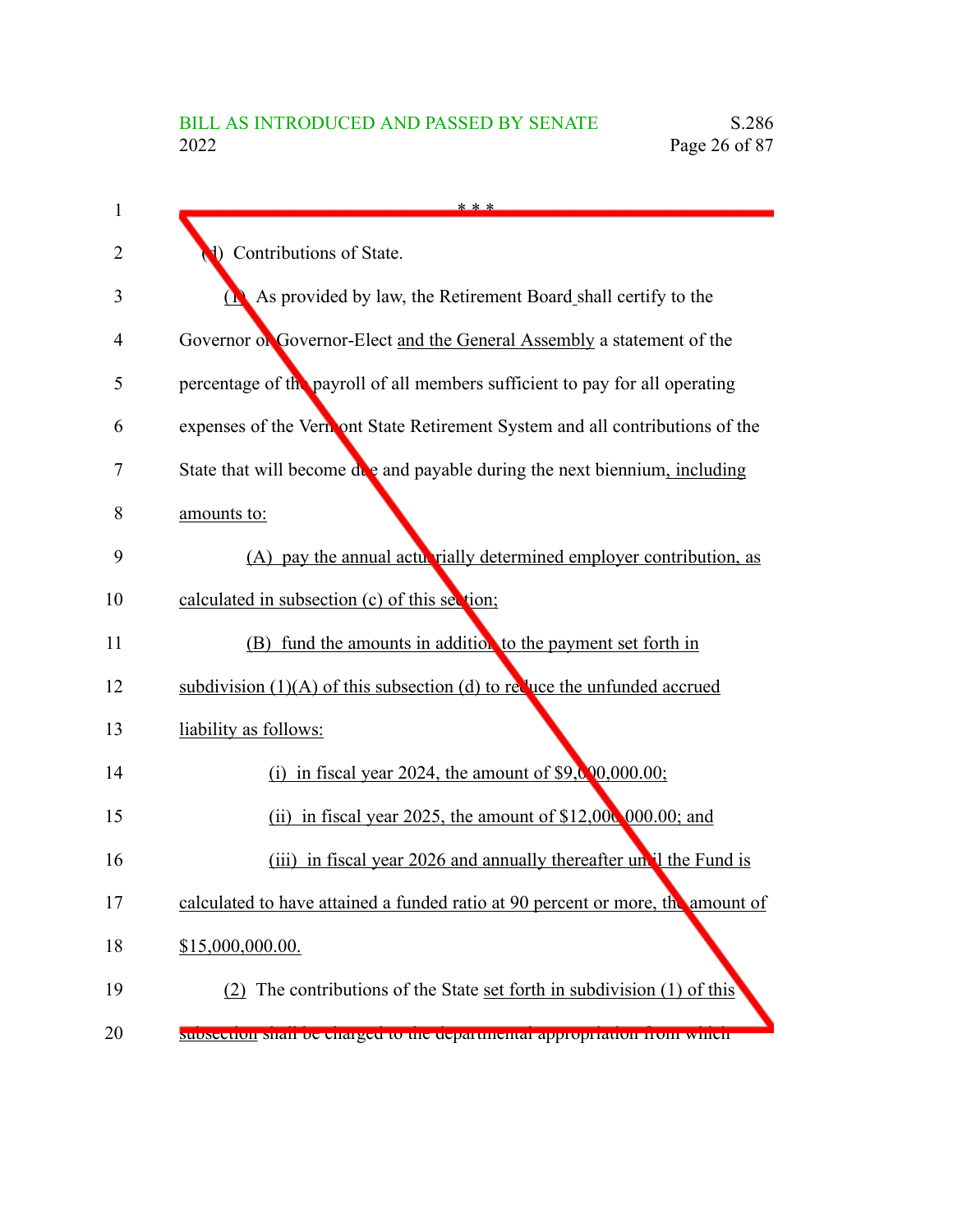- med and shall be included in each departmental budgetary request.  $(e)$  Repealed.]  $(f)$  Contributions paid by State. Notwithstanding the provisions of subdivision  $(b)(2)$  of this section to the contrary and pursuant to the provisions of Section 414(h) of the Internal Revenue Code, the State shall pick up and pay the contributions required to be paid by members with respect to service rendered on and after March 1, 1998. Contributions picked up by the State shall be designated for all purposes as member contributions, except that they shall be treated as State contributions in determining tax treatment of a distribution. Each member's compensation shall be reduced by an amount equal to the amount picked up by the State. This reduction, however, shall not be used to determine annual earnable compensation for purposes of determining average final compensation. Contributions picked up under this subsection shall be credited to the Fund. To ensure that the provisions of this subsection are cost neutral to the State, the contributions rates established under subdivision 473(b)(2) of this title shall be increased by  $\alpha$  e-tenth of one percent of compensation. \* \* \* Other Postemployment Benefits \* \* \* Sec. 6. 3 V.S.A. § 479a is amended to read: 1  $\mathfrak{D}$ 3 4 5 6 7 8 9 10 11 12 13 14 15 16 17 18 19 20
	-

§ 47/7a. STATE EMILLOYEED TOSTEMITEO FMENT BENEFITS TRUST

21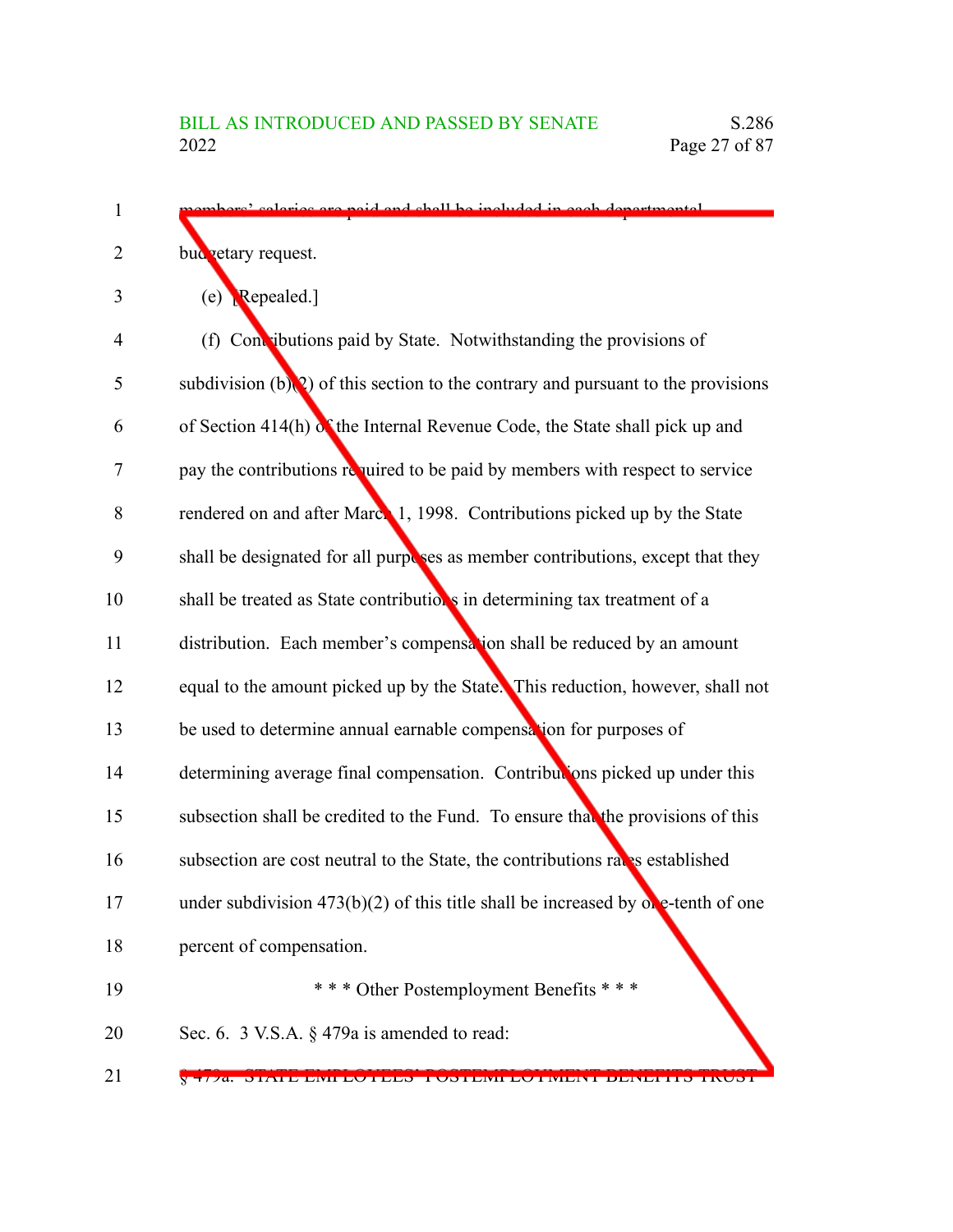| <b>FLIND</b>                                                                  |
|-------------------------------------------------------------------------------|
| * * *                                                                         |
| into the Benefits Fund shall be deposited:<br>(b)                             |
| (1) all assets remitted to the State as a subsidy on behalf of the members    |
| of the Vermont State Employees' Retirement System for employer-sponsored      |
| qualified prescription drug plans, including manufacturer rebates, as well as |
| monies, pursuant to the Medicare Prescription Drug Improvement and            |
| Modernization Act of 2003, except that any subsidy received from an           |
| Employer Group Waiver Program is not subject to this requirement;             |
| (2) any appropriations by the General Assembly for the purposes of            |
| paying current and future retiree poster ployment benefits for members of the |
| Vermont State Employees' Retirement System; and                               |
| $(3)$ amounts contributed or otherwise malle available by members of the      |
| System or their beneficiaries for the purpose of paying current or future     |
| postemployment benefits costs; and                                            |
| (4) any monies pursuant to subsection (e) of this section.                    |
| (c) The Benefits Fund shall be administered by the State Treasurer. The       |
| Treasurer may invest monies in the Benefits Fund in accordance with the       |
| provisions of 32 V.S.A. § 434 or, in the alternative, may enter into an       |
| agreement with the Commission to invest such monies in accordance with the    |
| standards of care established by the producit investor rule under 14A v.o.A.  |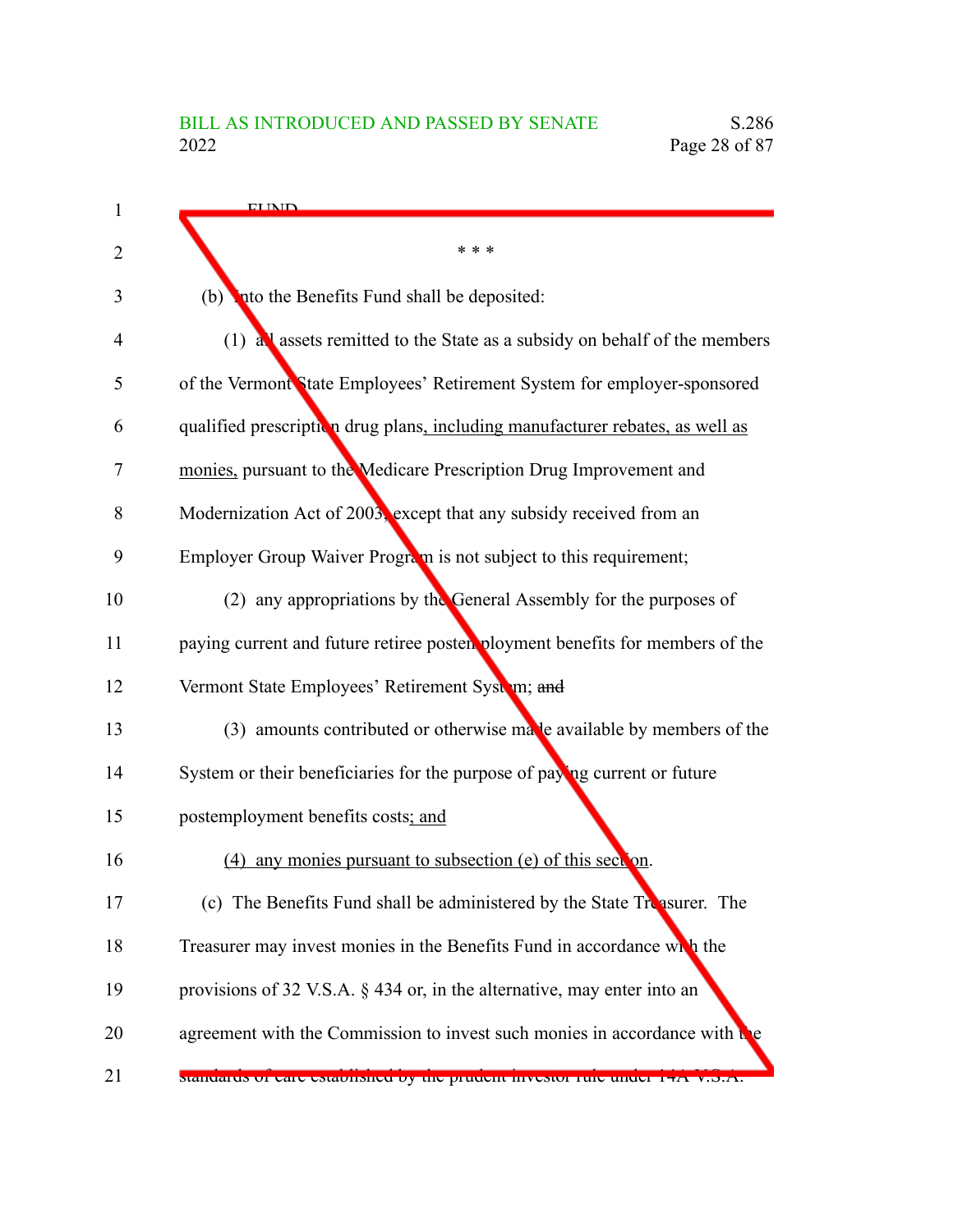| 1  | $8.002$ in a mannar cim<br>ilar to the Committee's Commission's investment of       |
|----|-------------------------------------------------------------------------------------|
| 2  | reth ements retirement system monies. All balances in the Benefits Fund at the      |
| 3  | end of the fiscal year shall be carried forward. Interest earned shall remain in    |
| 4  | the Benefits Fund. The Treasurer's annual financial report to the Governor          |
| 5  | and the General Assembly shall contain an accounting of receipts,                   |
| 6  | disbursements, and errnings of the Benefits Fund.                                   |
| 7  | * * *                                                                               |
| 8  | (e) State Contribution.                                                             |
| 9  | (1) Beginning on July 1, $2\sqrt{22}$ and annually thereafter, the State shall      |
| 10 | make annual contributions to the Benefits Fund known as the "normal"                |
| 11 | contribution" and the "accrued liability contribution," each of which shall be      |
| 12 | fixed on the basis of the liabilities of the System as shown by the most recent     |
| 13 | actuarial valuation and made by the payroll assessment included in annual           |
| 14 | agency and department budgets:                                                      |
| 15 | (A) The "normal contribution" shall be the amount that, if                          |
| 16 | contributed over each member's prospective period of service, will be               |
| 17 | sufficient to provide for the payment of all future retiree postemple yment         |
| 18 | benefits after subtracting the unfunded actuarial liability and the total a sets of |
| 19 | the Benefits Fund. The "normal contribution" shall be identified using the          |
| 20 | actuariar cost incuitou known as projected unit credit and applying a fate of       |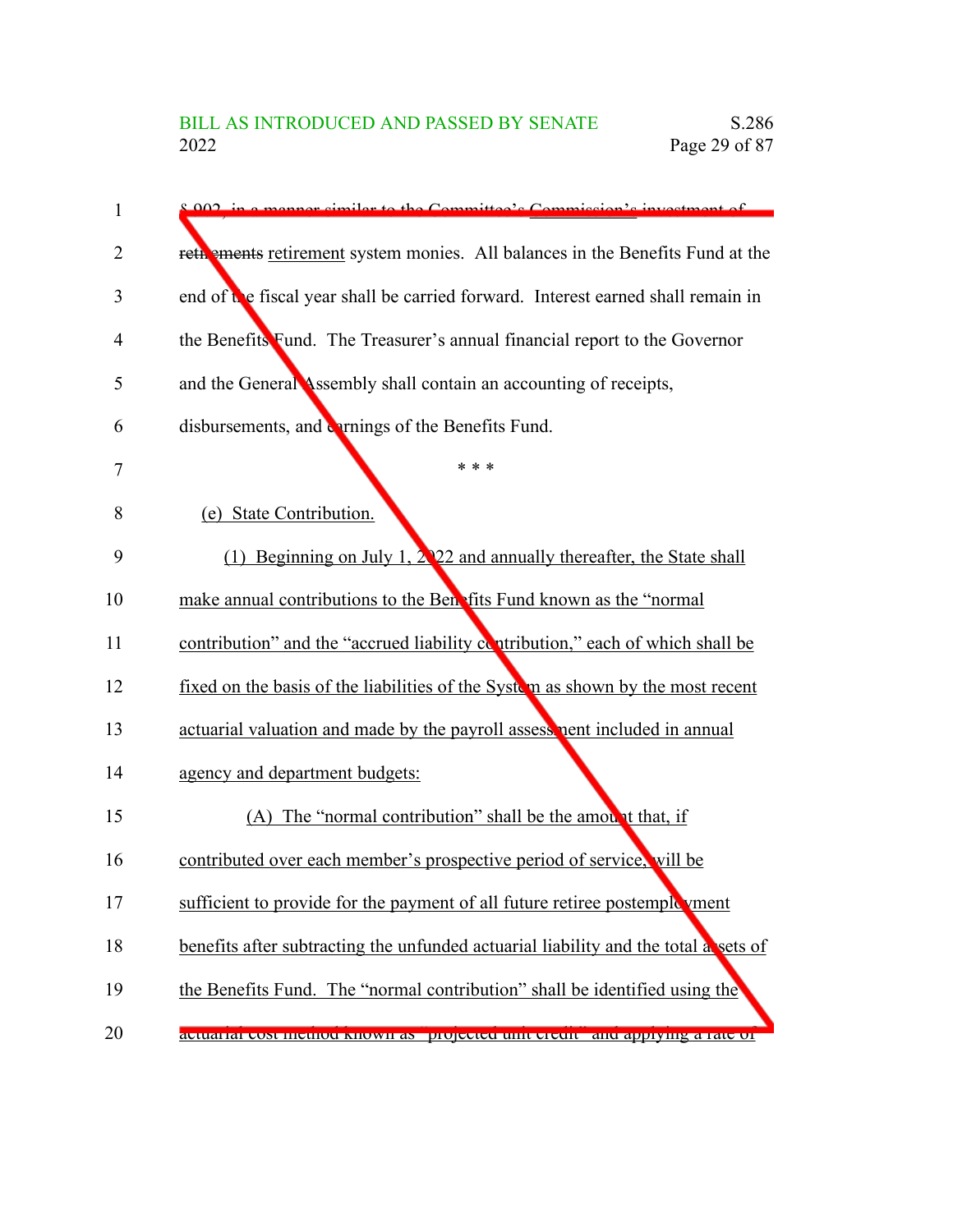| 1 | 20et receptly adopted ectuariel rate of return purguent to                          |
|---|-------------------------------------------------------------------------------------|
| 2 | seet on 523 of this title.                                                          |
| 3 | (B) The "accrued liability contribution" shall be the annual payment                |
| 4 | set forth in the most recent actuarial valuation that is necessary to liquidate the |
| 5 | unfunded accrued liability over a closed period of 26 years and determined          |
|   | based on the funding schedule set forth in this section.                            |
|   | (i) It is the policy of the State of Vermont to liquidate fully the                 |
|   | unfunded accrued liability for the payment of retiree health and medical            |
|   | benefits.                                                                           |
|   | (ii) Beginning on July 1, 2022, until the unfunded accrued liability                |
|   | is liquidated, the accrued liability contribution shall be the annual payment       |
|   | required to liquidate the unfunded accrued lia ility over a closed period of 26     |
|   | years ending on June 30, 2048, provided that the amount of each annual basic        |
|   | accrued liability contribution shall be determined by a portization of the          |
|   | unfunded liability over the remainder of the closed 26-year period in               |
|   | installments.                                                                       |
|   | (2)<br>Any variation in the contribution of normal or accrued lability              |
|   | contributions from those recommended by the actuary and any actuarial gains         |
|   | and losses shall be added or subtracted to the unfunded accrued liability and       |
|   | amoruzed over the remainder or the closed zo-year perfod.                           |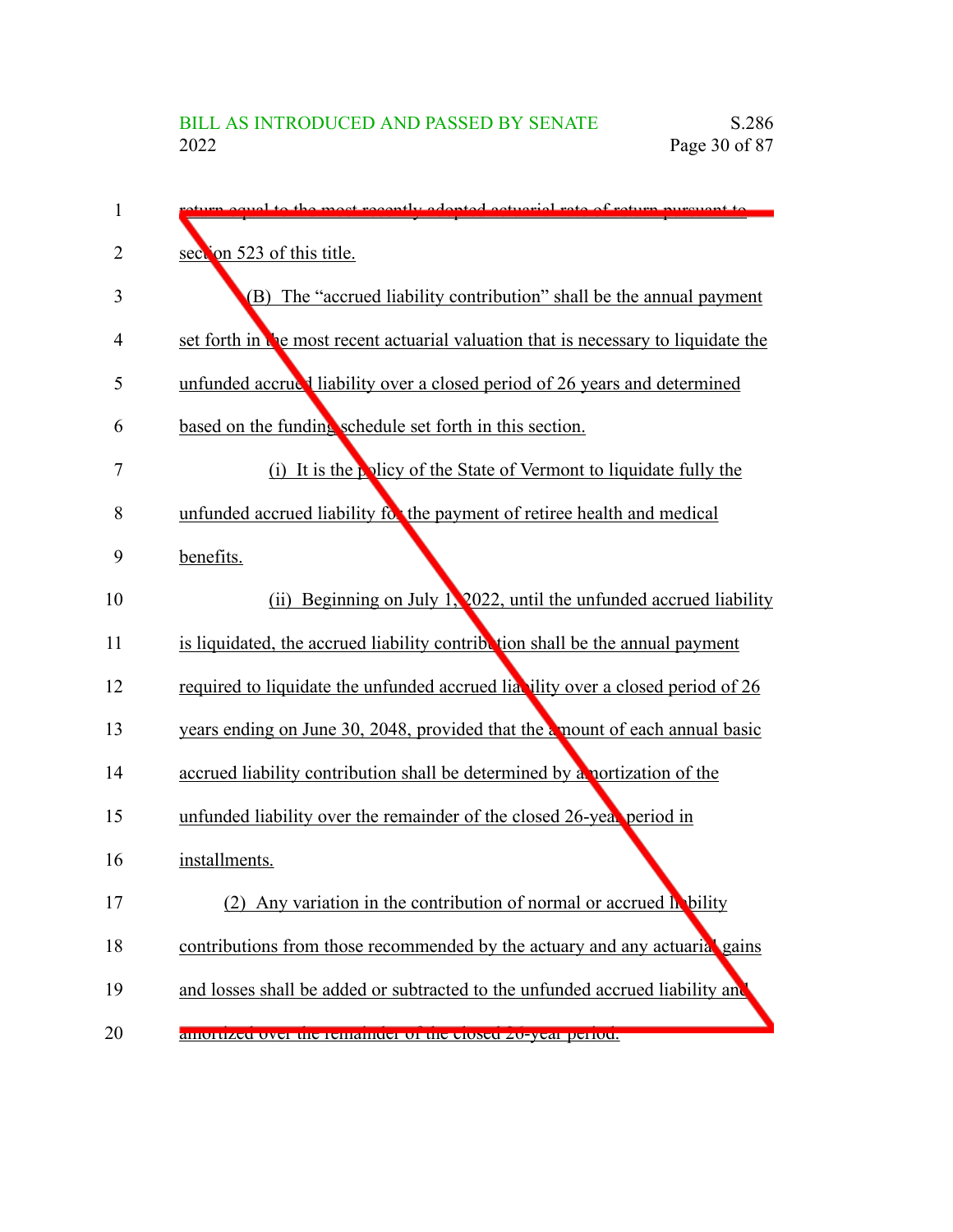| 1  | (2) The Board shall review enoughly the emount of State contributions               |
|----|-------------------------------------------------------------------------------------|
| 2  | recommended by the actuary. Based on this review, the Board shall determine         |
| 3  | the amount of State contribution necessary for the next fiscal year to achieve      |
| 4  | and preserve the financial integrity of the funds and certify a statement of the    |
| 5  | percentage of the payroll of all members sufficient to fund the normal cost and     |
| 6  | the accrued liability contribution. On or before December 15 of each year, the      |
| 7  | Board shall inform the <b>Sovernor</b> and the House and Senate Committees on       |
| 8  | Government Operations and on Appropriations in writing about the amount             |
| 9  | needed. The provisions of 2 V.S.A. § 20(d) (expiration of required reports)         |
| 10 | shall not apply to the report to be n ade under this subsection.                    |
| 11 | *** VSERS Actuarial Studies ***                                                     |
| 12 | Sec. 7. 3 V.S.A. $\S$ 523 is amended to read.                                       |
| 13 | § 523. VERMONT PENSION INVESTMENT COMMISSION; DUTIES                                |
| 14 | * * *                                                                               |
| 15 | (f) Asset and liability study. Beginning on July 1, $\frac{2022}{2023}$ , and every |
| 16 | three years thereafter, based on the most recent actuarial valuations of each       |
| 17 | Plan, the Commission shall study the assets and liabilities of each Plan over a     |
| 18 | 20-year period. The study shall:                                                    |
| 19 | (1) project the expected path of the key indicators of each Plan's                  |
| 20 | financial health based on all current actuarial and investment assumptions;         |
| 21 | current contribution and benefit poticles, including the r fans mark-to-market      |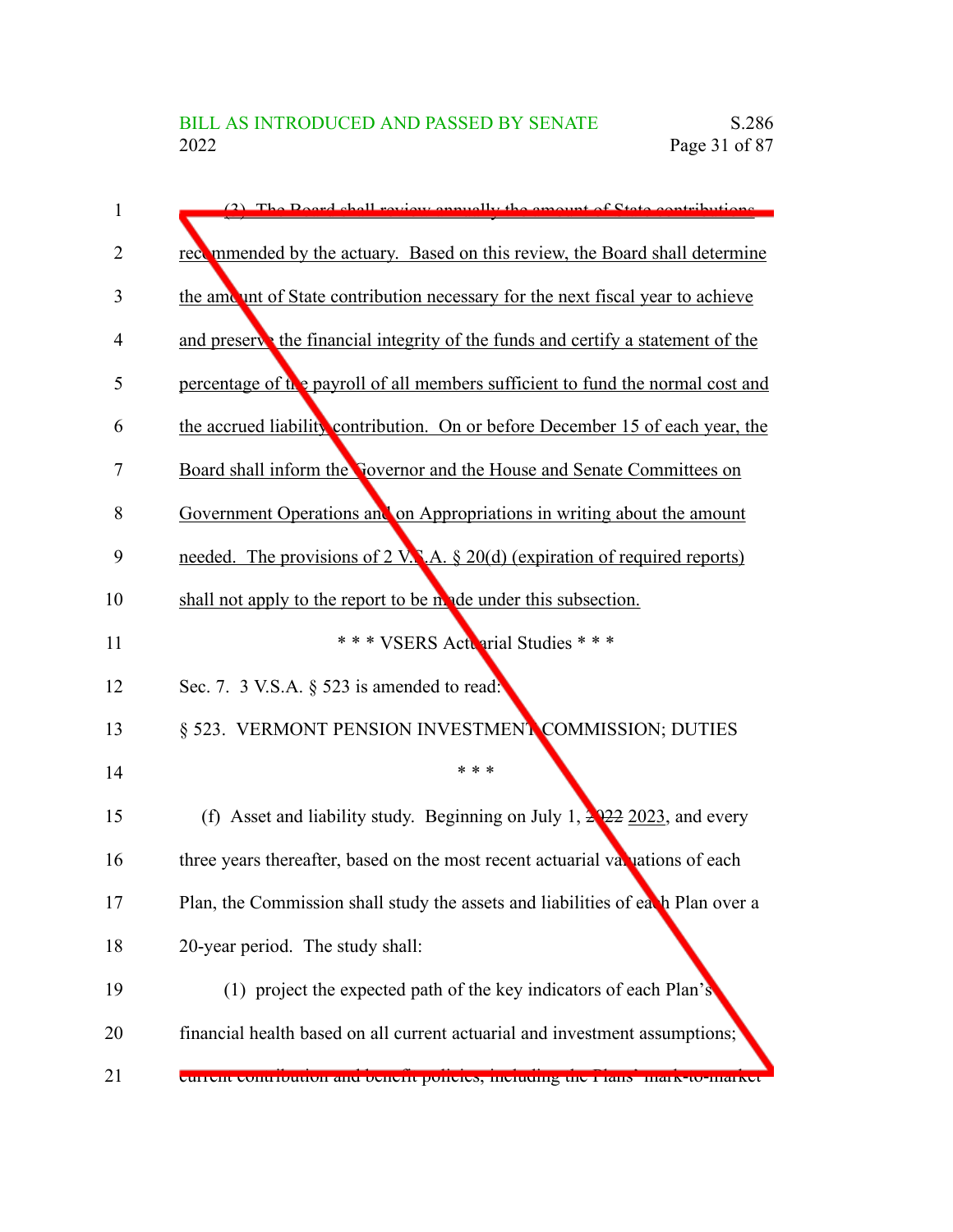| 1  | octuarially required contributions by source                                  |
|----|-------------------------------------------------------------------------------|
| 2  | related liquidity obligations; and                                            |
| 3  | project the effect on each Plan's financial health resulting from:            |
| 4  | $(A)$ possible material deviations from Plan assumptions in investment        |
| 5  | assumptions, in luding returns versus those expected and embedded in the      |
| 6  | actuary's estimate of actuarially required contributions and any material     |
| 7  | changes in capital mark its volatility; and                                   |
| 8  | (B) possible material deviations from key plan actuarial assumptions,         |
| 9  | including retiree longevity, potential benefit increases, and inflation.      |
| 10 | * * *                                                                         |
| 11 | Sec. 8. 3 V.S.A. § 471 is amended to read:                                    |
| 12 | § 471. RETIREMENT BOARD; MEDICAL BOARD; ACTUARY; RATES                        |
| 13 | OF CONTRIBUTION; SAFEKEEPING OF SECURITIES                                    |
| 14 | * * *                                                                         |
| 15 | (j) The Retirement Board shall designate an actuary who shall be the          |
| 16 | technical advisor of the Board on matters regarding the operation of the Fund |
| 17 | of the Retirement System, and shall perform such other duties as are required |
| 18 | in connection therewith. Immediately after the establishment of the           |
| 19 | Retirement System, the Retirement Board shall adopt for the Retirement        |
| 20 | System such mortality and service tables as shall be deemed necessary and     |
| 21 | shan certify the rates of contribution payable under the provisions of this   |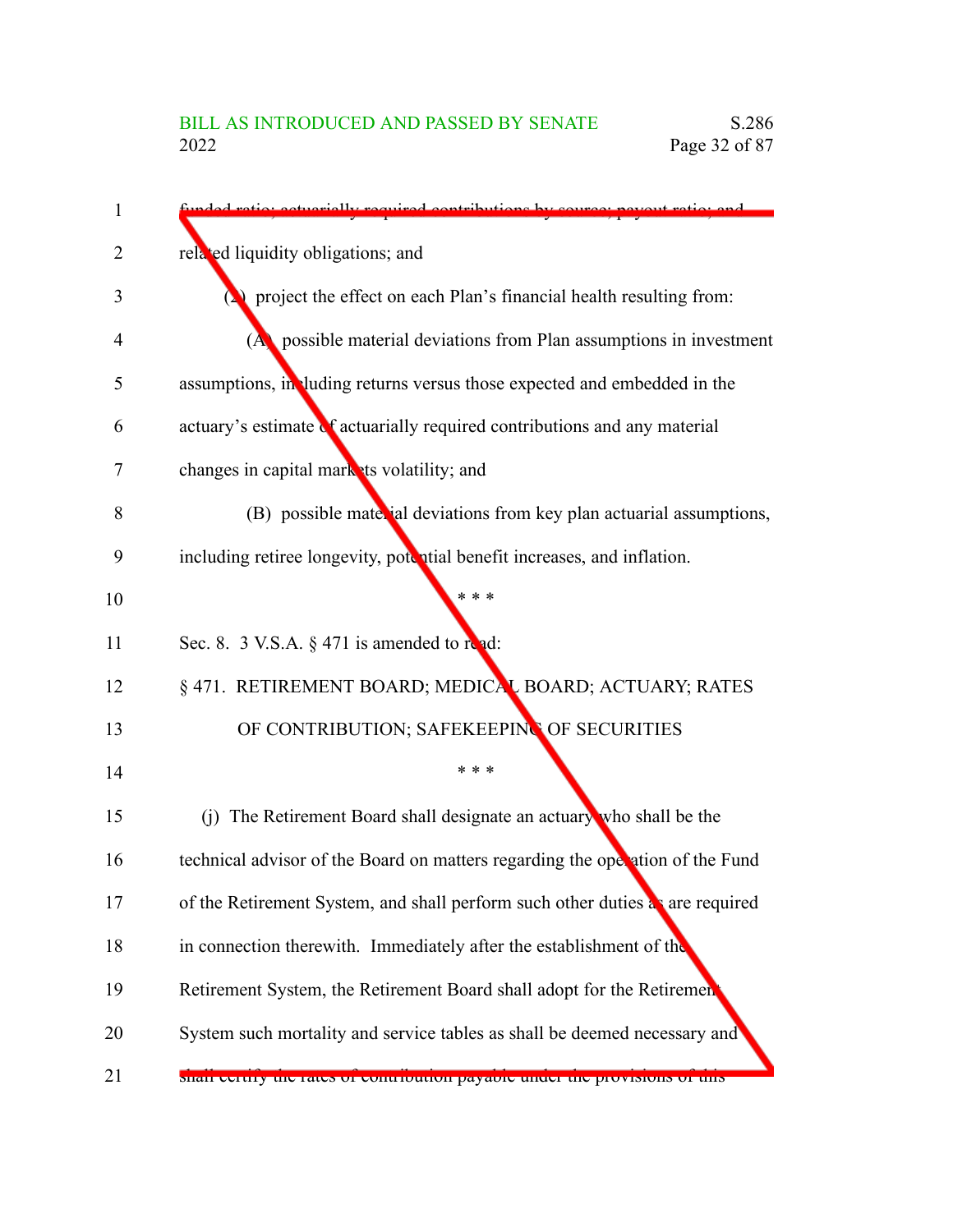| 1              | popenter At Peginning July 1, 2022, et least once in each three year period.     |
|----------------|----------------------------------------------------------------------------------|
| $\overline{2}$ | eve v three fiscal years following the establishment of the System, the actuary  |
| 3              | shall make an actuarial investigation into the mortality, service, and           |
| 4              | compensation experience of the members and beneficiaries of the Retirement       |
| 5              | System, and taking into account the results of such investigation, the           |
| 6              | Retirement Board shall adopt for the Retirement System such mortality,           |
| 7              | service, and other tables as shall be deemed necessary and shall certify the     |
| 8              | rates of contribution payable under the provisions of this subchapter.           |
| 9              | * * *                                                                            |
| 10             | *** Vermont State Tex chers' Retirement System ***                               |
| 11             | *** VSTRS Actuarial Studies ***                                                  |
| 12             | Sec. 9. 16 V.S.A. § 1942 is amended to read:                                     |
| 13             | § 1942. BOARD OF TRUSTEES; MEDICAL BOARD; ACTUARY; RATE                          |
| 14             | OF CONTRIBUTION; SAFEKEEPING OF SECURITIES                                       |
| 15             | * * *                                                                            |
| 16             | (m) Immediately after the establishment of the System, the actuary shall         |
| 17             | make such investigation of the mortality, service, and compensation experience   |
| 18             | of the members of the System, as the actuary shall recommend and the Board       |
| 19             | shall authorize, for the purpose of determining the proper mortality and service |
| 20             | tables to be prepared and submitted to the Board for adoption. Having regard     |
| 21             | to such investigation and recommendation, the Doard shall adopt for the          |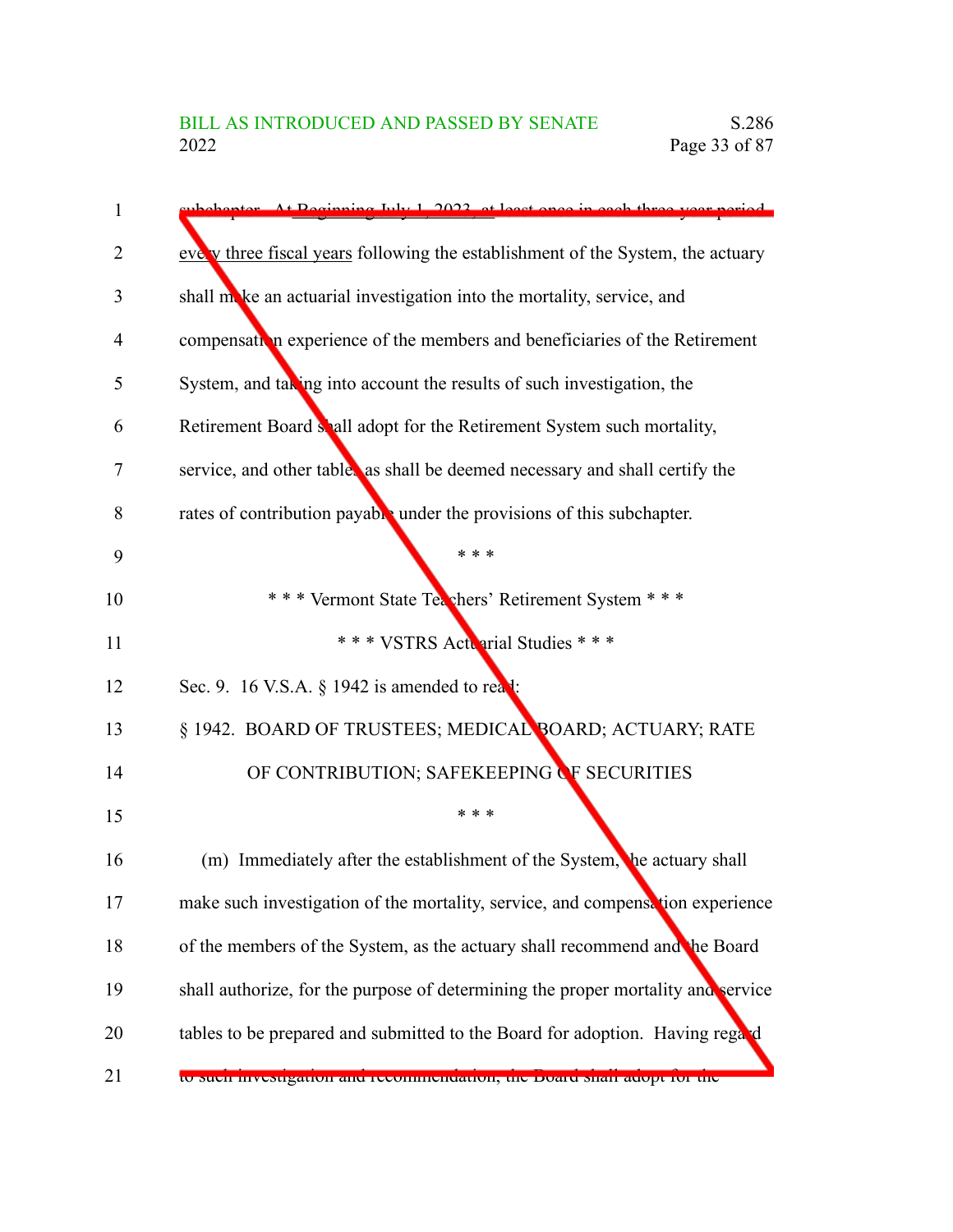| 1  | istem such mortality and service tables as shall be deemed necessary and           |
|----|------------------------------------------------------------------------------------|
| 2  | shall certify the rates of contribution payable under the provisions of this       |
| 3  | chapter. At least once in each three-year period Beginning July 1, 2023, at        |
| 4  | least once wery three fiscal years following the establishment of the System,      |
| 5  | the actuary shall make an actuarial investigation into the mortality, service, and |
| 6  | compensation experience of the members and beneficiaries of the System, and        |
| 7  | taking into account the esults of such investigation, the Board shall adopt for    |
| 8  | the System such mortality, ervice, and other tables as shall be deemed             |
| 9  | necessary and shall certify the nates of contribution payable under the            |
| 10 | provisions of this chapter.                                                        |
| 11 |                                                                                    |
| 12 | *** Pension Benefits ***                                                           |
| 13 | Sec. 10. 16 V.S.A. § 1944 is amended to read:                                      |
| 14 | § 1944. VERMONT TEACHERS' RETIREMENT FUND                                          |
| 15 | (a) Pension Fund. All of the assets of the System shall be credited to the         |
| 16 | Vermont Teachers' Retirement Fund.                                                 |
| 17 | (b) Member contributions.                                                          |
| 18 | (1) Contributions deducted from the compensation of members shall be               |
| 19 | accumulated in the Pension Fund and separately recorded for each mentber.          |
| 20 | (2) The proper authority or officer responsible for making up each                 |
|    |                                                                                    |

employer payroll shall cause to be deducted from the compensation. 21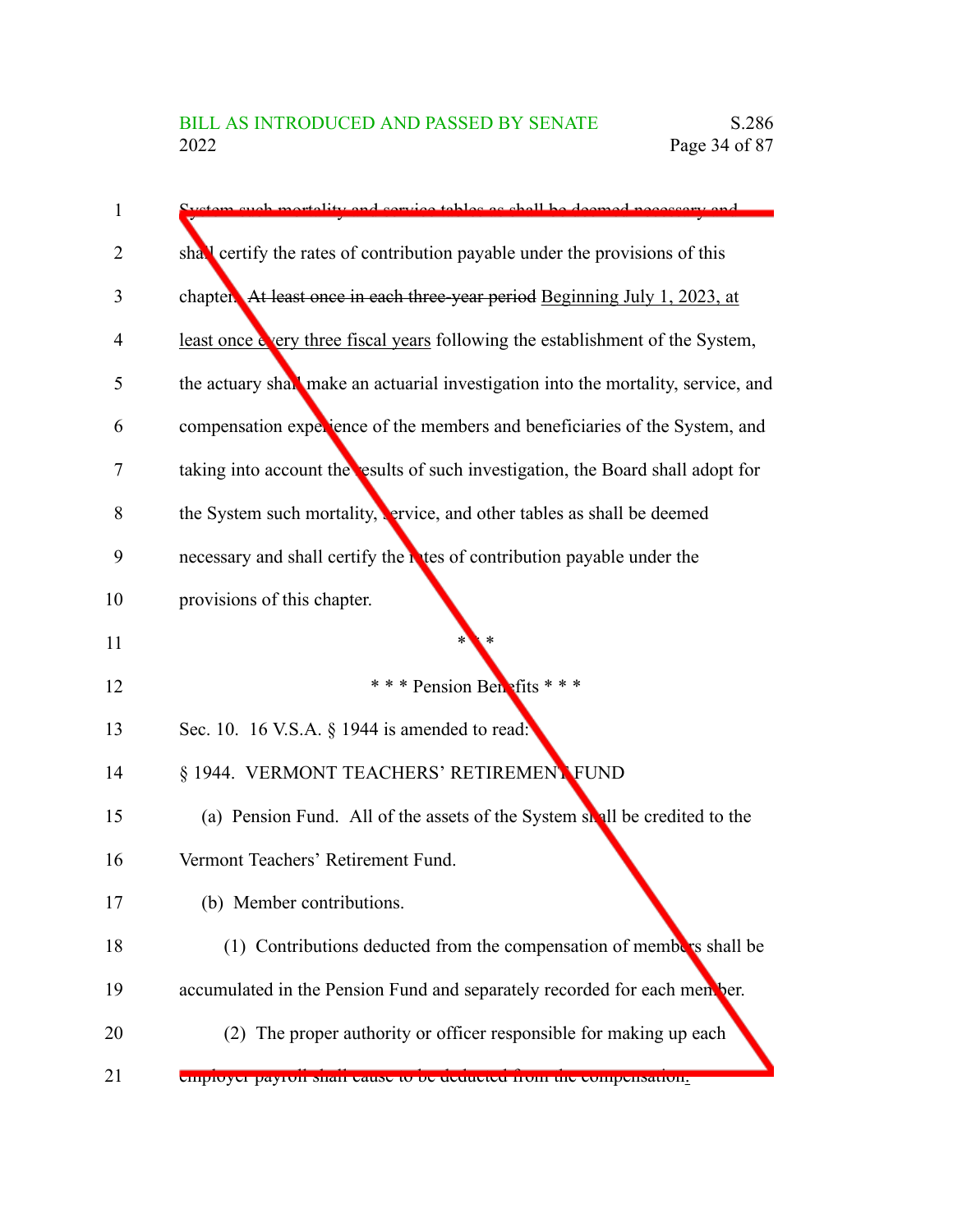| $\mathbf{1}$   | (A) of Of each Group A mamber five and ano half percent of the                  |
|----------------|---------------------------------------------------------------------------------|
| $\overline{2}$ | men ber's total earnable compensation; including compensation paid for          |
| 3              | absence is provided by subsection 1933(d) of this title.                        |
| $\overline{4}$ | (B) from Of each Group C member with at least five years of                     |
| 5              | membership service as of July 1, 2014, five percent of the member's earnable    |
| 6              | compensation; and from each Group C member with less than five years of         |
| 7              | membership service as of July 1, 2014, six percent of the member's earnable     |
| 8              | compensation, including an encetive rate that is calculated based on the        |
| 9              | member's base salary as of July 1 cach year. The effective rate shall be levied |
| 10             | on the member's total earnable compent ation for the fiscal year, unless a      |
| 11             | teacher's full-time equivalency status chang's during the fiscal year, in which |
| 12             | case the teacher's effective rate will be recalculated and the new rate will be |
| 13             | applied going forward. A member's total earnable compensation for the fiscal    |
| 14             | year shall also include compensation paid for absence as provided by            |
| 15             | subsection 1933(d) of this title- and shall be calculated according to the      |
| 16             | following marginal rates and income brackets:                                   |
| 17             | Beginning on July 1, 2022:<br>(i)                                               |
| 18             | (I) if a member's base salary is at or below $$40,000.00$ , the rate            |
| 19             | is 0.0 percent,                                                                 |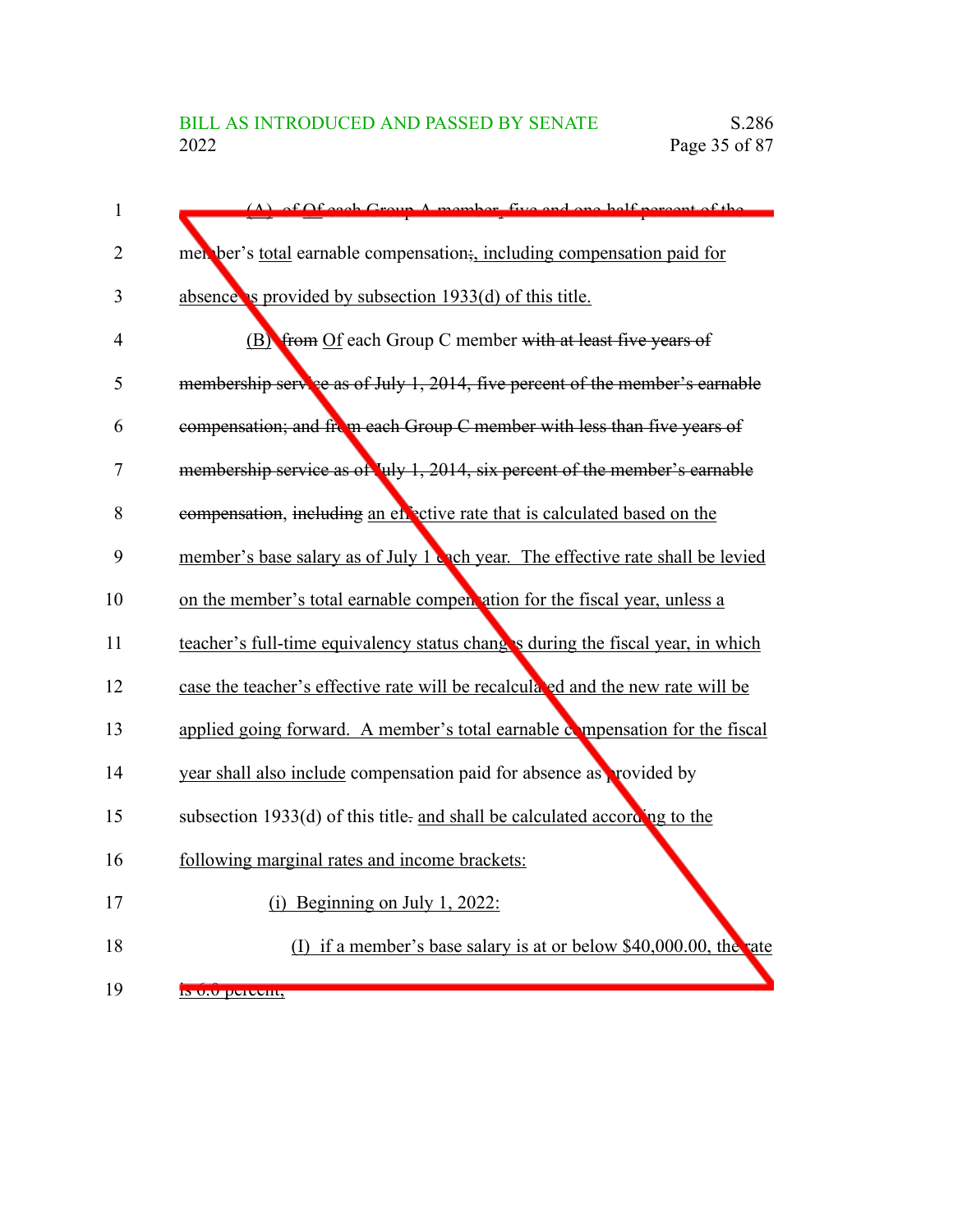## BILL AS INTRODUCED AND PASSED BY SENATE S.286<br>2022 Page 36 of 87 Page 36 of 87

| $\mathbf{1}$ | $(II)$ if a mambar's hass salary is $$40,000,01$ or more but not                          |
|--------------|-------------------------------------------------------------------------------------------|
| 2            | mol $\epsilon$ than \$60,000.00, the rate is \$2,400.00 plus 6.50 percent of the member's |
| 3            | salary that is \$40,000.01 or more;                                                       |
| 4            | (III) if a member's base salary of \$60,000.01 or more but not                            |
| 5            | more than \$80, 00.00, the rate is \$3,700.00 plus 6.75 percent of the member's           |
| 6            | salary that is $$60,000.01$ or more;                                                      |
| 7            | $(IV)$ if a member's base salary is \$80,000.01 or more but not                           |
| 8            | more than \$100,000.00, the rate is \$5,050.00 plus 7.00 percent of the                   |
| 9            | member's salary that is \$80,000 01 or more;                                              |
| 10           | (V) if a member's base salary is $$100,000.01$ or more, the rate                          |
| 11           | is $$6,450.00$ plus 7.25 percent of the momber's salary that is $$100,000.01$ or          |
| 12           | more.                                                                                     |
| 13           | (ii) Beginning on July 1, 2023:                                                           |
| 14           | (I) if a member's base salary is at on below \$40,000.00, the rate                        |
| 15           | is $6.25$ percent;                                                                        |
| 16           | (II) if a member's base salary is \$40,000.01 or more but not                             |
| 17           | more than $$60,000.00$ , the rate is $$2,500.00$ plus 6.75 percent of the member's        |
| 18           | salary that is $$40,000.01$ or more;                                                      |
| 19           | (III) if a member's base salary of \$60,000.01 or more but not                            |
| 20           | more than \$80,000.00, the rate is \$3,850.00 plus 7.0 percent of the member's            |
| 21           | saraty that is out, thus, of more,                                                        |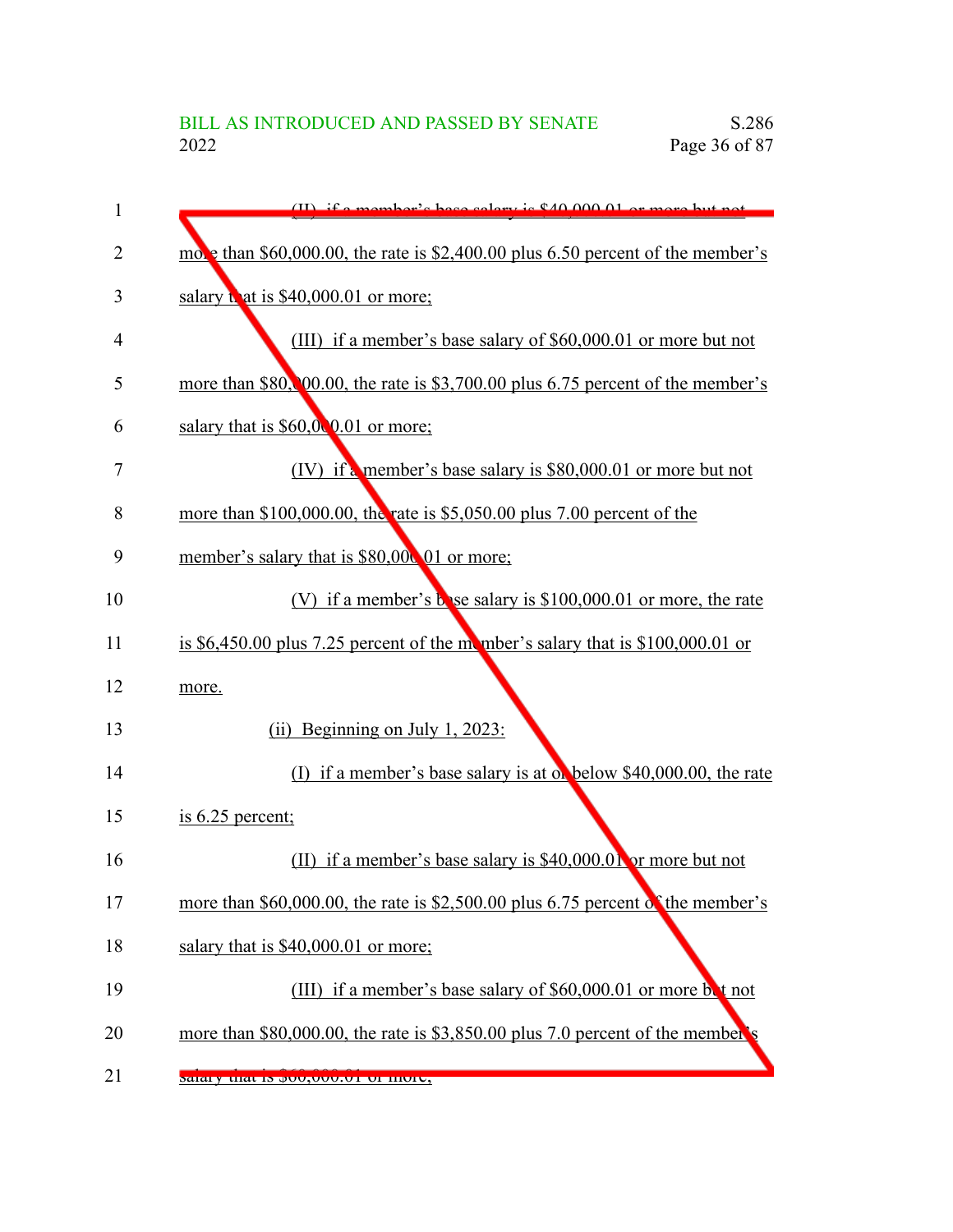| 1              | $(IV)$ if a mamber's hase salary is $$90,000,01$ or more but not                          |
|----------------|-------------------------------------------------------------------------------------------|
| $\overline{2}$ | mo • than \$100,000.00, the rate is \$5,250.00 plus 7.50 percent of the                   |
| 3              | member's salary that is \$80,000.01 or more;                                              |
| 4              | (V) if a member's base salary is $$100,000.01$ or more, the rate                          |
| 5              | is \$6,750.00 pl $\frac{1}{5}$ 8.0 percent of the member's salary that is \$100,000.01 or |
| 6              | more.                                                                                     |
| 7              | (iii) Beginking on July 1, 2024 and annually thereafter:                                  |
| 8              | (I) if a men ber's base salary is at or below $$40,000.00$ , the rate                     |
| 9              | is $6.25$ percent;                                                                        |
| 10             | (II) if a member's bose salary is \$40,000.01 or more but not                             |
| 11             | more than \$60,000.00, the rate is \$2,900,00 plus 6.75 percent of the member's           |
| 12             | salary that is \$40,000.01 or more;                                                       |
| 13             | (III) if a member's base salary of \$60,000.01 or more but not                            |
| 14             | more than \$80,000.00, the rate is \$3,850.00 plus 7. percent of the member's             |
| 15             | salary that is $$60,000.01$ or more;                                                      |
| 16             | (IV) if a member's base salary is $$80,000.0$ or more but not                             |
| 17             | more than \$100,000.00, the rate is \$5,350.00 plus 8.25 percent f the                    |
| 18             | member's salary that is \$80,000.01 or more;                                              |
| 19             | (V) if a member's base salary is $$100,000.01$ or more, the rate                          |
| 20             | is \$7,000.00 plus 9.0 percent of the member's salary that is $$100,000.01$ or            |
| 21             | more.                                                                                     |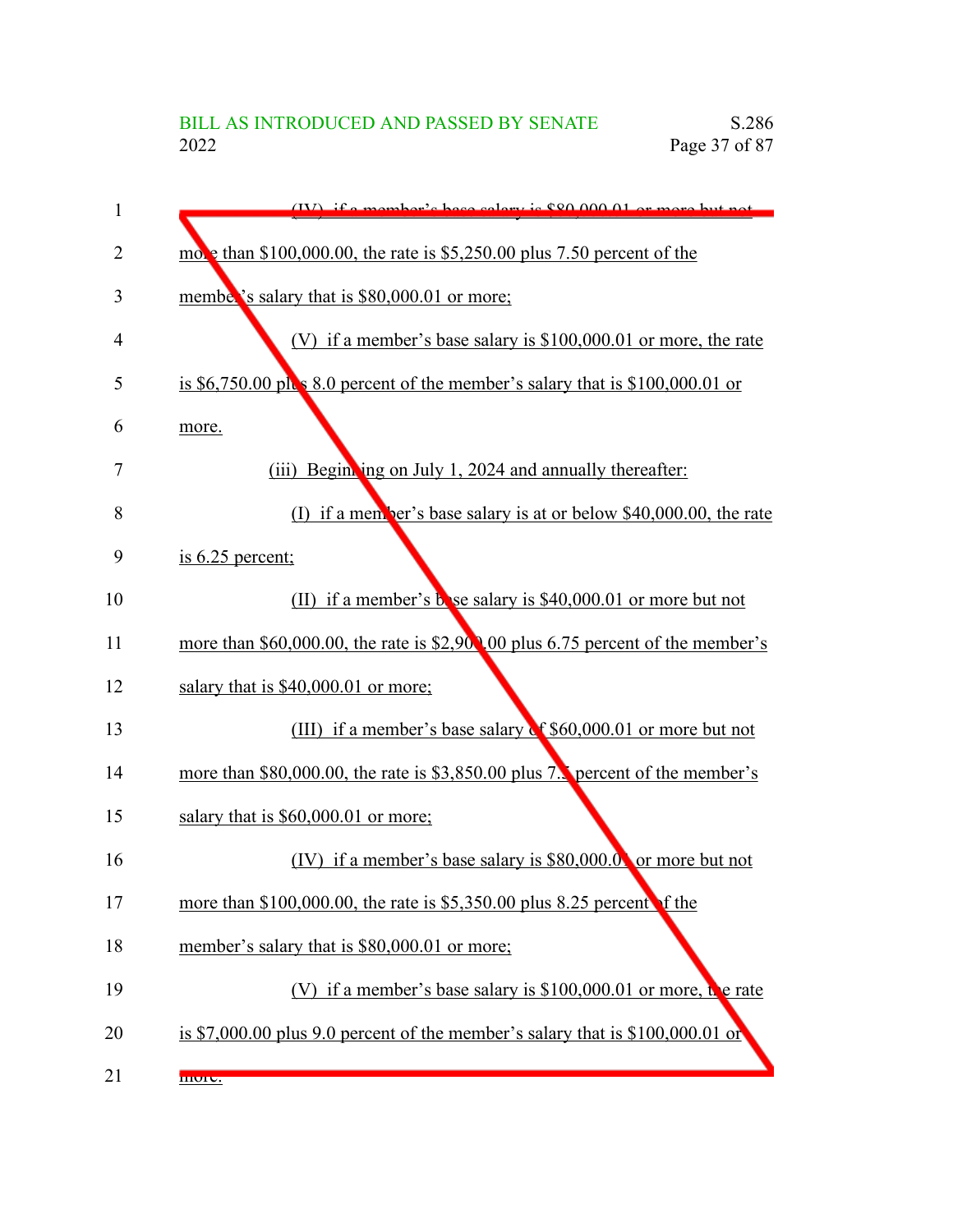1

2

3

4

5

6

7

8

9

10

11

12

13

14

15

16

17

18

19

| $(C)$ In determining the emount expediator a member set forth in this             |
|-----------------------------------------------------------------------------------|
| $sub$ vivision (2) in a payroll period, the Board may consider the rate of        |
| compen ation payable to such member on the first day of a payroll period as       |
| continuing a roughout the payroll period, and it may omit deduction from          |
| compensation for any period less than a full payroll period if a teacher was not  |
| a member on the first day of the payroll period, and to facilitate the making of  |
| deductions it may modify the deduction required of any member by such an          |
| amount as shall not exceed one-tenth of one percent of the annual earnable        |
| compensation upon the basis of which such deduction is made. The actuary          |
| shall make annual valuations of the reduction to the recommended State            |
| contribution attributable to the increase from five to six percent, and the Board |
| shall include the amount of this reduction in his written report pursuant to      |
| subsection $1942(r)$ of this title.                                               |
| * * *                                                                             |
| (c) State contributions, earnings, and payments.                                  |
| (1) All State appropriations and all reserves for the payr ent for all            |
| pensions including all interest and dividends earned on the assets of the         |
| Retirement System shall be accumulated in the Pension Fund. All benefits          |
| payable under the System, except for retired teacher health and medical           |

benefits, shall be paid from the Pension Fund. Annually, the Retirement Board 20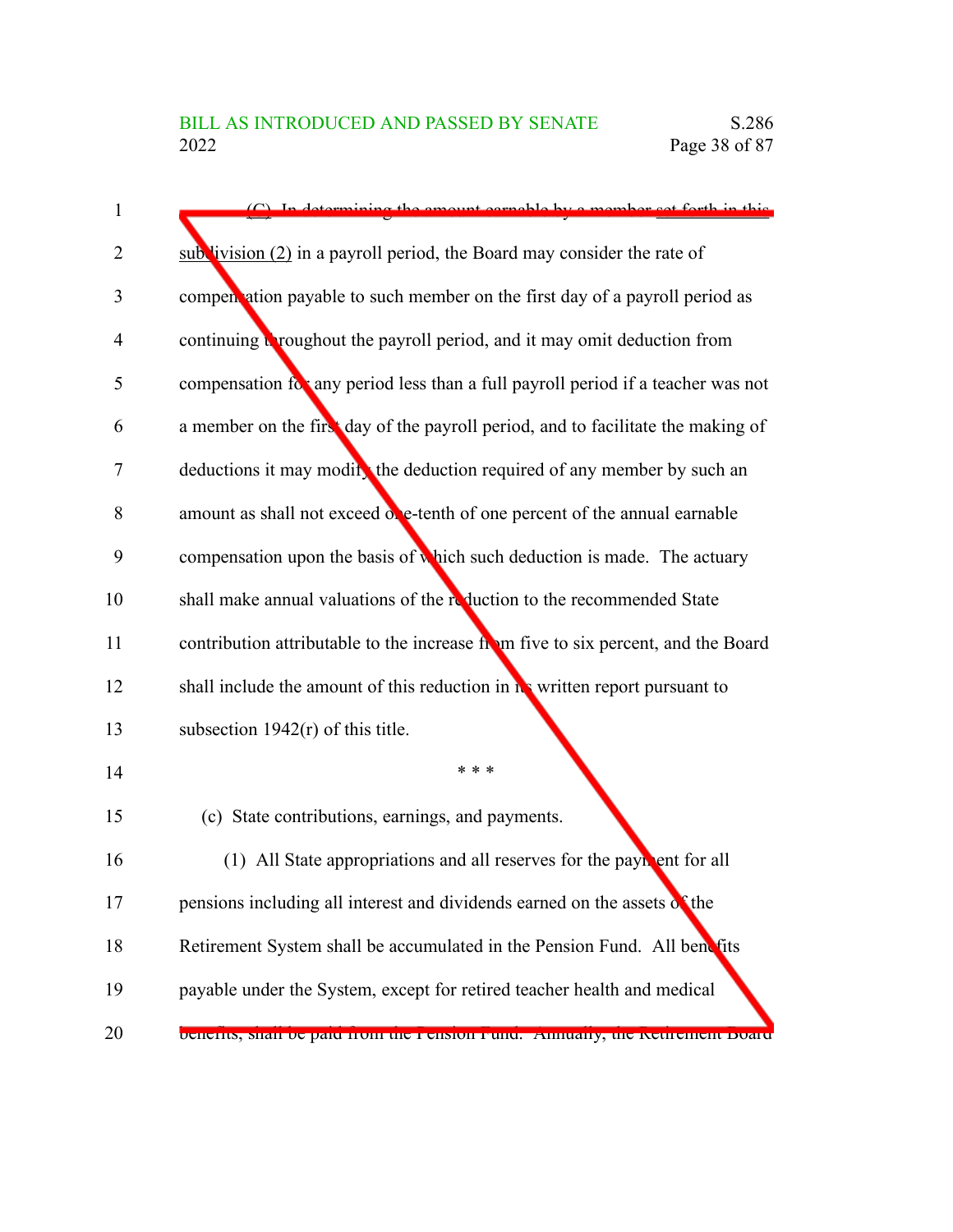| $\mathbf{1}$ | shall allow requier interest on the individual accounts of members in the         |
|--------------|-----------------------------------------------------------------------------------|
| 2            | Pen ion Fund which that shall be credited to each member's account.               |
| 3            | $\sum$ Beginning with the actuarial valuation as of June 30, 2006, the            |
| 4            | contributions to be made to the Pension Fund by the State shall be determined     |
| 5            | on the basis of the actuarial cost method known as "entry age normal." On         |
| 6            | account of each member, there shall be paid annually by the State into the        |
| 7            | Pension Fund a percent ge of the earnable compensation of each member to be       |
| 8            | known as the "normal contribution" and an additional percentage of the            |
| 9            | member's earnable compensation to be known as the "accrued liability              |
| 10           | contribution." The percentage rate of such contributions shall be fixed on the    |
| 11           | basis of the liabilities of the System as shown by actuarial valuation. "Normal   |
| 12           | contributions" and "accrued liability contributions" shall be by separate         |
| 13           | appropriation in the annual budget enacted by $\mathbf{t}$ e General Assembly.    |
| 14           | (3) The normal contribution shall be the unit if you percentage of the total      |
| 15           | compensation of members that, if contributed over each member's prospective       |
| 16           | period of service and added to such member's prospective contributions, if        |
| 17           | any, will be sufficient to provide for the payment of all future pension benefits |
| 18           | after subtracting the sum of the unfunded accrued liability and the total assets  |
| 19           | of the Pension Fund.                                                              |
| 20           | (4) It is the policy of the State of Vermont to liquidate fully the               |

unfunded accrued liability to the System. Beginning on July 1, 2008, until the 21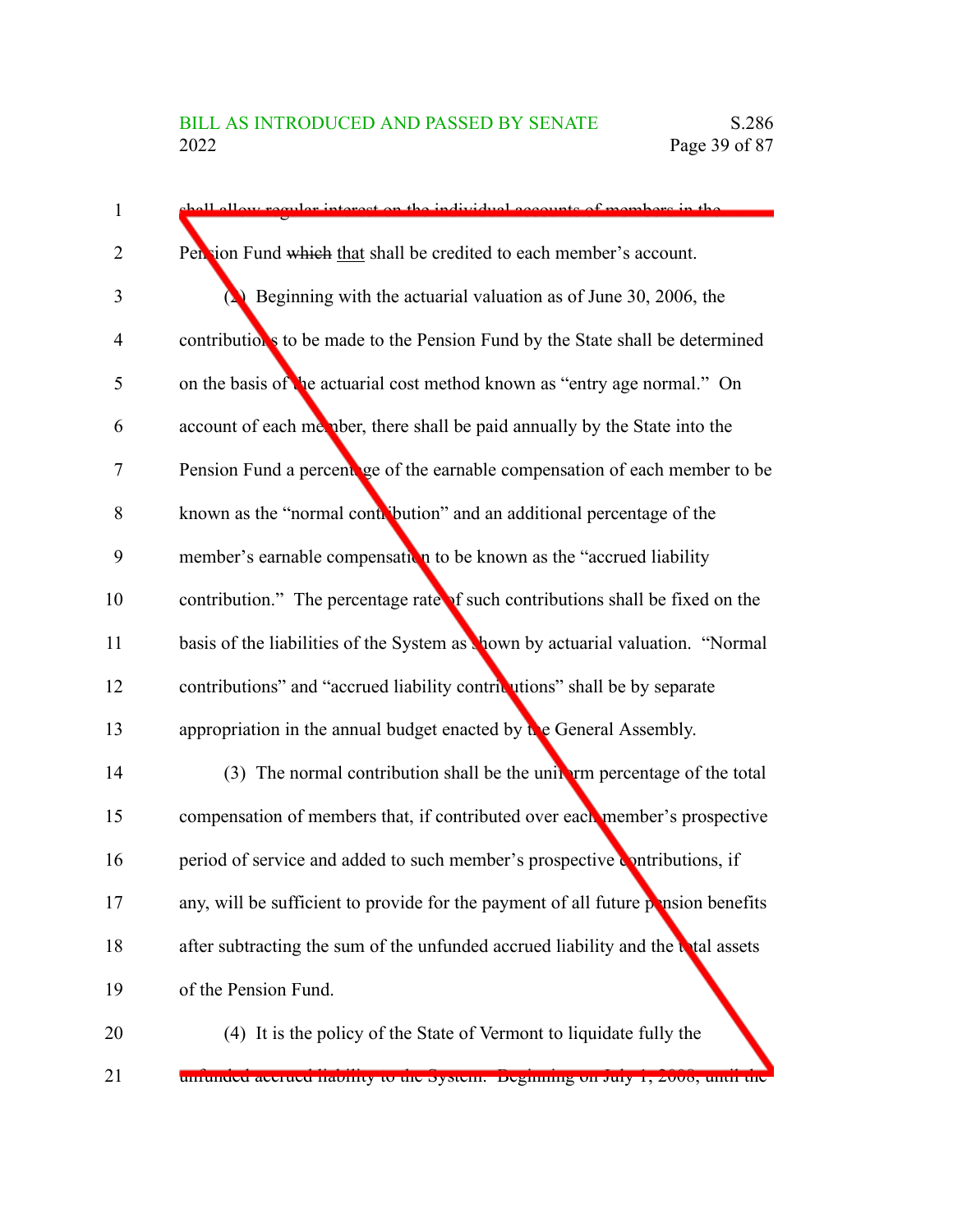| 1              | unfunded accuused liebility is liquidated, the accuused liability contribution shall |
|----------------|--------------------------------------------------------------------------------------|
| $\overline{2}$ | be the annual payment required to liquidate the unfunded accrued liability over      |
| 3              | a closed period of 30 years ending on June 30, 2038, provided that:                  |
| 4              | $(A)$ From July 1, 2009 to June 30, 2019, the amount of each annual                  |
| 5              | basic accrued lability contribution shall be determined by amortization of the       |
| 6              | unfunded liability over the remainder of the closed 30-year period in                |
| 7              | installments increasing t a rate of five percent per year.                           |
| 8              | (B) Beginning on July 1, 2019 and annually thereafter, the amount of                 |
| 9              | each annual basic accrued liable ty contribution shall be determined by              |
| 10             | amortization of the unfunded liabily over the remainder of the closed 30-year        |
| 11             | period in installments increasing at a rate of three percent per year.               |
| 12             | (C) Any variation in the contribution of normal or unfunded accrued                  |
| 13             | liability contributions from those recommended by the actuary and any                |
| 14             | actuarial gains and losses shall be added or subtracted to the unfunded accrued      |
| 15             | liability and amortized over the remainder of the closed 30-year period.             |
| 16             | * * *                                                                                |
| 17             | (13) Annually, the Board shall certify an amount to pay the annual                   |
| 18             | actuarially determined employer contribution, as calculated in this subsection,      |
| 19             | and additional amounts to reduce the unfunded accrued liability as follows:          |
| 20             | (A) in fiscal year 2024, the amount of $$9,000,000.00;$                              |
| 21             | (D) In fiscar year zuzz, the amount of $\mathfrak{gl}_2$ , 000, 000, 00, and         |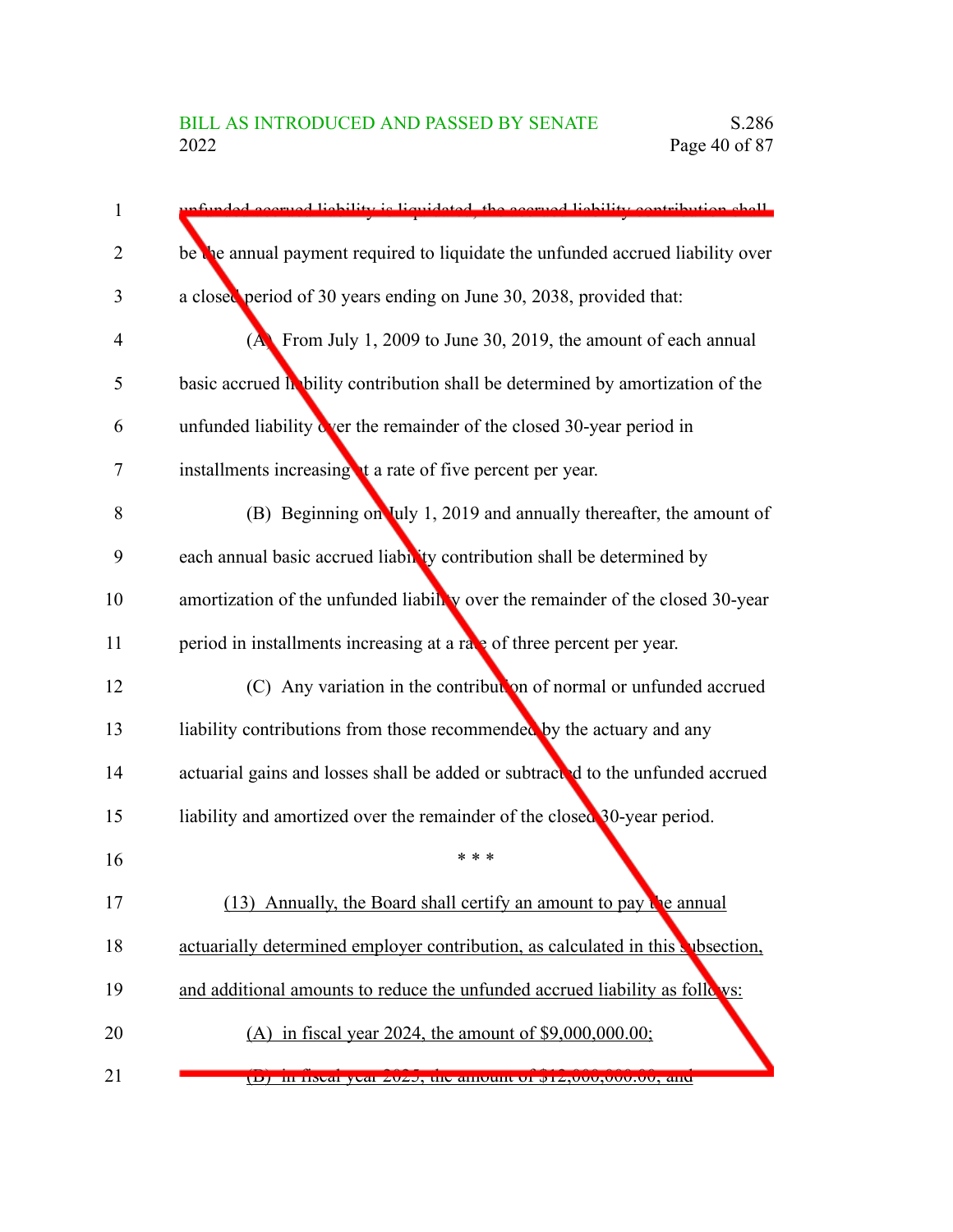| 1  | in fiscal year 2026 and annually thereafter, until the Eund is                   |
|----|----------------------------------------------------------------------------------|
| 2  | calculated to have attained a funded ratio at 90 percent or more, the amount of  |
| 3  | \$15,000,000.00                                                                  |
| 4  | * * *                                                                            |
| 5  | Sec. 11. 16 V.S. A. § 1949 is amended to read:                                   |
| 6  | § 1949. POSTRET REMENT ADJUSTMENTS TO RETIREMENT                                 |
| 7  | <b>ALLOWANCTS</b>                                                                |
| 8  | * * *                                                                            |
| 9  | (b) Group C members.                                                             |
| 10 | (1) For Group C members en gible for retirement on or before June 30,            |
| 11 | 2022, as of June 30 in each year, commoncing on June 30, 1981, a                 |
| 12 | determination shall be made of any increase or decrease, to the nearest one-     |
| 13 | tenth of a percent of the Consumer Price Index for the preceding fiscal year.    |
| 14 | In the event of an increase, and provided that there vists a net increase        |
| 15 | following the application of any offset as provided in this subsection, the      |
| 16 | retirement allowance of each beneficiary in receipt of an allowance for at least |
| 17 | one year on the next following December 31 shall be increased by an amount       |
| 18 | equal to one-half of the net percentage increase. The Any increase hall          |
| 19 | commence on the January 1 immediately following that December 31.<br>The         |
| 20 | increase shall apply to Group C members having attained 57 years of age of       |
| 21 | completed at least 25 years of creditable service as of func 50, 2010, and       |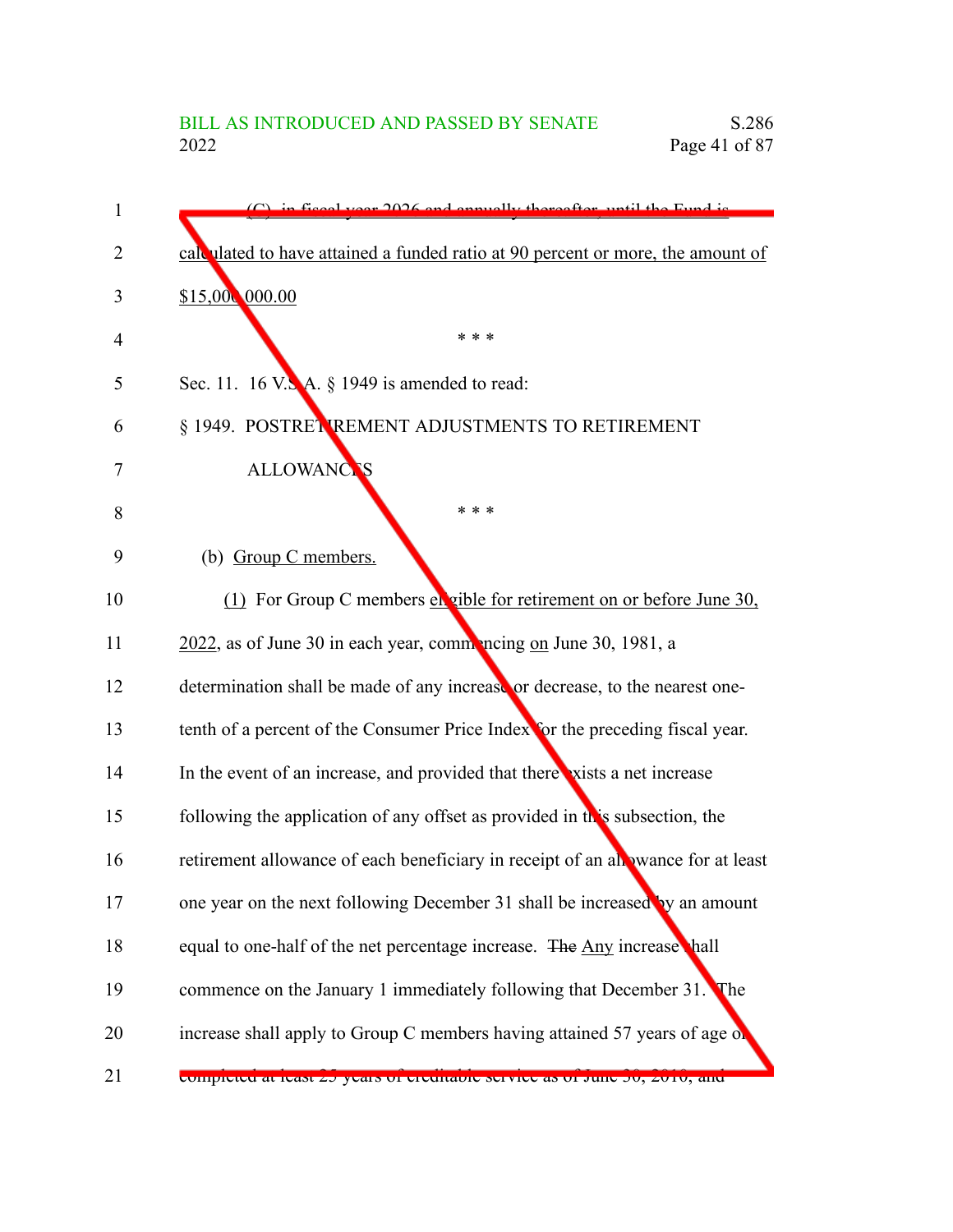| $\mathbf{1}$   | tirement allowance only in the year following attainment                           |
|----------------|------------------------------------------------------------------------------------|
| $\overline{2}$ | of are 62 years of age, and shall apply to: Group C members not having             |
| 3              | attained 57 years of age or having completed at least 25 years of creditable       |
| $\overline{4}$ | service as $\zeta$ June 30, 2010, and receiving an early retirement allowance only |
| 5              | in the year following the member's attainment of 65 years of age, provided the     |
| 6              | member has received benefits for at least 12 months as of December 31 of the       |
| 7              | year preceding any January adjustment. In the event of a decrease of the           |
| 8              | Consumer Price Index as on June 30 for the preceding year, the retirement          |
| 9              | allowance of a beneficiary shall not be subject to any adjustment on the next      |
| 10             | following January 1; provided, however, that:                                      |
| 11             | $\overline{(1)(A)}$ such decrease shall be applied as an offset against the first  |
| 12             | subsequent year's increase of the Consumer Price Index, up to the full amount      |
| 13             | of such increase; and                                                              |
| 14             | $\frac{2}{2}$ to the extent that such decrease is greater than such subsequent     |
| 15             | year's increase, such decrease shall be offset in the same manner against two      |
| 16             | or more years of such increases, for up to but not exceeding five subsequent       |
| 17             | years of such increases, until fully offset.                                       |
| 18             | (2) For Group C members who are eligible for retirement and leave                  |
| 19             | active service on or after June 30, 2023 and annually thereafter, in the covent of |
| 20             | an increase, and provided that there exists a net increase following the           |
|                |                                                                                    |

application of any offset as provided in this subsection, the retirement 21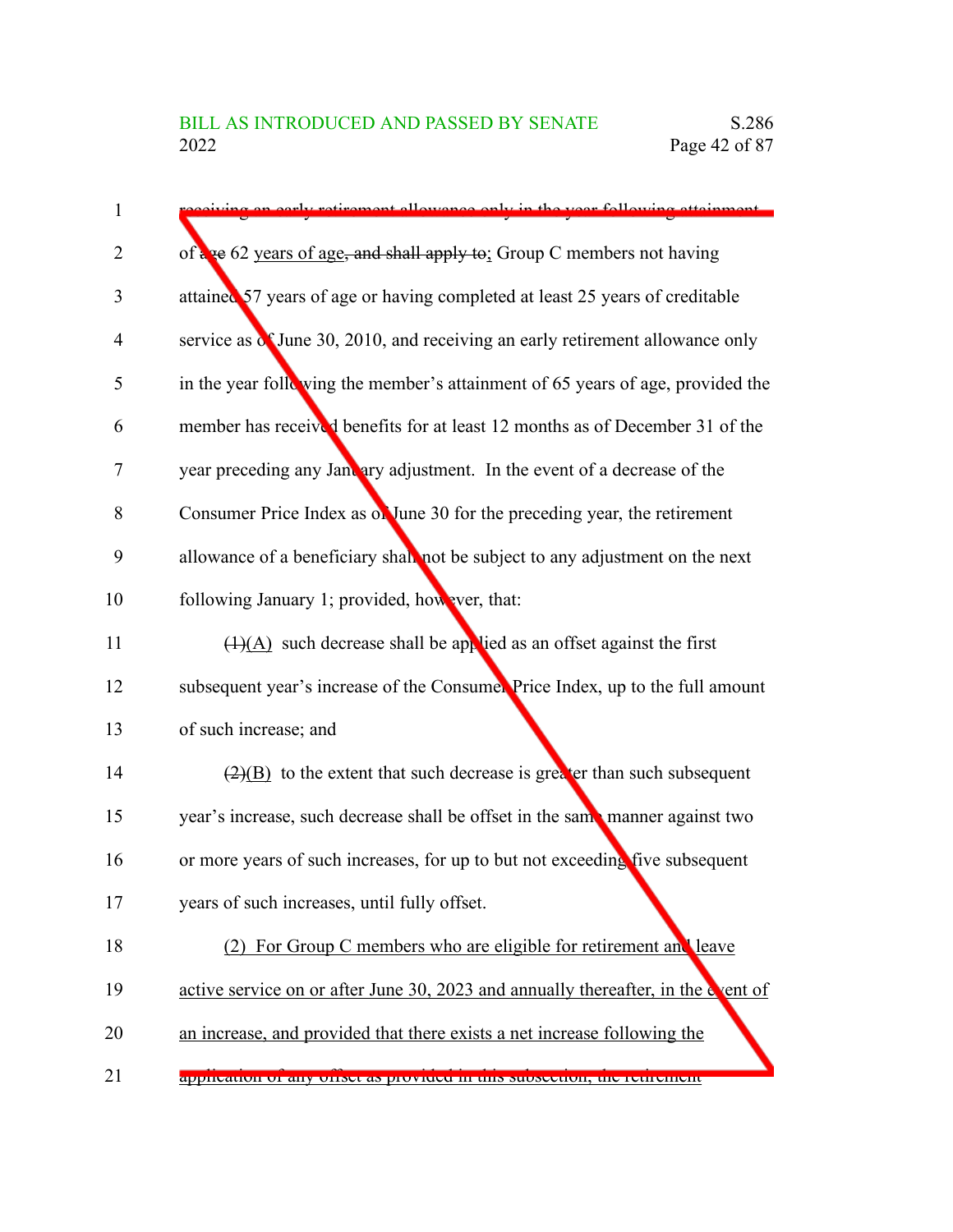| $\mathbf{1}$ | allowance of each bonoficiant in receipt of an allowance for at least 24 months. |
|--------------|----------------------------------------------------------------------------------|
| 2            | on the next following December 31 shall be increased by an amount equal to       |
| 3            | one-hall of the net percentage increase plus 7.5 percent each year; provided,    |
| 4            | however, that if the Fund is less than 80 percent funded as of the most recent   |
| 5            | actuarial valuation, or if the increase would result in the funded ratio for the |
| 6            | Fund decreasing to 79.9 percent or less, the net percentage shall remain at the  |
| 7            | level that was in place at the time of the most recent actuarial valuation.      |
| 8            | $(c)(1)$ For purposes of s bsection (a) of this section, the maximum amount      |
| 9            | of any increase or decrease utill red to determine the net percentage increase   |
| 10           | shall be five percent.                                                           |
| 11           | (2) For purposes of subsection $(e)$ subdivision $(b)(1)$ of this section, for   |
| 12           | a Group C member who is eligible for retirement on or before June 30, 2022,      |
| 13           | the maximum amount of any increase or decreate utilized to determine the net     |
| 14           | percentage increase shall be five percent, and any necrease or decrease less     |
| 15           | than one percent shall be assigned a value of one percent                        |
| 16           | For purposes of subdivision (b)(2) of this section, for a Group C<br>(3)         |
| 17           | member who is eligible for retirement on or after July 1, 2022, he maximum       |
| 18           | amount of any increase or decrease utilized to determine the net per entage      |
| 19           | increase shall be four percent, and any increase or decrease less than ze.       |
| 20           | percent shall be assigned a value of zero percent.                               |
| 21           |                                                                                  |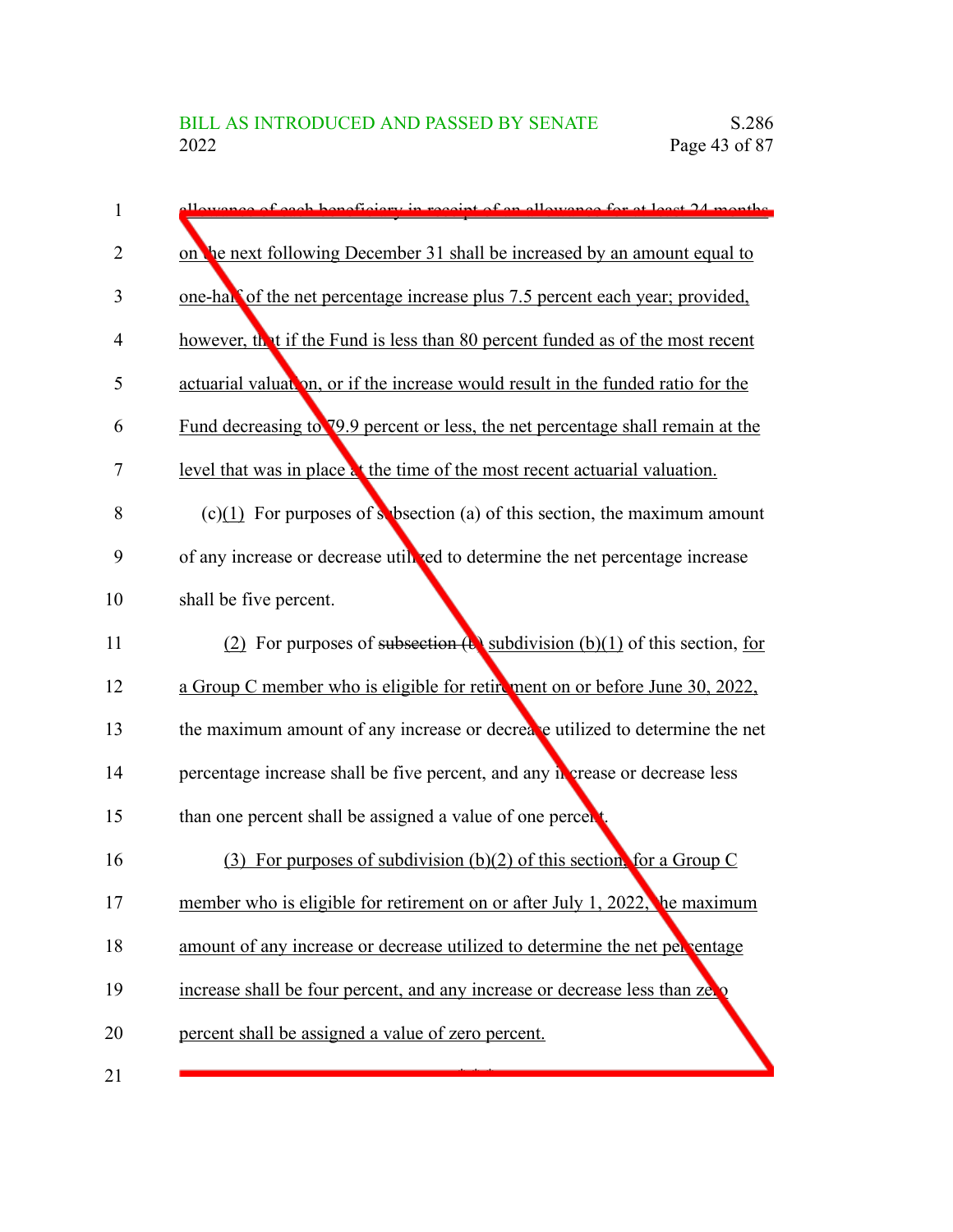| 1  | *** Other Doctomployment Repofite ***                                         |
|----|-------------------------------------------------------------------------------|
| 2  | Sec $12. 16$ V.S.A. § 1944b is amended to read:                               |
| 3  | RETIRED TEACHERS' HEALTH AND MEDICAL BENEFITS<br>\$1944                       |
| 4  | <b>UND</b>                                                                    |
| 5  | (a) There is established the Retired Teachers' Health and Medical Benefits    |
| 6  | Fund (Benefits Fund) to pay retired teacher health and medical retiree        |
| 7  | postemployment beneft s, including prescription drug benefits, when due in    |
| 8  | accordance with the terms & tablished by the Board of Trustees of the State   |
| 9  | Teachers' Retirement System of Vermont pursuant to subsection $1942(p)$ and   |
| 10 | section 1944e of this title. The Benefits Fund is intended to comply with and |
| 11 | be a tax exempt governmental trust under Section 115 of the Internal Revenue  |
| 12 | Code of 1986, as amended. The Benefits Fond shall be administered by the      |
| 13 | Treasurer.                                                                    |
| 14 | (b) The Benefits Fund shall consist of:                                       |
| 15 | (1) all monies remitted to the State on behalf of the members of the          |
| 16 | State Teachers' Retirement System of Vermont for prescription drug plans,     |
| 17 | including manufacturer rebates, as well as monies pursuant to the Employer    |
| 18 | Group Waiver Plan with Wrap pursuant to the Medicare Prescription Drug        |
| 19 | Improvement and Modernization Act of 2003;                                    |
| 20 | (2) any monies appropriated by the General Assembly for the purpos            |
|    |                                                                               |

of paying the health and medical postemployment benefits for retired members 21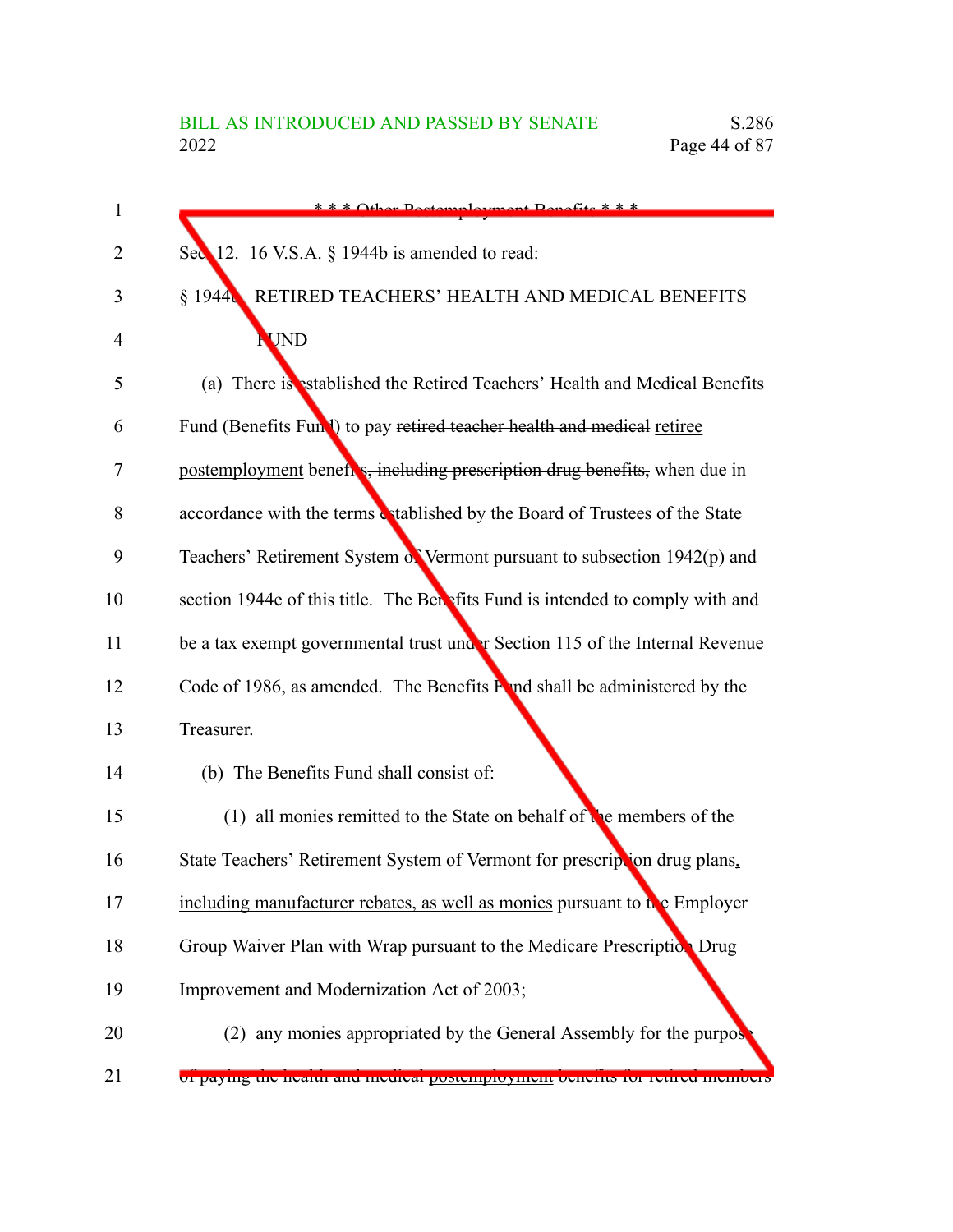| 1  | d their dependents provided by subsection 1042(p) and section 1044e of this              |
|----|------------------------------------------------------------------------------------------|
| 2  | title                                                                                    |
| 3  | any monies pursuant to subsection $(e)(h)$ of this section; and                          |
| 4  | $(4)$ [ <b>P</b> epealed.]                                                               |
| 5  | (5) any homies pursuant to section 1944d of this title.                                  |
| 6  | (c) No employes contributions shall be deposited in the Benefits Fund.                   |
| 7  | (d) The Treasurer may invest monies in the Benefits Fund in accordance                   |
| 8  | with the provisions of 32 $\sqrt{S}$ .A. § 434 or, in the alternative, may enter into an |
| 9  | agreement with the Vermont Pension Investment Committee Commission to                    |
| 10 | invest such monies in accordance with the standards of care established by the           |
| 11 | prudent investor rule under 14A V.S.A. § 902, in a manner similar to the                 |
| 12 | Committee's Commission's investment of retirement system monies. Interest                |
| 13 | earned shall remain in the Benefits Fund, and all balances remaining at the end          |
| 14 | of a fiscal year shall be carried over to the following year. The Treasurer's            |
| 15 | annual financial report to the Governor and the General Assembly shall                   |
| 16 | contain an accounting of receipts, disbursements, and earnings of the Benefits           |
| 17 | Fund.                                                                                    |
| 18 | (e) [Repealed.]                                                                          |
| 19 | (f) Contributions to the Benefits Fund shall be irrevocable and it shall be              |
| 20 | impossible at any time prior to the satisfaction of all liabilities, with respect to     |
| 21 | employees and their beneficiality, for any part of the corpus of income of the           |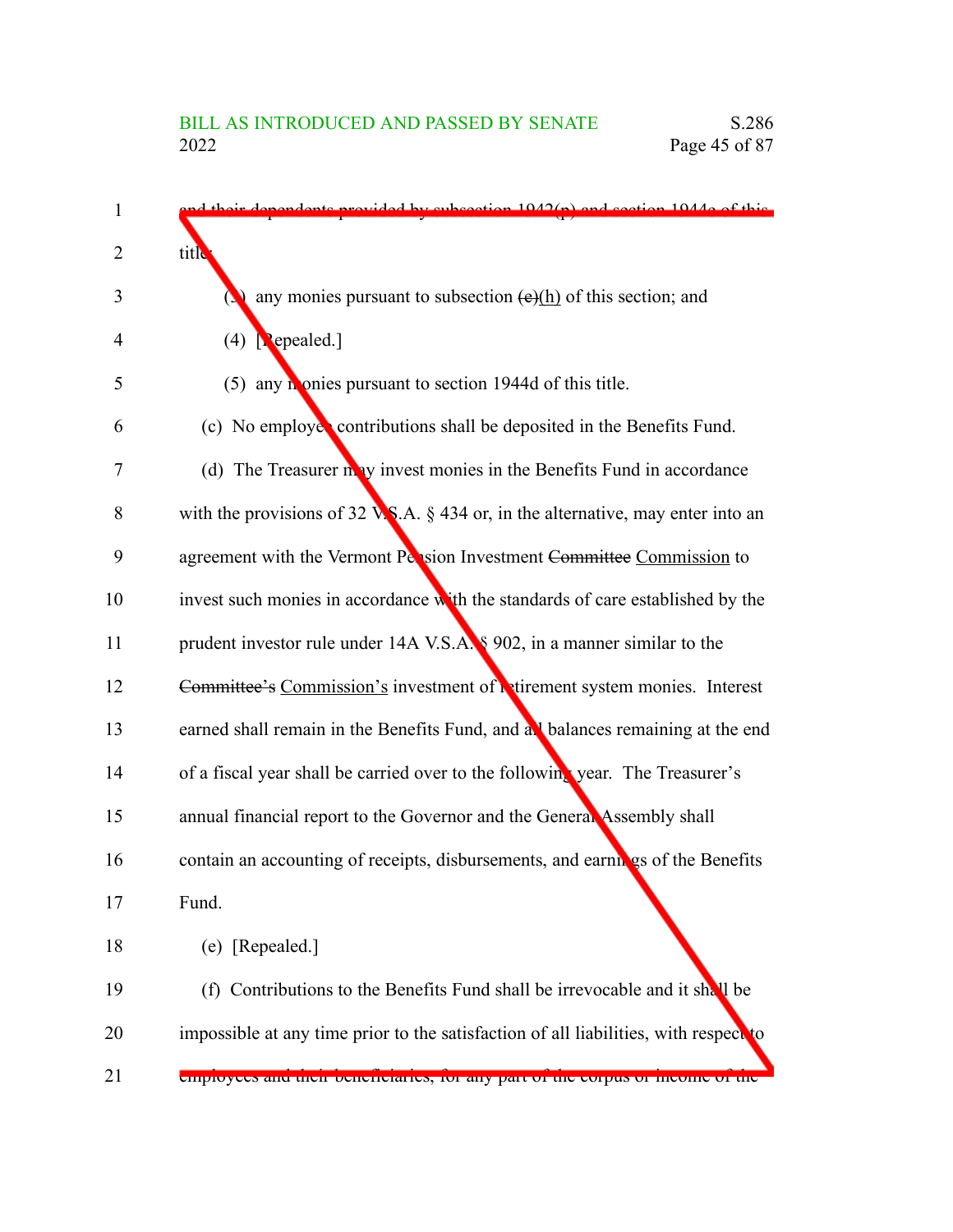| 1  | Repetite Fund to be used for or diverted to purposes other than the neument                       |
|----|---------------------------------------------------------------------------------------------------|
| 2  | of Niree postemployment benefits to members and their beneficiaries and                           |
| 3  | reasonal le expenses of administering the Benefits Fund and related benefit                       |
| 4  | plans.                                                                                            |
| 5  | $(g)$ [Repeale <sup>1</sup> ]                                                                     |
| 6  | (h) State contribution.                                                                           |
| 7  | (1) Beginning on Tuly 1, 2022, and annually thereafter, the State shall                           |
| 8  | make annual contributions to the Benefits Fund known as the "normal                               |
| 9  | contribution" and the "accrued hebility contribution," each of which shall be                     |
| 10 | fixed on the basis of the liabilities of the System as shown by the most recent                   |
| 11 | actuarial valuation and made by separate oppropriation in the annual budget                       |
| 12 | enacted by the General Assembly:                                                                  |
| 13 | (A) The "normal contribution" shall be the amount that, if                                        |
| 14 | contributed over each member's prospective period of service, will be                             |
| 15 | sufficient to provide for the payment of all future retiree postemployment                        |
| 16 | benefits after subtracting the unfunded actuarial liability and $t \rightarrow 0$ total assets of |
| 17 | the Benefits Fund. The "normal cost" shall be identified using the actuarial                      |
| 18 | cost method known as "projected unit credit" and applying a rate of ret un                        |
| 19 | equal to the most recently adopted actuarial rate of return pursuant to 3 V.S.                    |
| 20 | 8J2J.                                                                                             |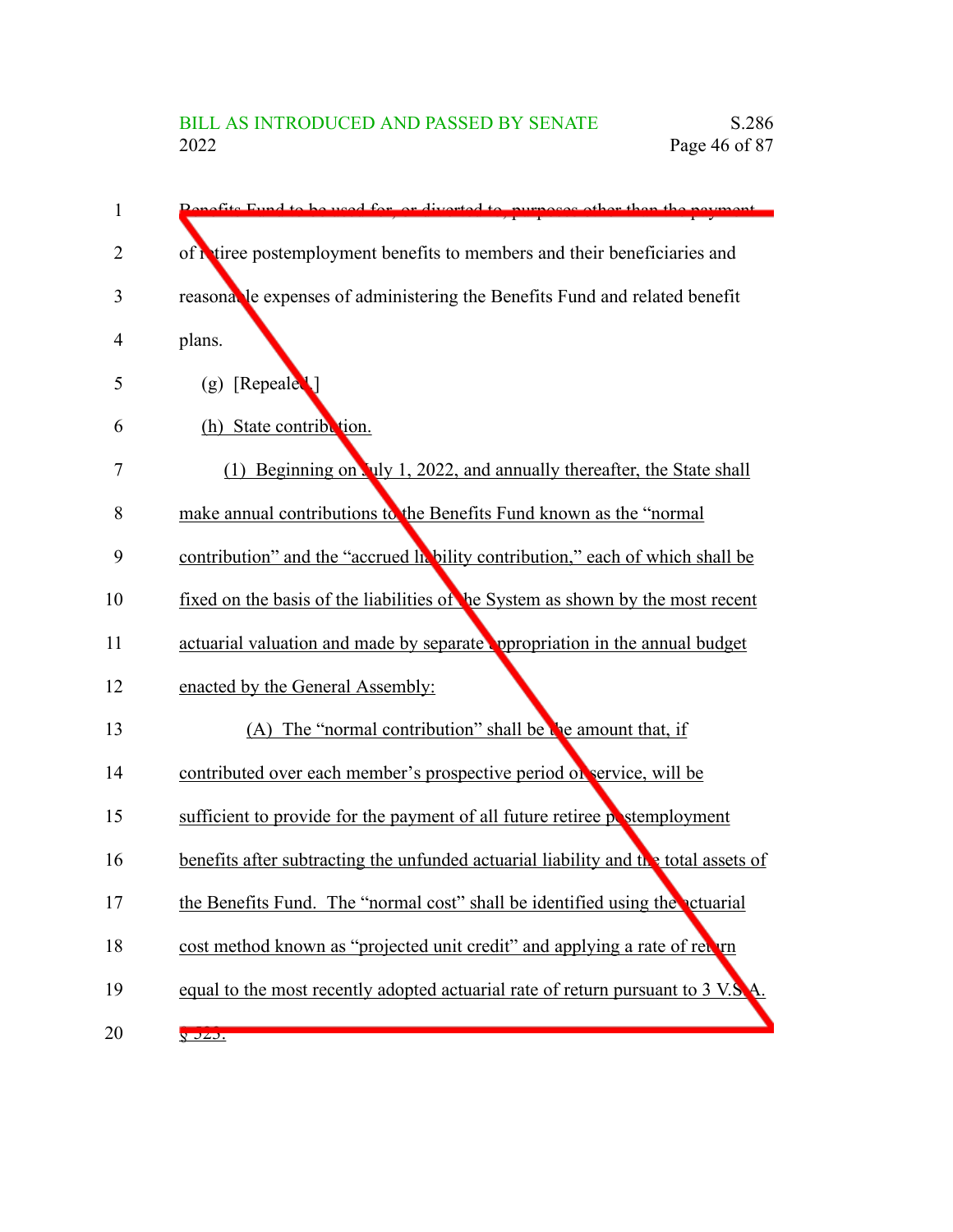| 1  | $(D)$ The "second lightlity contribution" shall be the engula perment               |
|----|-------------------------------------------------------------------------------------|
| 2  | set forth in the most recent actuarial valuation that is necessary to liquidate the |
| 3  | unfunded accrued liability over a closed period of 26 years and determined          |
| 4  | based on the funding schedule set forth in this section.                            |
| 5  | (i) It is the policy of the State of Vermont to liquidate fully the                 |
| 6  | unfunded accrued hability for the payment of retiree postemployment benefits.       |
| 7  | (ii) Beginning on July 1, 2022, until the unfunded accrued liability                |
| 8  | is liquidated, the accrued la bility contribution shall be the annual payment       |
| 9  | required to liquidate the unfunded accrued liability over a closed period of        |
| 10 | 26 years ending on June 30, 2048, provided that the amount of each annual           |
| 11 | basic accrued liability contribution shall be determined by amortization of the     |
| 12 | unfunded liability over the remainder of the closed 26-year period in               |
| 13 | installments.                                                                       |
| 14 | (2) Any variation in the contribution of normal or accrued liability                |
| 15 | contributions from those recommended by the actuary and any actuarial gains         |
| 16 | and losses shall be added or subtracted to the unfunded accreed liability and       |
| 17 | amortized over the remainder of the closed 26-year period.                          |
| 18 | (3) The Board shall review annually the amount of State convibutions                |
| 19 | recommended by the actuary of the Retirement System. Based on this priew,           |
| 20 | the Board shall determine the amount of State contribution necessary for the        |
| 21 | next nsear year to achieve and preserve the mianoral megnty or the runds. On        |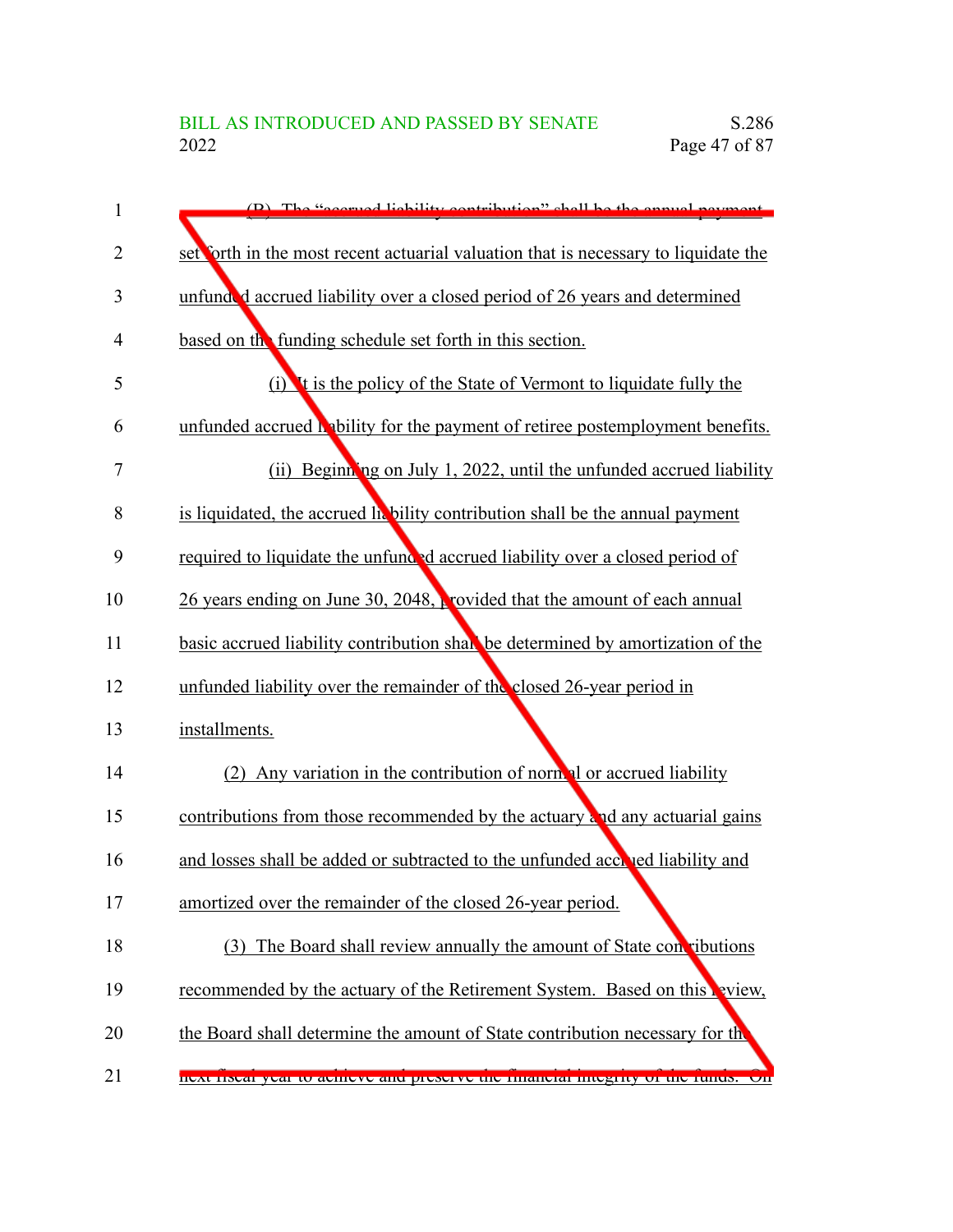| 1  | chatara December 15 of each year, the Board shall inform the Governor on              |
|----|---------------------------------------------------------------------------------------|
| 2  | the House and Senate Committees on Government Operations and on                       |
| 3  | Appropriations in writing about the amount needed. The provisions of                  |
| 4  | $2$ V.S.A. § $Q(d)$ (expiration of required reports) shall not apply to the report to |
| 5  | be made under his subsection.                                                         |
| 6  | Sec. 13. 16 V.S.A. § 4025 is amended to read:                                         |
| 7  | § 4025. EDUCATION FUND                                                                |
| 8  | * * *                                                                                 |
| 9  | (b) Monies in the Education Fund shall be used for the following:                     |
| 10 | * * *                                                                                 |
| 11 | (4) To make payments to the Vermont Teachers' Retirement Fund and                     |
| 12 | the Retired Teachers' Health and Medical Benefits Fund for the normal                 |
| 13 | contribution contributions in accordance with subsection subsections 1944(c)          |
| 14 | of this title and 1994b(h) of this title.                                             |
| 15 | * * *                                                                                 |
| 16 | Sec. 14. VERMONT TEACHERS' RETIREMENT SYSTEM; REPEAL OF                               |
| 17 | PRIOR SUNSET AND REPORTING PROVISIONS                                                 |
| 18 | 2018 (Sp. Sess.) Acts and Resolves No. 11, Secs. E.515.3 and E. 15.4 are              |
| 19 | hereby repealed.                                                                      |
| 20 | *** Vermont Municipal Employees' Retirement System ***                                |
| 21 | $\overline{OC}$ . 19. $24$ V.O.A. $\overline{y}$ 9002 is amended to read.             |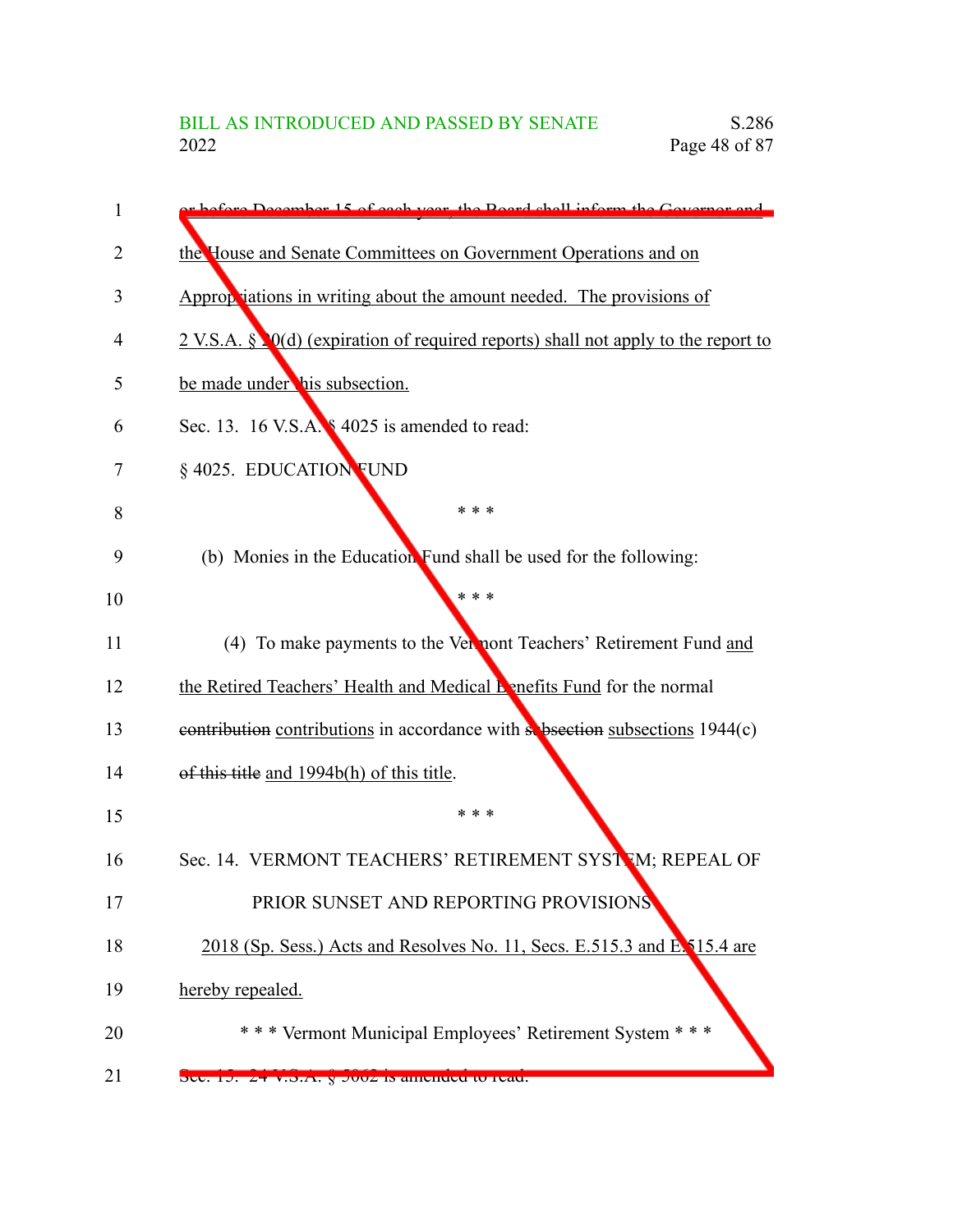| 1  | 5062 DETIDEMENT ROADD, MEDICAL ROADD, ACTILADV, DATES                            |
|----|----------------------------------------------------------------------------------|
| 2  | OF CONTRIBUTION; SAFEKEEPING OF SECURITIES                                       |
| 3  | * * *                                                                            |
| 4  | (k) Imm diately after the establishment of the Retirement System, the            |
| 5  | Retirement Board shall adopt for the Retirement System such mortality and        |
| 6  | service tables as shall be deemed necessary and shall certify the rates of       |
| 7  | contribution payable under the provisions of this chapter. At least once in each |
| 8  | three-year period Beginning July 1, 2023, at least once every three fiscal years |
| 9  | following the establishment of the System, the actuary shall make an actuarial   |
| 10 | investigation into the mortality, service, and compensation experience of the    |
| 11 | members and beneficiaries of the Retirem ant System, and taking into account     |
| 12 | the results of such investigation, the Retirement Board shall adopt for the      |
| 13 | Retirement System such mortality, service, and other tables as shall be deemed   |
| 14 | necessary and shall certify the rates of contribution payable under the          |
| 15 | provisions of this chapter.                                                      |
| 16 | * * *                                                                            |
| 17 | *** Funding ***                                                                  |
| 18 | Sec. 16. FY 2022; APPROPRIATION; STATE EMPLOYEES'                                |
| 19 | POSTEMPLOYMENT BENEFITS TRUST FUND; RETIRED                                      |
| 20 | I DAVIDNO TIDAVITI AND MIDDIVAL DDINDI I OTUND                                   |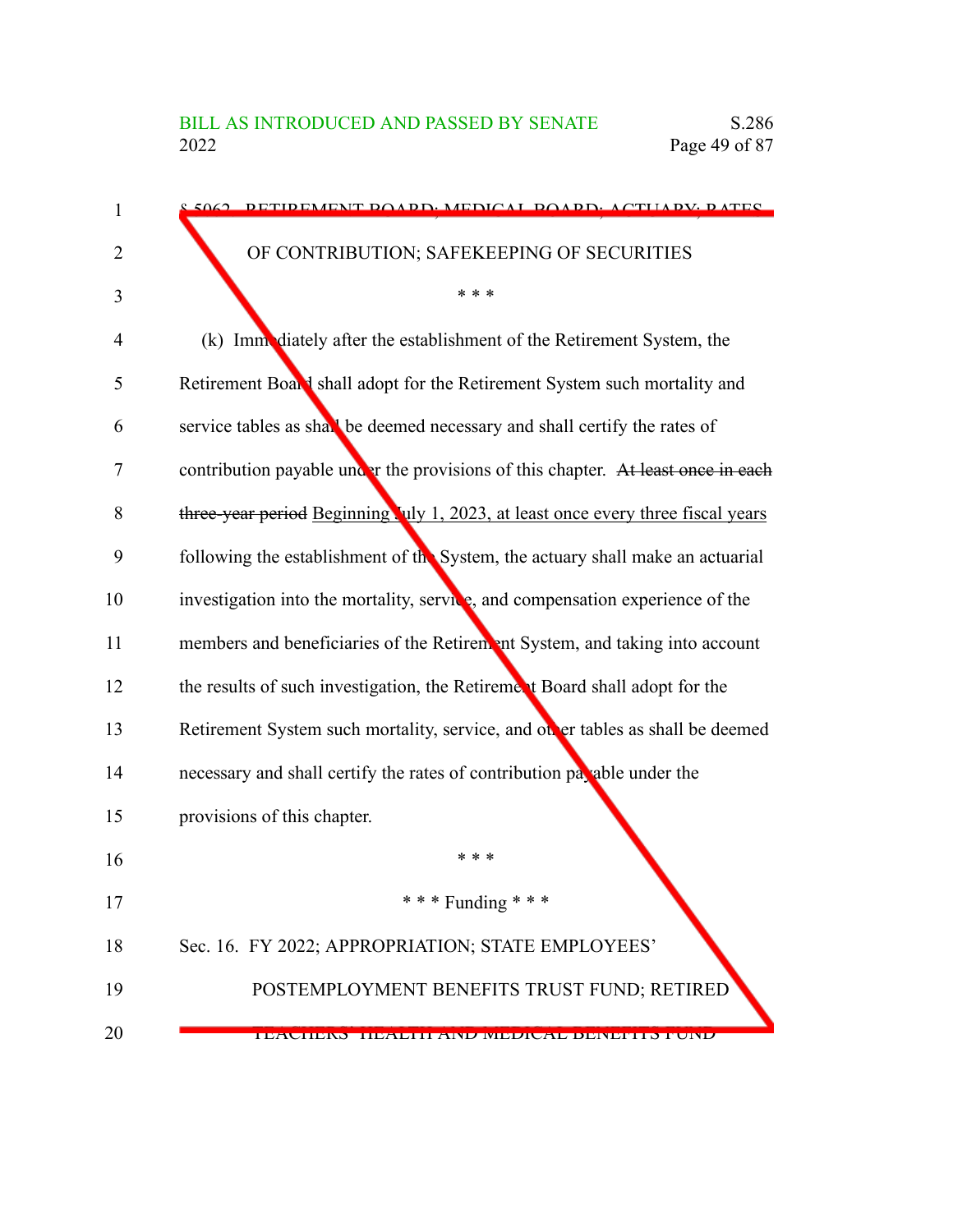| 1              | (a) In EV 2022, of the emount of General Eunde recorred in 2021, Acts and      |
|----------------|--------------------------------------------------------------------------------|
| $\overline{2}$ | Resplyee No. 74, Sec. C.101(a) is unreserved as follows:                       |
| 3              | the sum of $$75,000,000.00$ is appropriated to the Vermont State               |
| 4              | Retirement Fund, established in 3 V.S.A. § 473, to address the unfunded        |
| 5              | accrued liability in pension benefits; and                                     |
| 6              | (2) the sum of \$75,000,000.00 is appropriated to the Vermont Teachers'        |
| 7              | Retirement Fund, established in 16 V.S.A. § 1944, to address the unfunded      |
| 8              | accrued liability in pension benefits.                                         |
| 9              | (b) In FY 2022, the amount of $$50,000,000.00$ in General Funds shall be       |
| 10             | appropriated to the to the Vermont Peachers' Retirement Fund, established in   |
| 11             | 16 V.S.A. § 1944, to address the unfunded accrued liability in pension         |
| 12             | benefits.                                                                      |
| 13             | (c) In FY 2022, of the amount of Education Funds reserved in 2021 Acts         |
| 14             | and Resolves No. 74, Sec. C.101(a) is unreserved and the sum of                |
| 15             | \$13,300,000.00 is appropriated to the Retired Teachers Health and Medical     |
| 16             | Benefits Fund, established in 16 V.S.A. § 1944b, to support the normal cost of |
| 17             | other postemployment benefits as set forth in 16 V.S.A. § 1944.                |
| 18             | (d) The appropriations in subsections (a) and (b) of this section hall not be  |
| 19             | included for the purposes of calculating the surplus in 32 V.S.A. § 308        |
| 20             | (General Fund budget stabilization reserve).                                   |
| 21             | Sec. 17. 32 v.S.A. y Juot is amenueu to reau.                                  |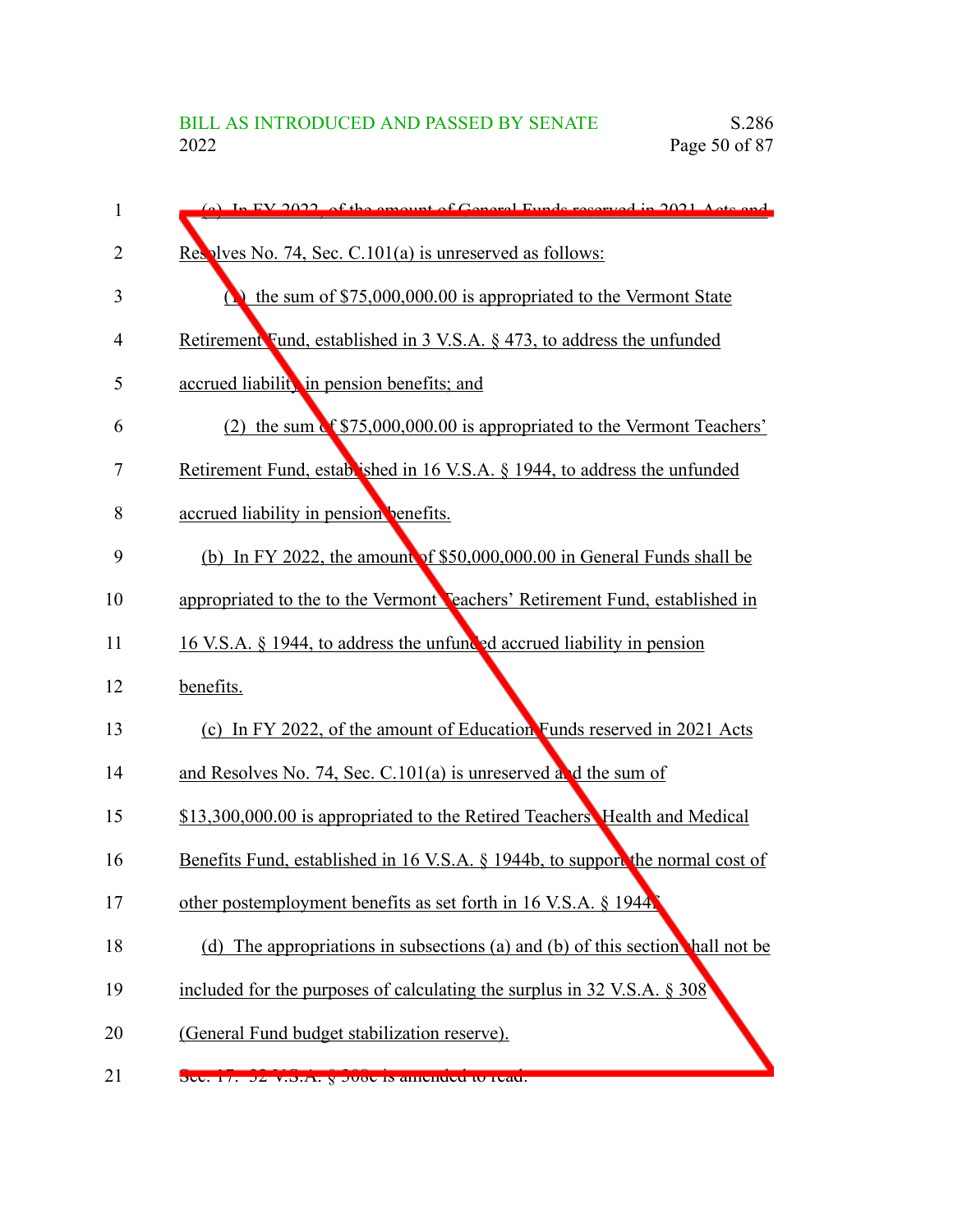| 1  | 8.2080 CENED AL ELIND AND TRANSDORTATION ELIND RAL ANCE                         |
|----|---------------------------------------------------------------------------------|
| 2  | <b>RESERVES</b>                                                                 |
| 3  | There is hereby created within the General Fund a General Fund<br>(a)           |
| 4  | Balance Reverve, also known as the "Rainy Day Reserve." After satisfying the    |
| 5  | requirements of section 308 of this title, and after other reserve requirements |
| 6  | have been met, any remaining unreserved and undesignated end of fiscal year     |
| 7  | General Fund surplus solution be reserved in the General Fund Balance Reserve.  |
| 8  | The General Fund Balance Reserve shall not exceed five percent of the           |
| 9  | appropriations from the General Fund for the prior fiscal year without          |
| 10 | legislative authorization.                                                      |
| 11 | $(1), (2)$ [Repealed.]                                                          |
| 12 | (3) Of the funds that would otherwish be reserved in the General Fund           |
| 13 | Balance Reserve under this subsection, 50 percent of any such funds the         |
| 14 | following amounts shall be reserved as necessary and transferred from the       |
| 15 | General Fund to the Vermont State Employees' Postem loyment Benefits            |
| 16 | Trust Fund established by 3 V.S.A. § 479a as follows:                           |
| 17 | (A) 25 percent to the Vermont State Retirement Fund stablished by               |
| 18 | 3 V.S.A. § 473; and                                                             |
| 19 | (B) 25 percent to the Vermont Teachers' Retirement Fund established             |
| 20 | by 16 V.S.A. § 1944.                                                            |
| 21 |                                                                                 |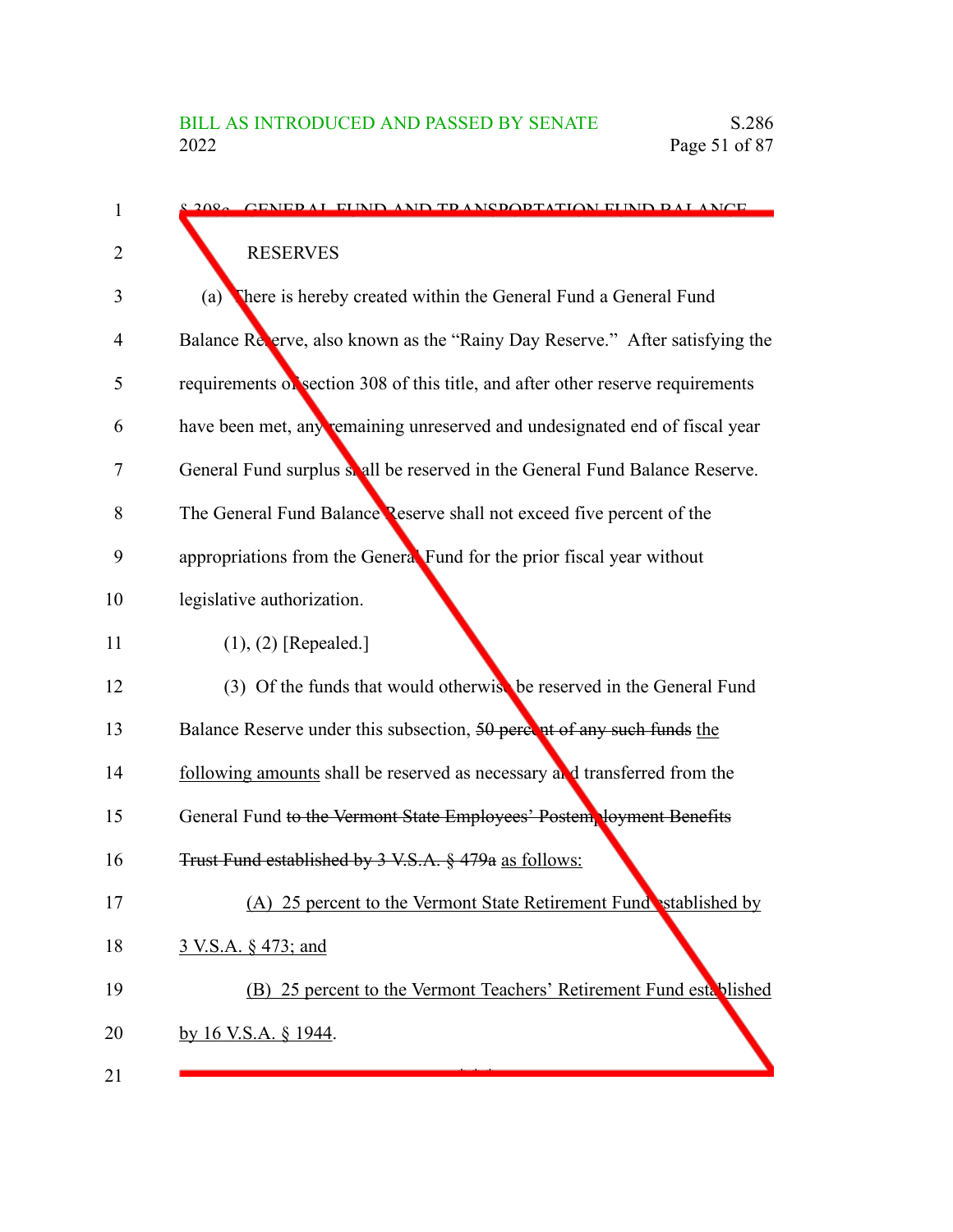

*Sec. 1. 32 V.S.A. § 311a is added to read:*

*\* \* \**

*§ 311a. PUBLIC RETIREMENT BENEFITS; UNFUNDED LIABILITY; FINDINGS; PURPOSE; INTENT*

*(a) Findings. The General Assembly finds that:*

*(1) The actuarially determined employer contribution (ADEC) for the Vermont State Employees' Retirement System (VSERS) has increased by an annual growth rate of 12.1 percent between FY 2009 and FY 2023, and the funded ratio of the VSERS has declined from 94.1 percent from FY 2008 to 67.6 percent by year-end FY 2021.*

*(2) The ADEC for the Vermont State Teachers' Retirement System (VSTRS) has increased by an annual growth rate of 13 percent between FY 2009 and FY 2023, and the funded ratio of the VSTRS has declined from 80.9 percent from FY 2008 to 52.9 percent by year-end FY 2021.*

*(3) The General Assembly has appropriated sufficient funds to fully pay the ADEC for both VSERS and VSTRS at the recommended amounts since FY 2007 and throughout the current amortization period.*

*(4) Since FY 2009, the accrued liabilities of VSERS and VSTRS have grown faster than the assets of each plan, resulting in a gap between the expected payout of future benefits and the assets VSERS and VSTRS have to pay out those benefits to retired State employees and teachers. This gap is also known as the unfunded liabilities for VSERS and VSTRS.*

*(5) In FY 2015, the General Assembly created the Retired Teachers' Health and Medical Benefits Fund, and health care premiums are paid for on a pay-as-you go basis from this Fund.*

*(6) The FY 2022 State budget expense for retiree healthcare benefits, known as other postemployment benefits (OPEB), for State employees was approximately \$37.2 million and \$35.1 million for teachers.*

*(7) As of the beginning of FY 2022, the State's unfunded liabilities for healthcare benefits for retired State employees and teachers is \$2.75 billion.*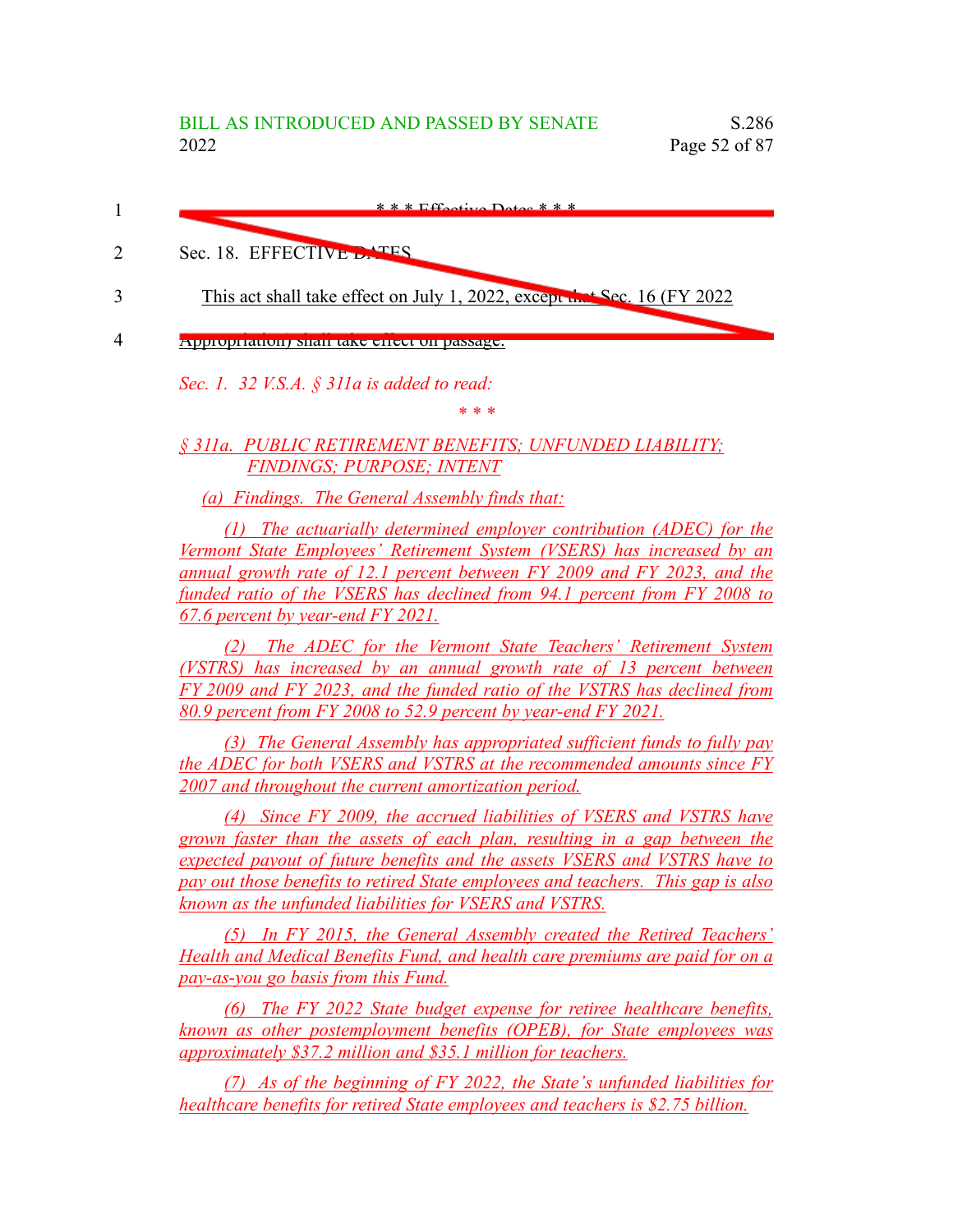*(b) Purpose. The purpose of this section is to provide economic stability for retired State employees and teachers by maintaining the financial health of VSERS and VSTRS, while also addressing the unfunded liabilities in the State's pension and OPEB plans and the decline in the funded ratios of those retirement systems.*

*(c) Intent.*

*(1) It is the intent of the General Assembly to address the unfunded liabilities and decline in funded ratios of VSERS and VSTRS by implementing several measures, including:*

*(A) continuing the General Assembly's policy since FY 2007 to fully fund the actuarially determined employer contributions rates for the VSERS and VSTRS at the amounts recommended by the respective boards of each retirement system to the General Assembly each year; and*

*(B) beginning in FY 2024, annually funding an additional payment to the actuarially recommended unfunded liability amortization payments for VSERS and VSTRS that will increase to not more than \$15,000,000.00 each year to each retirement system and remain until the VSERS plan and the VSTRS plan respectively reach a 90 percent funded ratio.*

*(2) It is also the intent of the General Assembly to prefund other postemployment benefits to create more security and predictability in health care benefits for retired State employees and teachers.*

*(3)(A) Nothing in this subdivision (3) shall be construed as a*

*commitment by the General Assembly to enacting a specific level of future benefit enhancements that would require prefunding.* 

*(B)(i) It is the intent of the General Assembly that VSTRS members who paid additional contributions in active service as part of a broader effort to improve the health of the retirement system should receive postretirement adjustment allowances that will more fully reflect the net percentage increase in the Consumer Price Index once the retirement system is in a healthier financial position.*

*(ii) The General Assembly recognizes that a discrepancy exists between members of other State retirement systems who receive postretirement adjustment allowances equal to 100 percent of the net percentage increase in the Consumer Price Index and VSTRS members who receive postretirement adjustment allowances equal to 50 percent of the net percentage increase.*

*(iii) It is the intent of the General Assembly that, once the VSTRS system is at least 80 percent funded, or in conjunction with proposed modifications to the unfunded liability amortization schedule or policy, there*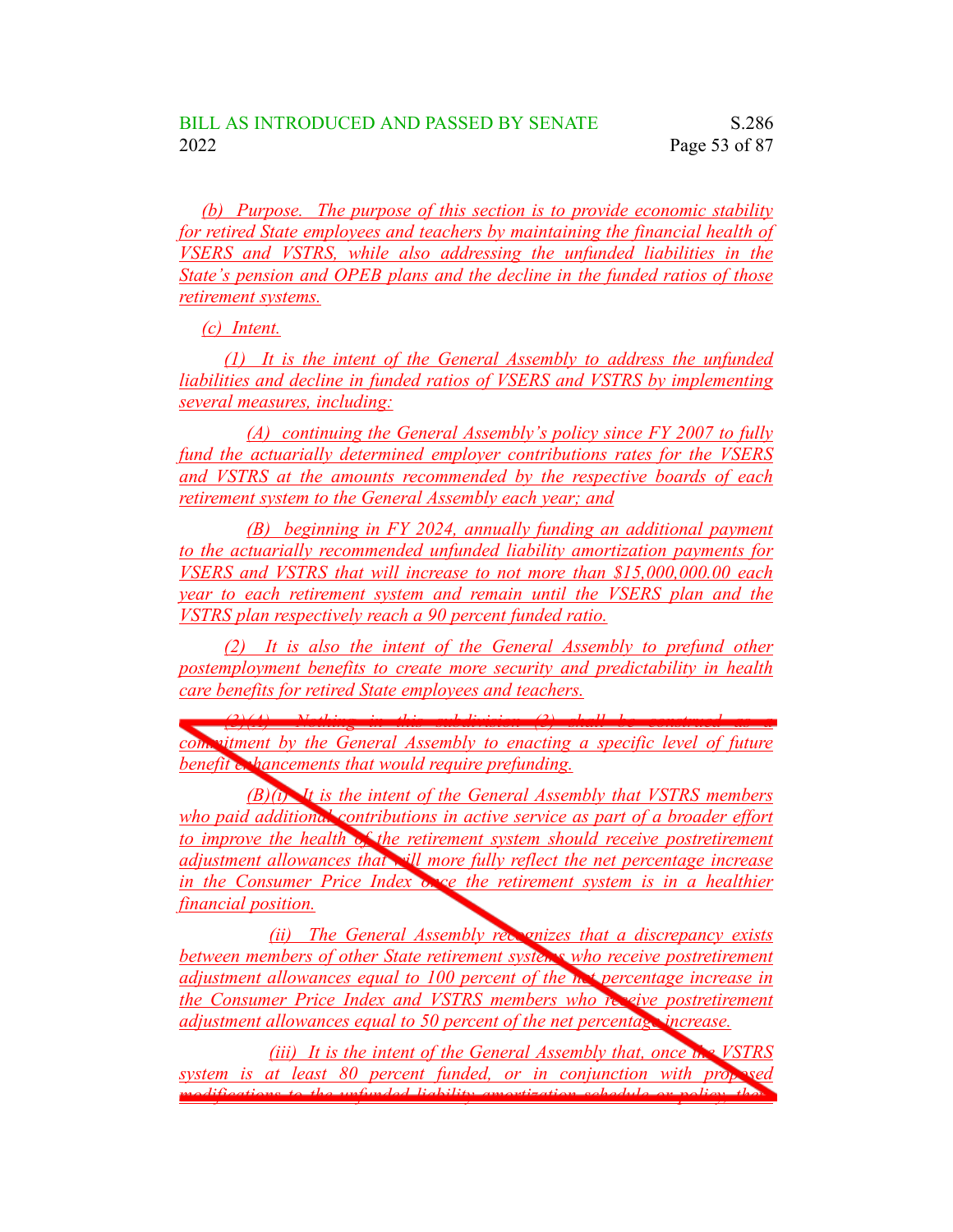*should be consideration of establishing a path to incrementally increase the postretirement adjustment allowance formula to an ultimate goal of 100 percent of the net percentage increase in the Consumer Price Index to create parity amount retirement systems to the benefit of VSTRS Group C members who paid higher contribution rates in active service to help improve the health of the VSTRS system.*

*(iv) It is the intent of the General Assembly that, prior to enacting any statutory changes to the postretirement adjustment allowance formula, the General Assembly, in consultation with the Retirement Board and employee groups, should evaluate the impact of any proposed changes on the normal cost, unfunded actuarial accrued liability, funded ratio, and actuarially determined employer contribution.*

*(v) It is the intent of the General Assembly that the evaluation of any future changes to the postretirement adjustment allowance formula should also include developing a strategy for amortizing any anticipated growth in the unfunded actuarial accrued liability attributed to any potential increases in the formula.*

*(vi) It is the intent of the General Assembly that no future modifications should be made to the postretirement adjustment allowance formula if those changes are projected to result in the funded ratio of the retirement system decreasing below 80 percent funded on an actuarial value basis.*

> *\* \* \* Vermont State Employees' Retirement System \* \* \* \* \* \* Pension Benefits \* \* \**

*Sec. 2. 3 V.S.A. § 455 is amended to read:*

*§ 455. DEFINITIONS*

*(a) As used in this subchapter:*

*\* \* \**

*(4) "Average final compensation" shall mean:*

*\* \* \**

*(F) For a Group D member:*

*(i) Who retires on or before June 30, 2022, the member's final salary.*

*(ii) Who retires on or after July 1, 2022, but who, on or before June 30, 2022, has five years or more of service as a Supreme Court Justice, a Superior judge, an Environmental judge, a District judge, or a Probate judge*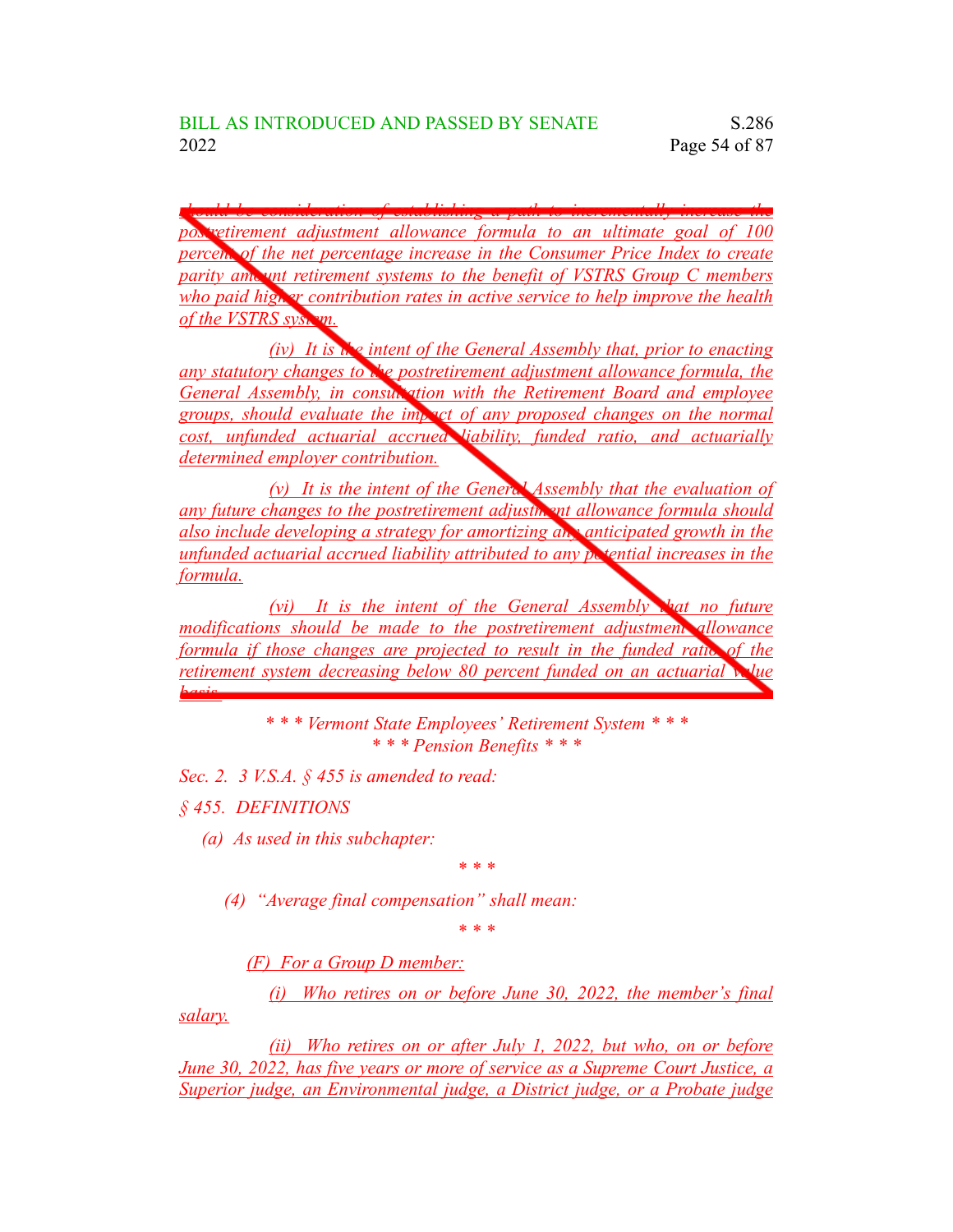*or any combination thereof and has attained 57 years of age or older, or is a Group D member on or before June 30, 2022 and has 15 years or more of creditable service, the member's final salary.*

*(iii) Who retires on or after July 1, 2022 and who does not meet the requirements set forth in subdivisions (i) and (ii) of this subdivision (F), the average annual earnable compensation of a member during the two consecutive fiscal years beginning on July 1 and ending on June 30 of creditable service affording the highest such average, or during all of the years in the member's creditable service if fewer than two years. If the member separates prior to the end of a fiscal year, average final compensation shall be determined by adding:*

*(I) The actual earnable compensation earned in the fiscal year of separation through the date of separation and the service credit to correspond with the last pay date.*

*(II) The earnable compensation and service credit earned in the preceding fiscal year.*

*(III) The remaining service credit that is needed to complete the two full years, which shall be factored from the fiscal year preceding the fiscal year described in subdivision (II) of this subdivision (F)(iii). The earnable compensation associated with this remaining service credit shall be calculated by multiplying the annual earnable compensation reported by the remaining service credit that is needed.*

*\* \* \**

*(13) "Normal retirement date" shall mean:*

*(A) with respect to a Group A member, the first day of the calendar month next following (i) attainment of age 65, and following completion of five years of creditable service for those members hired on or after July 1, 2004, or (ii) attainment of age 62 and completion of 20 years of creditable service, whichever is earlier;*

*(B) with respect to a Group C member, the first day of the calendar month next following attainment of age 55 years of age, and following completion of five years of creditable service for those members hired on or after July 1, 2004, or completion of 30 years of service, whichever is earlier;*

*(C) with respect to a Group D member,:*

*(i) for those members first appointed or elected on or before June 30, 2022, the first day of the calendar month next following attainment of age 62 years of age and completion of five years of creditable service; or*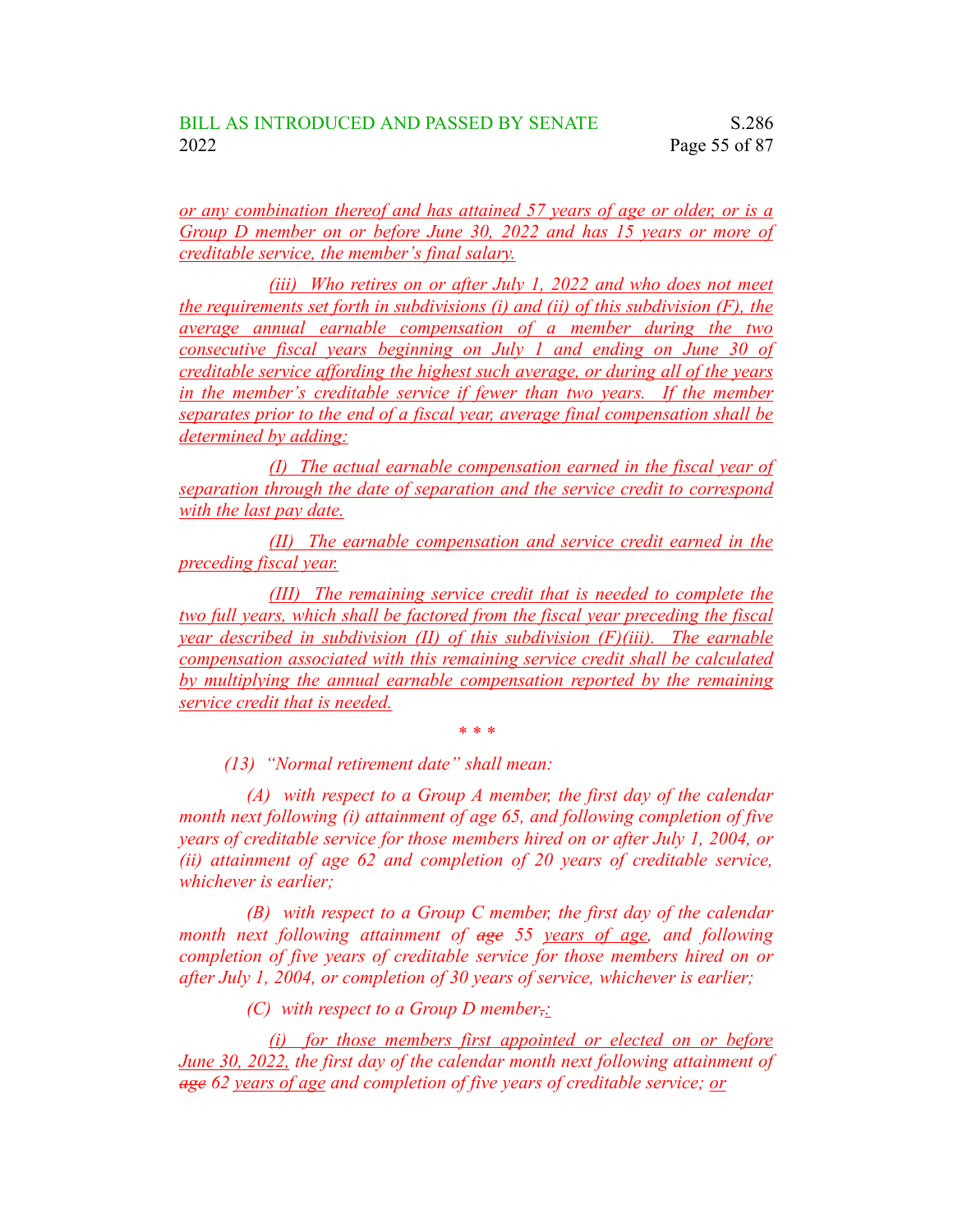## *(ii) for those members first appointed or elected on or after July 1, 2022, the first day of the calendar month next following attainment of 65 years of age and completion of five years of creditable service; and*

*(D) with respect to a Group F member, the first day of the calendar month next following attainment of age 62, and following completion of five years of creditable service for those members hired on or after July 1, 2004, or completion of 30 years of creditable service, whichever is earlier; and with respect to a Group F member first included in the membership of the system on or after July 1, 2008, the first day of the calendar month next following attainment of age 65 and following completion of five years of creditable service, or attainment of 87 points reflecting a combination of the age of the member and number of years of service, whichever is earlier.*

*\* \* \**

*\* \* \**

*Sec. 3. 3 V.S.A. § 459 is amended to read:*

*§ 459. NORMAL AND EARLY RETIREMENT*

*(a) Normal retirement.*

*(2) Group C members. Any group Group C member who is an officer or employee of the Department of Public Safety assigned to police and law enforcement duties, including the Commissioner of Public Safety appointed before July 1, 2000, and who has reached his or her normal retirement date may retire on a normal retirement allowance, on the first day of any month after he or she may have separated from service, by filing an application in the manner outlined in subdivision (3) of this subsection. Any group Group C member in service shall be retired on a normal retirement allowance on the first day of the calendar month next following attainment of age 55 57 years of age. Notwithstanding, it is provided that any such member who is an official appointed for a term of years may remain in service until the end of his or her the member's term of office or any extension thereto, resulting from reappointment.*

*\* \* \**

*(b) Normal retirement allowance.*

*(1) Upon normal retirement, a group Group A member shall receive a normal retirement allowance which shall be equal to 50 percent of his or her the member's average final compensation; provided, however, that if the member has not completed 30 years of creditable service at retirement, or, if earlier, the date of attainment of such age as may be applicable under the provisions of subdivision (a)(4) of this section, his or her allowance shall be*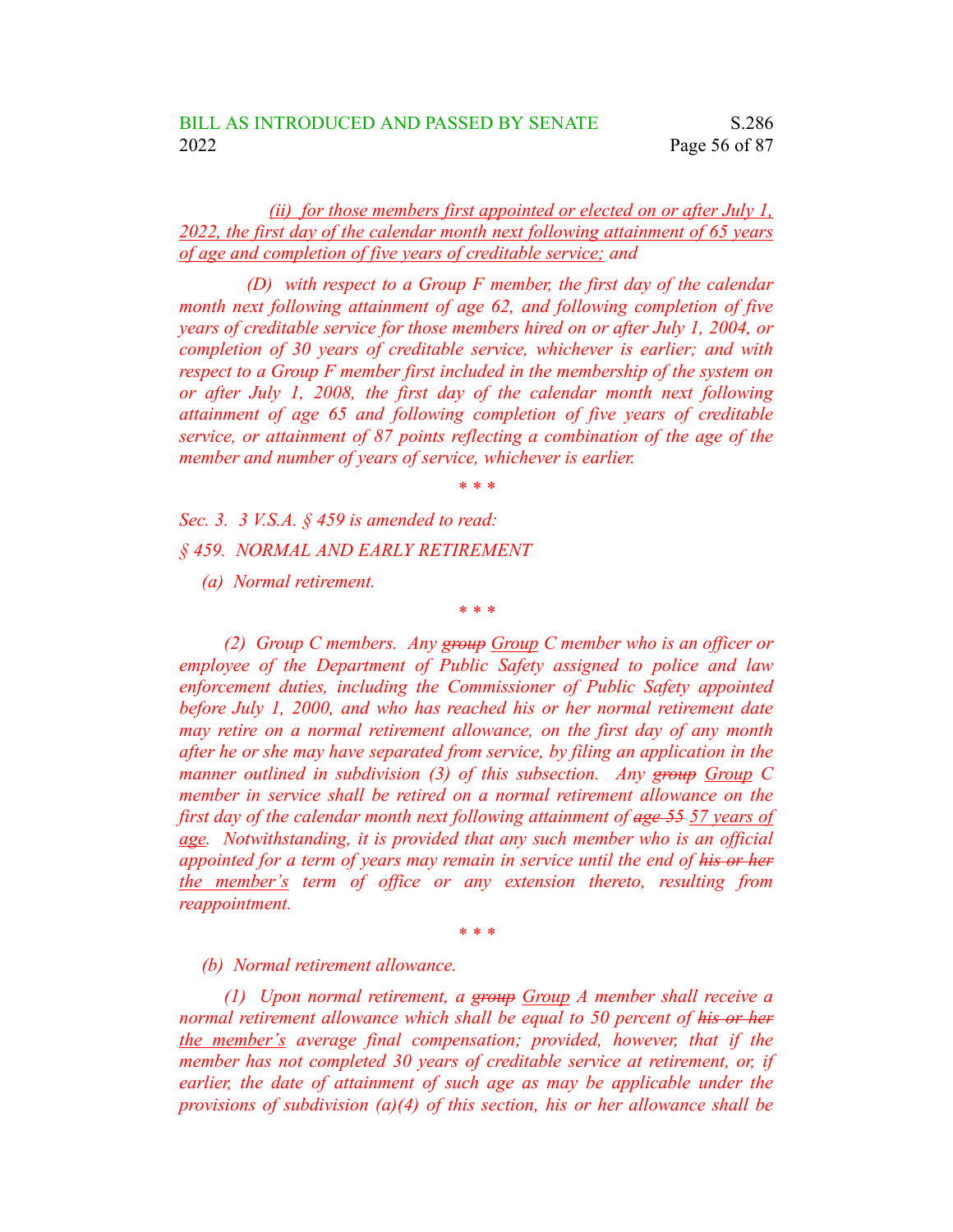*multiplied by the ratio that the number of his or her years of creditable service at retirement, or such earlier date, bears to 30.*

*(2)(A) Upon normal retirement, a group Group C member shall receive a normal retirement allowance which shall be equal to 50 percent of his or her the member's average final compensation; provided, however, that if the member has not completed 20 years of creditable service at retirement, or, if earlier, the date of attainment of such age as may be applicable under the provisions of subdivision (a)(4) of this section, the member's allowance shall be multiplied by the ratio that the number of his or her the member's years of creditable service at retirement, or such earlier date, bears to 20.*

*(B) For a Group C member, for each year of service that is completed on or after July 1, 2022 after attaining the later of 50 years of age or completing 20 years of service, a member's maximum normal retirement allowance shall increase by an amount equal to one and one-half percent of the member's average final compensation.*

*(3)(A) Group D members who are Justices of the Supreme Court, Superior judges, Environmental judges, and District judges; additional retirement allowance. Justices of the Supreme Court, Superior judges, Environmental judges, and District judges, upon normal retirement under this section, shall receive a normal retirement allowance equal to one and twothirds percent of the member's average final compensation times the years of Group D membership service up to 12 years. Group D members shall receive an additional retirement allowance according to years of service as a Supreme Court Justice, a Superior judge, an Environmental judge, or a District judge, or a Probate judge or any combination thereof as follows:*

*(i) After 12 years of service, an additional retirement allowance of an amount which that, together with the normal service retirement allowance for the first 12 years, will make the total equal to two-fifths of their salary at retirement average final compensation.*

*(ii) For each year of service in excess of 12 years, an amount equal to 3 1/3 three and one-third percent of their salary at retirement average final compensation shall be added to the retirement allowance as computed in subsection (a) subdivision (b)(3)(A)(i) of this section subdivision (b)(3)(A). However, at no time shall the total retirement allowance exceed their salary at retirement. Such In addition to the normal retirement allowance, such additional retirement allowance shall be treated as the normal retirement allowance for all purposes of the retirement act.*

*(B) In order to qualify for the benefits provided by this title each Justice or judge shall have the maximum employee contribution in accordance*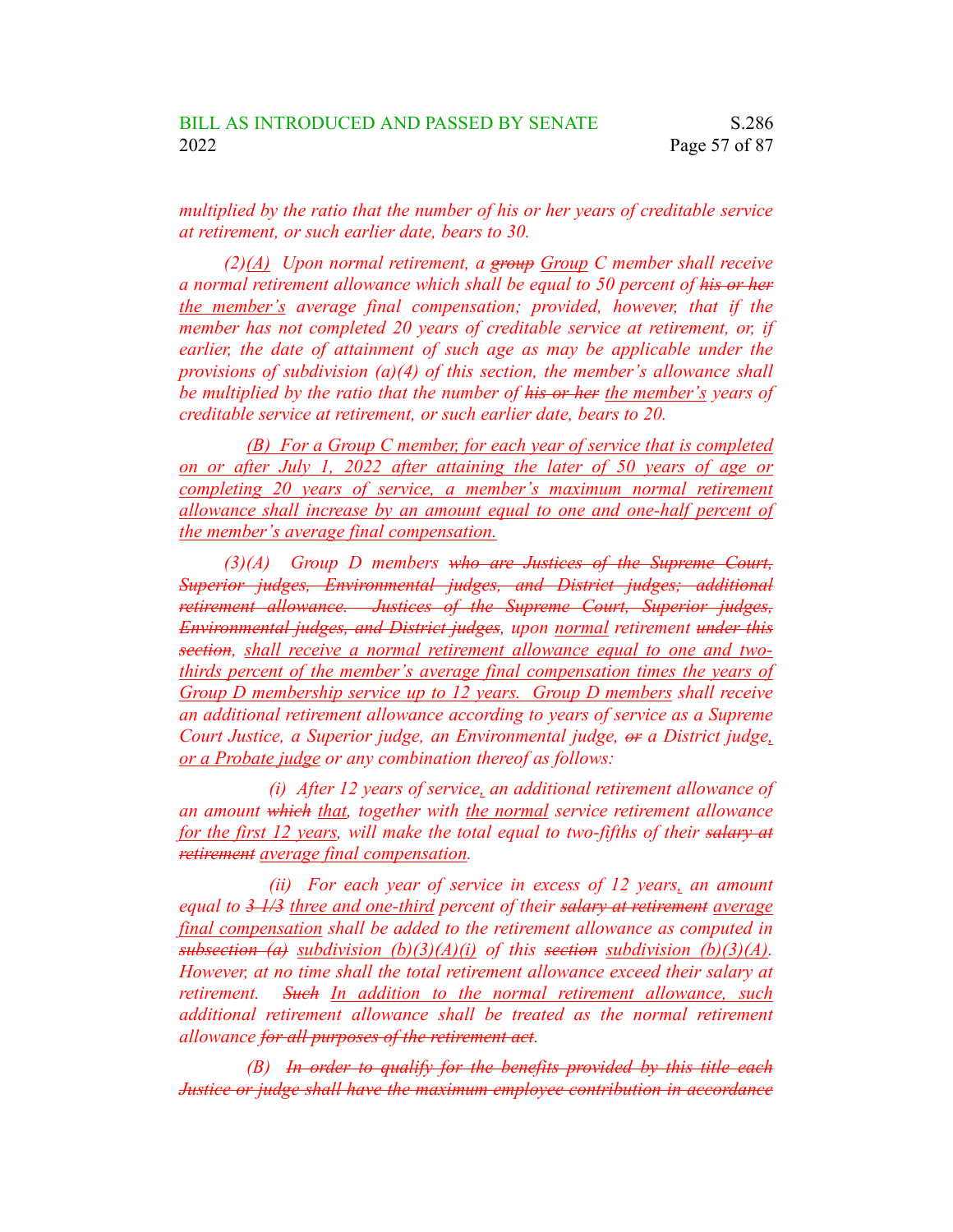*with the requirements of the State Employees' Retirement System. These provisions shall apply to surviving Justices and judges retired before its enactment, but only from the effective date of its enactment, and not retroactively. The total retirement allowance for Group D members shall be as follows:*

*(i) For a Group D member who retires on or before June 30, 2022, the total retirement allowance shall not exceed the member's salary at retirement.*

*(ii) For a Group D member who, on or before June 30, 2022, has five years or more of service as a Supreme Court Justice, a Superior judge, an Environmental judge, a District judge, or a Probate judge, or any combination thereof, and has attained 57 years of age or older, or is a Group D member on or before June 30, 2022 and has 15 years or more of creditable service, the total retirement allowance shall not exceed the member's salary at retirement.*

*(iii) For a Group D member who retires on or after July 1, 2022, and who does not meet the requirements set forth in subdivision (i) or (ii) of this subdivision (B), the member's total retirement allowance shall not exceed 80 percent of the member's average final compensation.*

*(C) For the purposes of this section, years of service as a municipal judge are to be counted as years of service in determining the additional retirement allowance, insofar as they represent years of membership service. [Repealed.]*

*(4) Group D members who are Probate judges; additional retirement allowance. Probate judges, having retired under this section, shall be entitled to an additional retirement allowance according to their years in service as follows:*

*(A) Upon completion of 12 years of service an amount which with service retirement allowance will equal two-fifths of the salary at retirement.*

*(B) For each additional year of service, an amount equal to 3 1/3 percent of the salary at retirement shall be added to the retirement allowance as computed in subsection (a) of this section. Such additional retirement allowance shall be treated as the normal retirement allowance for all purposes of the retirement act. [Repealed.]*

*\* \* \**

*Sec. 4. 3 V.S.A. § 459a is amended to read: § 459a RESTORATION OF SERVICE*

*\* \* \**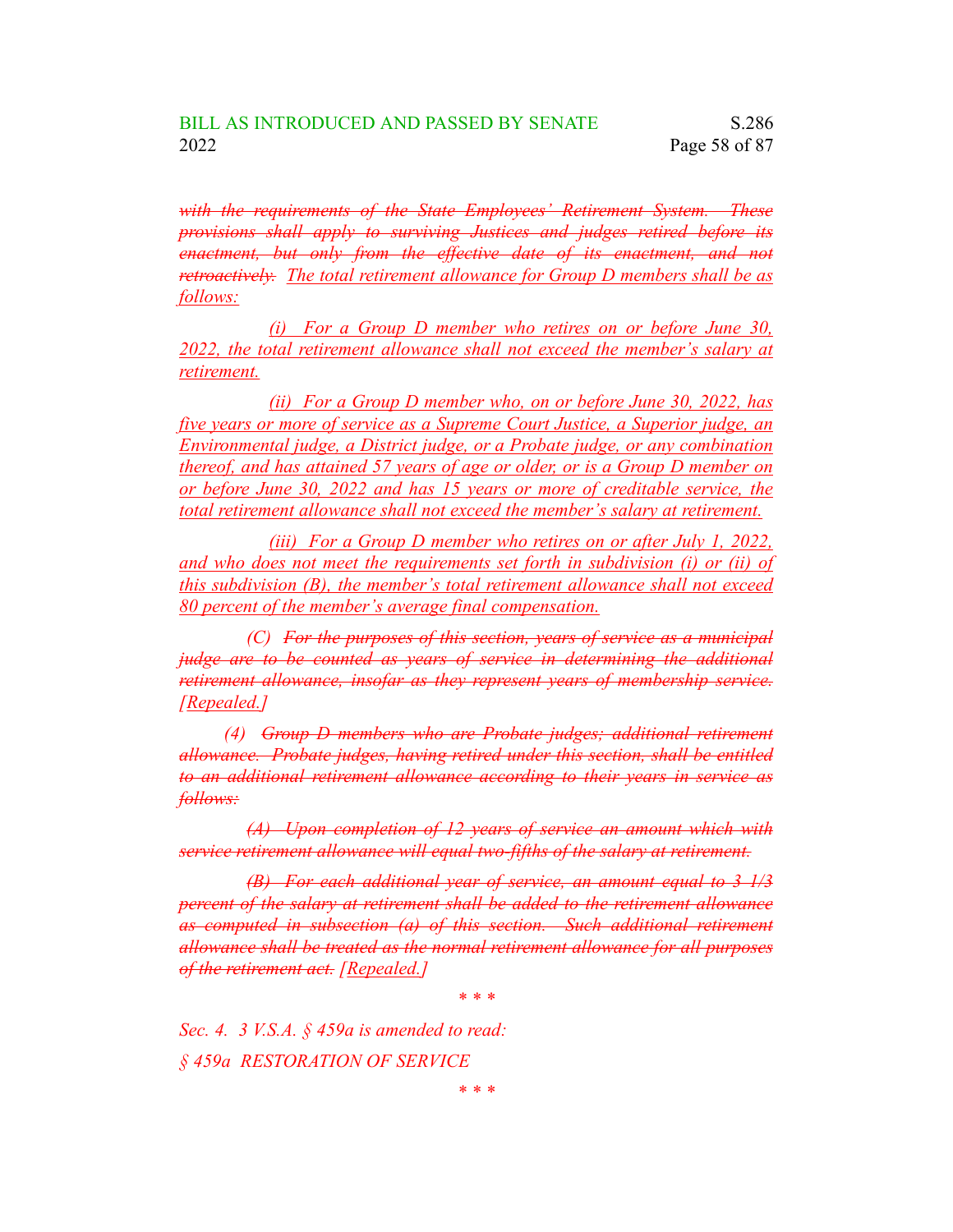*(b)(1) Upon the subsequent retirement of an employee who once again became a member under subsection (a) of this section, the employee shall once again become a beneficiary whose former retirement allowance shall be restored under the same plan provisions applicable at the time of the initial retirement, but the beneficiary shall not be entitled to cost of living adjustments for the period during which he or she was restored to service. In addition to the former retirement allowance, a beneficiary shall be entitled to a retirement allowance separately computed for the period beginning with his or her last restoration to service for which the member has made a contribution. If the beneficiary is not vested in the system since he or she was last restored to service, the member's contributions plus accumulated interest shall be returned to him or her.*

*(2) Notwithstanding subdivision (1) of this subsection, for a Group C member who has attained the later of 50 years of age and has completed 20 years or more of service, in no event shall the member's separately computed retirement allowance increase by an amount equal to more than one and one-half percent of the member's average final compensation per year of restored service actually performed.*

## *Sec. 5. 3 V.S.A. § 470 is amended to read:*

## *§ 470. POSTRETIREMENT ADJUSTMENTS TO RETIREMENT ALLOWANCES*

*(a) For Group A, Group C, and Group D members, as of June 30th in each year, commencing June 30, 1972, a determination shall be made of any increase or decrease, to the nearest one-tenth of a percent, in the ratio of the average of the Consumer Price Index for the month ending on that date to the average of said index for the month ending on June 30, 1971, or the month ending on June 30th of the most recent year subsequent thereto. In the event of an increase, and provided that the net increase following the application of any offset as provided in this subsection equals or exceeds one percent, the retirement allowance of each beneficiary in receipt of an allowance for at least one year on the next following December 31st shall be increased by an equal percentage. Such increase shall commence on the January 1st immediately following such December 31st. Such percentage increase shall also be made in the retirement allowance payable to a beneficiary in receipt of an allowance under an optional election, provided the member on whose account the allowance is payable and such other person shall have received a total of at least 12 monthly payments by such December 31st. In the event of a decrease of the Consumer Price Index as of June 30th for the preceding year, the retirement allowance of a beneficiary shall not be subject to any adjustment on the next following January 1st; provided, however, that:*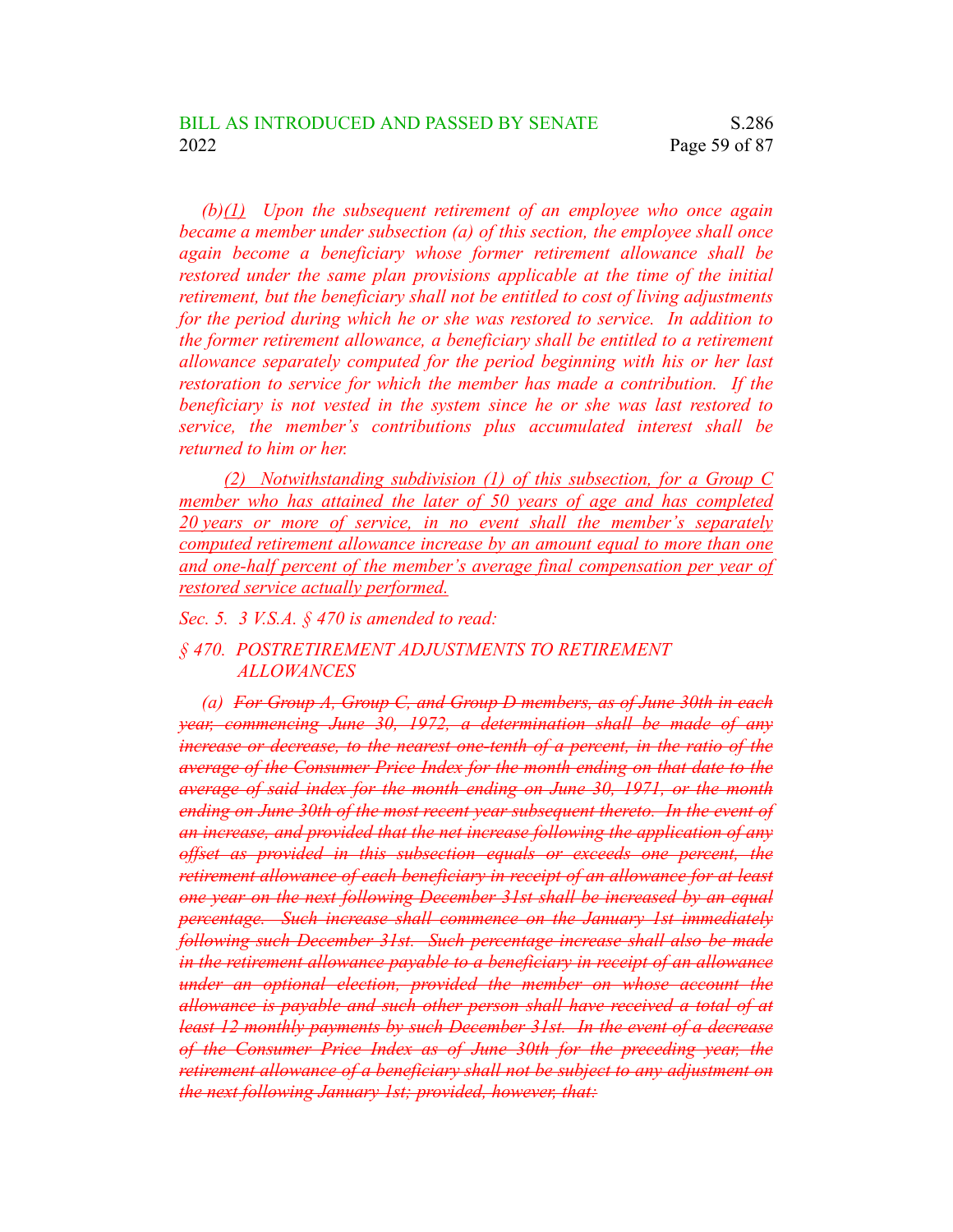*(1) such decrease shall be applied as an offset against the first subsequent year's increase of the Consumer Price Index when such increase equals or exceeds one percent, up to the full amount of such increase; and*

*(2) to the extent that such decrease is greater than such subsequent year's increase, such decrease shall be offset in the same manner against two or more years of such increases, for up to but not exceeding five subsequent years of such increases, until fully offset. Postretirement adjustments to retirement allowance. On January 1 of each year, the retirement allowance of each beneficiary of the System who is in receipt of a retirement allowance and who meets the eligibility criteria set forth in this section shall be adjusted by the amount described in subsection (d) of this section. In no event shall a beneficiary receive a negative adjustment to the beneficiary's retirement allowance.*

*(b) For Group F members, as of June 30th in each year, commencing January 1, 1991, a determination shall be made of any increase or decrease, to the nearest one-tenth of a percent of the Consumer Price Index for the preceding fiscal year. In the event of an increase, and provided that there exists a net increase following the application of any offset as provided in this subsection, the retirement allowance of each beneficiary in receipt of an allowance for at least one year on the next following December 31st shall be increased by an amount equal to one-half of the net percentage increase. Commencing January 1, 2014, the retirement allowance of each beneficiary who was an active contributing member of the Group F plan on or after June 30, 2008, and who retires on or after July 1, 2008, shall be increased by an amount equal to the net percentage increase. The increase shall commence on the January 1st immediately following such December 31st. The increase shall apply to Group F members receiving an early retirement allowance only in the year following attainment of normal retirement age, provided the member has received benefits for at least 12 months as of December 31st of the year preceding any January adjustment. In the event of a decrease of the Consumer Price Index as of June 30th for the preceding year, the retirement allowance of a beneficiary shall not be subject to any adjustment on the next following January 1st; provided, however, that:*

*(1) such decrease shall be applied as an offset against the first subsequent year's increase of the Consumer Price Index, up to the full amount of such increase; and*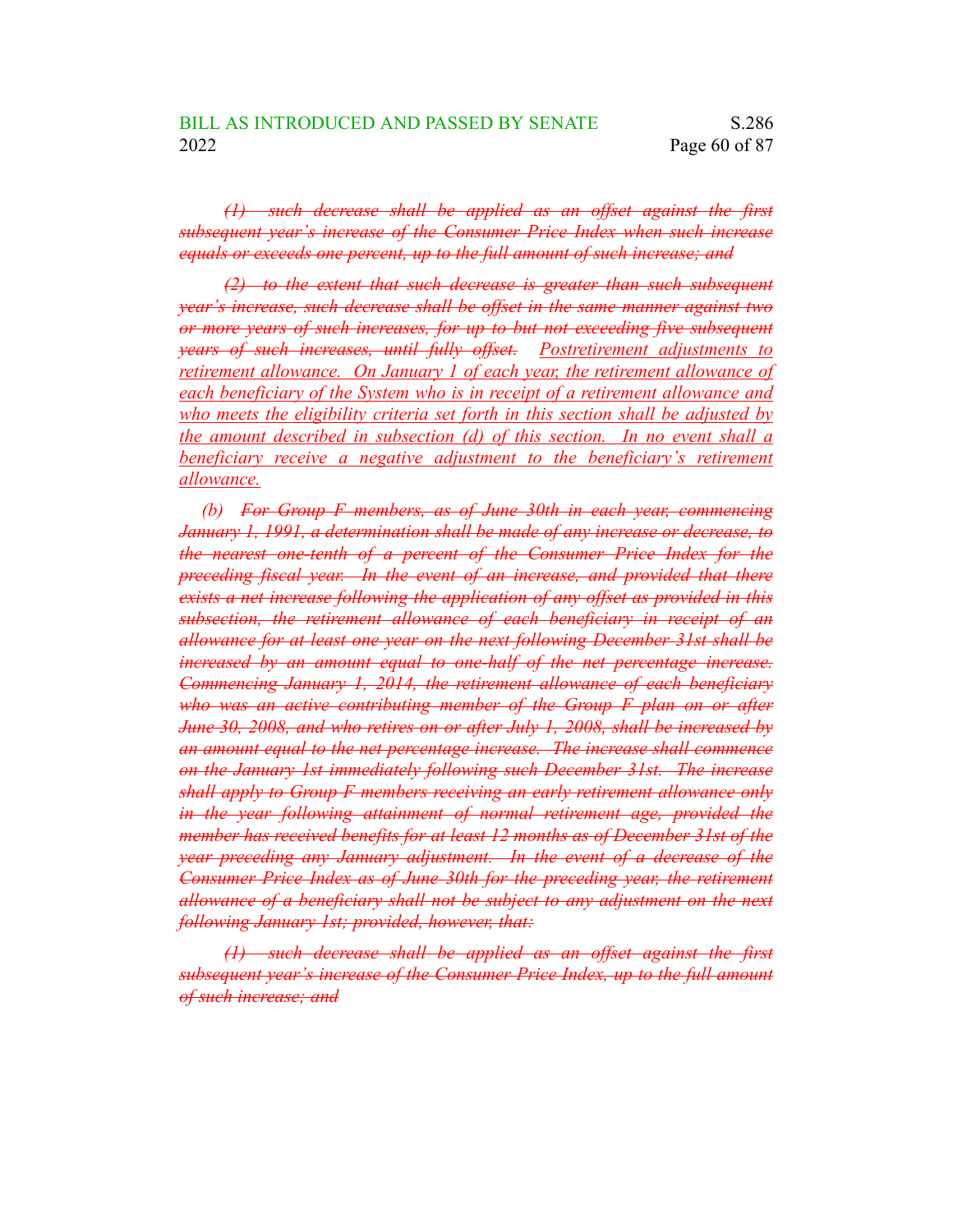*(2) to the extent that such decrease is greater than such subsequent year's increase, such decrease shall be offset in the same manner against two or more years of such increases, for up to but not exceeding five subsequent years of such increases, until fully offset. Calculation of Net Percentage Increase.*

*(1) Consumer Price Index; maximum and minimum amounts. Prior to October 1 of each year, a determination shall be made of any increase or decrease, to the nearest one-tenth of a percent, in the Consumer Price Index for the month ending on June 30 of that year to the average of said index for the month ending on June 30 of the previous year. Any increase or decrease in the Consumer Price Index shall be subject to adjustment so as to remain within the following maximum and minimum amounts:*

*(A) For Group A members, the maximum amount of any increase or decrease used to determine the net percentage increase shall be five percent.*

*(B) For Group C members who are first eligible for normal retirement or unreduced early retirement on or before June 30, 2022, or who are vested deferred members as of June 30, 2022, the maximum amount of any increase or decrease used to determine the net percentage increase shall be five percent.*

*(C) For Group C members who are first eligible for normal retirement or unreduced early retirement on or after July 1, 2022, the maximum amount of any increase or decrease used to determine the net percentage increase shall be four percent.*

*(D) For Group D members, the maximum amount of any increase or decrease used to determine the net percentage increase shall be five percent.*

*(E) For Group F members who are first eligible for normal retirement or unreduced early retirement on or before June 30, 2022, or who are vested deferred members as of June 30, 2022, the maximum amount of any increase or decrease used to determine the net percentage increase shall be five percent, and any increase or decrease of less than one percent shall be assigned a value of one percent.*

*(F) For Group F members who are first eligible for normal retirement or unreduced early retirement on or after July 1, 2022, the maximum amount of any increase or decrease used to determine the net percentage increase shall be four percent.*

*(2) Consumer Price Index; decreases. In the event of a decrease in the Consumer Price Index, there shall be no adjustment to retirement allowances for the subsequent year beginning January 1; provided, however, that:*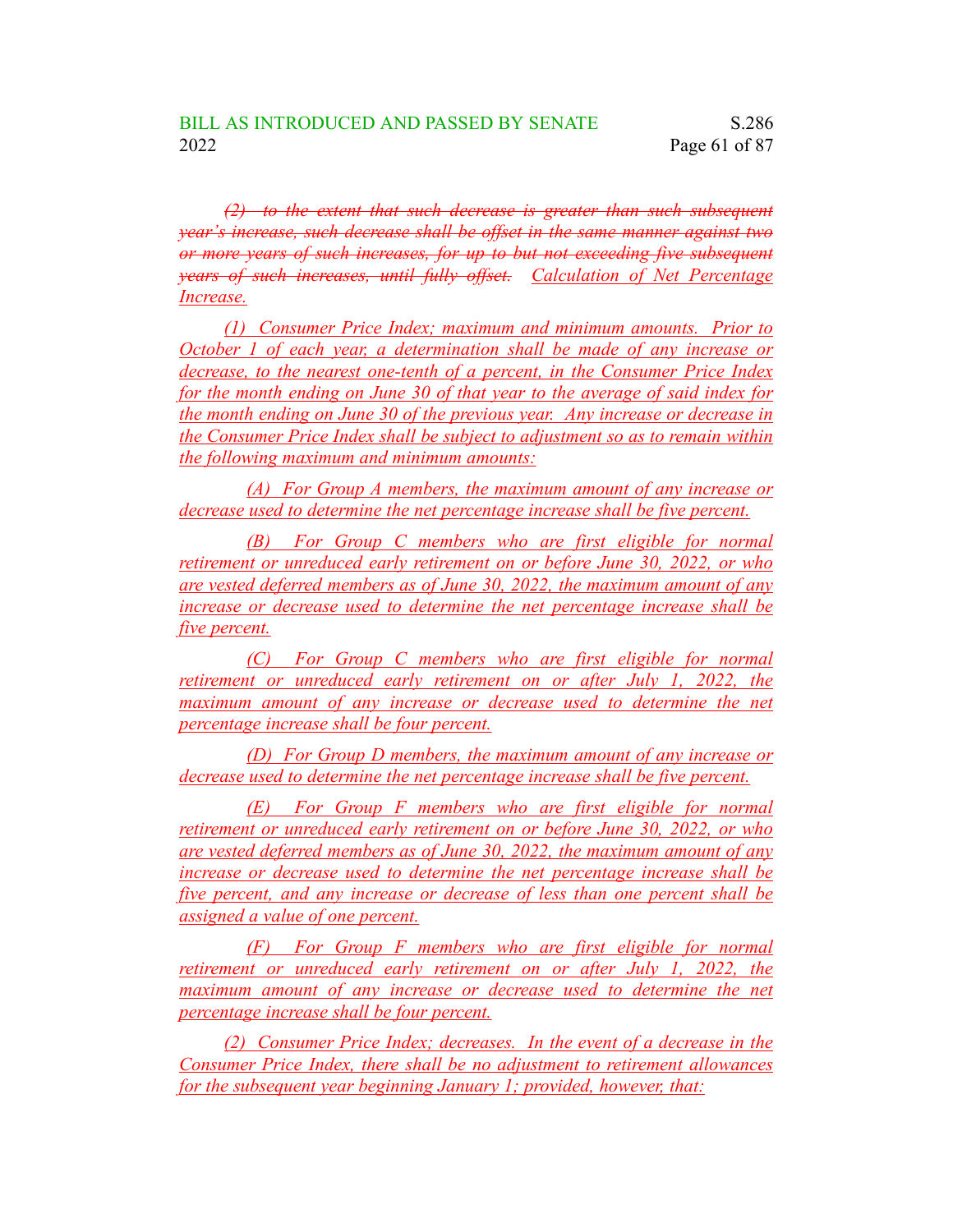*(A) such decrease shall be applied as an offset against the first subsequent year's increase of the Consumer Price Index, up to the full amount of such increase; and*

*(B) to the extent that such decrease is greater than such subsequent year's increase, such decrease shall be offset in the same manner against two or more years of such increases, for up to but not exceeding five subsequent years of such increases, until fully offset.*

*(3) Consumer Price Index; increases. In the event of an increase in the Consumer Price Index, and provided there remains an increase following the application of any offset as in subdivision (2) of this subsection, that amount shall be identified as the net percentage increase and used to determine the members' postretirement adjustment as described herein.*

*(c) For purposes of subsection (a) of this section, the maximum amount of any increase or decrease utilized to determine the net percentage increase shall be five percent. For purposes of subsection (b) of this section, the maximum amount of any increase or decrease utilized to determine the net percentage increase shall be five percent, and any increase or decrease of less than one percent shall be assigned a value of one percent. Eligibility for postretirement adjustment. In order for a beneficiary to receive a postretirement adjustment to the beneficiary's retirement allowance, the beneficiary must meet the following eligibility requirements:*

*(1) For all members who are retired or vested deferred on or before June 30, 2022; for Group A, C, and F members who are first eligible for normal retirement or unreduced early retirement on or before June 30, 2022; and for Group D members first appointed or elected on or before June 30, 2022, the member must be in receipt of a retirement allowance for at least 12 months prior to the January 1 effective date of any postretirement adjustment.*

*(2) For all Group A, C, and F members who are first eligible for normal retirement or unreduced early retirement on or after July 1, 2022, and for Group D members first appointed or elected on or after July 1, 2022, the member must be in receipt of a retirement allowance for at least 24 months prior to the January 1 effective date of any postretirement adjustment.*

*(3) Special rule for Group F early retirement. A Group F member in receipt of an early retirement allowance shall not receive a postretirement adjustment to the member's retirement allowance until such time as the member has reached normal retirement age, provided the member has also met the other eligibility criteria set forth in this subsection.*

*(d) For purposed of this section, Consumer Price Index shall mean the*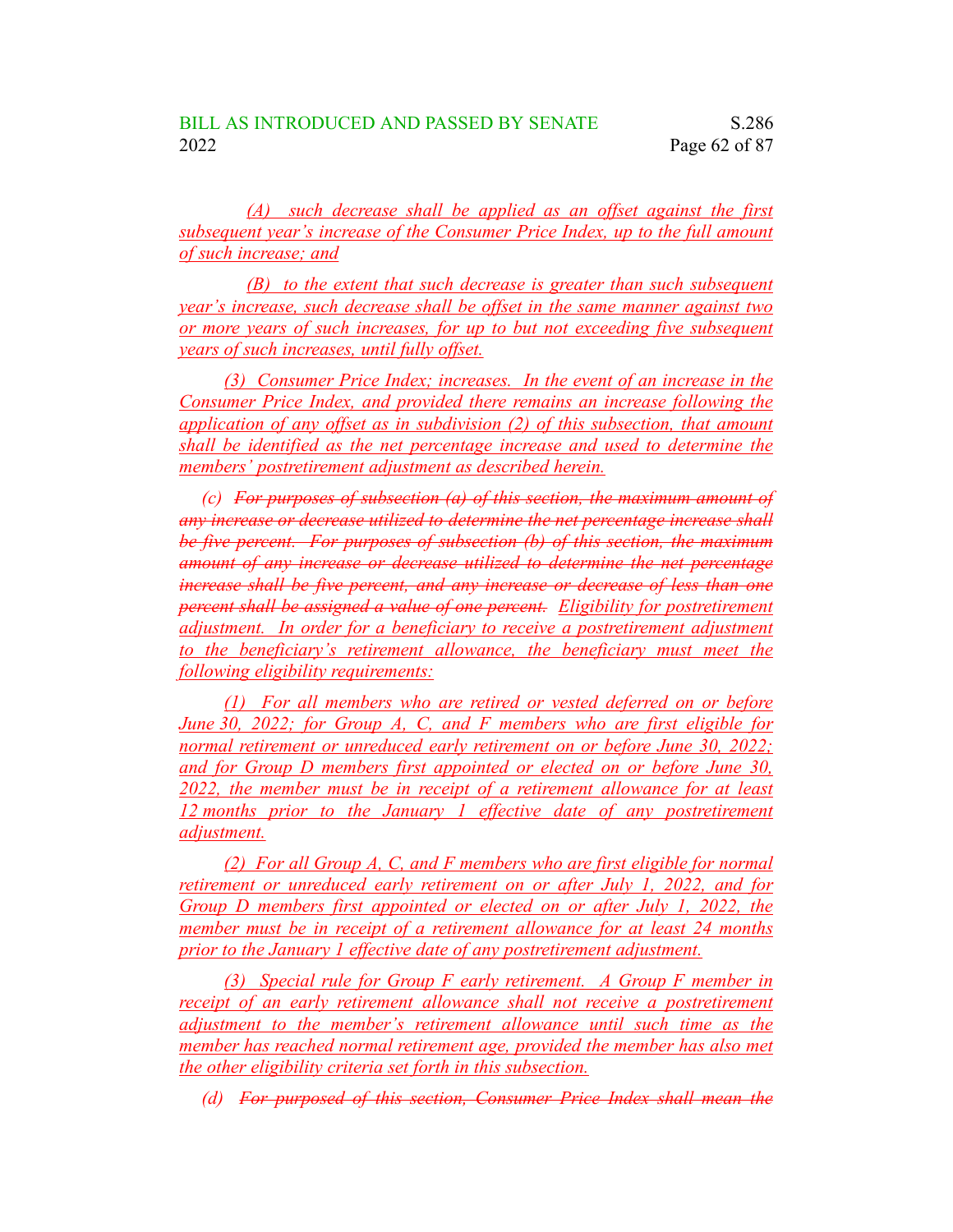*Northeast Region Consumer Price Index for all urban consumers, designated as "CPI-U," in the northeast region, as published by the U.S. Department of Labor, Bureau of Labor Statistics. Amount of postretirement adjustment. The postretirement adjustment for each member who meets the eligibility criteria set forth in subsection (c) of this section shall be as follows:*

*(1) The full amount of the net percentage increase calculated in subsection (b) of this section for the following:*

*(A) Group A and C members;*

*(B) Group D members first appointed or elected on or before June 30, 2022; and*

*(C) Commencing January 1, 2014, any active contributing member of the Group F plan on or after June 30, 2008, and who retires as a Group F member on or after July 1, 2008.*

*(2) One-half of the net percentage increase calculated in subsection (b) of this section for Group F members who retired on or before June 30, 2008.*

*(3) For Group D members first appointed or elected on or after July 1, 2022, the full amount of the net percentage increase calculated in subsection (b) of this section for amounts equal to or less than \$75,000.00 of annual retirement allowance and one-half the net percentage increase calculated in subsection (b) of this section for amounts \$75,000.01 or greater of annual retirement allowance.*

*(e) Definition. For purposes of this section:*

*(1) "Consumer Price Index" means the Northeast Region Consumer Price Index for all urban consumers, designated as "CPI-U," in the northeast region, as published by the U.S. Department of Labor, Bureau of Labor Statistics.*

*(2) "Vested deferred" means a member who receives a vested deferred allowance payable pursuant to subsection 465(a) of this title.*

*(f) Deferred vested allowance. No increase shall be made pursuant to this section in a deferred vested allowance payable pursuant to subsection 465(a) of this title prior to its commencement.*

*Sec. 6. 3 V.S.A. § 473 is amended to read:*

*§ 473. FUNDS*

*(a) Assets. All of the assets of the Retirement System shall be credited to the Vermont State Retirement Fund.*

*(b) Member contributions.*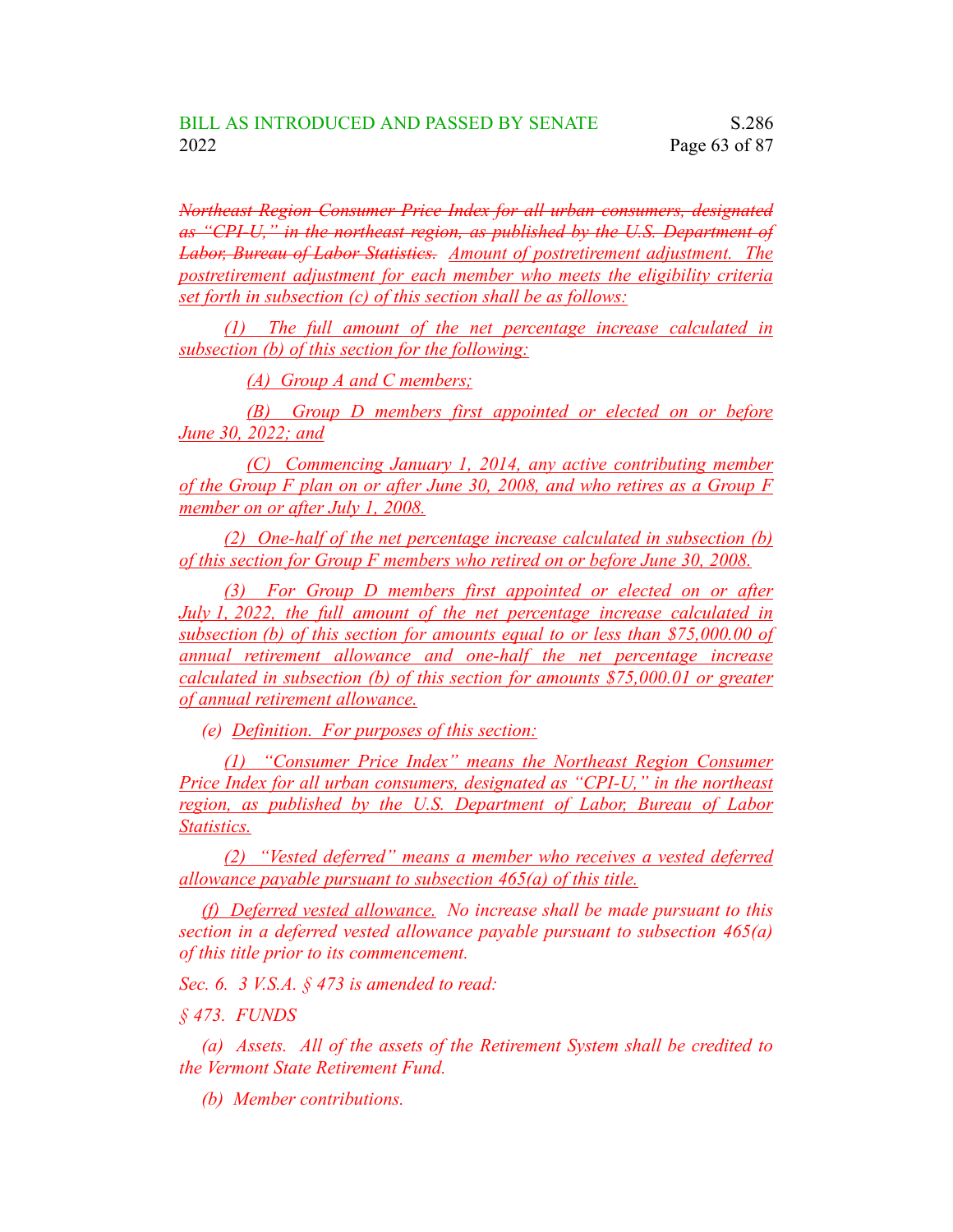*(1)(A) Allocations. Contributions deducted from the compensation of members together with any member contributions transferred thereto from the predecessor systems shall be accumulated in the Fund and separately recorded for each member. The amounts so transferred on account of Group A members shall be allocated between regular and additional contributions. The amounts so allocated as regular contributions shall be determined as if the rate of contribution of four percent has been continuously in effect in the predecessor system from which such amounts were transferred and the balance of any amount so transferred on account of any Group A member shall be deemed additional contributions. In the case of Group C members who were members as of the date of establishment and Group D members, all contributions transferred from predecessor systems shall be deemed regular contributions. Those members who, prior to the date of establishment of this system, had been contributing at a rate less than four percent shall have any benefit otherwise payable on their behalf actuarially reduced to reflect such prior contribution rate of less than four percent. Upon a member's retirement or other withdrawal from service on the basis of which a retirement allowance is payable, the member's additional contributions, with interest thereon, shall be paid as an additional allowance equal to an annuity which is the actuarial equivalent of such amount, in the same manner as the benefit otherwise payable under the System.*

*(B) Periodic review. When the State Employees' Retirement System has been determined by the actuary to have assets at least equal to its accrued liability, contribution rates will be reevaluated by the actuary with a subsequent recommendation to the General Assembly. In determining the amount earnable by a member in a payroll period, the Retirement Board may consider the annual or other periodic rate of earnable compensation payable to such member on the first day of the payroll period as continuing throughout such payroll period, and it may omit deduction from compensation for any period less than a full payroll period if an employee was not a member on the first day of the payroll period, and to facilitate the making of deductions it may modify the deduction required of any member by such an amount as, on an annual basis, shall not exceed one-tenth of one percent of the annual earnable compensation upon the basis of which such deduction is to be made. Each of the amounts shall be deducted until the member retires or otherwise withdraws from service, and when deducted shall be paid into the Annuity Savings Fund, and shall be credited to the individual account of the member from whose compensation the deduction was made.*

*(2)(A) Group A members. Commencing on July 1, 2016, contributions shall be 6.55 percent of compensation for Group A, D, and F members and 8.43 percent of compensation for Group C members. When the State*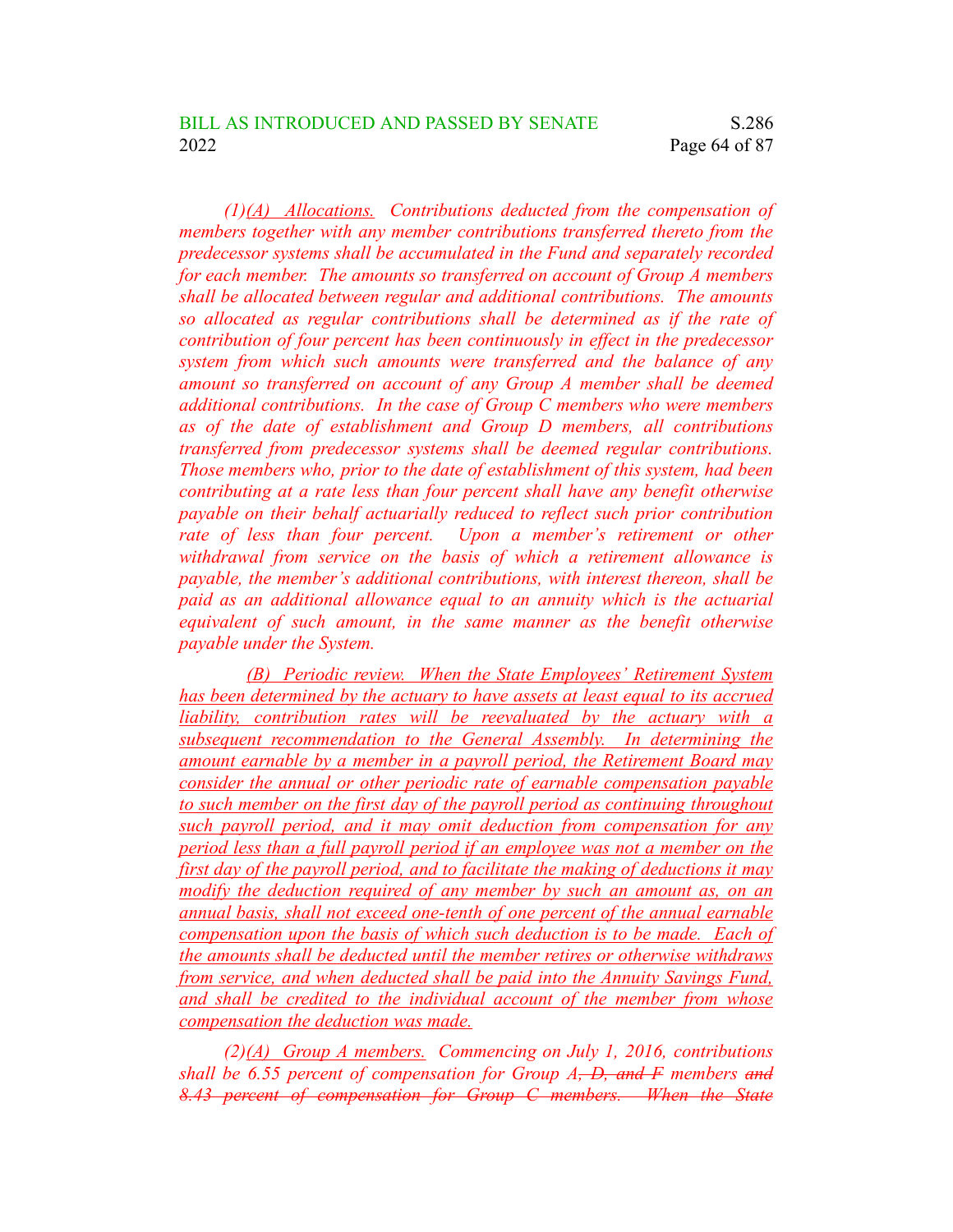*Employees' Retirement System has been determined by the actuary to have assets at least equal to its accrued liability, contribution rates will be reevaluated by the actuary with a subsequent recommendation to the General Assembly. In determining the amount earnable by a member in a payroll period, the Retirement Board may consider the annual or other periodic rate of earnable compensation payable to such member on the first day of the payroll period as continuing throughout such payroll period, and it may omit deduction from compensation for any period less than a full payroll period if an employee was not a member on the first day of the payroll period, and to facilitate the making of deductions it may modify the deduction required of any member by such an amount as, on an annual basis, shall not exceed one-tenth of one percent of the annual earnable compensation upon the basis of which such deduction is to be made. Each of the amounts shall be deducted until the member retires or otherwise withdraws from service, and when deducted shall be paid into the Annuity Savings Fund, and shall be credited to the individual account of the member from whose compensation the deduction was made.*

*(B) Group C members.*

*(i) Commencing the first full pay period in fiscal year 2023, the contribution rate for Group C members shall be 9.03 percent of compensation;*

*(ii) Commencing the first full pay period in fiscal year 2024, the contribution rate for Group C members shall be 9.53 percent of compensation.*

*(iii) Commencing the first full pay period in fiscal year 2025 and annually thereafter, the contribution rate for Group C members shall be 10.03 percent of compensation.*

*(C) Group D members. Commencing on July 1, 2022, the contribution rate for Group D members shall be based on the quartile in which a member's hourly rate of pay falls. Quartiles shall be determined annually in the first full pay period of each fiscal year by the Department of Human Resources based on the hourly rate of pay by all Group D members. The contribution rates shall be based on the schedule set forth below:*

*(i) Based on the quartiles for the first full pay period of each fiscal year and effective the first full pay period in that fiscal year, for members who have an hourly rate of pay in any pay period, below the 25th percentile of Group D member hourly rates of pay, the contribution rate shall be 6.65 percent of compensation.*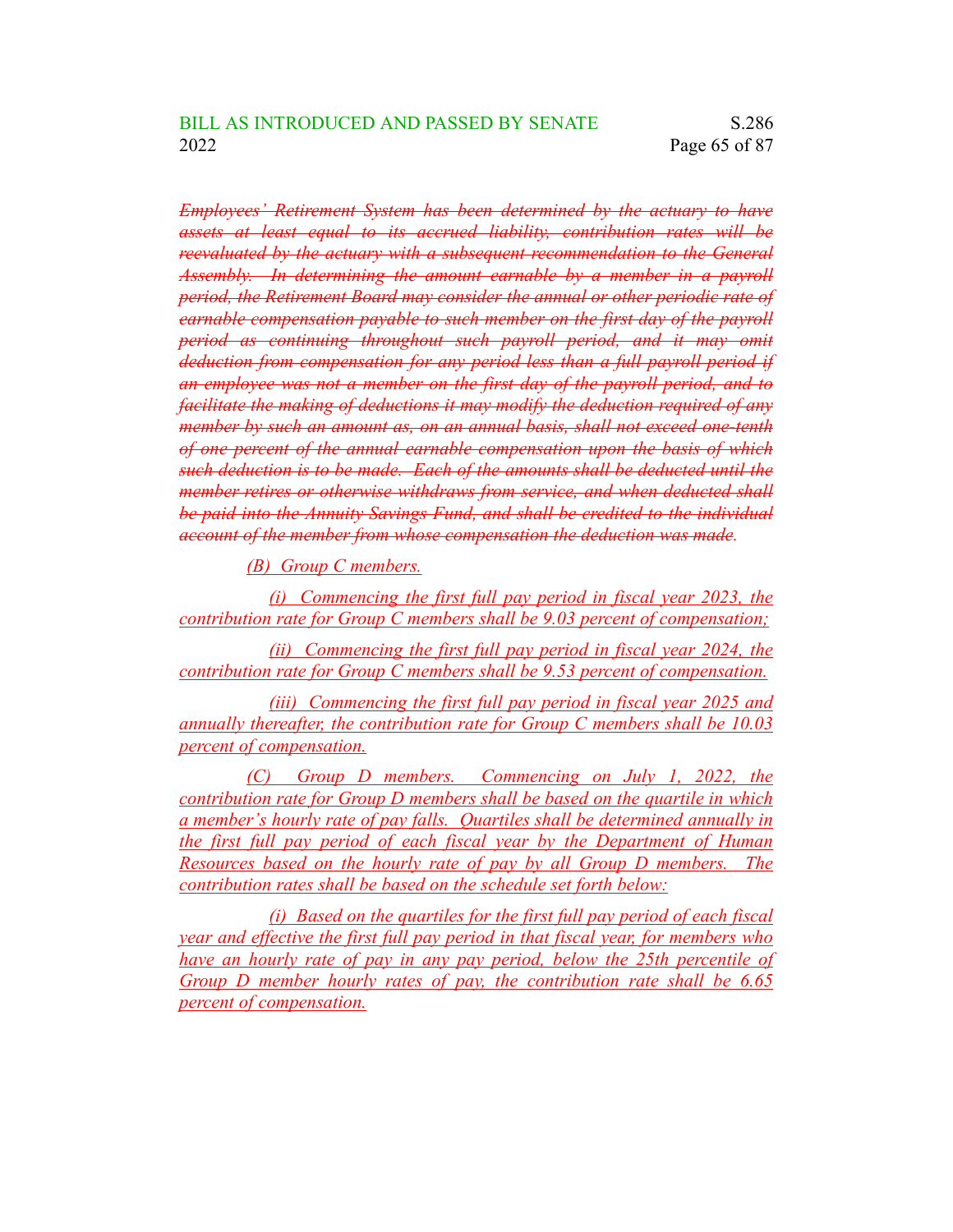*(ii) Based on the quartiles for the first full pay period of each fiscal year and effective the first full pay period in that fiscal year, for members who have an hourly rate of pay in any pay period at the 25th percentile and below the 50th percentile of Group D member hourly rates of pay, the contribution rate shall be as follows:*

*(I) commencing in fiscal year 2023, 7.15 percent of compensation;*

*(II) commencing in fiscal year 2024, 7.65 percent of compensation; and*

*(III) commencing in fiscal year 2025 and annually thereafter, 8.15 percent of compensation.*

*(iii) Based on the quartiles for the first full pay period of each fiscal year and effective the first full pay period in that fiscal year, for members who have an hourly rate of pay in any pay period at the 50th percentile and below the 75th percentile of Group D member hourly rates of pay, the contribution rate shall be as follows:*

*(I) commencing in fiscal year 2023, 7.15 percent of compensation;*

*(II) commencing in fiscal year 2024, 7.65 percent of compensation;*

*(III) commencing in fiscal year 2025, 8.15 percent of compensation; and*

*(IV) commencing in fiscal year 2026 and annually thereafter, 8.65 percent of compensation.*

*(iv) Based on the quartiles for the first full pay period of each fiscal year and effective the first full pay period in that fiscal year, for members who have an hourly rate of pay in any pay period at or above the 75th percentile of Group D member hourly rates of pay, the contribution rate shall be as follows:*

*(I) commencing in fiscal year 2023, 7.15 percent of compensation;*

*(II) commencing in fiscal year 2024, 7.65 percent of compensation;*

*(III) commencing in fiscal year 2025, 8.15 percent of compensation;*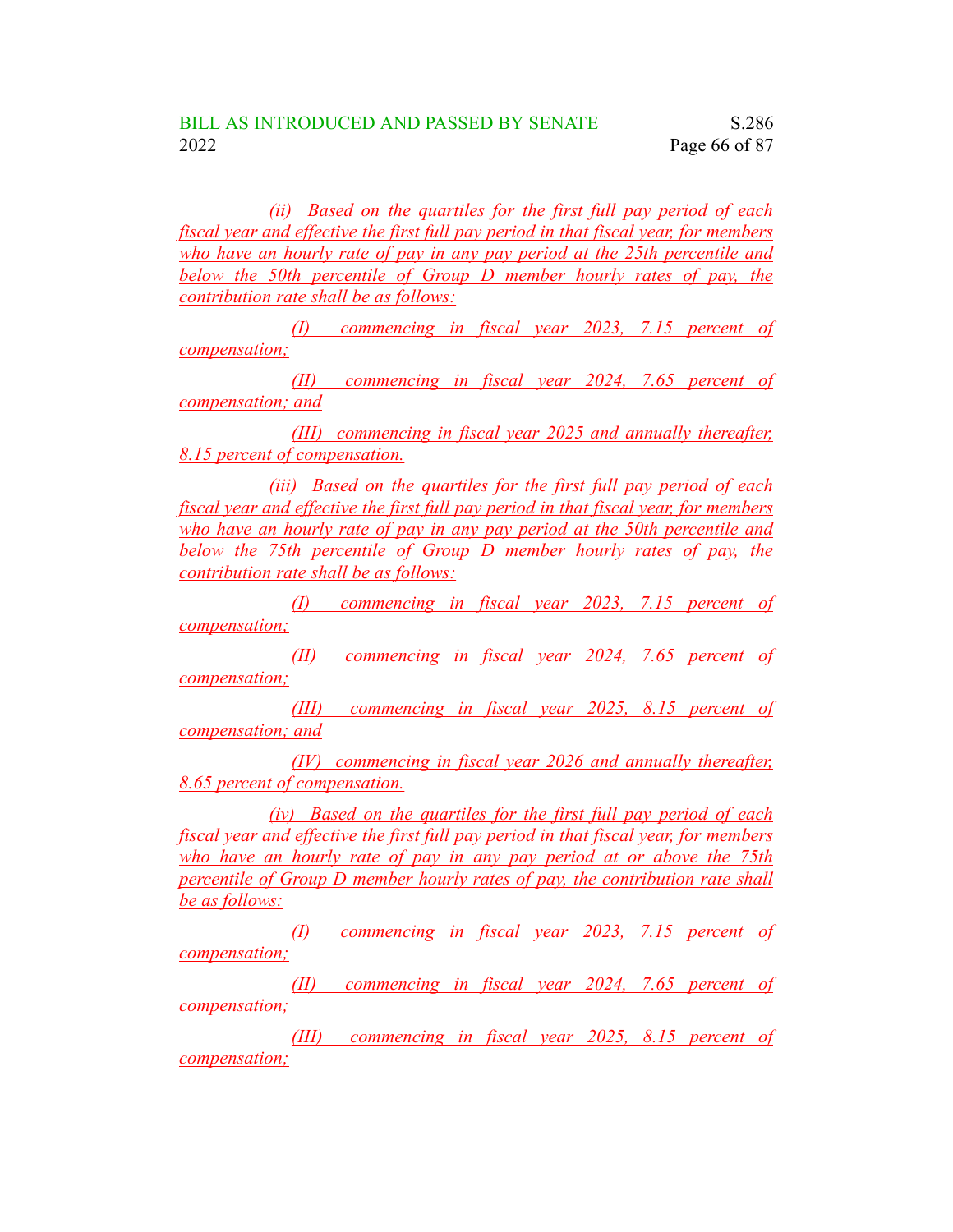*(IV) commencing in fiscal year 2026, 8.65 percent of compensation; and*

*(V) commencing in fiscal year 2027 and annually thereafter, 9.15 percent of compensation.*

*(D) Group F members. Commencing on July 1, 2022, the contribution rate for Group F members shall be based on the quartile in which a member's hourly rate of pay falls. Quartiles shall be determined annually in the first full pay period of each fiscal year, by the Department of Human Resources based on the hourly rate of pay of all Group F members. The contribution rates shall be based on the schedule set forth below:*

*(i) Based on the quartiles for the first full pay period of each fiscal year and effective the first full pay period in that fiscal year, for members who have an hourly rate of pay in any pay period below the 25th percentile of Group F member hourly rate of pay, the contribution rate shall be 6.65 percent of compensation.*

*(ii) Based on the quartiles for the first full pay period of each fiscal year and effective the first full pay period in that fiscal year, for members who have an hourly rate of pay in any pay period at the 25th percentile and below the 50th percentile of Group F member hourly rates of pay, the contribution rate shall be as follows:*

*(I) commencing in fiscal year 2023, 7.15 percent of compensation;*

*(II) commencing in fiscal year 2024, 7.65 percent of compensation; and*

*(III) commencing in fiscal year 2025 and annually thereafter, 8.15 percent of compensation.*

*(iii) Based on the quartiles for the first full pay period of each fiscal year and effective the first full pay period in that fiscal year, for members who have an hourly rate of pay in any pay period at the 50th percentile and below the 75th percentile of Group F member hourly rates of pay, the contribution rate shall be as follows:*

*(I) commencing in fiscal year 2023, 7.15 percent of compensation;*

*(II) commencing in fiscal year 2024, 7.65 percent of compensation;*

*(III) commencing in fiscal year 2025, 8.15 percent of compensation; and*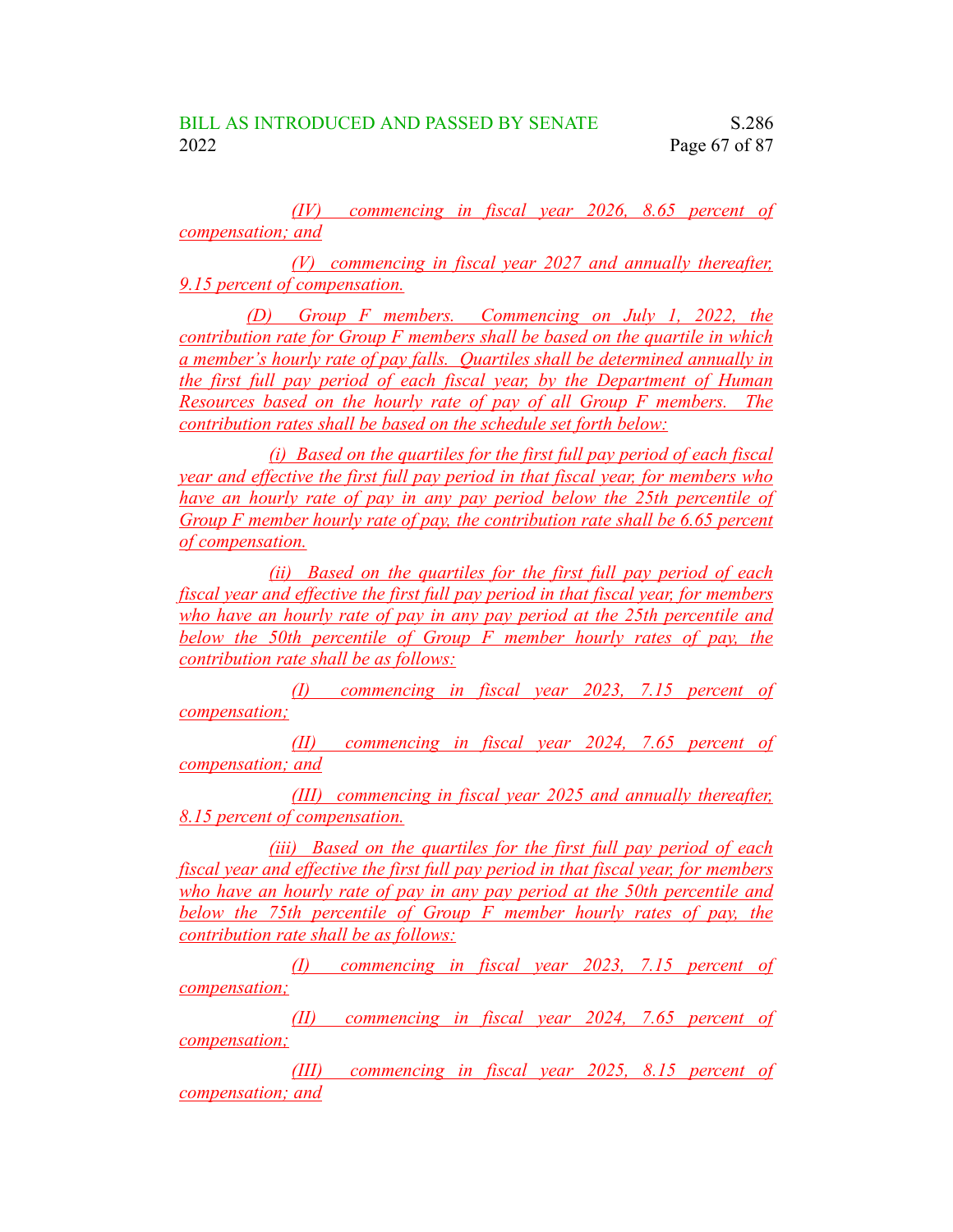## *(IV) commencing in fiscal year 2026 and annually thereafter, 8.65 percent of compensation.*

*(iv) Based on the quartiles for the first full pay period of each fiscal year and effective the first full pay period in that fiscal year, for members who have an hourly rate of pay in any pay period at or above the 75th percentile of Group F member hourly rates of pay, the contribution rate shall be as follows:*

*(I) commencing in fiscal year 2023, 7.15 percent of compensation;*

*(II) commencing in fiscal year 2024, 7.65 percent of compensation;*

*(III) commencing in fiscal year 2025, 8.15 percent of compensation;*

*(IV) commencing in fiscal year 2026, 8.65 percent of compensation; and*

*(V) commencing in fiscal year 2027 and annually thereafter, 9.15 percent of compensation.*

*(3) Deductions. The deductions provided for herein shall be made notwithstanding that the minimum compensation provided for by law for any member shall be reduced thereby. Every member shall be deemed to consent and agree to the deductions made and provided herein and shall receipt for full compensation, and payment of compensation less such deduction shall be a full and complete discharge and acquittance of all claims and demands whatsoever for the services rendered by such person during the period covered by such payment, except as to the benefits provided under this subchapter.*

*(4) Additional contributions. Subject to the approval of the Retirement Board, in addition to the contributions deducted from compensation as hereinbefore provided, any member may redeposit in the Fund by a single payment or by an increased rate of contribution an amount equal to the total amount which the member previously withdrew from this System or one of the predecessor systems; or any member may deposit therein by a single payment or by an increased rate of contribution an amount computed to be sufficient to purchase an additional annuity which that, together with prospective retirement allowance, will provide for the member a total retirement allowance not in excess of one-half of average final compensation at normal retirement date, with the exception of Group D members for whom creditable service shall be restored upon redeposits of amounts previously withdrawn from the System, or for whom creditable service shall be granted upon deposit of amounts equal to what would have been paid if payment had been made during any period of*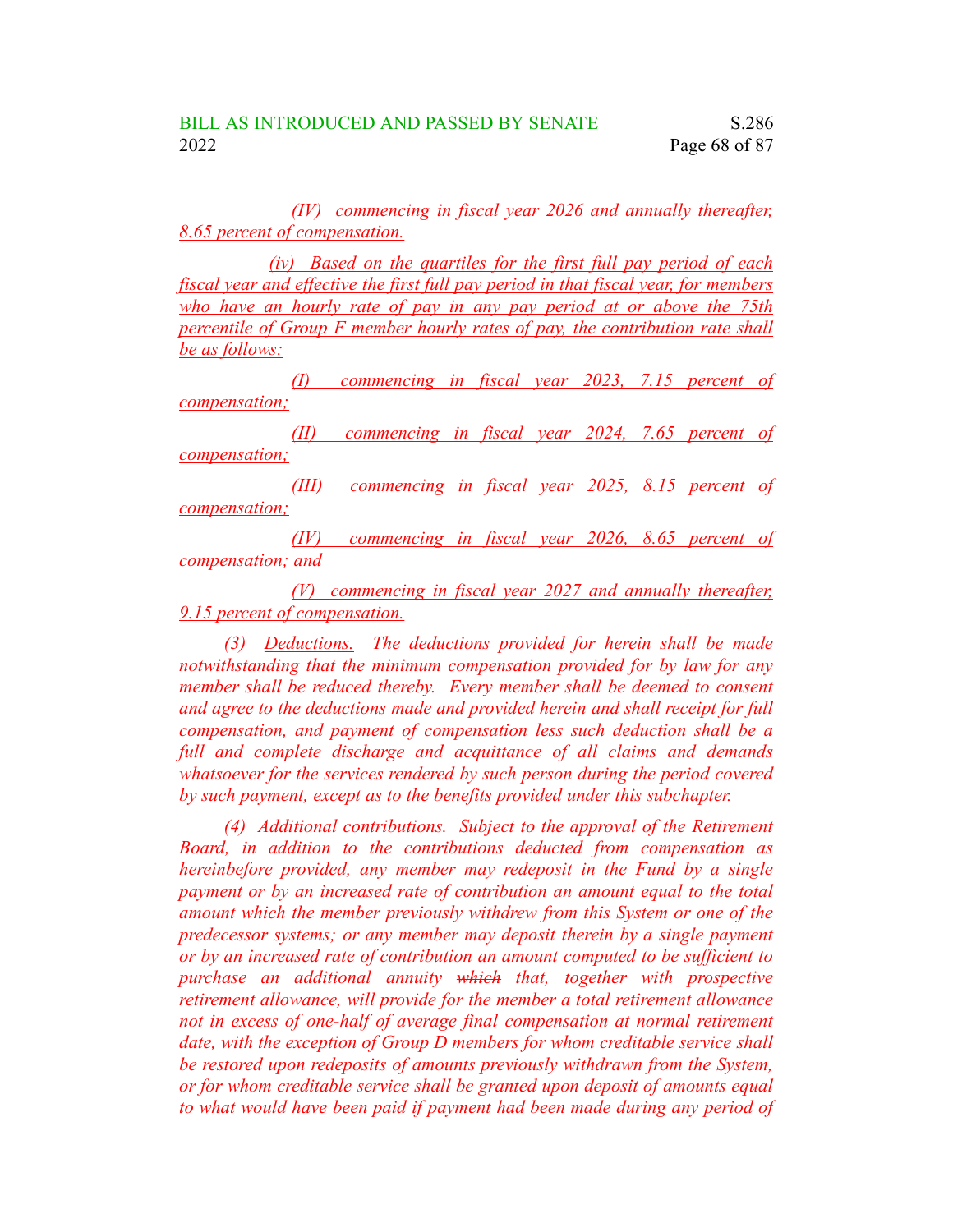*service during which such a member did not contribute. Such additional amounts so deposited shall become a part of the member's accumulated contributions as additional contributions.*

*(5) Beneficiaries. The contributions of a member and such interest as may be allowed thereon which that are withdrawn by the member or paid to the member estate or to a designated beneficiary in event of the member's death, shall be paid from the Fund.*

*(6) Scope. Contributions required under this subsection shall be limited to contributions from Group A, Group C, Group D, and Group F members.*

*(7) [Repealed.]*

*(c) Employer contributions, earnings, and payments.*

*\* \* \**

*(8) Annually, the Board shall certify an amount to pay the annual actuarially determined employer contribution, as calculated in this subsection, and additional amounts as follows:*

*(A) in fiscal year 2024, the amount of \$9,000,000.00;*

*(B) in fiscal year 2025, the amount of \$12,000,000.00; and*

*(C) in fiscal year 2026 and in any year thereafter until the Fund is calculated to have a funded ratio of at least 90 percent, the amount of \$15,000,000.00.*

*\* \* \* Other Postemployment Benefits \* \* \**

*Sec. 7. 3 V.S.A. § 479a is amended to read:*

*§ 479a. STATE EMPLOYEES' POSTEMPLOYMENT BENEFITS TRUST FUND*

*\* \* \**

*(b) Into the Benefits Fund shall be deposited:*

*(1) all assets remitted to the State as a subsidy on behalf of the members of the Vermont State Employees' Retirement System for employer-sponsored qualified prescription drug plans pursuant to the Medicare Prescription Drug Improvement and Modernization Act of 2003, except that any subsidy received from an Employer Group Waiver Program is not subject to this requirement;*

*(2) any appropriations by the General Assembly for the purposes of paying current and future retiree postemployment benefits for members of the Vermont State Employees' Retirement System; and*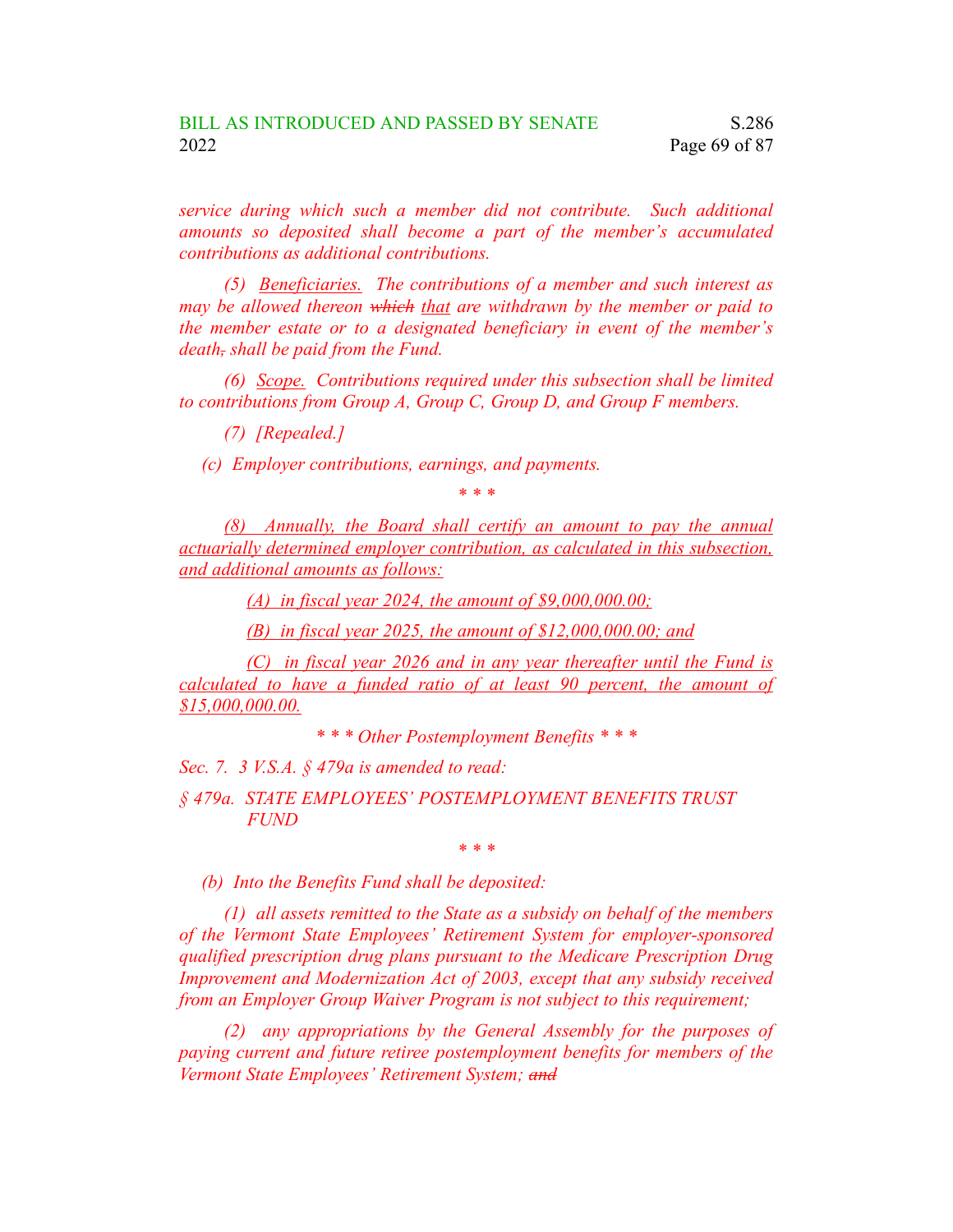*(3) amounts contributed or otherwise made available by members of the System or their beneficiaries for the purpose of paying current or future postemployment benefits costs; and*

*(4) any monies pursuant to subsection (e) of this section.*

*(c) The Benefits Fund shall be administered by the State Treasurer. The Treasurer may invest monies in the Benefits Fund in accordance with the provisions of 32 V.S.A. § 434 or, in the alternative, may enter into an agreement with the Commission to invest such monies in accordance with the standards of care established by the prudent investor rule under 14A V.S.A. § 902, in a manner similar to the Committee's Commission's investment of retirements retirement system monies. All balances in the Benefits Fund at the end of the fiscal year shall be carried forward. Interest earned shall remain in the Benefits Fund. The Treasurer's annual financial report to the Governor and the General Assembly shall contain an accounting of receipts, disbursements, and earnings of the Benefits Fund.*

*\* \* \**

*(e) State Contribution.*

*(1) Beginning on July 1, 2022 and annually thereafter, the State shall make annual contributions to the Benefits Fund known as the "normal contribution" and the "accrued liability contribution," each of which shall be fixed on the basis of the liabilities of the System as shown by the most recent actuarial valuation and made by the payroll assessment included in annual agency and department budgets:*

*(A) The "normal contribution" shall be the amount that, if contributed over each member's prospective period of service, will be sufficient to provide for the payment of all future retiree postemployment benefits after subtracting the unfunded actuarial liability and the total assets of the Benefits Fund. The "normal contribution" shall be identified using the actuarial cost method known as "projected unit credit" and applying a rate of return equal to the most recently adopted actuarial rate of return pursuant to section 523 of this title.*

*(B) The "accrued liability contribution" shall be the annual payment set forth in the most recent actuarial valuation that is necessary to liquidate the unfunded accrued liability over a closed period of 26 years and determined based on the funding schedule set forth in this section.*

*(i) It is the policy of the State of Vermont to liquidate fully the unfunded accrued liability for the payment of retiree health and medical benefits.*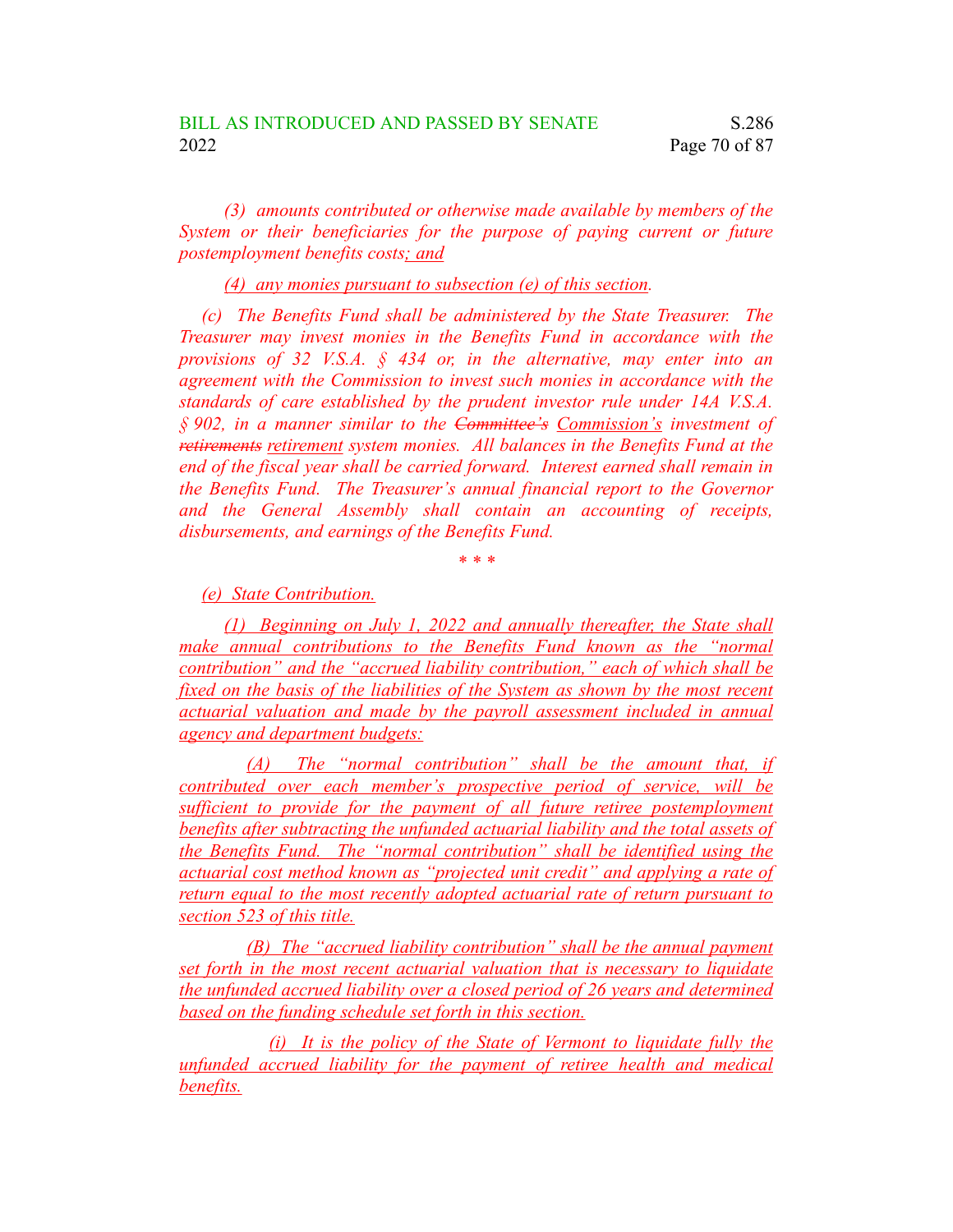*(ii) Beginning on July 1, 2022, until the unfunded accrued liability is liquidated, the accrued liability contribution shall be the annual payment required to liquidate the unfunded accrued liability over a closed period of 26 years ending on June 30, 2048, provided that the amount of each annual basic accrued liability contribution shall be determined by amortization of the unfunded liability over the remainder of the closed 26-year period in installments.*

*(2) Any variation in the contribution of normal or accrued liability contributions from those recommended by the actuary and any actuarial gains and losses shall be added or subtracted to the unfunded accrued liability and amortized over the remainder of the closed 26-year period.*

*(3) The Board shall review annually the amount of State contributions recommended by the actuary. Based on this review, the Board shall determine the amount of State contribution necessary for the next fiscal year to achieve and preserve the financial integrity of the funds and certify a statement of the percentage of the payroll of all members sufficient to fund the normal cost and the accrued liability contribution. On or before December 15 of each year, the Board shall inform the Governor and the House and Senate Committees on Government Operations and on Appropriations in writing about the amount needed. The provisions of 2 V.S.A. § 20(d) (expiration of required reports) shall not apply to the report to be made under this subsection.*

*\* \* \* VSERS Actuarial Studies \* \* \**

*Sec. 8. 3 V.S.A. § 523 is amended to read: § 523. VERMONT PENSION INVESTMENT COMMISSION; DUTIES*

*(f) Asset and liability study. Beginning on July 1, 2022 2023, and every three years thereafter, based on the most recent actuarial valuations of each Plan, the Commission shall study the assets and liabilities of each Plan over a 20-year period. The study shall:*

*\* \* \**

*(1) project the expected path of the key indicators of each Plan's financial health based on all current actuarial and investment assumptions; current contribution and benefit policies, including the Plans' mark-to-market funded ratio; actuarially required contributions by source; payout ratio; and related liquidity obligations; and*

*(2) project the effect on each Plan's financial health resulting from:*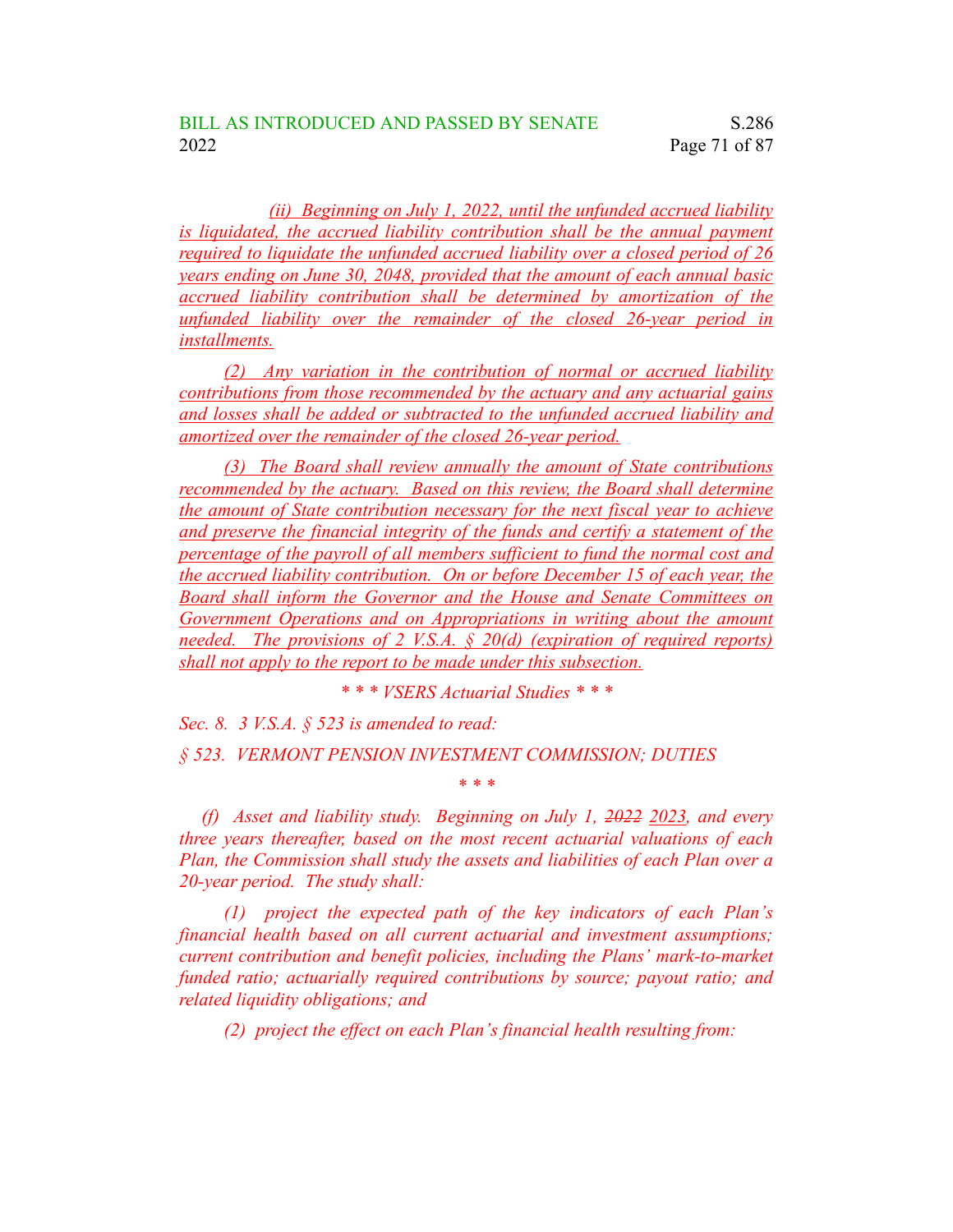*(A) possible material deviations from Plan assumptions in investment assumptions, including returns versus those expected and embedded in the actuary's estimate of actuarially required contributions and any material changes in capital markets volatility; and*

*(B) possible material deviations from key plan actuarial assumptions, including retiree longevity, potential benefit increases, and inflation.*

*\* \* \**

*Sec. 9. 3 V.S.A. § 471 is amended to read:*

*§ 471. RETIREMENT BOARD; MEDICAL BOARD; ACTUARY; RATES OF CONTRIBUTION; SAFEKEEPING OF SECURITIES*

*\* \* \**

*(j) The Retirement Board shall designate an actuary who shall be the technical advisor of the Board on matters regarding the operation of the Fund of the Retirement System, and shall perform such other duties as are required in connection therewith. Immediately after the establishment of the Retirement System, the Retirement Board shall adopt for the Retirement System such mortality and service tables as shall be deemed necessary and shall certify the rates of contribution payable under the provisions of this subchapter. At Beginning July 1, 2023, at least once in each three-year period every three fiscal years following the establishment of the System, the actuary shall make an actuarial investigation into the mortality, service, and compensation experience of the members and beneficiaries of the Retirement System, and taking into account the results of such investigation, the Retirement Board shall adopt for the Retirement System such mortality, service, and other tables as shall be deemed necessary and shall certify the rates of contribution payable under the provisions of this subchapter.*

> *\* \* \* \* \* \* Vermont State Teachers' Retirement System \* \* \**

> > *\* \* \* VSTRS Actuarial Studies \* \* \**

*Sec. 10. 16 V.S.A. § 1942 is amended to read:*

*§ 1942. BOARD OF TRUSTEES; MEDICAL BOARD; ACTUARY; RATE OF CONTRIBUTION; SAFEKEEPING OF SECURITIES*

*(m) Immediately after the establishment of the System, the actuary shall make such investigation of the mortality, service, and compensation experience of the members of the System, as the actuary shall recommend and the Board*

*\* \* \**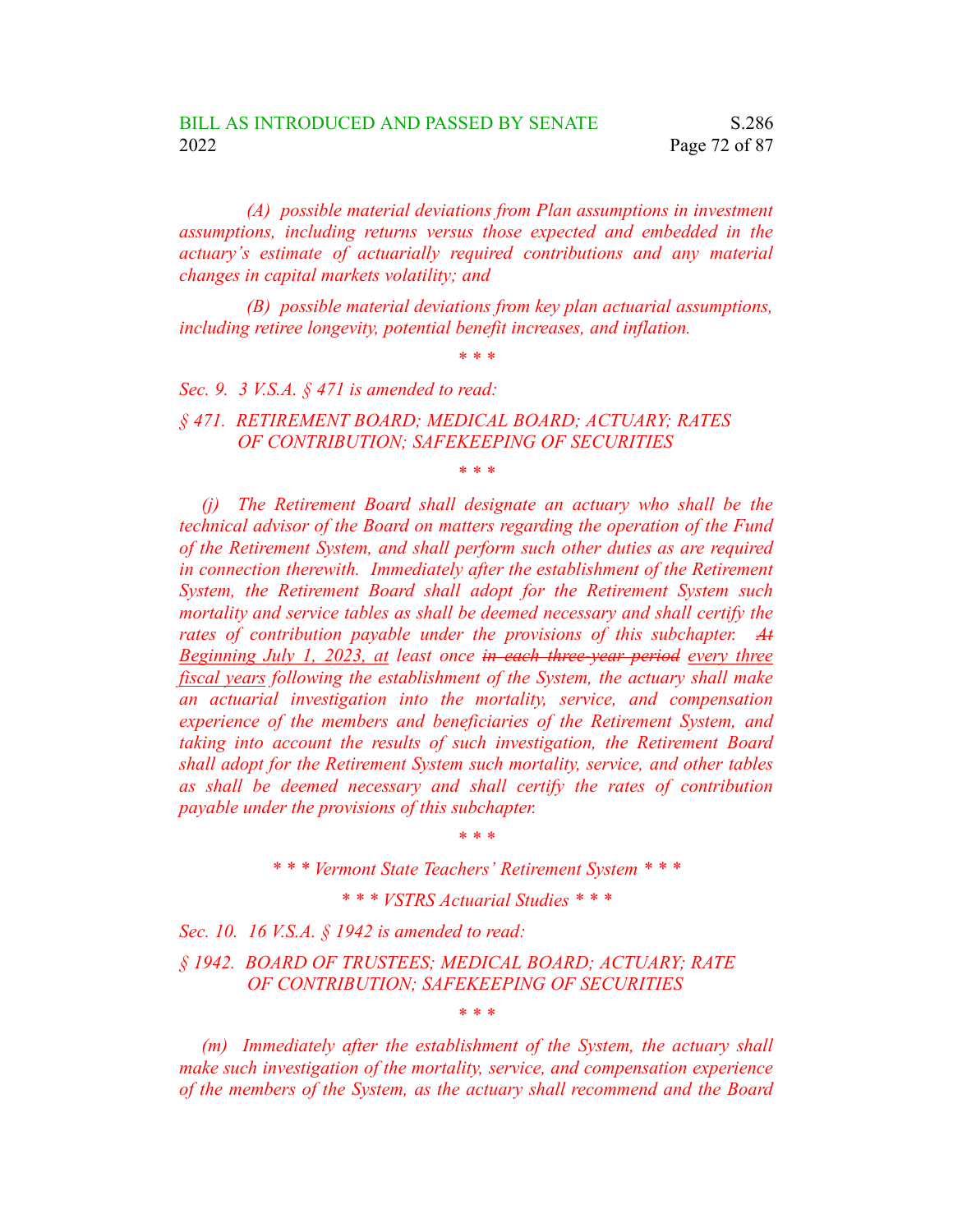*shall authorize, for the purpose of determining the proper mortality and service tables to be prepared and submitted to the Board for adoption. Having regard to such investigation and recommendation, the Board shall adopt for the System such mortality and service tables as shall be deemed necessary and shall certify the rates of contribution payable under the provisions of this chapter. At least once in each three-year period Beginning July 1, 2023, at least once every three fiscal years following the establishment of the System, the actuary shall make an actuarial investigation into the mortality, service, and compensation experience of the members and beneficiaries of the System, and taking into account the results of such investigation, the Board shall adopt for the System such mortality, service, and other tables as shall be deemed necessary and shall certify the rates of contribution payable under the provisions of this chapter.*

*\* \* \**

## *\* \* \* Pension Benefits \* \* \**

*Sec. 11. 16 V.S.A. § 1944 is amended to read:*

*§ 1944. VERMONT TEACHERS' RETIREMENT FUND*

*(a) Pension Fund. All of the assets of the System shall be credited to the Vermont Teachers' Retirement Fund.*

*(b) Member contributions.*

*(1) Contributions deducted from the compensation of members shall be accumulated in the Pension Fund and separately recorded for each member.*

*(2) The proper authority or officer responsible for making up each employer payroll shall cause to be deducted from the compensation:*

*(A) of each Group A member five and one-half percent of the member's total earnable compensation, including compensation paid for absence as provided by subsection 1933(d) of this title; and*

*(B) from of each Group C member with at least five years of membership service as of July 1, 2014, five percent of the member's earnable compensation; and from each Group C member with less than five years of membership service as of July 1, 2014, six percent of the member's earnable compensation, an effective rate that is calculated based on the member's base salary as of July 1 each year. The effective rate shall be rounded to the nearest hundredth of a percent and levied on the member's total earnable compensation for the fiscal year, unless a teacher's full-time equivalency status changes during the fiscal year, in which case the teacher's effective rate will be recalculated and the new rate will be applied going forward. A member's total earnable compensation for the fiscal year shall also including include*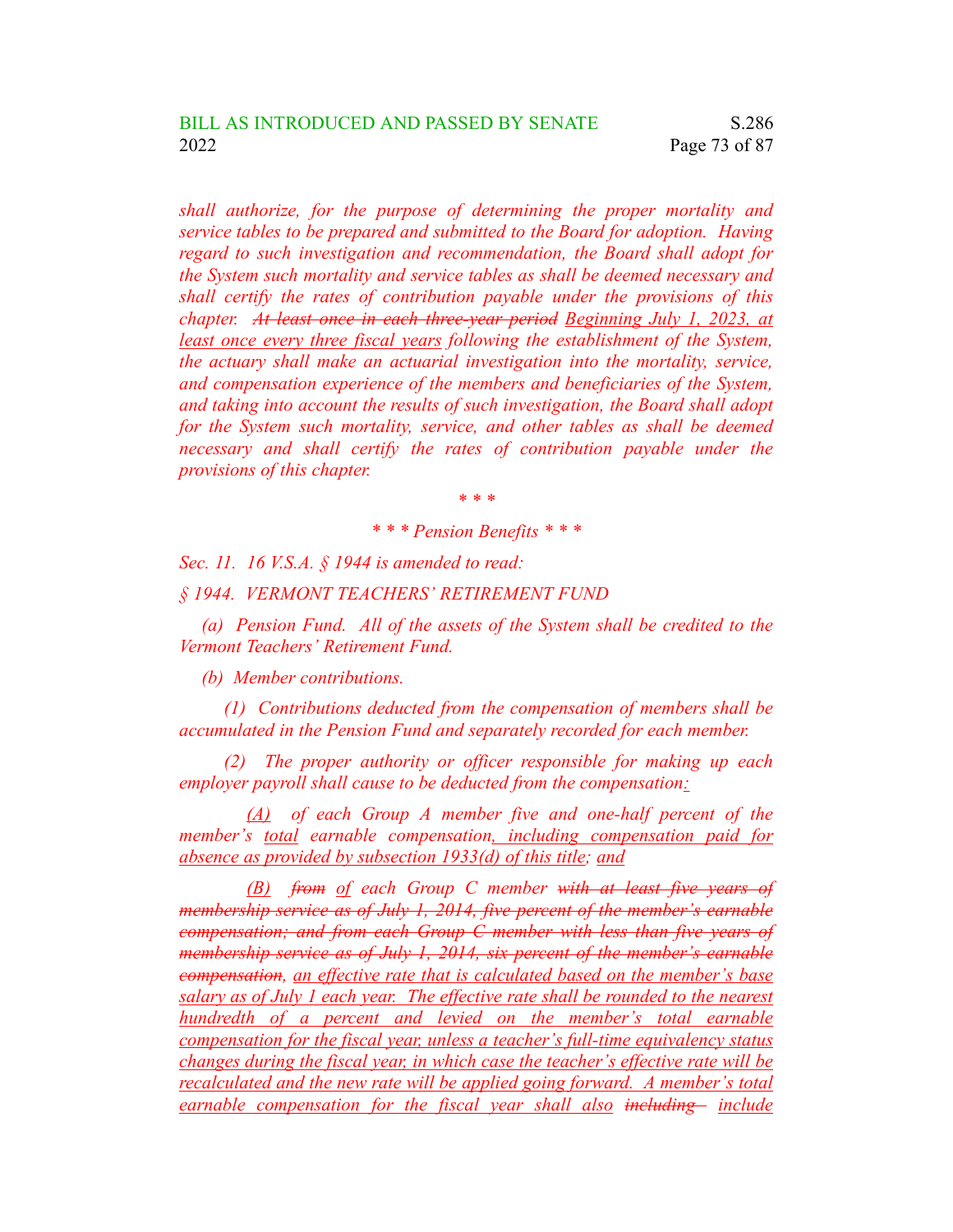*compensation paid for absence as provided by subsection 1933(d) of this title., and shall be calculated according to the following marginal rates and income brackets:*

*(i) Beginning on July 1, 2022:*

*(I) if a member's base salary is at or below \$40,000.00, the rate is 6.0 percent;*

*(II) if a member's base salary is \$40,000.01 or more but not more than \$60,000.00, the rate is the equivalent of \$2,400.00 on \$40,000.00 of the member's base salary and 6.50 percent of the member's salary that is \$40,000.01 or more;*

*(III) if a member's base salary of \$60,000.01 or more but not more than \$80,000.00, the rate is the equivalent of \$3,700.00 on \$60,000.00 and 6.75 percent of the member's salary that is \$60,000.01 or more;*

*(IV) if a member's base salary is \$80,000.01 or more but not more than \$100,000.00, the rate is the equivalent of \$5,050.00 on \$80,000.00 and 7.00 percent of the member's salary that is \$80,000.01 or more;*

*(V) if a member's base salary is \$100,000.01 or more, the rate is the equivalent of \$6,450.00 on \$100,000.00 and 7.25 percent of the member's salary that is \$100,000.01 or more.*

*(ii) Beginning on July 1, 2023:*

*(I) if a member's base salary is at or below \$40,000.00, the rate is 6.25 percent;*

*(II) if a member's base salary is \$40,000.01 or more but not more than \$60,000.00, the rate is the equivalent of \$2,500.00 on \$40,000.00 and 6.75 percent of the member's salary that is \$40,000.01 or more;*

*(III) if a member's base salary of \$60,000.01 or more but not more than \$80,000.00, the rate is the equivalent of \$3,850.00 on \$60,000.00 and 7.0 percent of the member's salary that is \$60,000.01 or more;*

*(IV) if a member's base salary is \$80,000.01 or more but not more than \$100,000.00, the rate is the equivalent of \$5,250.00 on \$80,000.00 and 7.50 percent of the member's salary that is \$80,000.01 or more;*

*(V) if a member's base salary is \$100,000.01 or more, the rate is the equivalent of \$6,750.00 on \$100,000.00 and 8.0 percent of the member's salary that is \$100,000.01 or more.*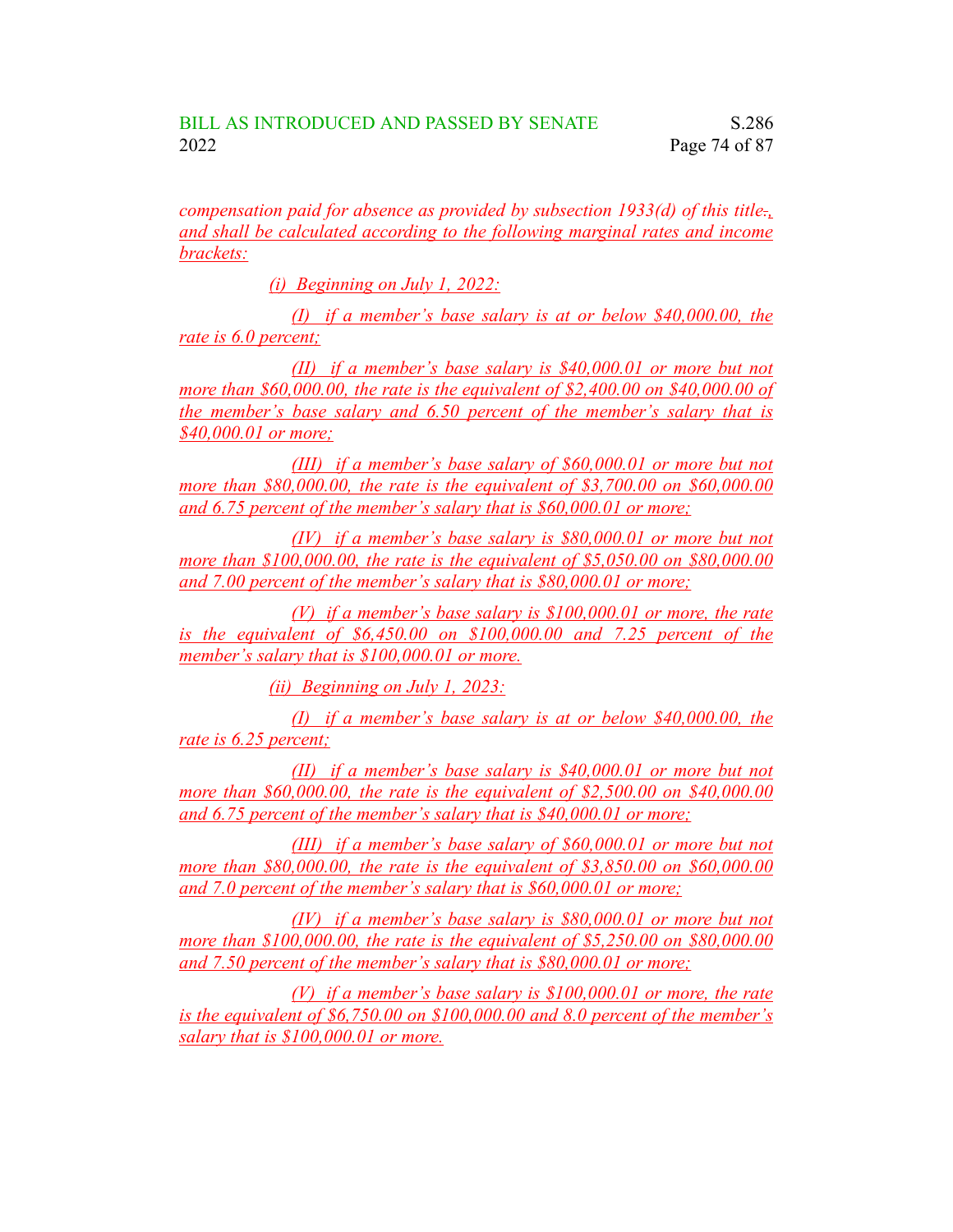*(iii) Beginning on July 1, 2024 and annually thereafter:*

*(I) if a member's base salary is at or below \$40,000.00, the rate is 6.25 percent;*

*(II) if a member's base salary is \$40,000.01 or more but not more than \$60,000.00, the rate is the equivalent of \$2,900.00 on \$40,000.00 and 6.75 percent of the member's salary that is \$40,000.01 or more;*

*(III) if a member's base salary of \$60,000.01 or more but not more than \$80,000.00, the rate is the equivalent of \$3,850.00 on \$60,000.00 and 7.5 percent of the member's salary that is \$60,000.01 or more;*

*(IV) if a member's base salary is \$80,000.01 or more but not more than \$100,000.00, the rate is the equivalent of \$5,350.00 on \$80,000.00 and 8.25 percent of the member's salary that is \$80,000.01 or more;*

*(V) if a member's base salary is \$100,000.01 or more, the rate is the equivalent of \$7,000.00 on \$100,000.00 and 9.0 percent of the member's salary that is \$100,000.01 or more.*

*(C) In determining the amount earnable by a member set forth in this subdivision (2) in a payroll period, the Board may consider the rate of compensation payable to such member on the first day of a payroll period as continuing throughout the payroll period, and it may omit deduction from compensation for any period less than a full payroll period if a teacher was not a member on the first day of the payroll period, and to facilitate the making of deductions it may modify the deduction required of any member by such an amount as shall not exceed one-tenth of one percent of the annual earnable compensation upon the basis of which such deduction is made. The actuary shall make annual valuations of the reduction to the recommended State contribution attributable to the increase from five to six percent, and the Board shall include the amount of this reduction in its written report pursuant to subsection 1942(r) of this title.*

*\* \* \**

*(c) State contributions, earnings, and payments.*

*(1) All State appropriations and all reserves for the payment for all pensions including all interest and dividends earned on the assets of the Retirement System shall be accumulated in the Pension Fund. All benefits payable under the System, except for retired teacher health and medical benefits, shall be paid from the Pension Fund. Annually, the Retirement Board shall allow regular interest on the individual accounts of members in the Pension Fund which that shall be credited to each member's account.*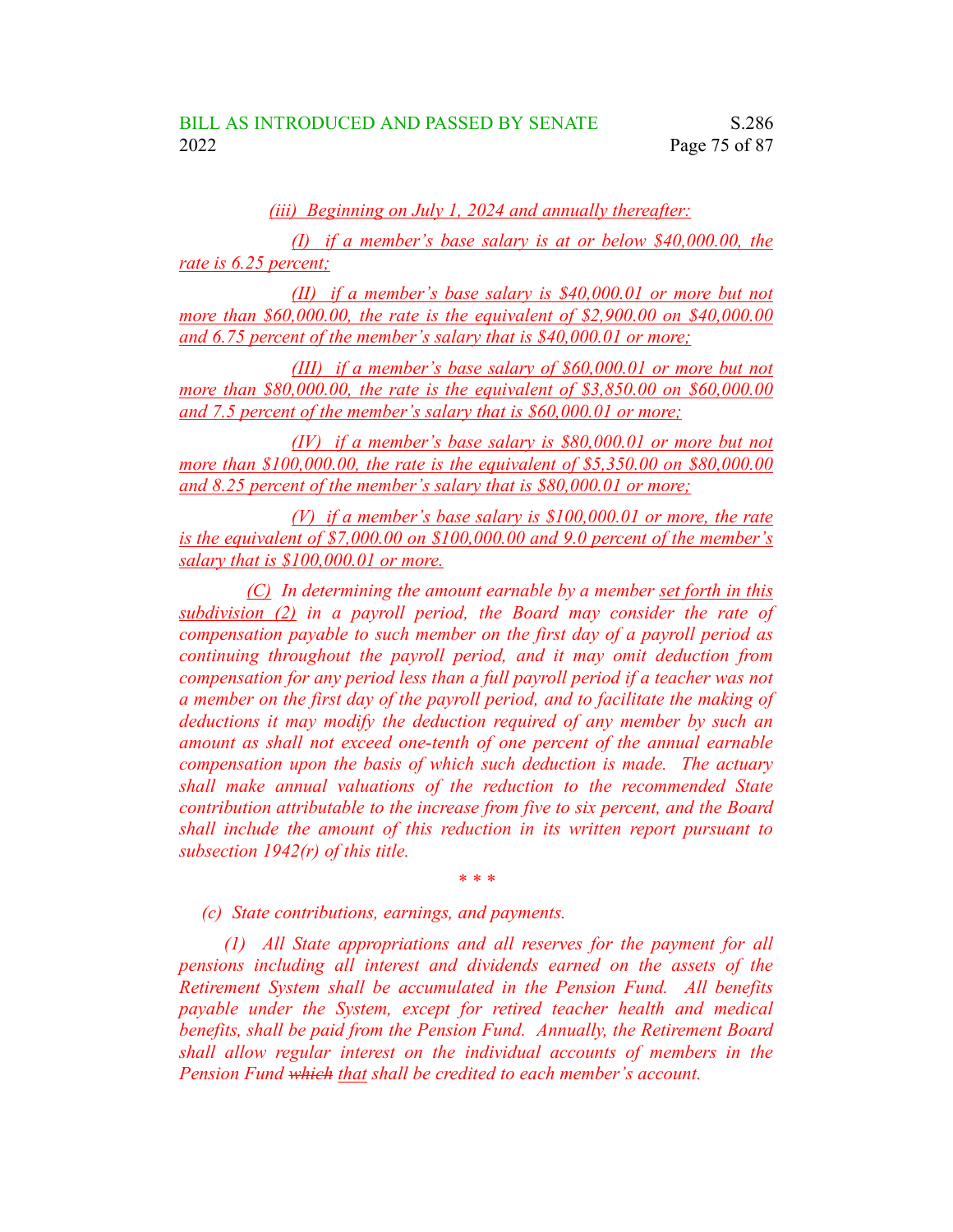*(2) Beginning with the actuarial valuation as of June 30, 2006, the contributions to be made to the Pension Fund by the State shall be determined on the basis of the actuarial cost method known as "entry age normal." On account of each member, there shall be paid annually by the State into the Pension Fund a percentage of the earnable compensation of each member to be known as the "normal contribution" and an additional percentage of the member's earnable compensation to be known as the "accrued liability contribution." The percentage rate of such contributions shall be fixed on the basis of the liabilities of the System as shown by actuarial valuation. "Normal contributions" and "accrued liability contributions" shall be by separate appropriation in the annual budget enacted by the General Assembly.*

*(3) The normal contribution shall be the uniform percentage of the total compensation of members that, if contributed over each member's prospective period of service and added to such member's prospective contributions, if any, will be sufficient to provide for the payment of all future pension benefits after subtracting the sum of the unfunded accrued liability and the total assets of the Pension Fund.*

*(4) It is the policy of the State of Vermont to liquidate fully the unfunded accrued liability to the System. Beginning on July 1, 2008, until the unfunded accrued liability is liquidated, the accrued liability contribution shall be the annual payment required to liquidate the unfunded accrued liability over a closed period of 30 years ending on June 30, 2038, provided that:*

*(A) From July 1, 2009 to June 30, 2019, the amount of each annual basic accrued liability contribution shall be determined by amortization of the unfunded liability over the remainder of the closed 30-year period in installments increasing at a rate of five percent per year.*

*(B) Beginning on July 1, 2019 and annually thereafter, the amount of each annual basic accrued liability contribution shall be determined by amortization of the unfunded liability over the remainder of the closed 30-year period in installments increasing at a rate of three percent per year.*

*(C) Any variation in the contribution of normal or unfunded accrued liability contributions from those recommended by the actuary and any actuarial gains and losses shall be added or subtracted to the unfunded accrued liability and amortized over the remainder of the closed 30-year period.*

*(13) Annually, the Board shall certify an amount to pay the annual actuarially determined employer contribution, as calculated in this subsection, and additional amounts as follows:*

*\* \* \**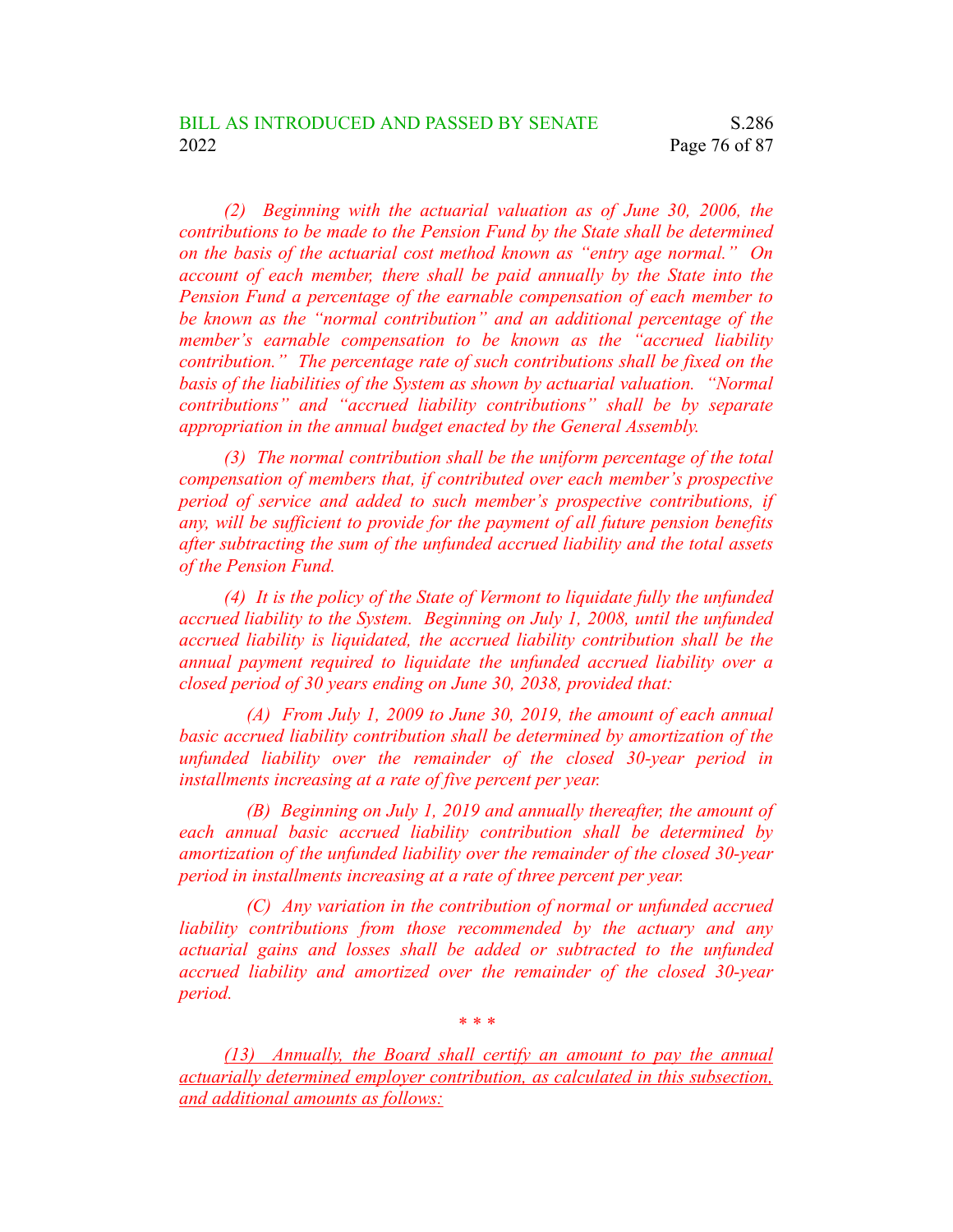*(A) in fiscal year 2024, the amount of \$9,000,000.00;*

*(B) in fiscal year 2025, the amount of \$12,000,000.00; and*

*(C) in fiscal year 2026 and in any year thereafter until the Fund is calculated to have a funded ratio of at least 90 percent, the amount of \$15,000,000.00.*

*\* \* \**

*Sec. 11a. 16 V.S.A. § 1949a is added to read:*

*§ 1949a. POSTRETIREMENT ADJUSTMENT ALLOWANCE FUND*

*(a) Intent. It is the intent of the General Assembly to recognize members who are in active service on or before June 30, 2022 and made contributions for the duration of fiscal year 2023 and members who are in active service on or after July 1, 2022 and made contributions for at least one year, as part of a broader effort to improve the health of the System. As an acknowledgment of these additional contributions, once the System is in a healthier financial position, it is the intent of the General Assembly that these members should receive postretirement adjustment allowances that will more fully reflect the net percentage increase in the Consumer Price Index. It is also the intent of the General Assembly that the postretirement adjustment allowance formula should be incrementally increased to 100 percent of the net percentage increase in the Consumer Price Index, but that no increase should occur to the formula unless the funded ratio of the System is at least 80 percent funded on an actuarial value basis.*

*(b) Creation. There is established the Postretirement Adjustment Allowance Fund, to be administered by the Board, to provide postretirement adjustment increases or other benefits that may accrue to eligible members, pursuant to the requirements of subsection (d) of this section.*

*(c) Funds. The Fund shall consist of:*

*(1) any amounts transferred to it from the General Fund Balance Reserve established in 32 V.S.A. § 308c; and*

*(2) any amounts transferred or appropriated to it by the General Assembly.*

*(d) Use of funds. In any fiscal year, the Board may recommend the monies in the Fund to provide for postretirement adjustment increases or other benefits that may accrue to eligible members in the System, provided that:*

*(1) an evaluation is conducted pursuant to section 1949b of this chapter;*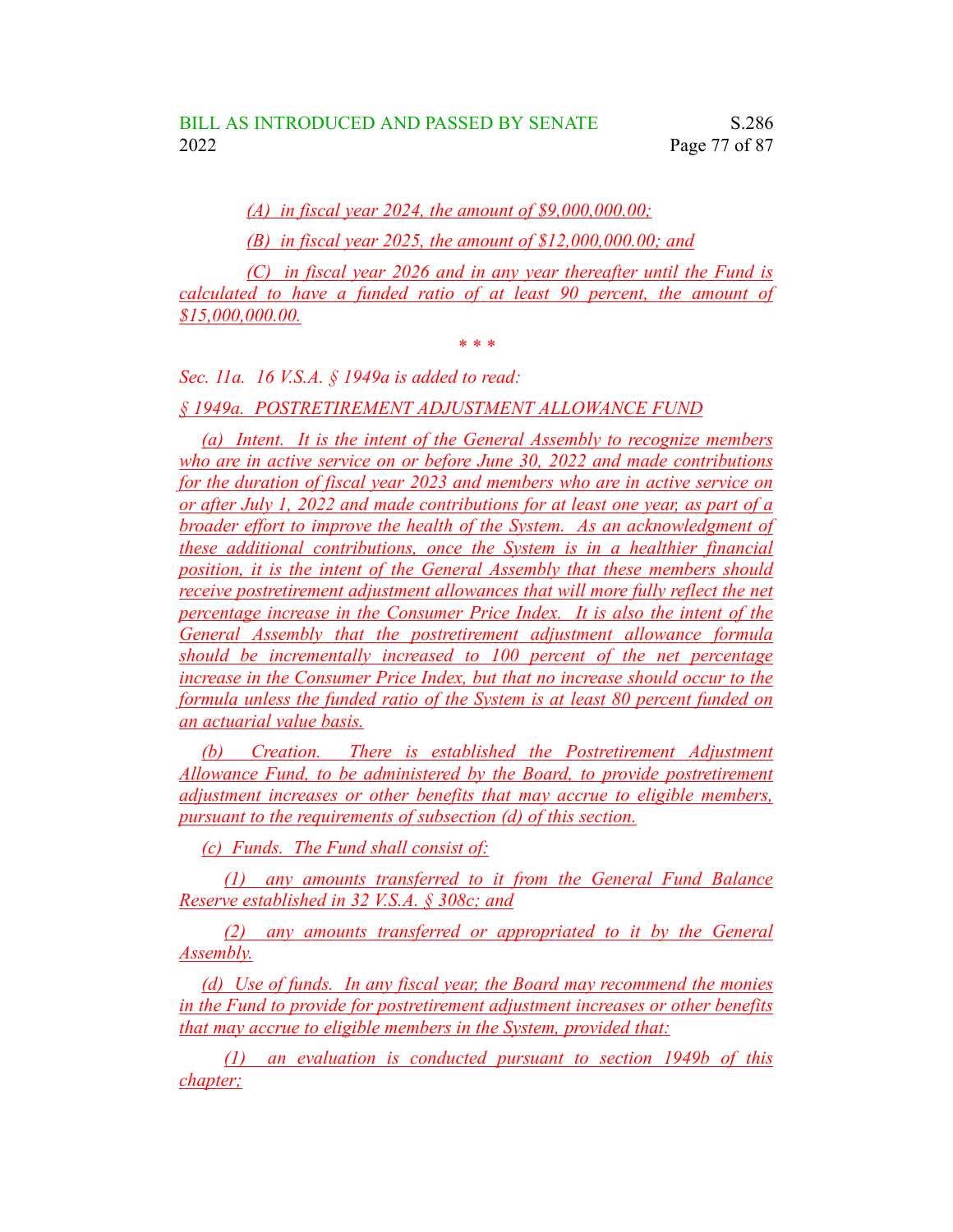*(2) the actuary certifies that the System has a funded ratio of at least 80 percent;*

*(3) the Fund has sufficient assets to pay for the present value of any benefit being provided; and*

*(4) the General Assembly approves of any increase or benefit change.*

*(e) Fund administration.*

*(1) The Board may invest monies in the Fund in accordance with the provisions of 32 V.S.A. § 434 or, in the alternative, may enter into an agreement with the Vermont Pension Investment Committee to invest such monies in accordance with the standards of care established by the prudent investor rule under 14A V.S.A. § 902, in a manner similar to the Committee's investment of retirement system monies. Interest earned shall remain in the Fund, and all balances remaining at the end of a fiscal year shall be carried over to the following year. The Board's annual financial report to the Governor and the General Assembly shall contain an accounting of receipts, disbursements, and earnings of the Fund.*

*(2) Contributions to the Fund shall be irrevocable and it shall be impossible at any time prior to the satisfaction of all liabilities, with respect to members and their beneficiaries, for any part of the corpus or income of the Fund to be used for, or diverted to, purposes other than the payment of postretirement adjustment increases and other benefits that may accrue to members and their beneficiaries and reasonable expenses of administering the Fund.*

*(f) Definition. As used in this section, "eligible member" means:*

*(1) a member of the System who is in active service on or before June 30, 2022 and made contributions for the duration of fiscal year 2023; or*

*(2) a member of the System who is in active service on or after July 1, 2022 and made contributions for at least one year.*

*Sec. 11b. 16 V.S.A. § 1949b is added to read:*

*§ 1949b. POSTRETIREMENT ADJUSTMENT TO RETIREMENT ALLOWANCE; FORMULA; EVALUATION*

*(a) On or before September 1, 2027 and every three years thereafter, or at the request of the Board in conjunction with any proposed changes to the amortization schedule, the Board shall consider the intent set forth in subsection 1949a(a) of this chapter and evaluate whether to modify the postretirement adjustment formula or any other benefit that may accrue to the members of the System who are in active service on or before June 30, 2022*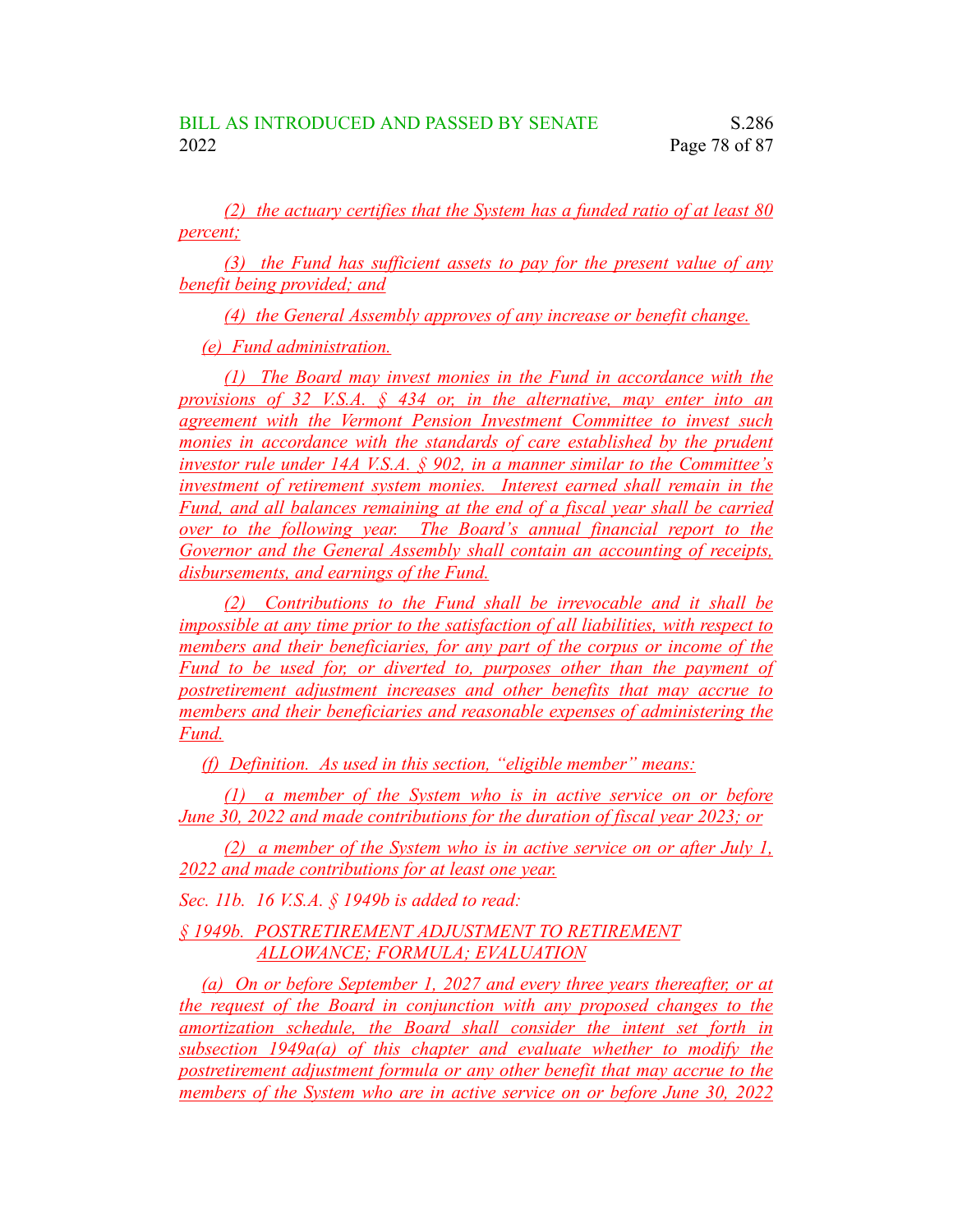*and made contributions for the duration of fiscal year 2023 and members in active service on or after July 1, 2022 and made contributions for at least one year. The evaluation shall only include a proposed benefit change if the Postretirement Adjustment Allowance Fund has sufficient assets to pay for the present value of that benefit.*

*(b) On or before January 15, 2028 and every three years thereafter, or following a request for an evaluation by the Board, the Board shall submit a report to the House and Senate Committees on Government Operations with the results of the evaluation described in subsection (a) of this section.*

*Sec. 12. 16 V.S.A. § 1949 is amended to read:*

## *§ 1949. POSTRETIREMENT ADJUSTMENTS TO RETIREMENT ALLOWANCES*

*(a) For all Group A members, as of June 30 in each year, beginning June 30, 1972, the Board shall determine any increase or decrease, to the nearest one-tenth of one percent, in the ratio of the average of the Consumer Price Index for the month ending on that date to the average of the Index for the month ending on June 30, 1971, or the month ending on June 30 of the most recent year thereafter. In the event of an increase, and provided that the net increase following the application of any offset as provided in this subsection equals or exceeds one percent, the retirement allowance of each beneficiary in receipt of an allowance for at least one year on the next following December 31 shall be increased by an equal percentage. Such increase shall begin on the January 1 immediately following that December 31. An equivalent percentage increase shall also be made in the retirement allowance payable to a beneficiary in receipt of an allowance under an optional election, provided the member on whose account the allowance is payable and such other person shall have received a total of at least 12 monthly payments by such December 31. In the event of a decrease of the Consumer Price Index as of June 30 for the preceding year, the retirement allowance of a beneficiary shall not be subject to any adjustment on the next following January 1; provided, however, that:*

*(1) such decrease shall be applied as an offset against the first subsequent year's increase of the Consumer Price Index when such increase equals or exceeds one percent, up to the full amount of such increase; and*

*(2) to the extent that such decrease is greater than such subsequent year's increase, such decrease shall be offset in the same manner against two or more years of such increases, for up to but not exceeding five subsequent years of such increases, until fully offset. Postretirement Adjustments to Retirement allowance. On January 1 of each year, the retirement allowance of*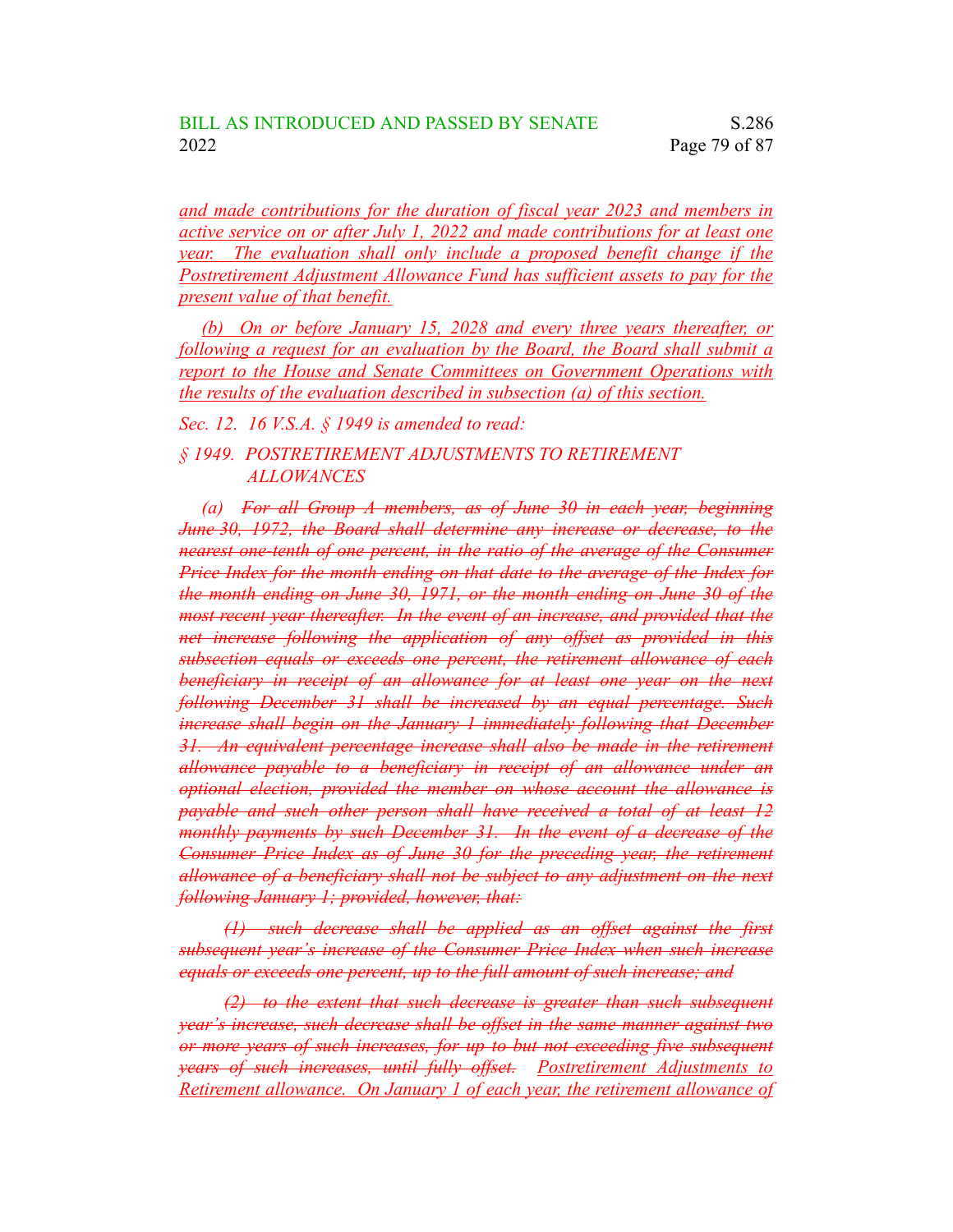*each beneficiary of the System who is in receipt of a retirement allowance for at least a one-year period as of December 31 in the previous year, and who meets the eligibility criteria set forth in this section, shall be adjusted by the amount described in subsection (b) of this section. In no event shall a beneficiary receive a negative adjustment to the beneficiary's retirement allowance.*

*(b) For Group C members, as of June 30 in each year, commencing June 30, 1981, a determination shall be made of any increase or decrease, to the nearest one-tenth of a percent of the Consumer Price Index for the preceding fiscal year. In the event of an increase, and provided that there exists a net increase following the application of any offset as provided in this subsection, the retirement allowance of each beneficiary in receipt of an allowance for at least one year on the next following December 31 shall be increased by an amount equal to one-half of the net percentage increase. The increase shall commence on the January 1 immediately following that December 31. The increase shall apply to Group C members having attained 57 years of age or completed at least 25 years of creditable service as of June 30, 2010, and receiving an early retirement allowance only in the year following attainment of age 62, and shall apply to Group C members not having attained 57 years of age or having completed at least 25 years of creditable service as of June 30, 2010, and receiving an early retirement allowance only in the year following the member's attainment of 65 years of age, provided the member has received benefits for at least 12 months as of December 31 of the year preceding any January adjustment. In the event of a decrease of the Consumer Price Index as of June 30 for the preceding year, the retirement allowance of a beneficiary shall not be subject to any adjustment on the next following January 1; provided, however, that:*

*(1) such decrease shall be applied as an offset against the first subsequent year's increase of the Consumer Price Index, up to the full amount of such increase; and*

*(2) to the extent that such decrease is greater than such subsequent year's increase, such decrease shall be offset in the same manner against two or more years of such increases, for up to but not exceeding five subsequent years of such increases, until fully offset. Calculation of Net Percentage Increase. Each year, a determination shall be made of any increase or decrease, to the nearest one-tenth of a percent, in the Consumer Price Index for the month ending on June 30 of that year to the average of the Consumer Price Index for the month ending on June 30 of the previous year.*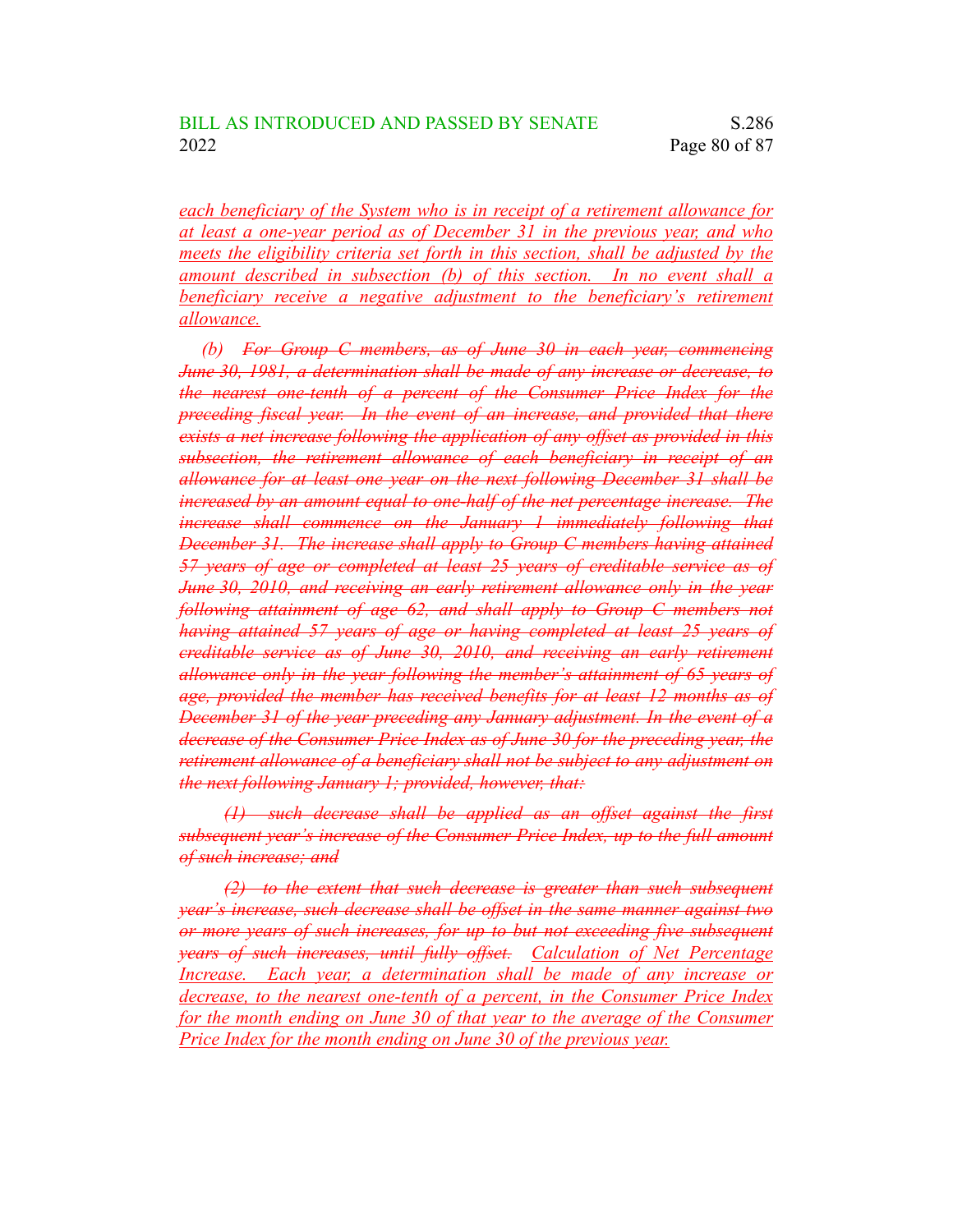*(1) Consumer Price Index; maximum and minimum amounts. Any increase or decrease in the Consumer Price Index shall be subject to adjustment so as to remain within the following maximum and minimum amounts:*

*(A) For Group A members and Group C members who are eligible for normal retirement or unreduced early retirement on or before June 30, 2022, the maximum amount of any increase or decrease utilized to determine the net percentage increase shall be five percent.*

*(B) For Group C members who are eligible for retirement and leave active service on or after July 1, 2022, the maximum amount of any increase or decrease utilized to determine the net percentage increase shall be four percent.*

*(2) Consumer Price Index; decreases. In the event of a decrease of the Consumer Price Index as of June 30 for the preceding year, there shall be no adjustment to the retirement allowance of a beneficiary for the subsequent year beginning January 1; provided, however, that:*

*(A) such decrease shall be applied as an offset against the first subsequent year's increase of the Consumer Price Index up to the full amount of such increase; and*

*(B) to the extent that such decrease is greater than such subsequent year's increase, such decrease shall be offset in the same manner against two or more years of such increases, for up to but not exceeding five subsequent years of such increases, until fully offset.*

*(3) Consumer Price Index; increases. Subject to the maximum and minimum amounts set forth in subdivision (1) of this subsection, in the event of an increase in the Consumer Price Index, and provided there remains an increase following the application of any offset as in subdivision (2) of this subsection, that amount shall be identified as the net percentage increase and used to determine the members' postretirement adjustment as set forth in subsection (d) of this section.*

*(c) For purposes of subsection (a) of this section, the maximum amount of any increase or decrease utilized to determine the net percentage increase shall be five percent. For purposes of subsection (b) of this section, the maximum amount of any increase or decrease utilized to determine the net percentage increase shall be five percent, and any increase or decrease less than one percent shall be assigned a value of one percent. Eligibility for postretirement adjustment. In order for a beneficiary to receive a postretirement adjustment allowance, the beneficiary must meet the following eligibility requirements:*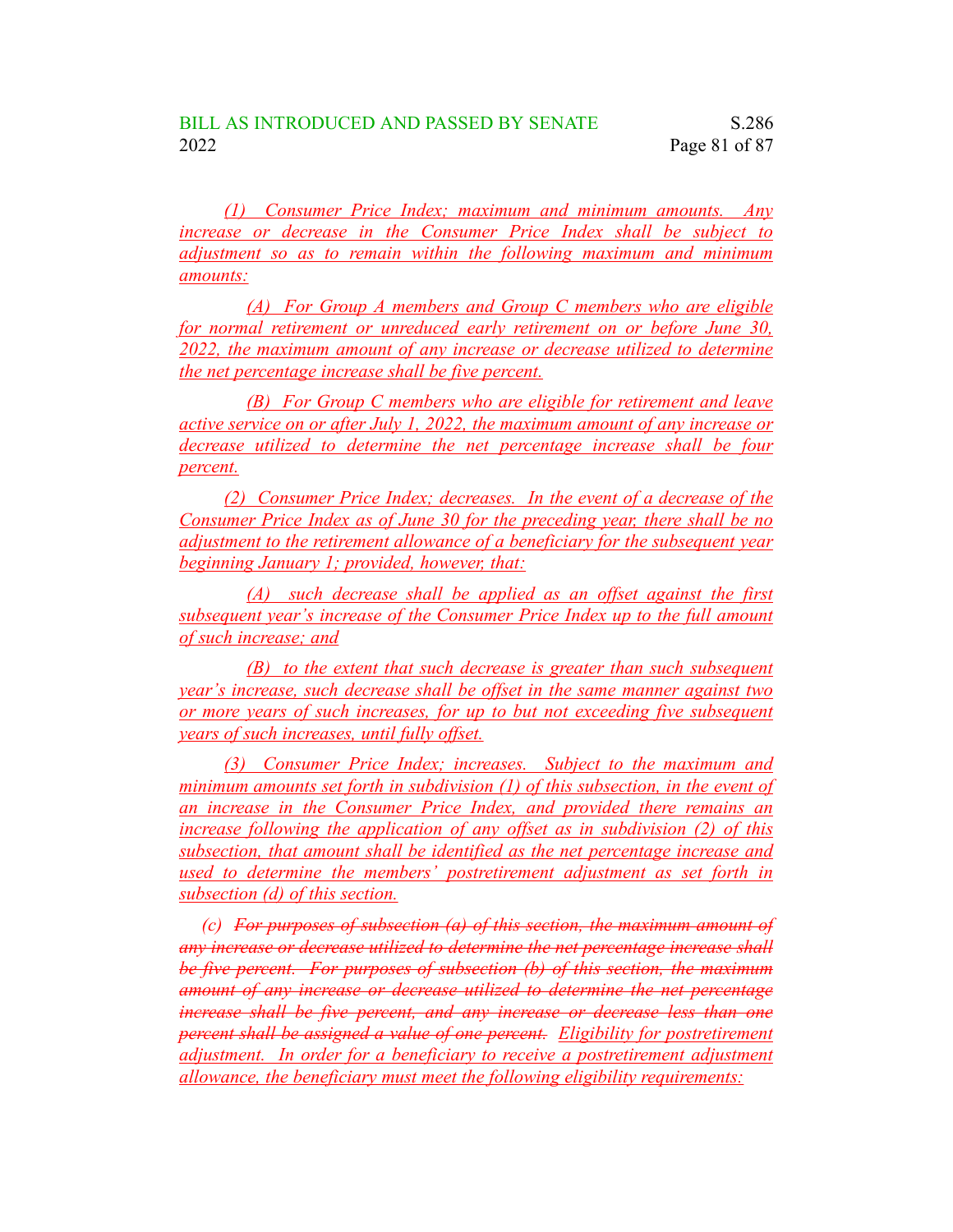*(1) for any Group A or Group C member eligible for retirement on or before June 30, 2022, the member must be in receipt of a retirement allowance for at least 12 months prior to the January 1 effective date of any postretirement adjustment; and*

*(2) for any Group C member who is eligible for retirement and leaves active service on or after July 1, 2022, the member must be in receipt of a retirement allowance for at least 24 months prior to the January 1 effective date of any postretirement adjustment.*

*(d) As used in this section, "Consumer Price Index" shall mean the Northeast Region Consumer Price Index for all urban consumers, designated as "CPI-U," in the northeast region, as published by the U.S. Department of Labor, Bureau of Labor Statistics.*

*\* \* \* Other Postemployment Benefits \* \* \**

*Sec. 13. 16 V.S.A. § 1944b is amended to read:*

*§ 1944b. RETIRED TEACHERS' HEALTH AND MEDICAL BENEFITS FUND*

*(a) There is established the Retired Teachers' Health and Medical Benefits Fund (Benefits Fund) to pay retired teacher health and medical retiree postemployment benefits, including prescription drug benefits, when due in accordance with the terms established by the Board of Trustees of the State Teachers' Retirement System of Vermont pursuant to subsection 1942(p) and section 1944e of this title. The Benefits Fund is intended to comply with and be a tax exempt governmental trust under Section 115 of the Internal Revenue Code of 1986, as amended. The Benefits Fund shall be administered by the Treasurer.*

*(b) The Benefits Fund shall consist of:*

*(1) all monies remitted to the State on behalf of the members of the State Teachers' Retirement System of Vermont for prescription drug plans, including manufacturer rebates, as well as monies pursuant to the Employer Group Waiver Plan with Wrap pursuant to the Medicare Prescription Drug Improvement and Modernization Act of 2003;*

*(2) any monies appropriated by the General Assembly for the purpose of paying the health and medical postemployment benefits for retired members and their dependents provided by subsection 1942(p) and section 1944e of this title;*

*(3) any monies pursuant to subsection (e) (h) of this section; and*

*(4) [Repealed.]*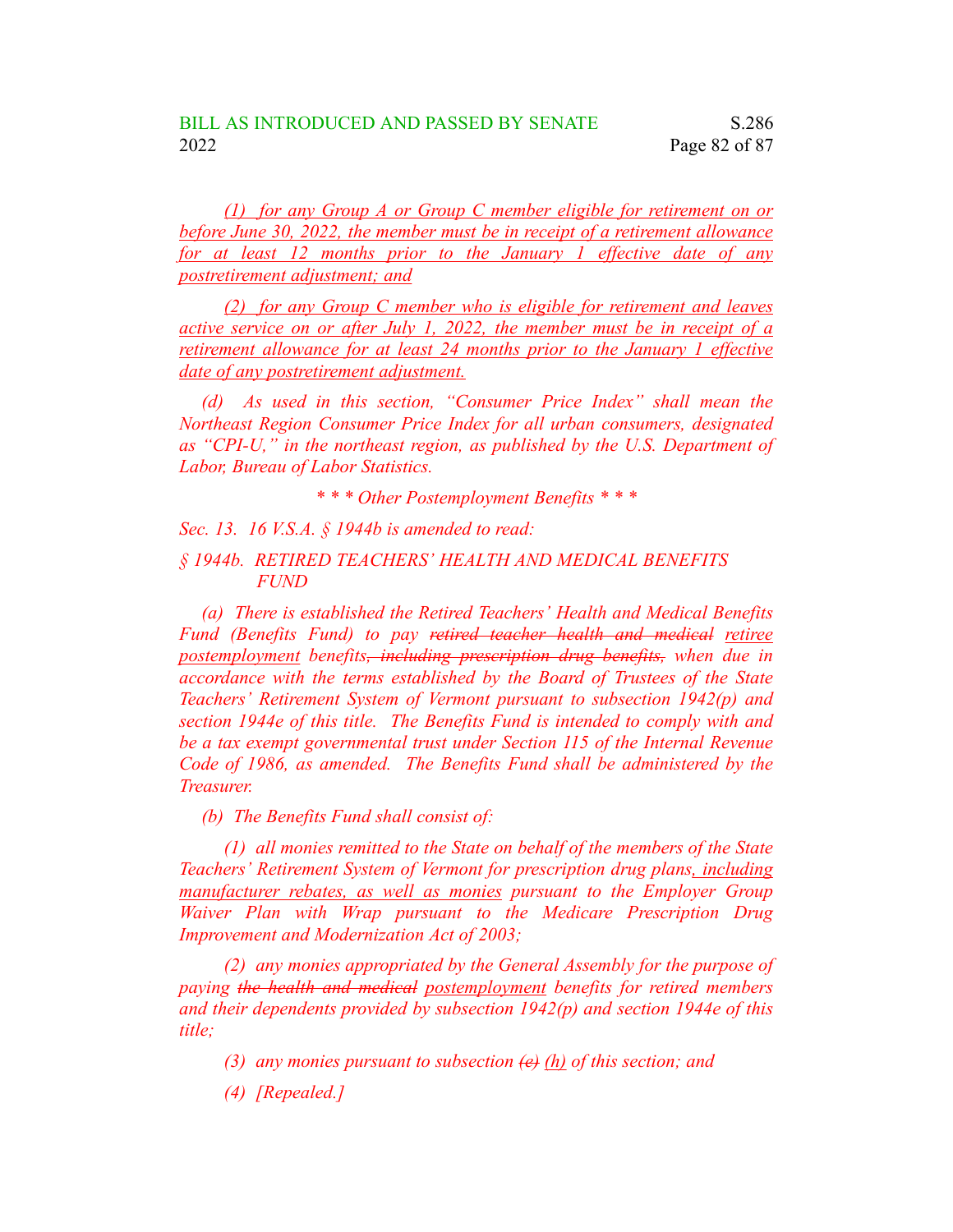*(5) any monies pursuant to section 1944d of this title.*

*(c) No employee contributions shall be deposited in the Benefits Fund.*

*(d) The Treasurer may invest monies in the Benefits Fund in accordance with the provisions of 32 V.S.A. § 434 or, in the alternative, may enter into an agreement with the Vermont Pension Investment Committee Commission to invest such monies in accordance with the standards of care established by the prudent investor rule under 14A V.S.A. § 902, in a manner similar to the Committee's Commission's investment of retirement system monies. Interest earned shall remain in the Benefits Fund, and all balances remaining at the end of a fiscal year shall be carried over to the following year. The Treasurer's annual financial report to the Governor and the General Assembly shall contain an accounting of receipts, disbursements, and earnings of the Benefits Fund.*

*(e) [Repealed.]*

*(f) Contributions to the Benefits Fund shall be irrevocable and it shall be impossible at any time prior to the satisfaction of all liabilities, with respect to employees and their beneficiaries, for any part of the corpus or income of the Benefits Fund to be used for, or diverted to, purposes other than the payment of retiree postemployment benefits to members and their beneficiaries and reasonable expenses of administering the Benefits Fund and related benefit plans.*

*(g) [Repealed.]*

*(h) State contribution.*

*(1) Beginning on July 1, 2022, and annually thereafter, the State shall make annual contributions to the Benefits Fund known as the "normal contribution" and the "accrued liability contribution," each of which shall be fixed on the basis of the liabilities of the System as shown by the most recent actuarial valuation and made by separate appropriation in the annual budget enacted by the General Assembly:*

*(A) The "normal contribution" shall be the amount that, if contributed over each member's prospective period of service, will be sufficient to provide for the payment of all future retiree postemployment benefits after subtracting the unfunded actuarial liability and the total assets of the Benefits Fund. The "normal cost" shall be identified using the actuarial cost method known as "projected unit credit" and applying a rate of return equal to the most recently adopted actuarial rate of return pursuant to 3 V.S.A. § 523.*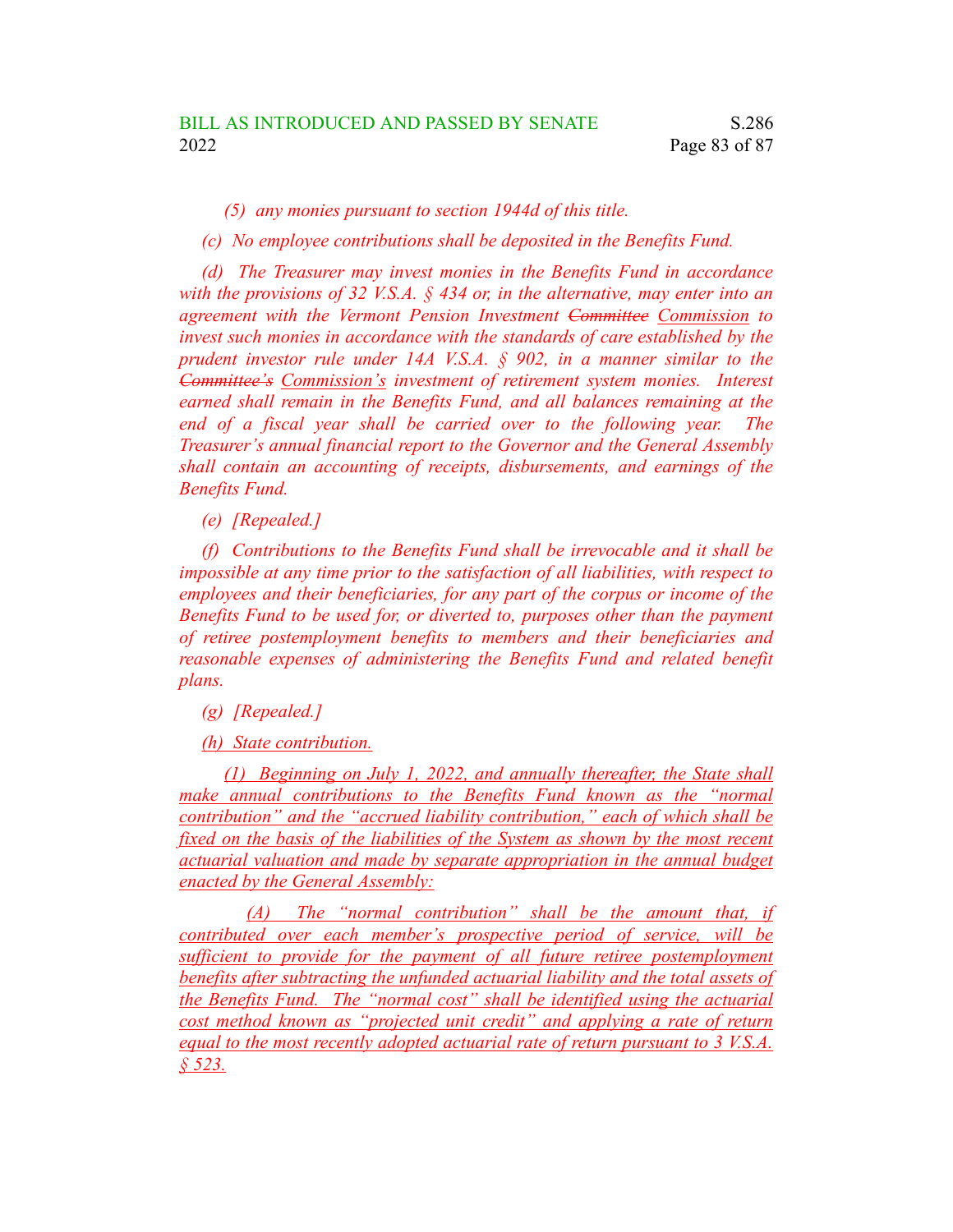*(B) The "accrued liability contribution" shall be the annual payment set forth in the most recent actuarial valuation that is necessary to liquidate the unfunded accrued liability over a closed period of 26 years and determined based on the funding schedule set forth in this section.*

*(i) It is the policy of the State of Vermont to liquidate fully the unfunded accrued liability for the payment of retiree postemployment benefits.*

*(ii) Beginning on July 1, 2022, until the unfunded accrued liability is liquidated, the accrued liability contribution shall be the annual payment required to liquidate the unfunded accrued liability over a closed period of 26 years ending on June 30, 2048, provided that the amount of each annual basic accrued liability contribution shall be determined by amortization of the unfunded liability over the remainder of the closed 26-year period in installments.*

*(2) Any variation in the contribution of normal or accrued liability contributions from those recommended by the actuary and any actuarial gains and losses shall be added or subtracted to the unfunded accrued liability and amortized over the remainder of the closed 26-year period.*

*(3) The Board shall review annually the amount of State contributions recommended by the actuary of the Retirement System. Based on this review, the Board shall determine the amount of State contribution necessary for the next fiscal year to achieve and preserve the financial integrity of the funds. On or before December 15 of each year, the Board shall inform the Governor and the House and Senate Committees on Government Operations and on Appropriations in writing about the amount needed. The provisions of 2 V.S.A. § 20(d) (expiration of required reports) shall not apply to the report to be made under this subsection.*

*Sec. 14. 16 V.S.A. § 4025 is amended to read:*

*§ 4025. EDUCATION FUND*

*\* \* \**

*(b) Monies in the Education Fund shall be used for the following:*

*\* \* \**

*(4) To make payments to the Vermont Teachers' Retirement Fund and the Retired Teachers' Health and Medical Benefits Fund for the normal contribution contributions in accordance with subsection subsections 1944(c) of this title and 1994b(h) of this title.*

*\* \* \**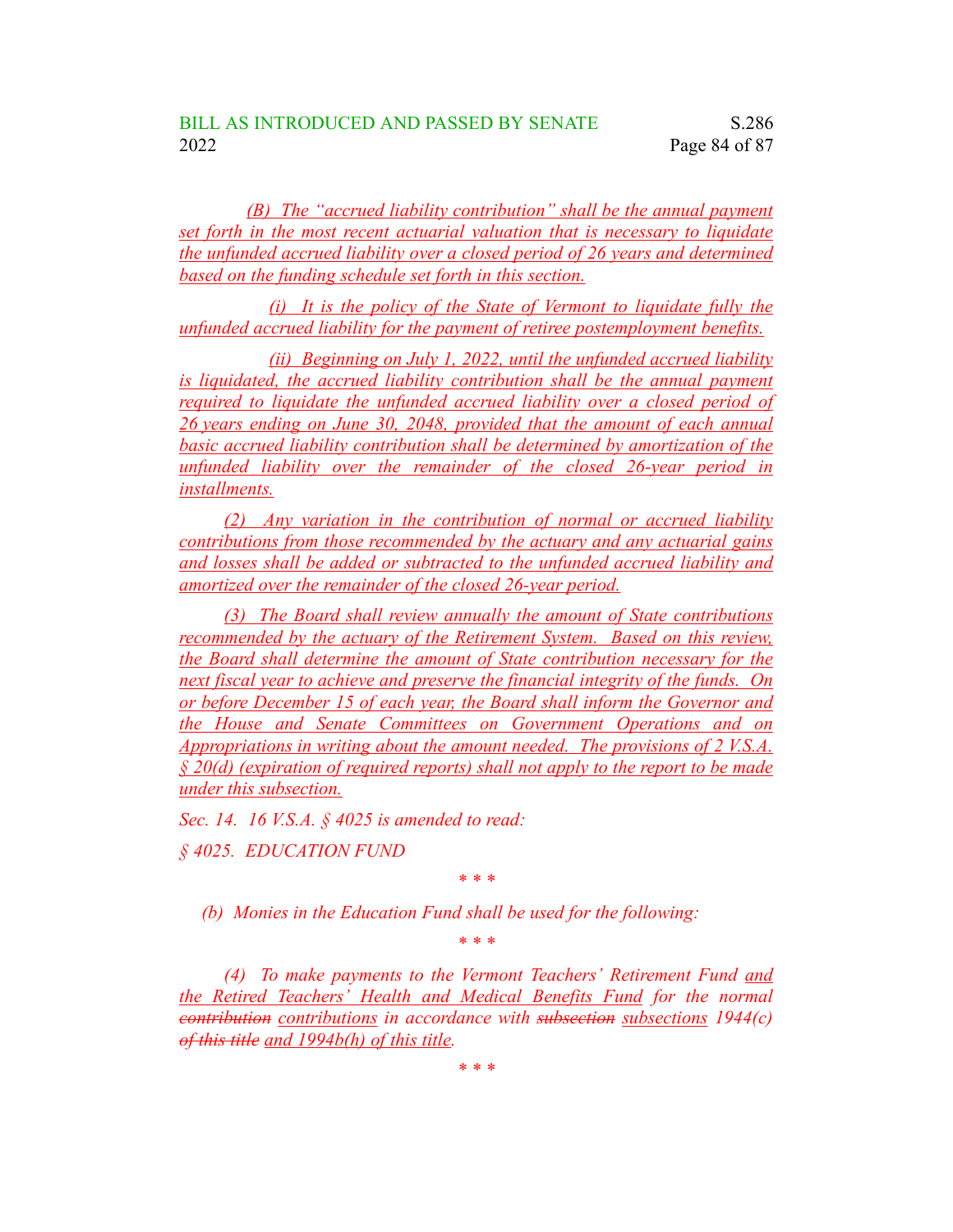## *Sec. 15. VERMONT TEACHERS' RETIREMENT SYSTEM; REPEAL OF PRIOR SUNSET AND REPORTING PROVISIONS*

*2018 (Sp. Sess.) Acts and Resolves No.11, Secs. E.515.3 and E.515.4 are hereby repealed.*

*\* \* \* Vermont Municipal Employees' Retirement System \* \* \**

*Sec. 16. 24 V.S.A. § 5062 is amended to read:*

*§ 5062. RETIREMENT BOARD; MEDICAL BOARD; ACTUARY; RATES OF CONTRIBUTION; SAFEKEEPING OF SECURITIES*

*\* \* \**

*(k) Immediately after the establishment of the Retirement System, the Retirement Board shall adopt for the Retirement System such mortality and service tables as shall be deemed necessary and shall certify the rates of contribution payable under the provisions of this chapter. At least once in each three-year period Beginning July 1, 2023, at least once every three fiscal years following the establishment of the System, the actuary shall make an actuarial investigation into the mortality, service, and compensation experience of the members and beneficiaries of the Retirement System, and taking into account the results of such investigation, the Retirement Board shall adopt for the Retirement System such mortality, service, and other tables as shall be deemed necessary and shall certify the rates of contribution payable under the provisions of this chapter.*

*\* \* \**

*\* \* \* Funding \* \* \**

*Sec. 17. FY 2022; APPROPRIATION; STATE EMPLOYEES' POSTEMPLOYMENT BENEFITS TRUST FUND; RETIRED TEACHERS' HEALTH AND MEDICAL BENEFITS FUND*

*(a) In FY 2022, of the amount of General Funds reserved in 2021 Acts and Resolves No. 74, Sec. C.101(a) is unreserved as follows:*

*(1) the sum of \$75,000,000.00 is appropriated to the Vermont State Retirement Fund, established in 3 V.S.A. § 473, to address the unfunded accrued liability in pension benefits; and*

*(2) the sum of \$75,000,000.00 is appropriated to the Vermont Teachers' Retirement Fund, established in 16 V.S.A. § 1944, to address the unfunded accrued liability in pension benefits.*

*(b) In FY 2022, the amount of \$50,000,000.00 in General Funds shall be appropriated to the to the Vermont Teachers' Retirement Fund, established in*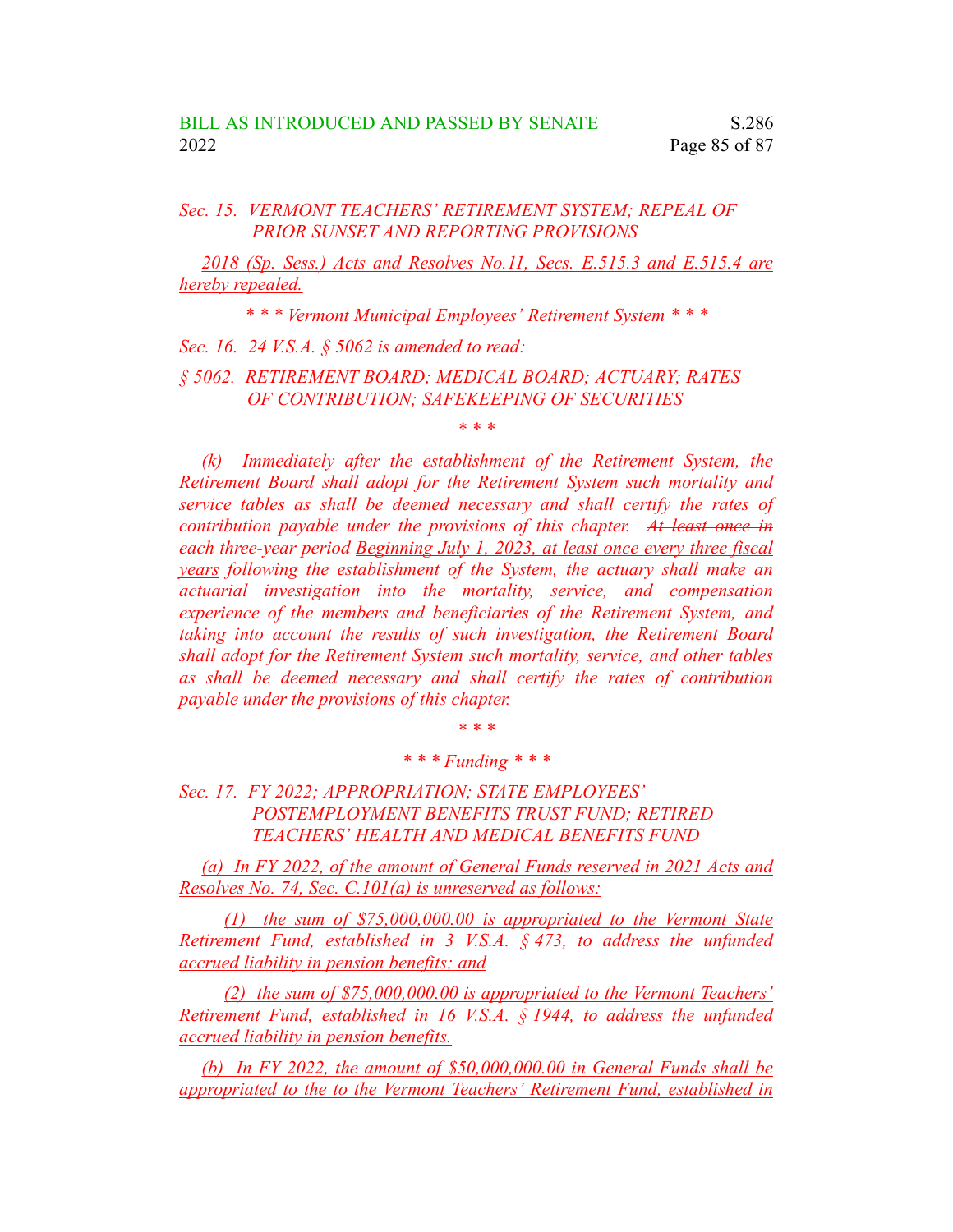*16 V.S.A. § 1944, to address the unfunded accrued liability in pension benefits.*

*(c) In FY 2022, of the amount of Education Funds reserved in 2021 Acts and Resolves No. 74, Sec. C.101(a) is unreserved and the sum of \$13,300,000.00 is appropriated to the Retired Teachers' Health and Medical Benefits Fund, established in 16 V.S.A. § 1944b, to support the normal cost of other postemployment benefits as set forth in 16 V.S.A. § 1944f.*

*(d) The appropriations in subsections (a) and (b) of this section shall not be included for the purposes of calculating the reserve total for fiscal year 2023 pursuant to 32 V.S.A. § 308 (General Fund budget stabilization reserve).*

*§ 308c. GENERAL FUND AND TRANSPORTATION FUND BALANCE RESERVES*

*(a) There is hereby created within the General Fund a General Fund Balance Reserve, also known as the "Rainy Day Reserve." After satisfying the requirements of section 308 of this title, and after other reserve requirements have been met, any remaining unreserved and undesignated end of fiscal year General Fund surplus shall be reserved in the General Fund Balance Reserve. The General Fund Balance Reserve shall not exceed five percent of the appropriations from the General Fund for the prior fiscal year without legislative authorization.*

*(1), (2) [Repealed.]*

*Sec. 18. 32 V.S.A. § 308c is amended to read:*

*(3) Of the funds that would otherwise be reserved in the General Fund Balance Reserve under this subsection, 50 percent of any such funds the following amounts shall be reserved as necessary and transferred from the General Fund to the Vermont State Employees' Postemployment Benefits Trust Fund established by 3 V.S.A. § 479a as follows:*

*(A) 25 percent to the Vermont State Retirement Fund established by 3 V.S.A. § 473; and*

*(B) 25 percent to the Vermont Teachers' Retirement Fund established by 16 V.S.A. § 1944.*

*\* \* \**

*Sec. 18. 32 V.S.A. § 308c is amended to read:*

*§ 308c. GENERAL FUND AND TRANSPORTATION FUND BALANCE RESERVES*

*(a) There is hereby created within the General Fund a General Fund Balance Reserve, also known as the "Rainy Day Reserve." After satisfying the*